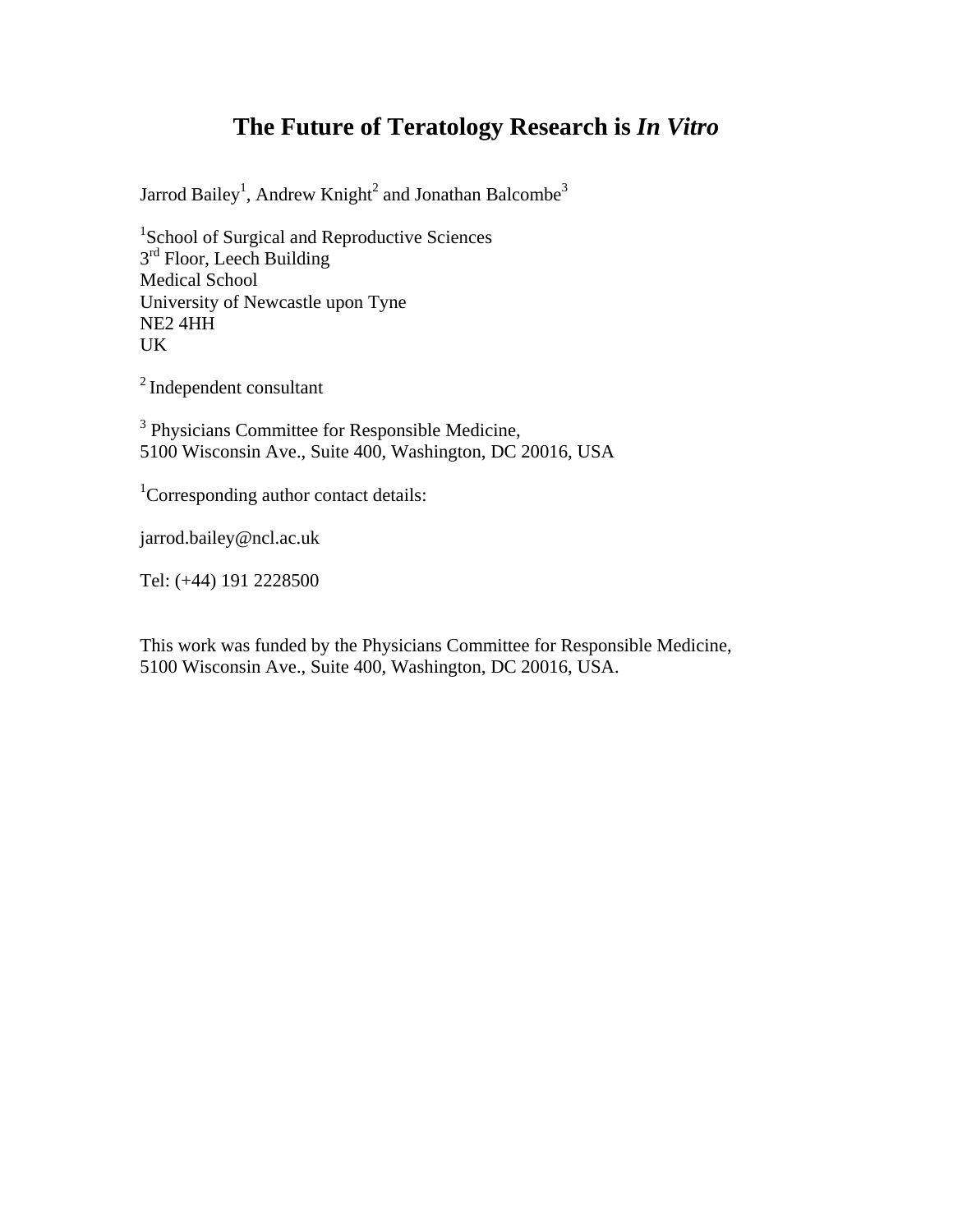# **ABSTRACT**

Birth defects induced by maternal exposure to exogenous agents during pregnancy are preventable, if the agents themselves can be identified and avoided. Billions of dollars and man-hours have been dedicated to animal-based discovery and characterisation methods over decades. We show here, via a comprehensive systematic review and analysis of this data, that these methods constitute questionable science and pose a hazard to humans. Mean positive and negative predictivities barely exceed 50%; discordance among the species used is substantial; reliable extrapolation from animal data to humans is impossible, and virtually all known human teratogens have so far been identified in spite of, rather than because of, animal-based methods. Despite strict validation criteria that animal-based teratology studies would fail to meet, three *in vitro* alternatives have done so. The embryonic stem-cell test (EST) is the best of these. We argue that the poor performance of animal-based teratology alone warrants its cessation; it ought to be replaced by the easier, cheaper and more repeatable EST, and resources made available to improve this and other tests even further.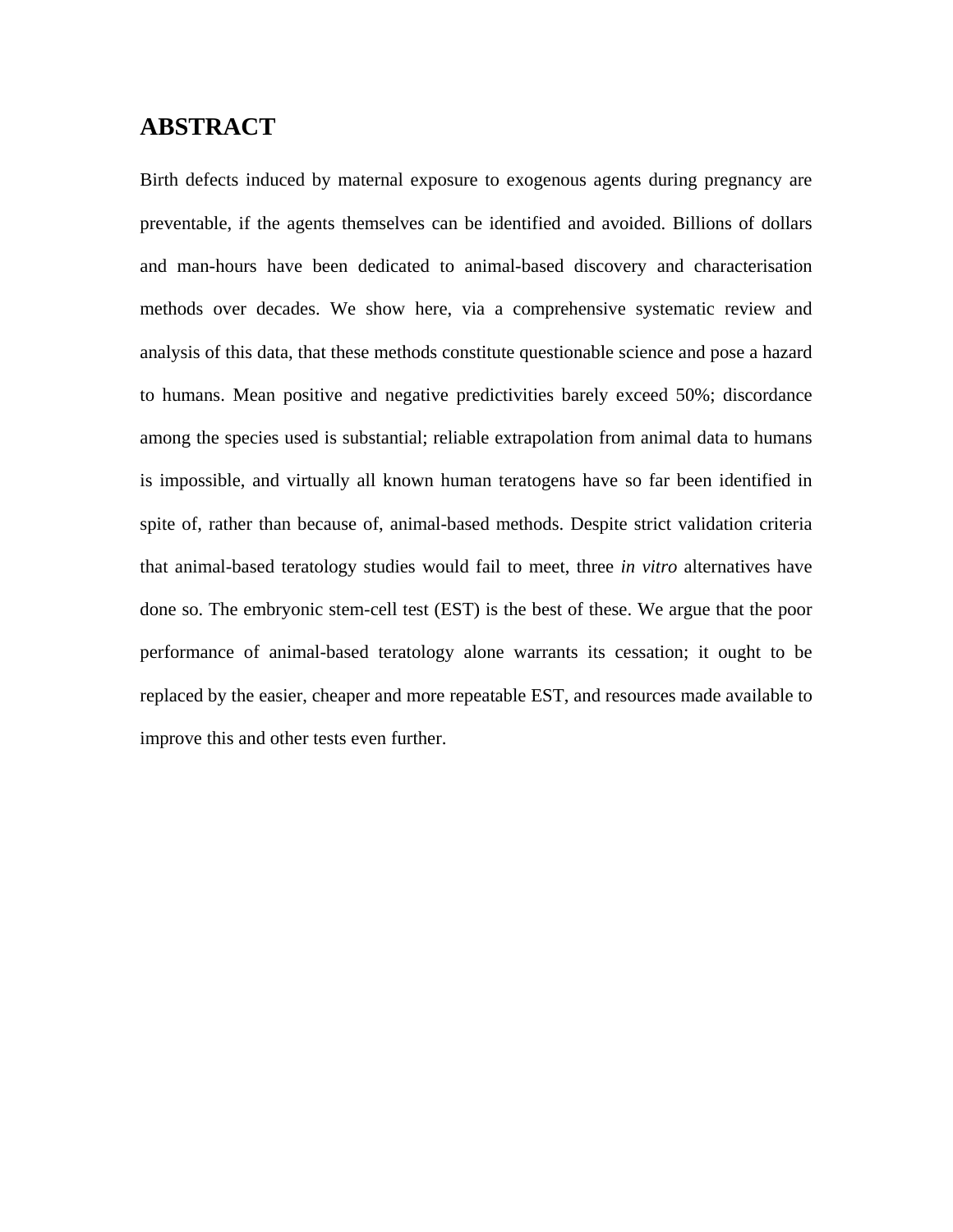# **Introduction**

Teratology, the study of abnormal prenatal development and congenital malformations induced by exogenous chemical or physical agents, continues to be a burgeoning area of medical research in the quest for the eradication of preventable birth defects. Identification of agents with teratogenic potential from the plethora of drugs and chemicals that human beings come into contact with in their everyday environment is crucial; although only some 10% of congenital anomalies are thought to be caused by teratogens (Brent, 1995) representing roughly one in every thousand live births, they compromise the quality of life for millions of individuals worldwide and cost billions of dollars in health care every year. Knowledge of the most hazardous substances would enable medical professionals and would-be mothers to minimize foetal exposure to them, helping to achieve the laudable goal of abolishing teratogen-induced malformations.

The burden of this goal currently rests heavily upon animal-based testing. In this review, we examine the dogma of animal-oriented teratology, consider its positive and negative aspects, cite specific examples with regard to inter-species concordance/discordance and extrapolation to humans, and assess alternatives to the use of animals from a scientific standpoint.

# **History and Principles of Teratogenesis**

Teratology as a science was born in the 1920s and 30s, when the birth of malformed piglets from mothers fed an experimental diet high in fat or deficient in vitamin A elicited the shocking realization that the conceptus was not, as had been believed, in a privileged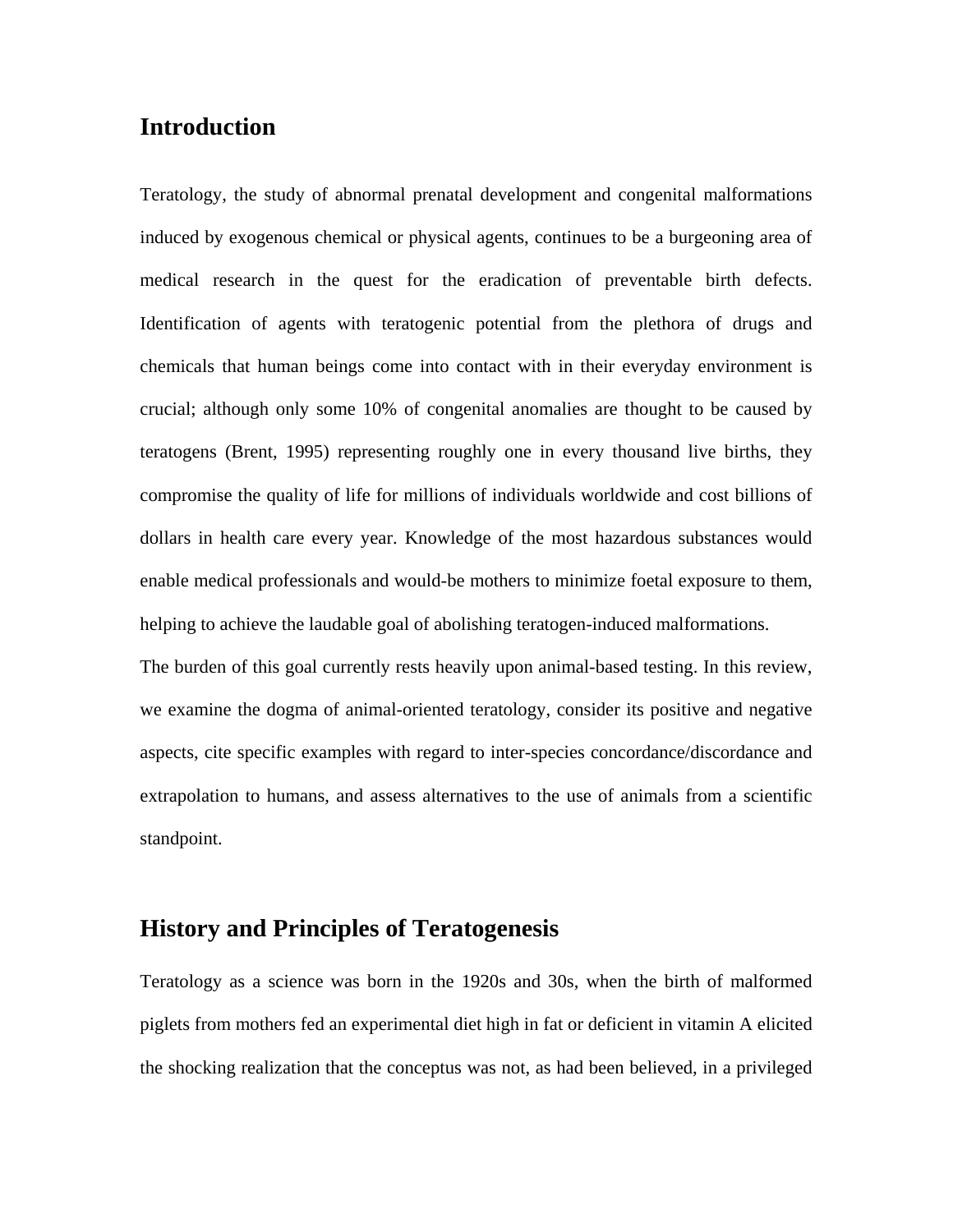and highly protected position when within the mother's 'impervious womb,' but was susceptible to environmental conditions with potentially serious effects (Hale, 1933; Schardein, 1993). All of these piglets suffered a variety of malformations, predominantly a lack of eyes. Subsequent evidence came to light over the next two decades; correlation of particular birth defects of children with maternal Rubella infection in 1941 (Gregg, 1941) and with environmental mercury contamination in 1956 (Igata, 1993); malformed rats born following the inclusion of a growth-inhibiting amino-acid mimic in their mothers' diet (Murphy, 1956), and malformed children born following failed aminopterin-induced abortions (a substance that shows no teratogenic effect in other primates, mice or cats; Thiersch, 1956). Then, infamously, the thalidomide catastrophe in 1961 (McBride 1961; Lenz 1966) represented the first case of a substance producing minimal toxicity in adults but considerable toxicity in the developing human embryo. The characteristic malformations of thalidomide embryopathy subsequently manifested themselves in  $20 - 30\%$  of children born to mothers who had taken the drug at any point during the four years it had been available; in some cases, even one single low dose was sufficient (Toms, 1962). Thalidomide is widely believed to be the catalyst that prompted regulatory agencies such as the United States Food and Drug Administration (FDA) to instigate requirements for new drugs to be thoroughly tested on animals prior to approval for marketing. Since this time, a number of basic principles and concepts applicable to teratology research have been formulated. The confounding nature of many of the results from these animal-based studies has required these principles to be elaborated and revised (Wilson, 1977; Finnell, 1999). Many variables have been found to interfere with interspecies and animal-human comparisons, and these must be considered when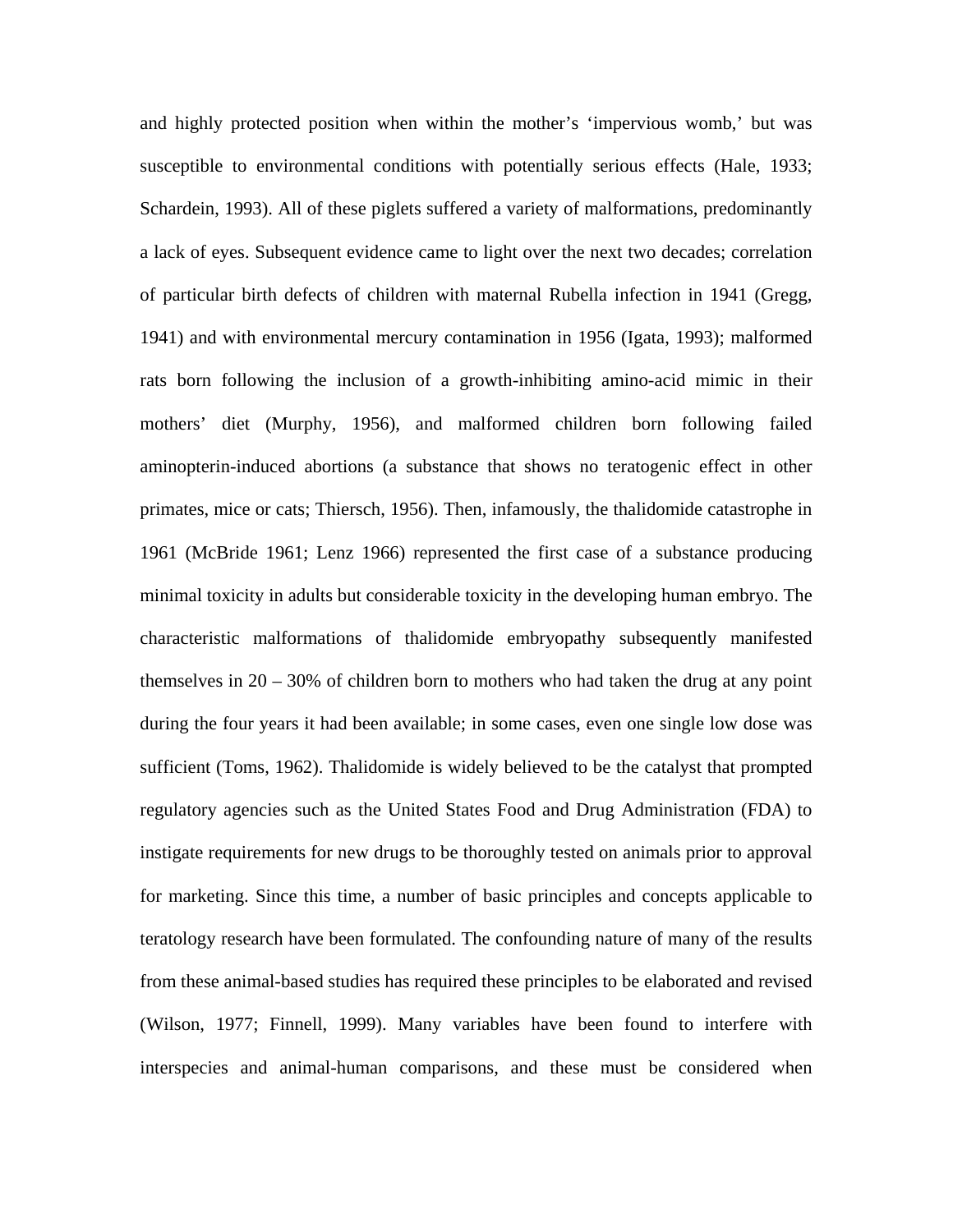designing developmental and reproductive toxicology studies (Nielsen *et al*., 2001; Palmer, 1986). They can be summarized as follows:

#### **Principles of Teratogenesis:**

# • **1. Susceptibility to teratogenesis depends on the genotype of the conceptus and how it interacts with the environment**

Inter and intra-species variability (in terms of susceptibility to a teratogen and the resultant phenotype) is clearly evident in all teratology studies, both qualitatively and quantitatively. These differences may be due to the genetic constitution of species and individuals, environmental factors, differences in metabolic pathways and products and placental properties (Schardein, 1993).

# • **2. Susceptibility to a teratogenic agent varies with the developmental stage at which the exposure occurs**

This was first evidenced by the fact that it was the time of treatment, rather than the dose, that was important in thalidomide teratogenesis (Wilson, 1972). The period of maximum sensitivity to a teratogen corresponds to the 'critical period of organogenesis' (from days 22-55 of gestation in humans): earlier exposure during neurulation often damages the central nervous system (CNS), whereas later exposure may cause urogenital and growth problems. Prior to the critical period of organogenesis the embryo will either continue to develop normally or spontaneously abort: after organogenesis the foetus becomes less susceptible to teratogenic effects, though the CNS continues to mature and form synapses rendering it vulnerable to teratogens throughout gestation, and some teratogenic agents cause malformations when administered before organogenesis because they require time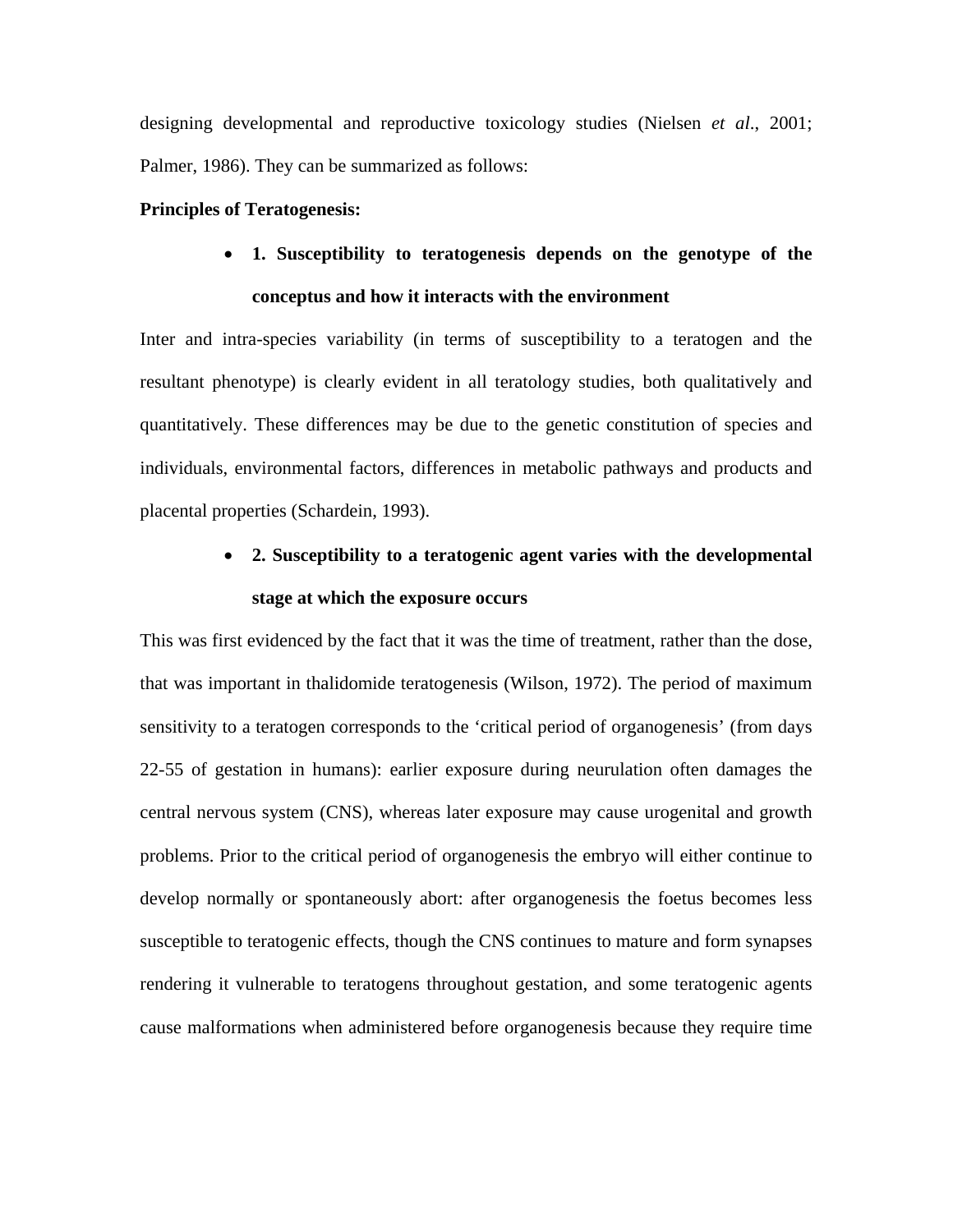to become active (such as actinomycin D and cyclophosphamide) (Wilson, 1972; Wilson *et al*., 1966).

# • **3. Teratogenic agents act in specific ways (mechanisms) on developing cells and tissues to initiate abnormal embryogenesis (pathogenesis)**

Teratogenic pathogenesis often involves changes in apoptosis, biosynthesis and morphogenesis (i.e. breakdown of an otherwise normal development process, such as through vasoconstriction; Wilson, 1973), via mechanisms including mitotic interference, alterations in RNA or protein synthesis, deficiencies in substrates, precursors or energy sources, alterations in membrane transport processes, modifications of the cell surface or matrix that lead to altered cell migration, or osmolar imbalances. Phenotypic changes are not necessarily specific to each teratogen, nor do particular teratogens always induce the same malformations.

# • **4. The final manifestations of abnormal development are death, malformation, growth retardation and functional disorder**

For many teratogenic agents, any of the above possible manifestations can be realized depending on the time of embryonic/foetal exposure and the amount or dose encountered. For example, insult during pre-implantation usually results in embryonic death; during early organogenesis, malformations of the CNS, eyes and limbs occur; later in organogenesis, the ears, external genitalia, teeth and palate are affected; during subsequent histogenesis and functional maturation, structural tissue defects and/or functional loss (growth/CNS abnormalities and behavioural effects), plus growth retardation as a consequence of general cell necrosis are common. However, in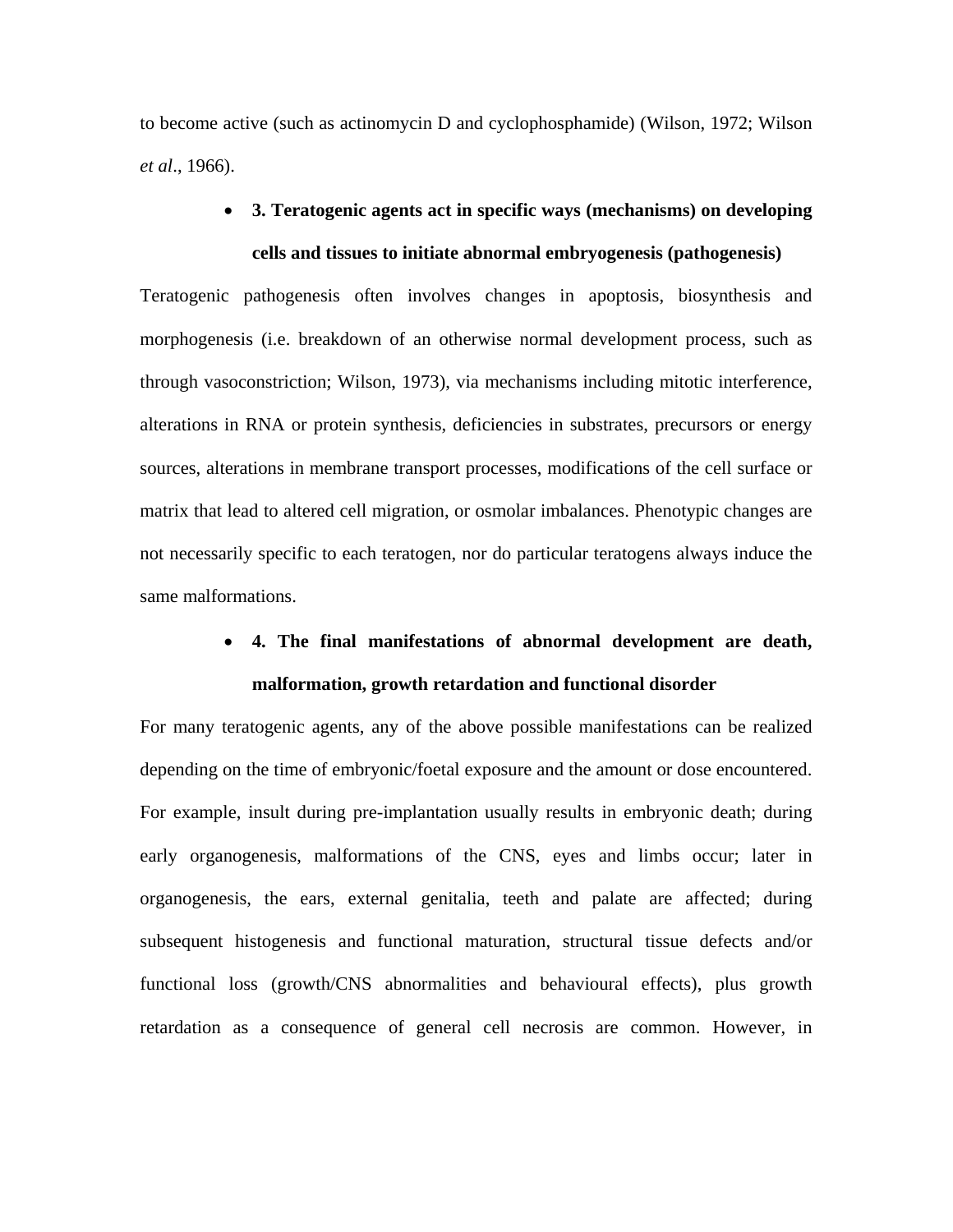accordance with Principle 1 (see above), the end-points of many teratogens frequently encompass a range of all the possible manifestations in any sample of individuals. One major problem with the detection of final manifestations in animal teratology studies is that more subtle signs are often missed such as learning or behavioural difficulties. These characteristics are often seen in epidemiological and case studies involving human teratogens and developmental toxicants.

# • **5. Access of an adverse environmental agent to developing tissues depends on the nature of the agent (influences)**

Several factors affect the ability of a teratogen to contact a developing conceptus, such as the nature of the agent itself, route and degree of maternal exposure, rate of placental transfer and systemic absorption, and composition of the maternal and embryonic/foetal genotypes The latter elicits differences in cell sensitivity, receptor binding and distribution, and the make-up of the mother's metabolism in terms of its ability to deal with and clear the xenobiotic substance (Polifka and Friedman, 1999). Cigarette smoke and alcohol are salient examples of human teratogens whose destructive potential is highly variable and a function of genetic variability (Finnell *et al*., 2002). The significance of the placental transfer factor, a major determinant of interspecies variability in teratogen presentation to the foetus, depends on the nature of the agent; teratogens with a molecular weight less than 600 and low ionic charge cross the placenta by simple diffusion, whereas those of greater molecular weight and ionic charge must do so via facilitated diffusion or active transport.

> • **6. The manifestations of deviant development increase in degree as dosage increases from the no-effect to the lethal level**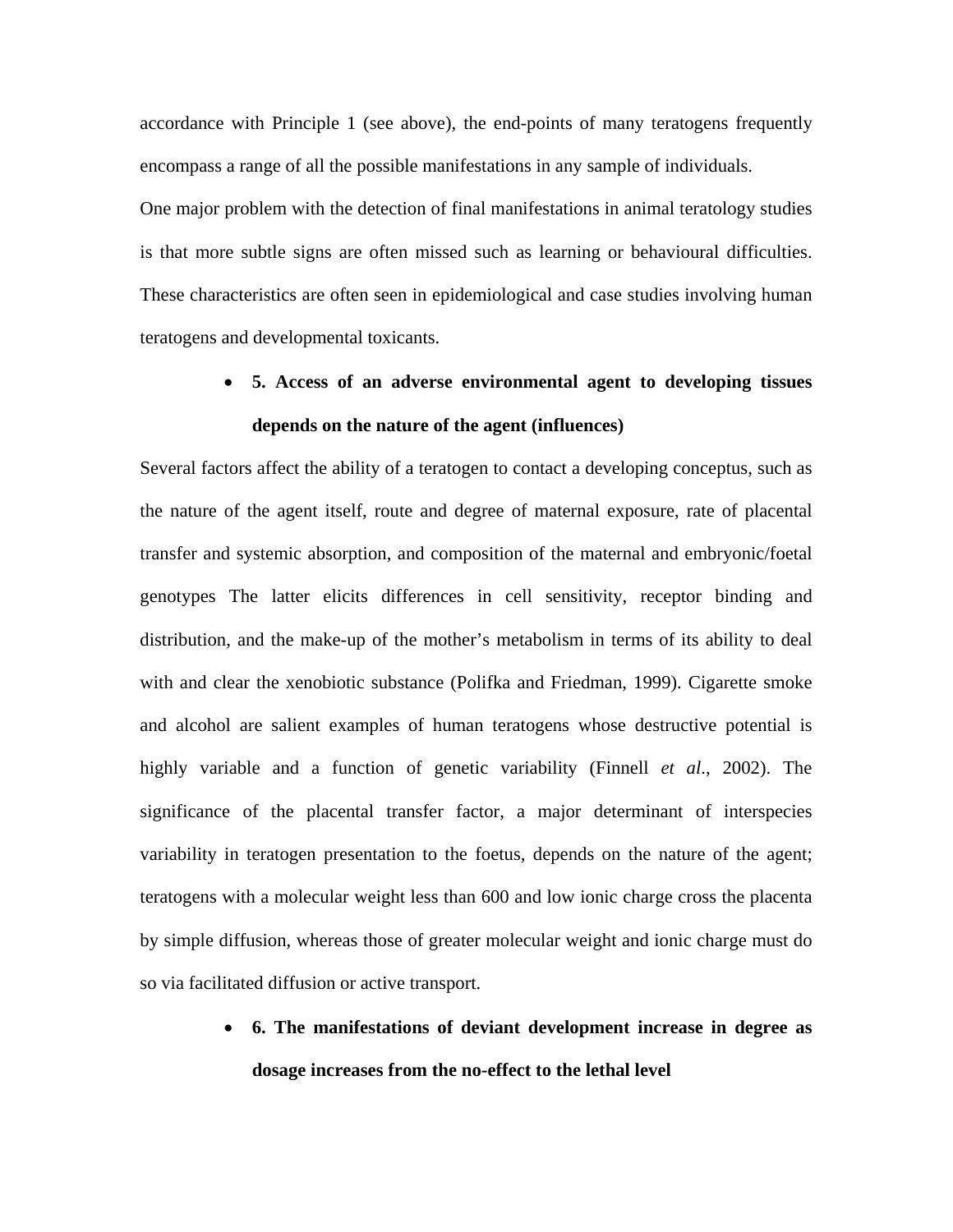Exposures to teratogenic agents only result in teratogenic effects when a certain threshold dose has been exceeded (Brent, 1995). For every teratogen there is a level of exposure below which no adverse effect to the embryo occurs, known as the no observable effect level (NOEL); above this threshold, teratogenic effects steadily increase in a doseresponse relationship. This dose-response curve is generally quite steep followed by a plateau, and is an essential criterion for the identification of true teratogens (Wilson, 1973). Short-term dosing schedules elicit greater teratogenic responses for some agents than extended ones, for example in the response of the rat to dactinomycin treatment (Wilson and Fouts, 1966). Sometimes, however, chronic exposures harm the well-being of the foetus more than acute exposures at similar doses, as evidenced by foetal alcohol syndrome. These aspects of exposure are especially important when considering teratogenicity in cases such as suicide attempts (acute exposure), versus long-term drug abuse and occupational hazards (chronic exposure; Polifka and Friedman, 1999).

# **Predicting human teratogens: problems with animal-based testing and evaluation methods**

Animal-based studies of developmental toxicology provide the initial guidelines on whether a drug or chemical may present a teratogenic risk during pregnancy. Typically, a range of doses administered via the most appropriate route (usually oral, but occasionally dermal or via inhalation) is given to pregnant animals during the period of embryonic organogenesis, and the outcomes compared to control untreated animals. Safety testing regulations generally require testing on two species, one of which must be a non-rodent. The most prevalent species used are mice, rats and rabbits, although if a particular agent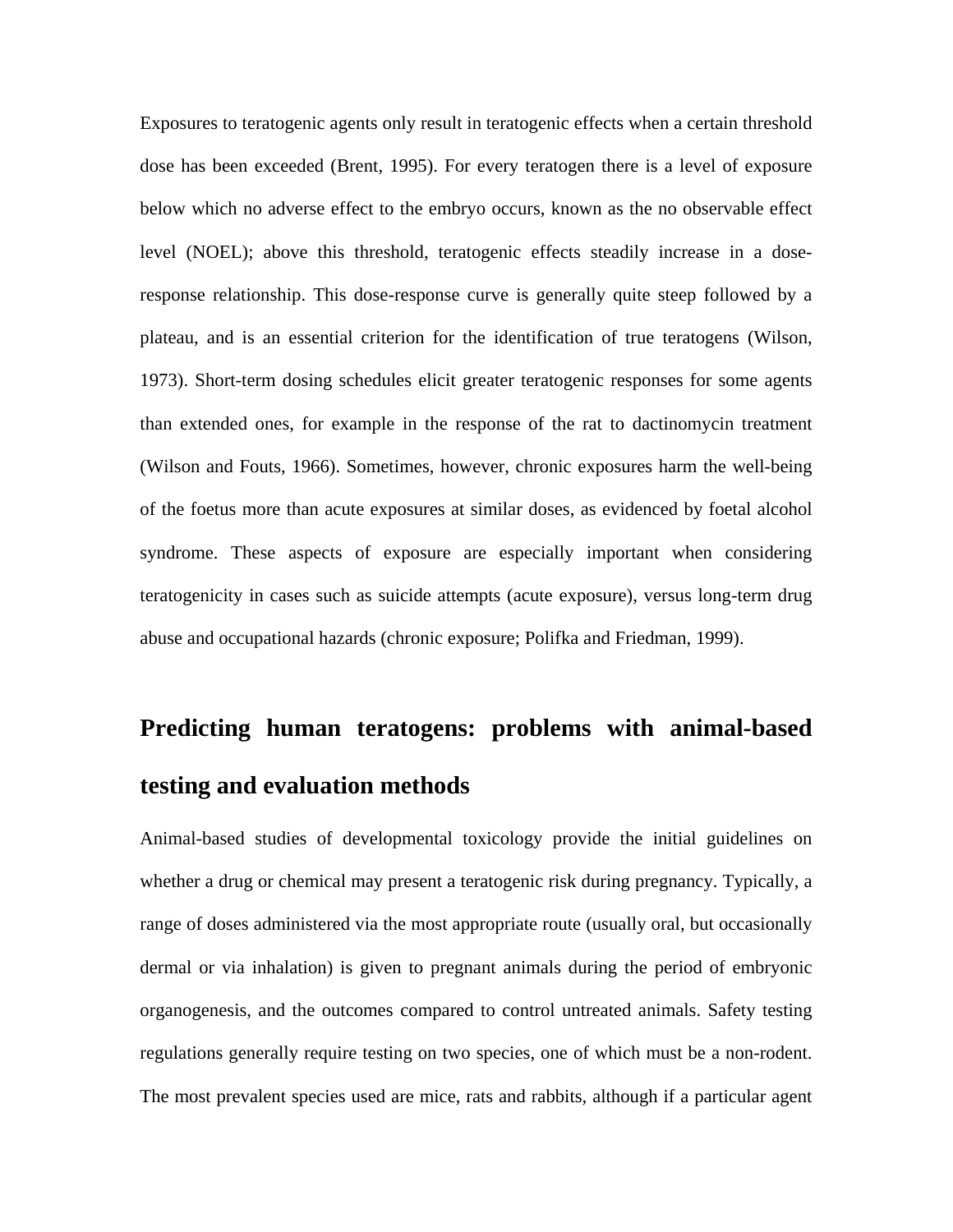is highly likely to be encountered by pregnant women, non-human primates may be included. The usual sample size is 20 pregnant females per dose, and the dose range is selected so that the highest dose causes some signs of maternal toxicity, the lowest causes no discernable effect in the mother or foetus, and at least one intermediate dose.

When one considers the many physiological and biochemical differences between animal species used in teratology research and humans, it is of no great surprise that no one species can be shown to be the experimental 'animal of choice.' Desired characteristics for the ideal teratology animal have been proposed in a 'wish list,' but none comes close to fulfilling the criteria. No one species absorbs, metabolises and eliminates test substances just like a human nor possesses the same placental transfer properties; no one species has the same pre-term developmental and metabolic patterns as do humans; and, even if it were possible to meet all of these standards, the animal would be unlikely to meet other 'ideal' criteria such as producing large litters after a short gestation, inexpensive maintenance, and an inability and unwillingness to 'bite, scratch, kick, howl or squeal' (*sic*; Wilson, 1975).

Despite these liabilities, rodents have become the most commonly used species for evaluating potential human teratogens. Proponents of animal use, while admitting that it can only ever give an approximation of effects in humans, praise the rat model because for many years, all human teratogens identified exhibited teratogenesis in rats (Tuchmann-Duplessis, 1972). There are, however, important exceptions such as with the prostaglandin E1 analogue misoprostol; treatment of humans with this drug for peptic ulcer disease or to initiate labour has a strong association with foetal malformations known as Moebius syndrome (Pastuszak *et al*., 1998), but is not teratogenic in the rat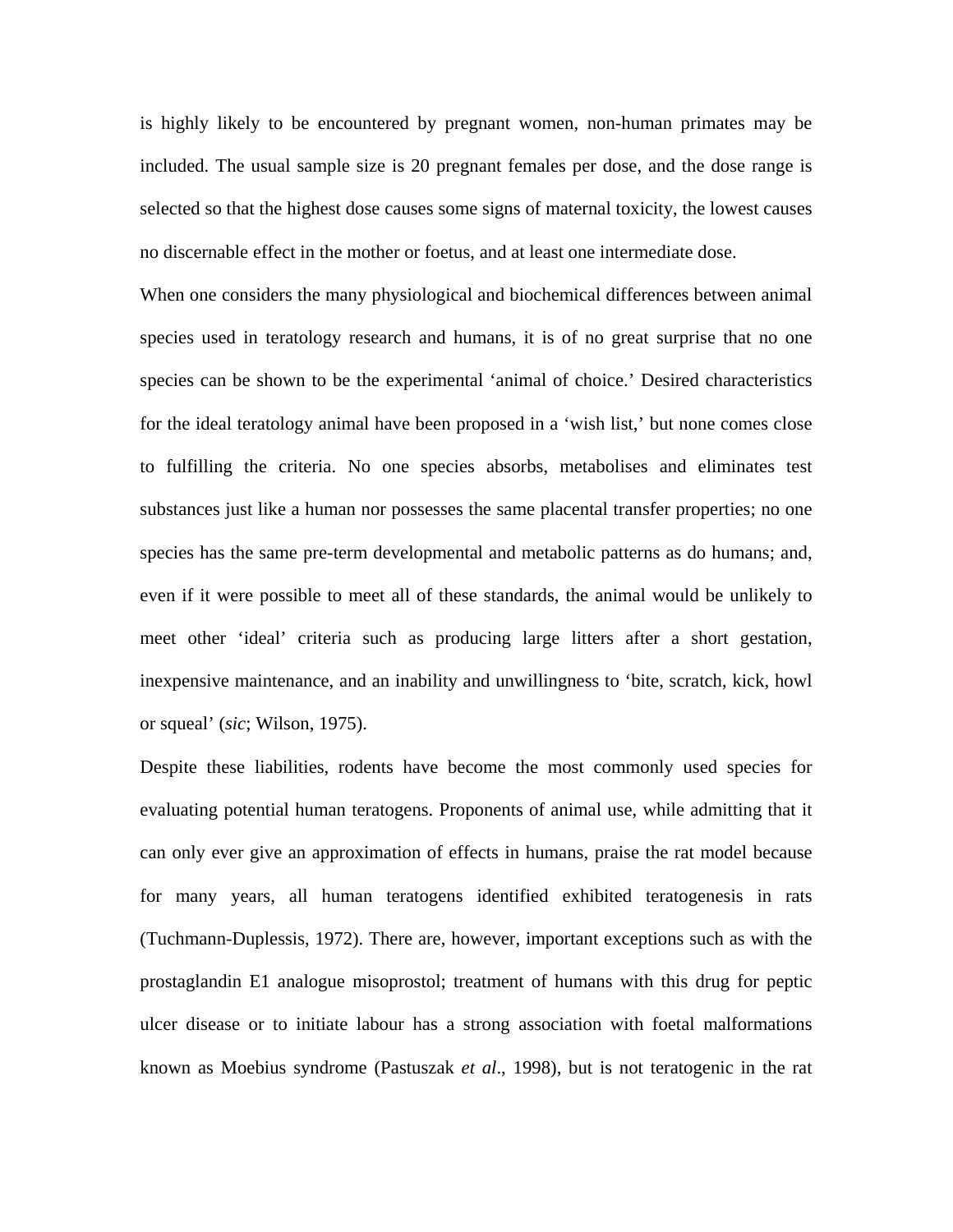even up to 10 times the human dose (Klasco and Heitland, 2003). But it is the extrapolation of results from animals to humans that is of most concern; there is little point in demonstrating that a known human teratogen is also teratogenic to some species of animal. As will be subsequently shown in this review, there can be little confidence in the extrapolation to humans of negative results from the common species used in teratogenicity testing, and there are many examples of positive results in these species that have little or no effect in humans ('false positives'), especially at normal exposures and therapeutic dose levels. Notable examples include glucocorticoids and benzodiazepines, which induce oral clefts in rats, mice and rabbits but not in humans (Rosenberg *et al*., 1983; Shiono and Mills, 1984; Czeizel 1987; Walker 1971; Baxter and Fraser, 1950; Fainstat, 1954; Buresh and Urban, 1970; Wilson *et al*., 1970; Pinsky and DiGeorge, 1965; Fraser and Sajoo, 1995; Shepard 1994; Miller and Becker, 1975), and aspirin, which causes cardiac malformations in several species of animals (such as the rat and the rhesus monkey; Klein *et al*., 1981; Wilson *et al*., 1977; Beall and Klein, 1977; Werler *et al*.,1989; Slone *et al*., 1976) but is harmless in man.

Because of the inherent problems and inadequacies of teratology testing and research with the five groups of animals most commonly used (mouse, rat, rabbit, hamster, and monkey), scientists have tried to incorporate ever more species into their experiments in an attempt to find something approaching that elusive 'ideal animal.' Dogs (more specifically beagles) were tested with an array of known teratogenic compounds, but deemed unsuitable due to poor sensitivity; in any case it is known that many drugs are metabolised differently in the dog, and there are particular problems with extrapolation from dogs to humans with reference to steroids (Schardein, 1993). With cats there was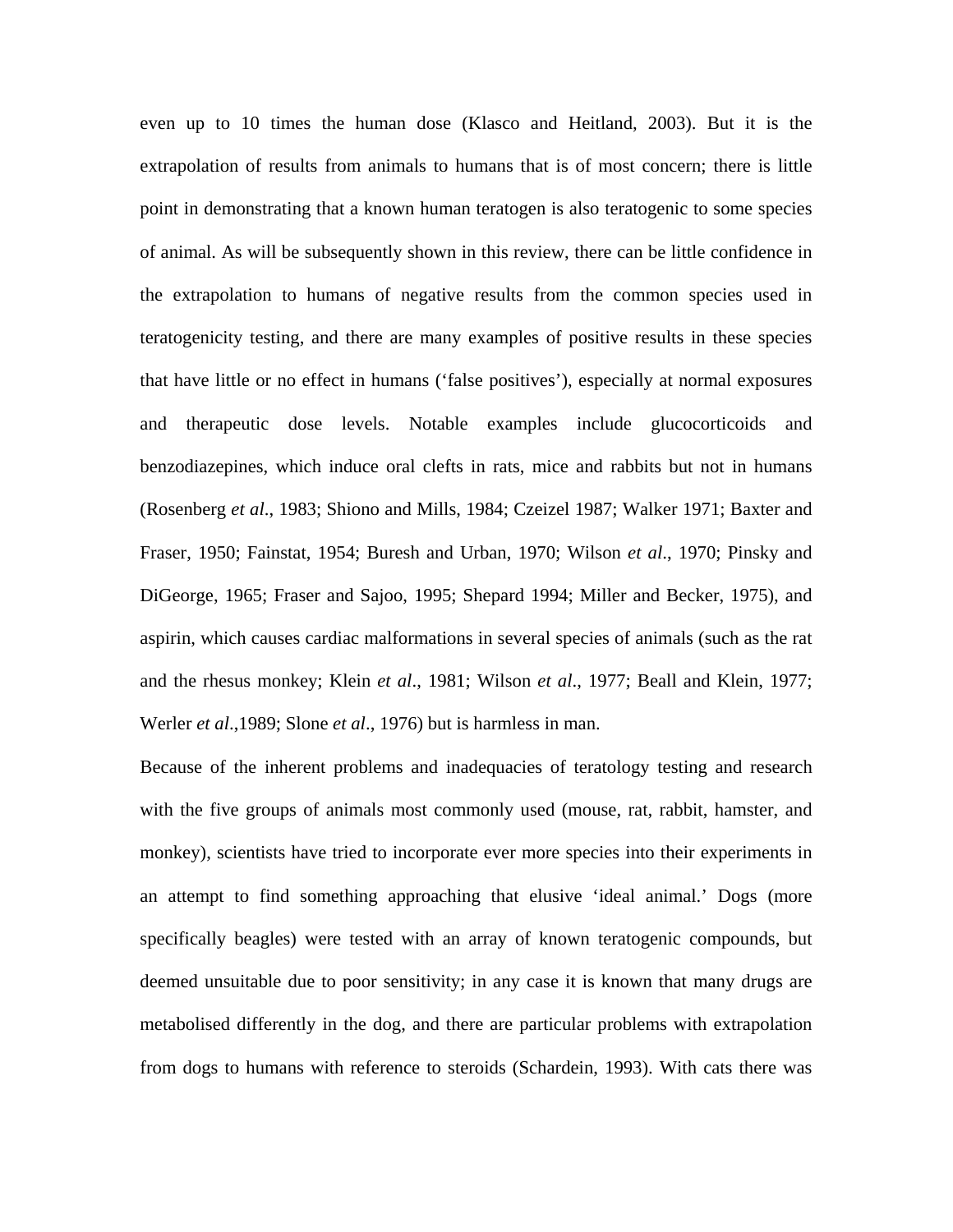some promising concordance with several compounds, though in common with dogs they are known to metabolise a significant number of drugs differently, some uniquely, and there were discordant results compared to other species with compounds such as hydantoins, thalidomide, and especially the anti-leukaemia drug and abortifacient aminopterin (which is highly teratogenic in humans but not at all in cats) (Schardein, 1993). Pigs were found to be as insensitive as dogs, ferrets did not live up to early expectations, and non-human primates, despite their close phylogenetic relationship to humans, have been particularly disappointing as a predictive model (Schardein, 1993). Over 100 teratogenic agents classified as 'possible' or 'probable' have been tested in non-human primates, and the vast majority showed a high level of discordance; of the known human teratogens tested, only about half were found also to be teratogenic in one or more primate species.

This futile search, despite all the evidence, for a species of animal that responds as a human does to potential teratogens is not surprising when one considers all the biological variables. Numerous inter-species differences must be accounted for when designing animal developmental toxicology studies and extrapolating to humans (Pratt, 1980; Nielsen, 2001). In summary:

- **1. Anatomical differences.** For example, there is one placenta in humans, but two in rodents and rabbits.
- **2. Metabolic differences** in both adults and foetuses of different species; these affect the absorption, distribution, metabolism and excretion (i.e. pharmacokinetics) of agents tested. Metabolic differences particularly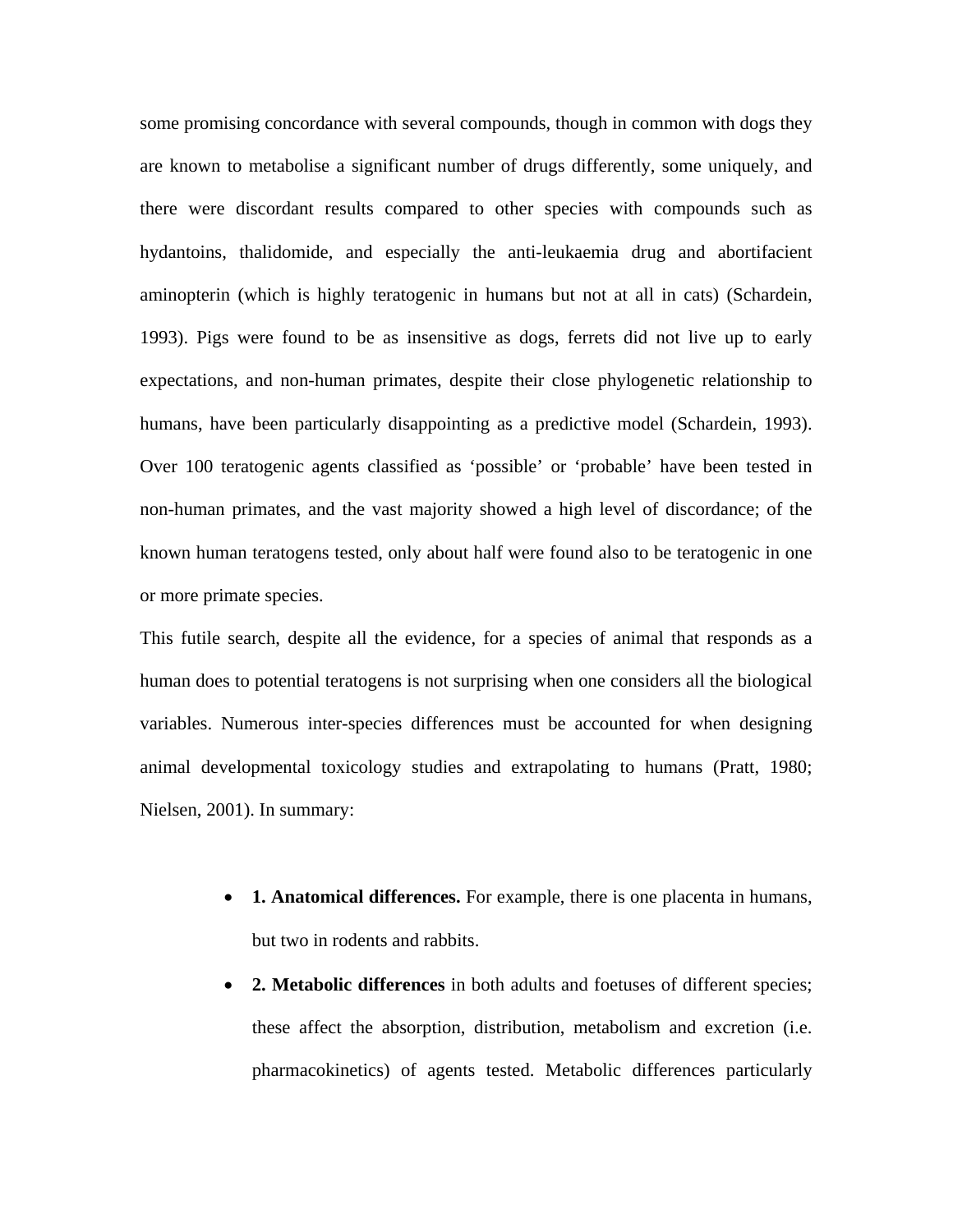affect the teratogenesis of drugs that require metabolic activation (for example the anti-cancer agent cyclophosphamide is activated to phosphoramide mustard) (Fantel *et al*., 1979), and also determine the halflife of drugs in particular species due to varied inactivation rates. Occasionally metabolic activation via the embryo/foetal tissues is of greater importance than that of the maternal system, for example with the activation of some nucleotide antimetabolites (Brown and Fabro, 1983). The half-life of some teratogenic metabolites is so short that they must be formed actually within or in close proximity to their target tissues. This is one reason why rodents can display poor correlation to the human situation; some xenobiotic-metabolising p450 isoenzymes are not produced by rodent foetuses or pups until just prior to or just after birth respectively (Brown and Fabro, 1983).

- **3. Variations in response to potential teratogens.** These are discussed in detail below.
- **4. Sensitivity of animals to environmental factors.** The metabolism of test animals can be affected by pesticide residues in bedding (Pratt, 1980); congenital malformations are induced in some species by alterations in temperature, barometric pressure, audiovisual stimuli and diet. Results can also be significantly affected by poor treatment, excess or shortage of companions, maternal age and the season of the year.
- **5. Route of administration, dose and vehicle used** of the test substance. The route of administration of drugs or chemicals in animal-based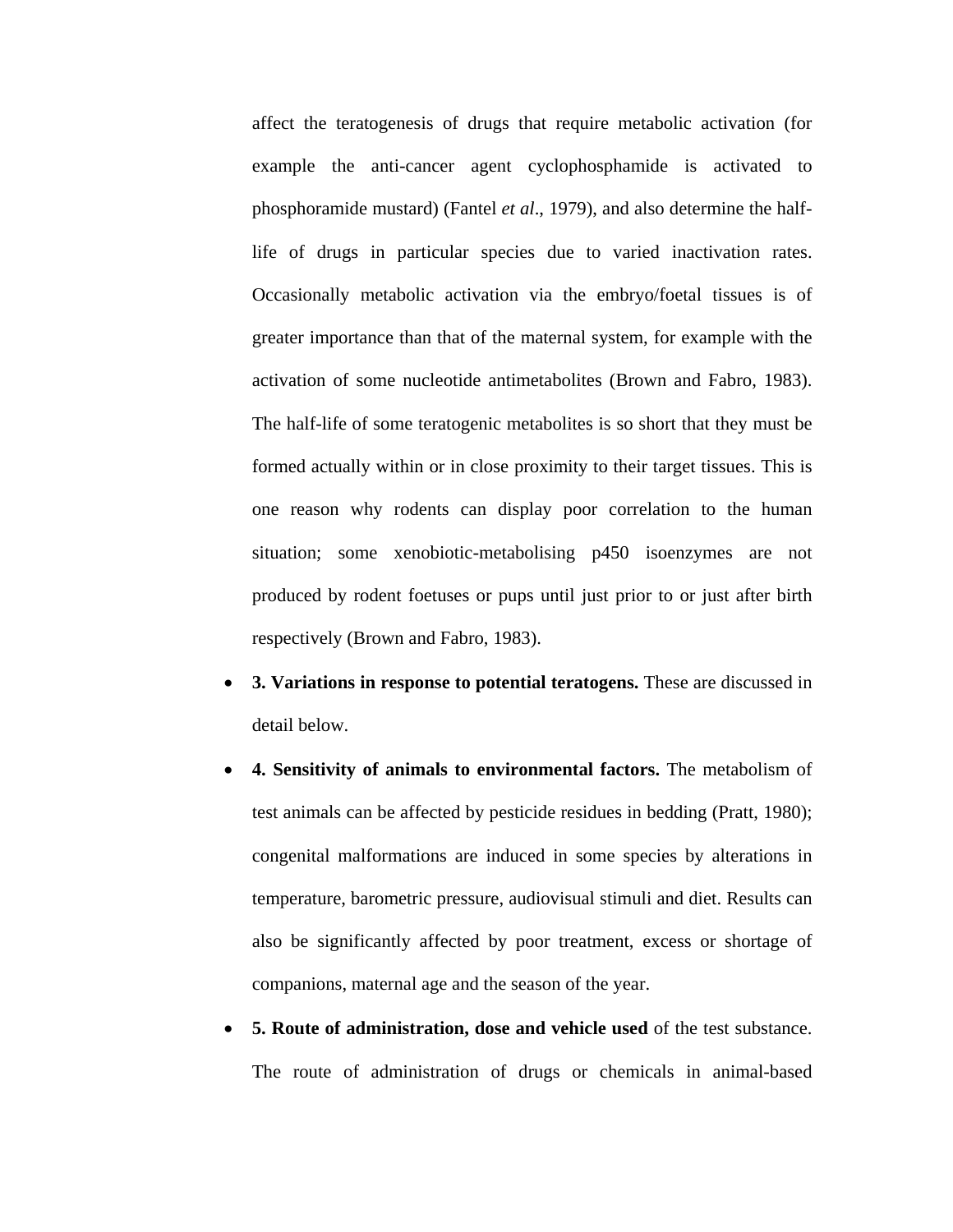teratology experiments can produce markedly different results between animals. Often, these differences are attributable to variable absorption rates and metabolic fates. In some cases, agents affect the palatability of food and drink to such an extent that nutritional imbalances may occur. However, many instances exist of confounding results that cannot be explained in this way. For example, teratogens may be active only when administered orally and not intraperitoneally (Nora *et al*., 1965), whereas for others the opposite is the case, even when higher doses are used to compensate (Cahen, 1966). Some induce foetal malformations when administered by gavage but not in the mother's diet (Kavlock *et al*., 1982), whereas for others the reverse is true (Staples *et al*., 1976). Certain nonteratogenic substances and physical states are able to potentiate the effect of a known teratogen when administered together; immobilization of rats potentiates vitamin A teratogenicity. Furthermore, two teratogens can act synergistically to produce a combined effect that is much more than additive (Datta and Singh, 1999; Sisodia, 1972).

Dose levels in animal experiments usually extend far beyond those ever likely to be encountered by humans. Justifications for this include overcoming the limited sensitivity of these studies due to small sample sizes, mimicking long-term chronic human exposure where the exposure period is necessarily much shorter in the laboratory, and that humans are simply more sensitive than commonly used laboratory animals to doses expressed as mg/kg (Nielsen *et al*., 2001). Intuitively, this seems to be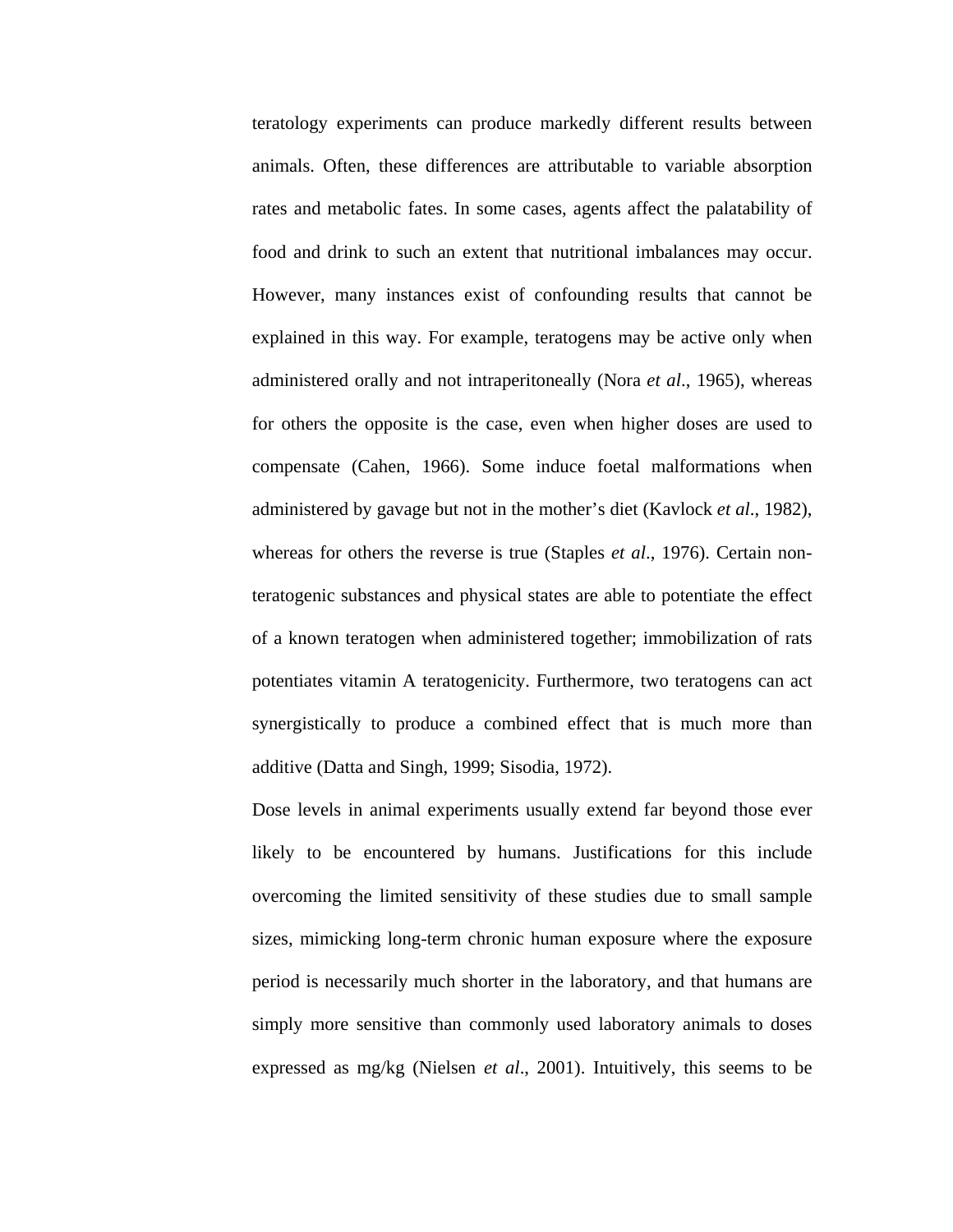'bad science:' increasing dose to account for a limited sample size of animals may push it over the threshold level so fundamental to teratology studies; altering the time and duration of treatment by mimicking longterm exposure via the instigation of much higher dose short-term regimens is well known to alter the teratogenicity of many substances; and if humans are more sensitive to various drugs and chemicals than other species, perhaps this should be deemed an observation rather than a problem to overcome.

Nevertheless, huge numbers of teratology research programs continue to investigate the responses of many animal species to physiologically large doses of drugs and chemicals, far in excess of anything likely to be encountered by humans. It is difficult to conceive any advantage in this regime, not only due to the myriad of interspecies variables and inconsistencies discussed here, but also in light of Karnofsky's Law, which states '*Anything can be teratogenic if given in the right dose, to the right species, at the right time*.' If every single drug, chemical and indeed substance can be teratogenic in some particular animal at some specific dose, then to produce a positive result one need only find a suitably sensitive species and administer a suitably high dose (Scialli, 1992). This may well explain the inclusion of various everyday substances, some of which are intrinsic components of the mother's body and/or the developing conceptus and which are essential for life itself, in the list of teratogens in 'Dangerous Properties of Industrial Materials (Lewis, 1989).'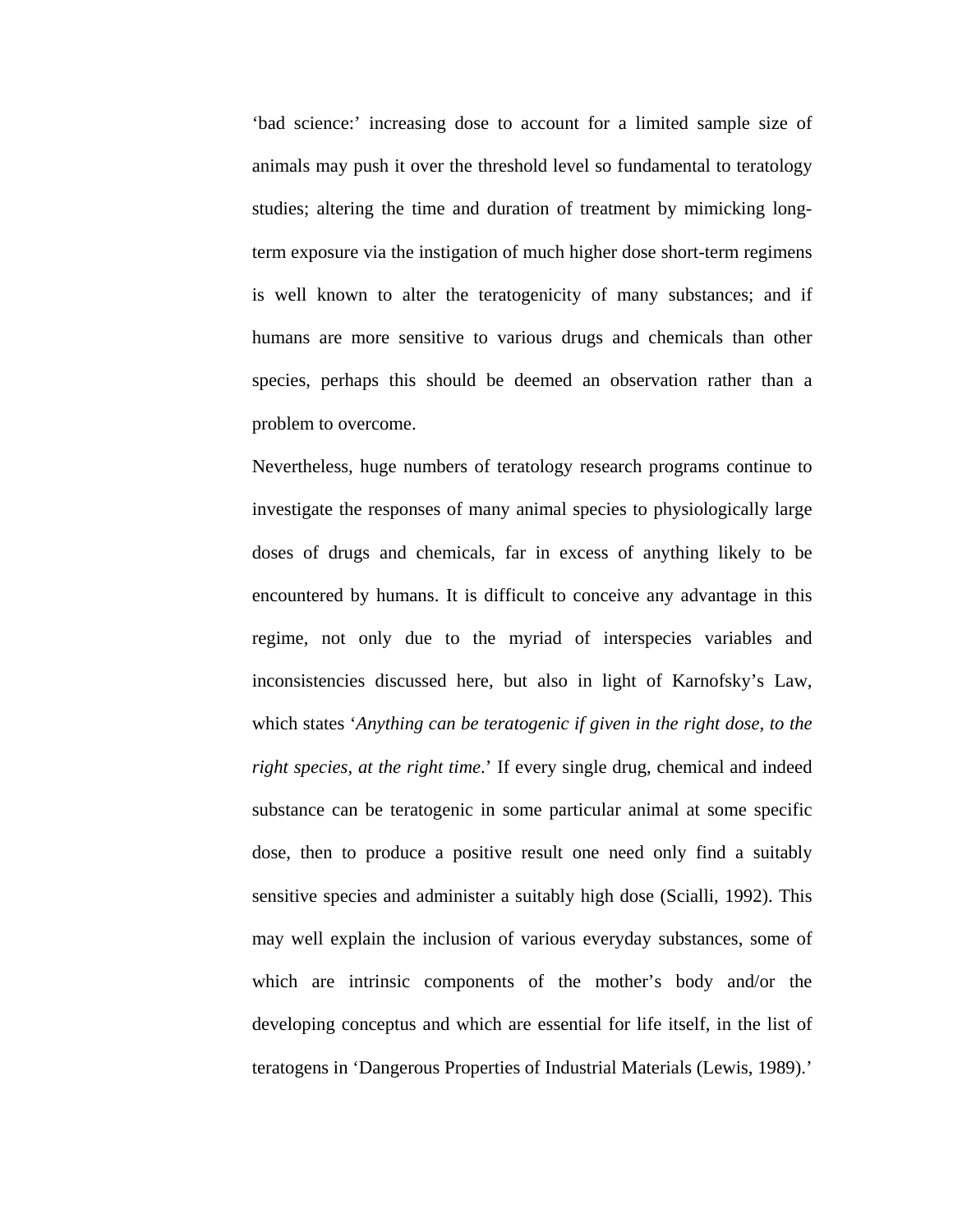These include drinking water (Turbow *et al*., 1971) and table salt (Nishimura and Miyamoto, 1969); oxygen; sugars in the form of sucrose and lactose; palm oil, corn oil and nutmeg oil; other naturally occurring food constituents such as cholesterol and papain (prevalent in pineapples); vitamins such as A, D2, K, B7 and B12 (the B vitamins are frequently found in pregnancy supplements); naturally occurring and essential hormones such as estradiol, progesterone and various prostaglandins; the amino acid methionine, and the DNA constituent adenine.

#### **Other factors**

Other confounding variables include the standardization of litter size, postnatal effects, and the manner in which animals are housed and handled. Litter sizes are sometimes 'standardized' to 8 pups by culling for generation studies to produce more uniform pup weights. However, this is known to have no effect on variation of pup weight, and may introduce bias by the random elimination of runts (Palmer, 1986). Postnatal effects may be of concern when the mother suffers physiological or behavioural changes from the administration of the potential teratogen; maternal care and lactation may be compromised, adversely affecting the offspring. Cross-fostering techniques are used as a solution to this problem, although the requirement of more resources and the resultant greater expense often prohibit this. Finally, it is acknowledged that the handling of animals can induce physiological stress responses and cause alterations in behaviour;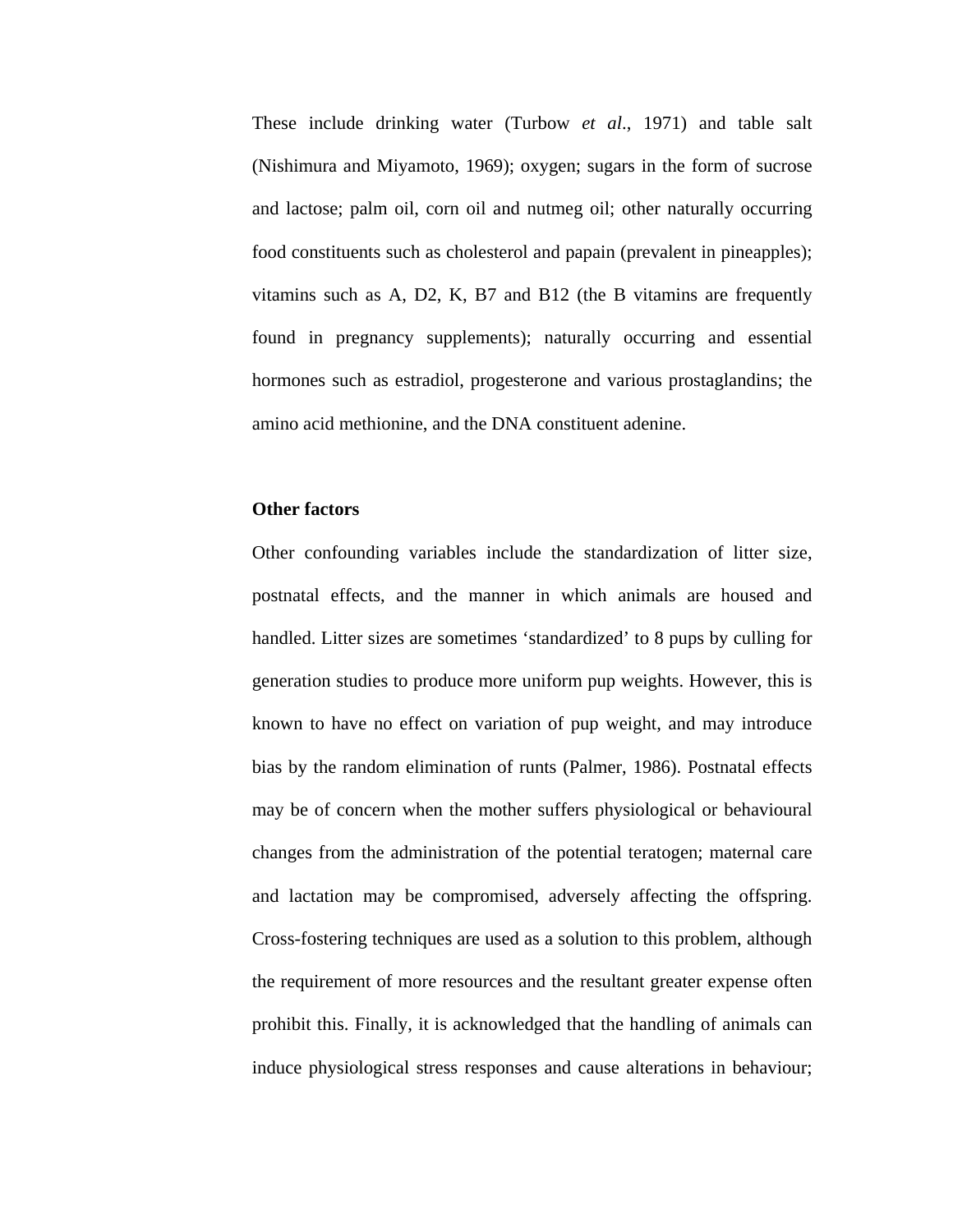both of these factors can affect teratogenicity results. Standardized conditions are often employed in an effort to reduce these stresses with regard to temperature, humidity, noise, light, living quarters and handling, although there is evidence that laboratory conditions and participation in toxicology research are so inherently stressful that this aspect can never be excluded (Balcombe *et al.*, 2004).

## **Reliability and concordance of animal data**

Despite the problems cited above, animal-based experiments persist as the first port of call in teratology research because they have the advantage of being relatively inexpensive, avoid unnecessary human exposure, and provide the ability to test one variable at a time (Schardein, 1993). Taking into account the time, money and resources dedicated to them over the past forty years, it would seem desirable if not imperative that the assertion 'They are highly predictive of human teratogenicity' be added to the list. Some scrutiny of the substantial amount of existing animal data goes some way to explaining why this statement cannot be included: we achieved this using the REPRORISK system (TERIS and REPROTOX databases, MICROMEDEX; Klasco and Heitland 2003), by consulting reference books such as Schardein (1993), and via PubMed literature searches using the following terms (Teratogen, Teratology, Teratogenicity, Concordance, Discordance, Results, Species, Extrapolation, Differences, Human, Animal).

Although the ultimate goal of teratology testing is to predict with confidence both the positive and negative teratogenic potential of any substance in humans, ostensibly by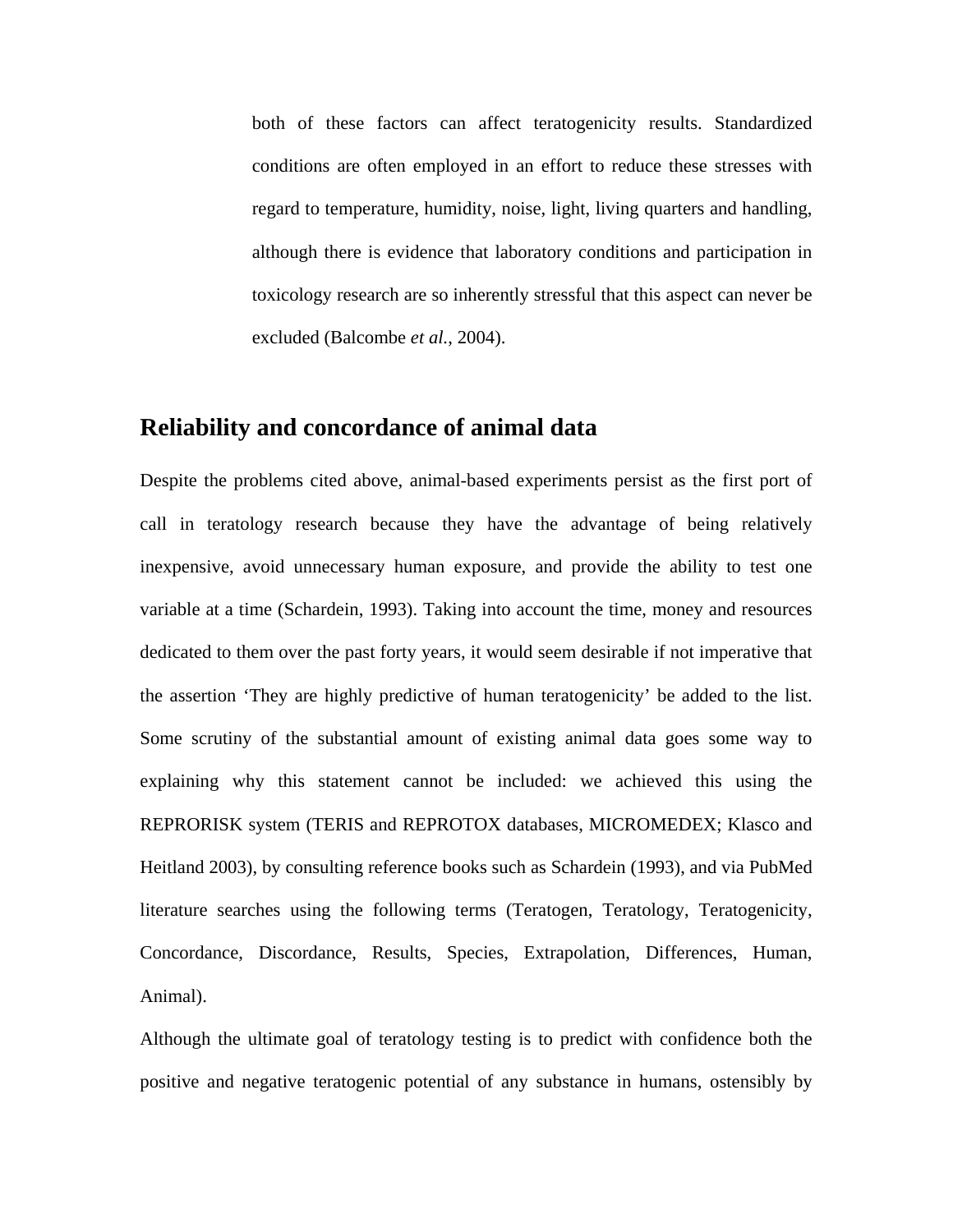extrapolation of data from animal experiments, examination of inter-species correlation and concordance between the various species of test animals underscores the problematic nature of this approach. Even a cursory glance at the information presented in **Tables 1a** and **1b** (derived from data in (Schardein, 1993)) depicting the responses of up to 12 animal species to 11 groups of known human teratogens, reveals the disarray in the data. While positive predictability is 75% for the hamster, it is just 40% for the rabbit, which also exhibits a false negative rate of 40%. The mean positive predictability rate in those species tested for at least 9 of the 21 agents (namely the first six categories i.e. mouse, rat, rabbit, hamster, primate, dog) was under 55%, and the number of equivocal results remained high across these six species at just under 25%. **Table 2**, derived from information published in (Schardein, 1993) and (Klasco and Heitland, 2001), summarizes similar data for 35 individual substances linked with human teratogenicity (Koren and Pastuszak, 1998; Polifka and Friedmann, 1999; Polifka and Friedmann, 2002; State of California EPA Prop 65, 2003), rather than groups of substances. Of the 139 individual classifications across the species tested, a total of 78 (56%) were positive; the remaining 44% of results were almost entirely negative. The only encouraging aspect to come from these statistics appears to be the high positive predictability score for the hamster; however, the USFDA published a report detailing the responses of the mice, rats, rabbits, hamsters and monkeys to 38 known human teratogens in which the high scoring hamster produced only a 45% rate of correct positives (USA FDA Federal Register 'Caffeine,' 1980). Furthermore, the mean percentage of correct positives from any one of these species was only 60%.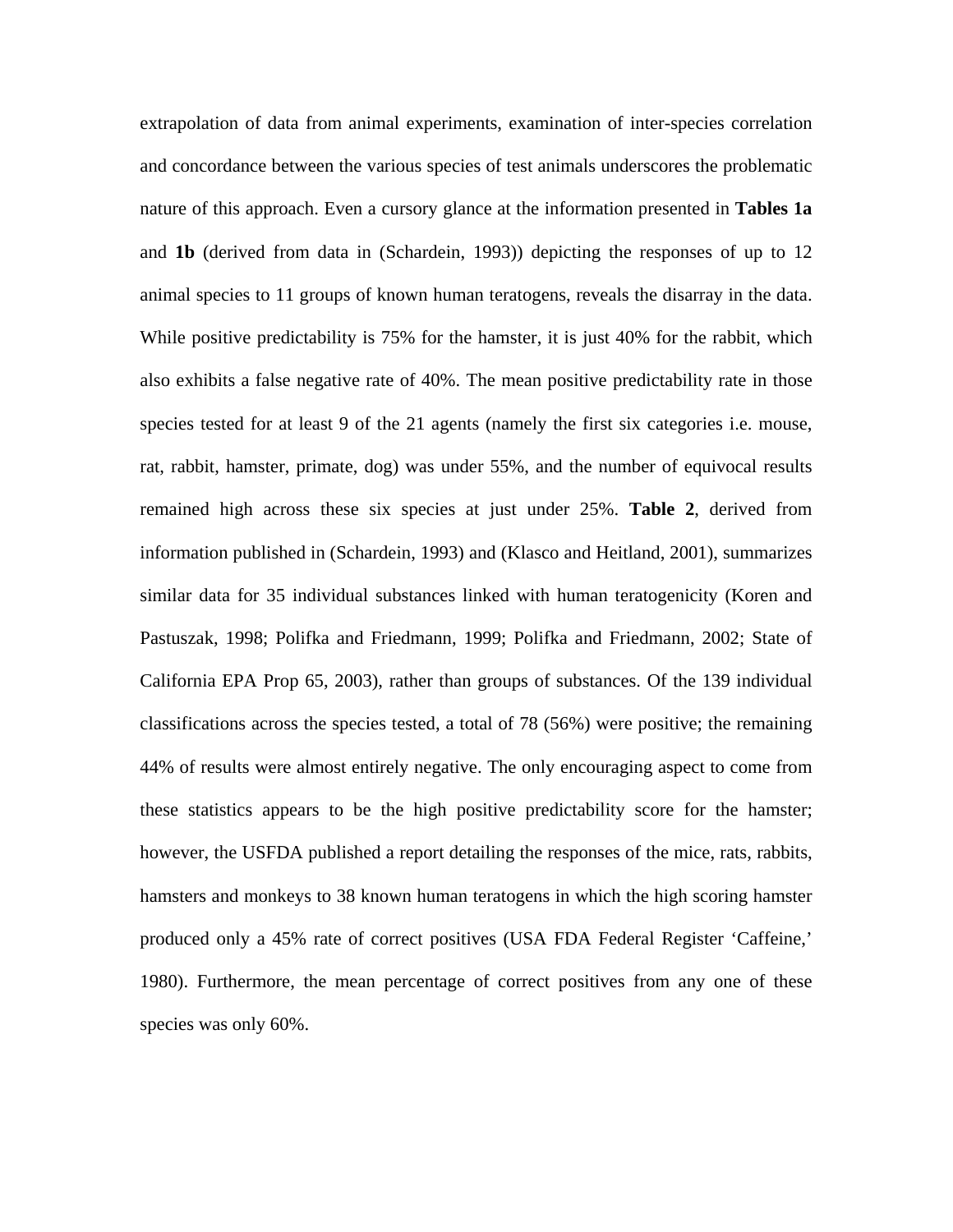The USFDA report also analysed the rate of concordance between these species and humans for 165 compounds known to be non-teratogenic in the latter; the 'order of merit' for each species and its negative predictive value were completely different to that for the positive predictive values, ranging from 80% in monkeys to 35% in mice and hamsters. The mean negative predictive value for any of these species was 54%. Taken together, these predictive values of 60% and 54% for human teratogens and human non-teratogens respectively represent a poor return on the investment of animals, time, labour and money. The 57% mean value is little better than the 50% that would have been obtained by pure chance.

A broader view can be had by examining data not only for those substances linked with teratogenicity in humans, but by taking into account all substances for which some teratological data has been determined in animals. **Table 3** lists categories of drugs, chemicals and other substances as classified in (Schardein, 1993), along with a measure of the discordance in the results across the various species of animals in which they were tested for teratogenicity. Any substance for which only one species was tested is omitted, because no evidence of discordance could be determined. The total number of remaining substances in each group that showed inconsistent results across species is shown out of the total number of possible substances, and this discordance is shown as a percentage. In the 70 groups of substances examined, a total of 1396 individual substances had been tested in more than one animal species. Of these, 401 (just under 30%) showed discordance, i.e. a mixture of positive, equivocal and negative results. A number of these are discussed in more detail below.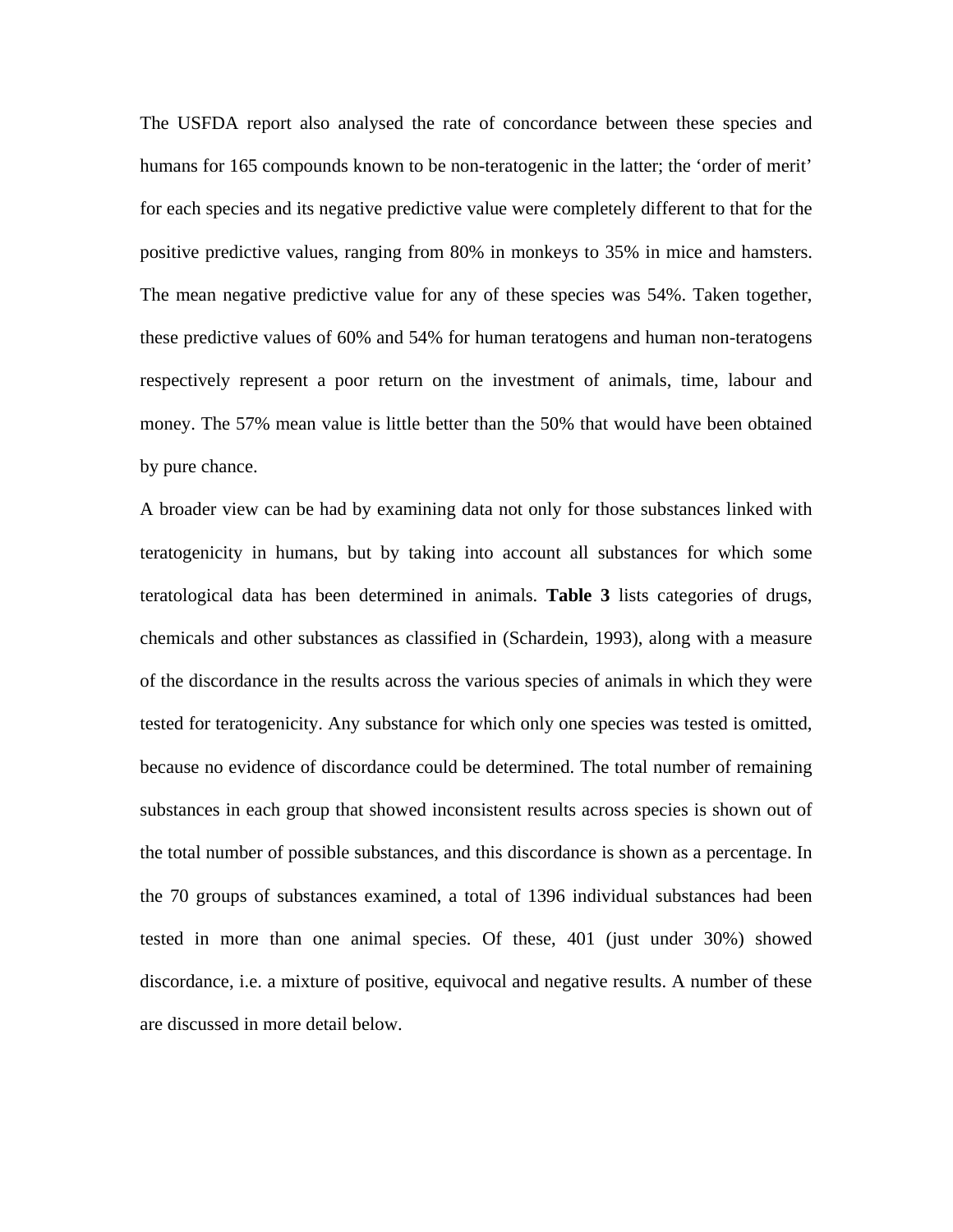Advocates of animal teratology investigations may raise the point that the USFDA report declared a 97% correlation between known human teratogens and the chance of a positive result in any one of the five animal species tested. Not only is this not surprising (it seems logical that if enough animal species are tested with a compound already known to be teratogenic in humans, at least one will prove positive), but it is surely of dubious worth. It is imprudent to place any confidence in the ability of the animal model as being positively predictive for human teratogens simply because every agent that elicits teratogenesis in humans does likewise in one animal species; if only the reverse were true, then some of the unfortunate consequences of misplaced animal-human extrapolation of experiments involving teratogenic substances would have been avoided (Peters and Schaefer, 2001; Heilla *et al*., 1994; McElhatton, 2002). Often, this is only true for particular strains of certain animal species when given a massive dose at an exact time of gestation. Also, many drugs and chemicals that are teratogenic in at least one (and frequently several) animal species are not so in humans: the value of extrapolation in this direction, from animal to human, is the salient point and must be scientifically examined, not the dubious worth of the retrospective support of an animal model after the event in humans has already been documented.

As already discussed, many substances following animal-based tests will exhibit teratogenic effects at some particular dose (often artificially high) at a particular time of gestation via a particular dose route. Of the thousands of agents that have been tested to some degree, the number of known teratogens is low; of 3301 tested prior to 1993, just 7% were teratogenic, 21% were classed as probably teratogenic, and 9% only possibly so; the remaining 63% were deemed non-teratogenic (Schardein, 1993). Of the 37% of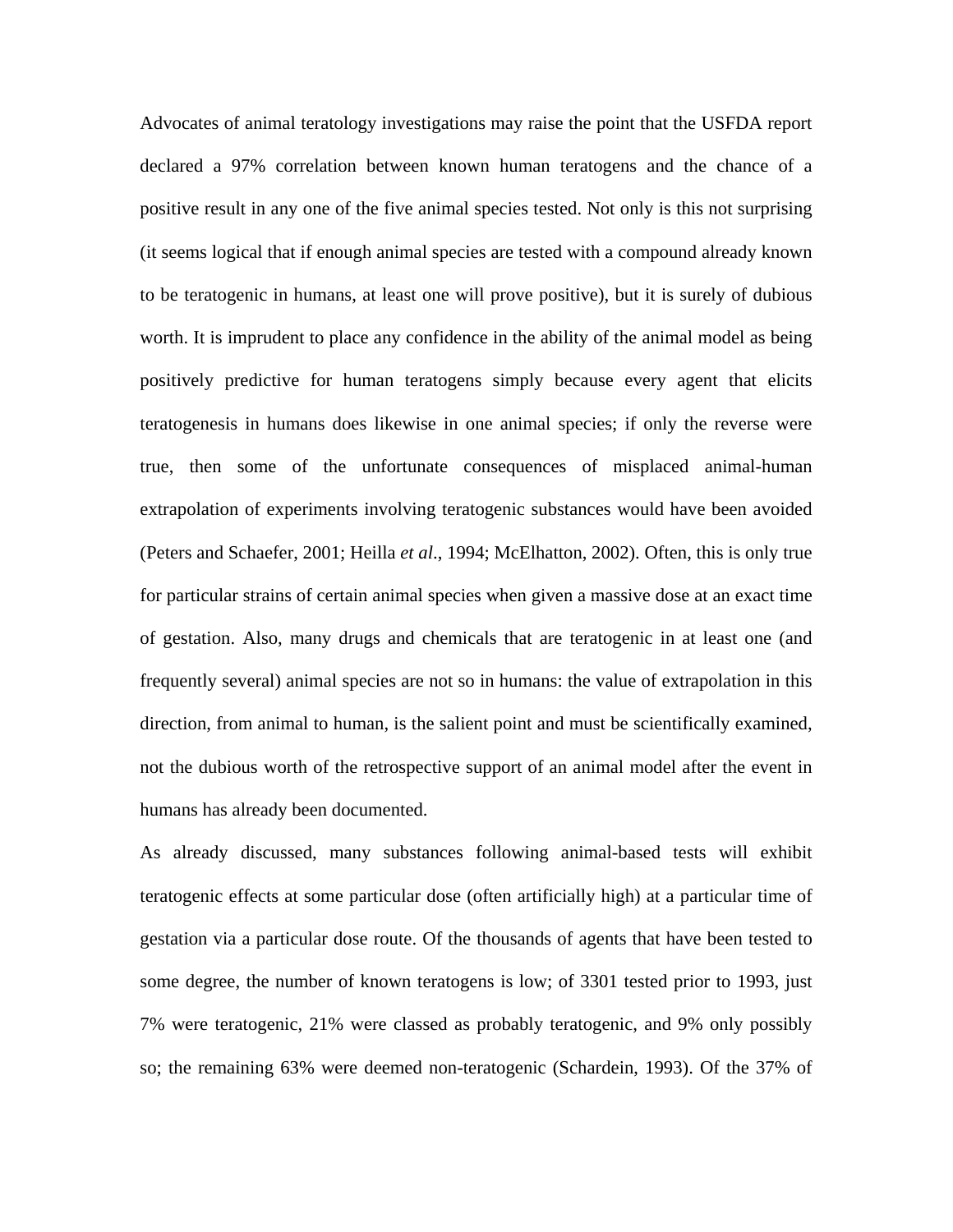agents associated with teratogenesis only a very small proportion have been linked to teratogenesis in humans; numbers vary, for example Schardein (1993) cited '19 or so drugs/groups of drugs plus 2 chemicals,' and the Mountain States Genetics Network '17 medications/medication categories, plus 7 types of maternal infectious agents, 3 chemicals, 5 classes of maternal disorders and 4 'reproductive toxins'' (Genetic Drift, Teratogen Update, 1995). This means that of 1223 definite, probable and possible animal teratogens, fewer than 2.3% were linked to human birth defects.

# **Species Differences in Individual Testing of Potential and Known Human Teratogens**

In spite of the positive evidence in support of epidemiology and case studies, animalbased teratology persists regardless of the *in vitro* alternatives that scientific progress has offered. Before summarizing and briefly evaluating these alternatives, it is interesting to examine in more detail some results of animal-based experiments involving specific drugs and chemicals. Information for the following précis was obtained from results reviewed in Schardein (1993) and Klasco and Heitland (2003); inclusion was based on the National Toxicology Program's list of agents with defined teratogenicity (National Toxicology Program, 1983), or as items of special interest from a wide variety of publications. Substances were only considered, and are only mentioned here, if they had been tested in more than one animal species. Those described as generating discordant results across species showed at least one different result in one of the species tested when compared to the others. Where known, human classifications are included in brackets after the drug name; for example (D) denotes category D, and  $C^1$  represents a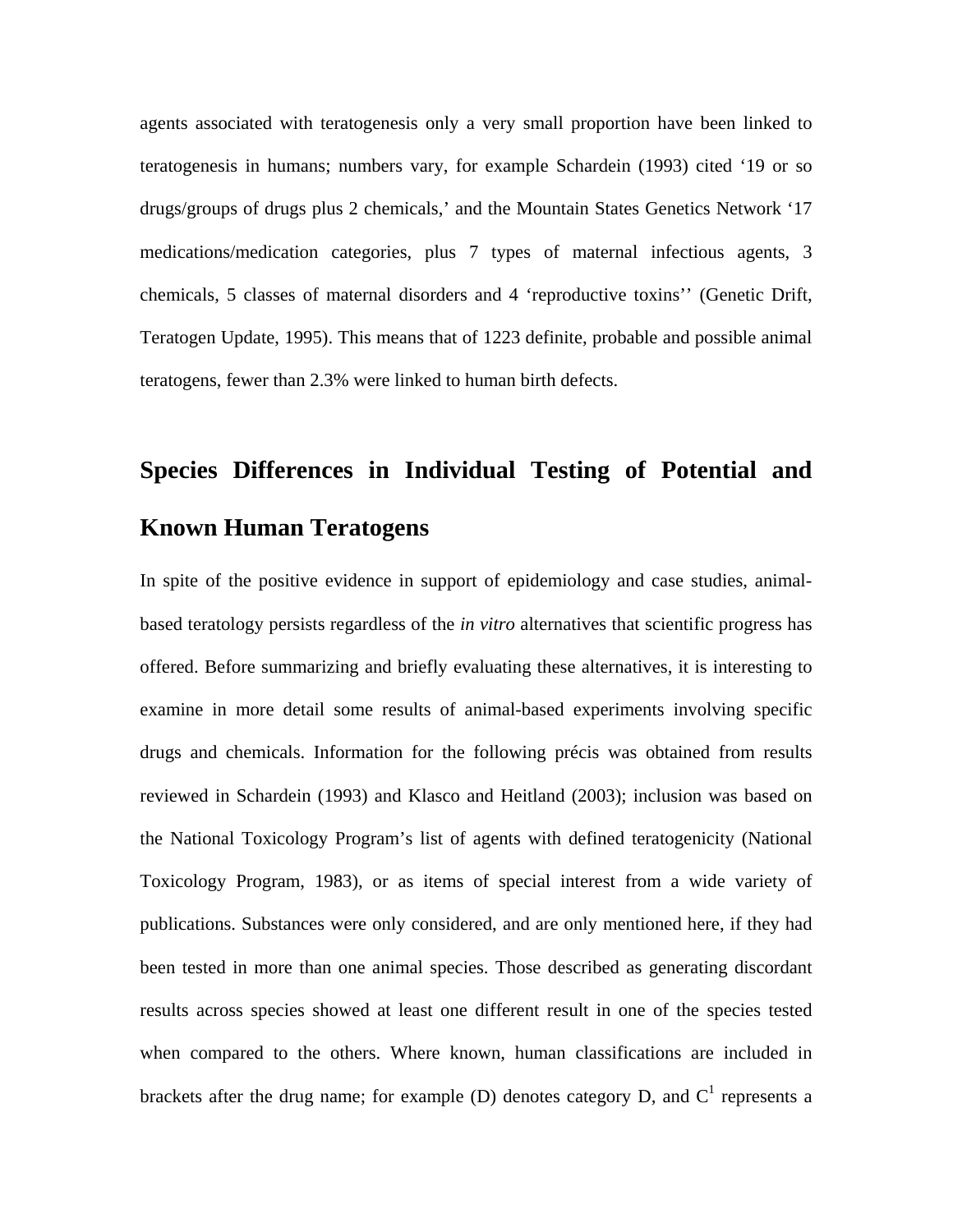category C risk only in the first trimester. These categories are in agreement with FDA regulations as described in Millstein (1980):

- **Category A** No demonstrated risk; possibility of foetal harm is remote.
- **Category B** Either: no evidence of foetal risk in extrapolation from animal data plus no information from human studies, or: evidence of adverse effects in animal studies that could not be confirmed in human studies.
- **Category C** Either: evidence of adverse effects in animal studies combined with no studies in humans, or: studies in animals and humans are not available. Drugs only given to pregnant women when the possible benefit outweighs the risks.
- **Category D** Positive evidence of foetal risk. Drugs may be given to pregnant women when the benefits are acceptable despite the risk.
- **Category E** Known not to affect animal reproduction but no human data.
- **Category X** Animal or human studies or human experience have revealed foetal abnormalities. Risk of use in pregnant women outweighs any possible benefit.

# **Angiotensin Converting Enzyme (ACE) Inhibitors**

ACE inhibitors are anti-hypertensive drugs prescribed to control high blood pressure. From 31 anti-hypertensives of various types that had been tested in more than one species, 7 (23%) showed discordance. The ACE inhibitor **captopril** presents a slight teratogenic risk in the  $2<sup>nd</sup>$  and  $3<sup>rd</sup>$  trimesters of human pregnancy; it causes a high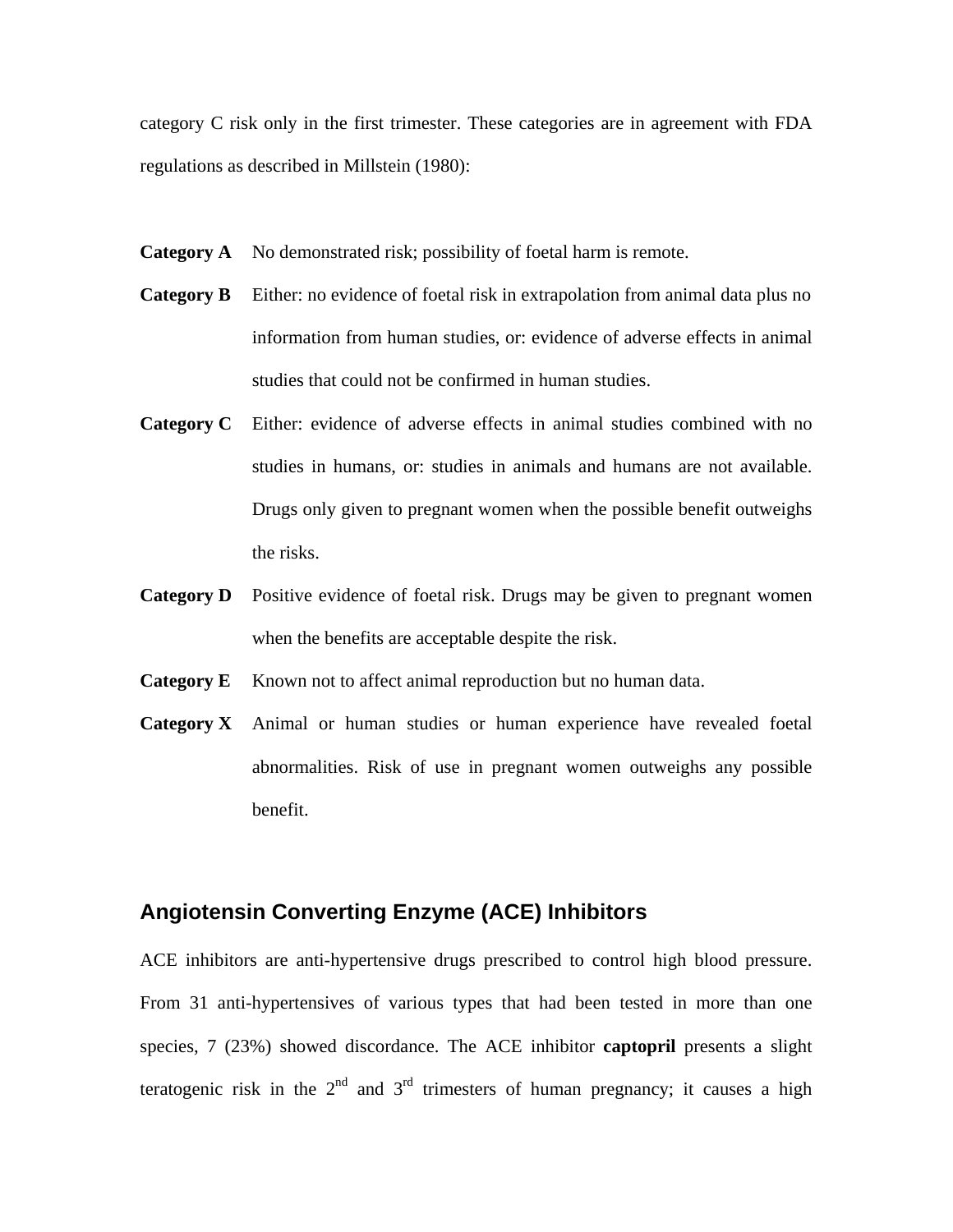incidence of foetal death in rabbits and sheep. **Enalapril**  $(C^1, D^{2+3})$  also offers a slight teratogenic risk in the  $2<sup>nd</sup>$  and  $3<sup>rd</sup>$  trimesters in humans; it is not teratogenic in baboons or rabbits although there is evidence of increased foetal loss in the latter with 4-40 x the human dose; evidence for rats is equivocal.

#### **Anticonvulsants**

5 of 9 (55%) anticonvulsants used in the treatment of epilepsy showed discordant results. All epidemiological studies of drugs in this class are confounded by the fact that many are prescribed and administered concurrently. **Phenytoin (C),** one of the hydantoins, is surrounded by controversy. Although a 'foetal hydantoin syndrome' is evident in 10% of children born to epileptic mothers treated with phenytoin during pregnancy, underlying familial factors and the effects of epilepsy itself have not been discounted as causal factors for this. Phenytoin is teratogenic in rabbits, structurally and behaviourally so in rats, and also in mice although this is strain-dependent. In rhesus monkeys it is not teratogenic despite high maternal toxicity, although there is some evidence of behavioural problems in offspring.

**Primidone (D)**, a barbiturate, is almost certainly a human teratogen, although much of this evidence comes from studies not confounded by the inclusion of other anticonvulsants in any maternal treatment. It is teratogenic in the mouse although not in a dose-dependent manner, and causes behavioural problems and increased foetal death in rats.

**Clonazepam (D)**, a benzodiazepine, is not teratogenic in humans, rats or rabbits, but there is some evidence of minor developmental defects in the mouse.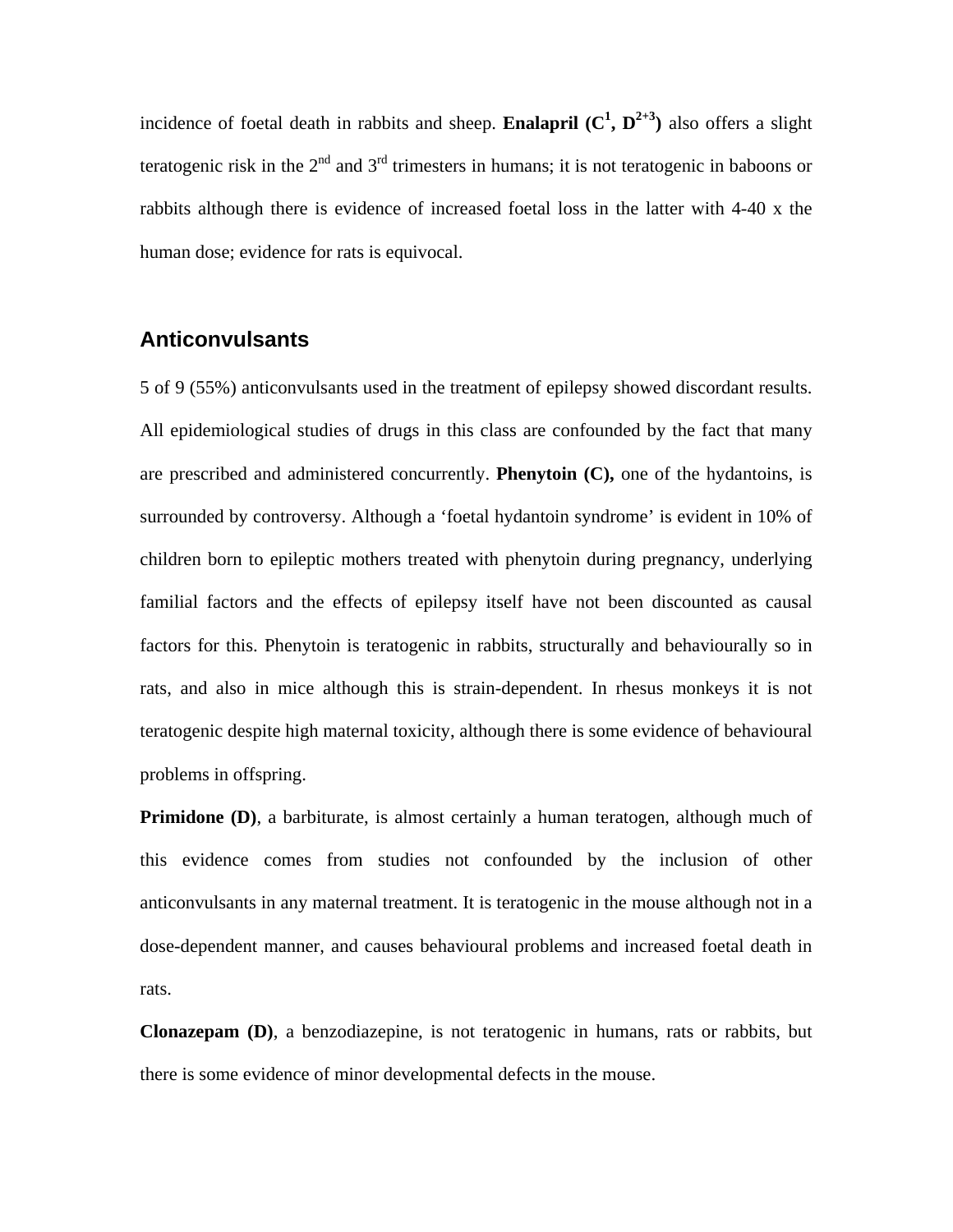**Trimethadione** is associated with 'Foetal trimethadione syndrome' in the form of multiple structural abnormalities in humans, but is teratogenic in mice only at 8-22 x the human dose. Rats and rhesus monkeys display signs of teratogenesis at up to 10 x the human dose.

**Valproic acid (D)** is well associated with 'Foetal valproate syndrome' in humans. It is also teratogenic in the rhesus monkey. In the rat, hamster and mouse it is teratogenic at high doses but not at doses comparable to those in humans, and in mice this is strain dependent.

# **Antifungal agents/Fungicides**

3 of 18 anti-fungal agents (17%) and 15 of 23 fungicides (65%) show discordant results between animal species.

**Fluconazole (C)**, used in the treatment of mycotic infections, is not a human teratogen at normal therapeutic doses, although there are some possible examples of teratogenicity when used at high chronic doses. It is teratogenic in rats but only at 5-20 times the typical human dose, and it causes a greater rate of foetal death in rabbits at these same high doses.

**Ethylenethiourea** is teratogenic to rats and rabbits, but no human data are available.

# **Antimicrobial agents**

15 of the 71 listed antibiotics (21%) show discordant results in animals; most results are negative.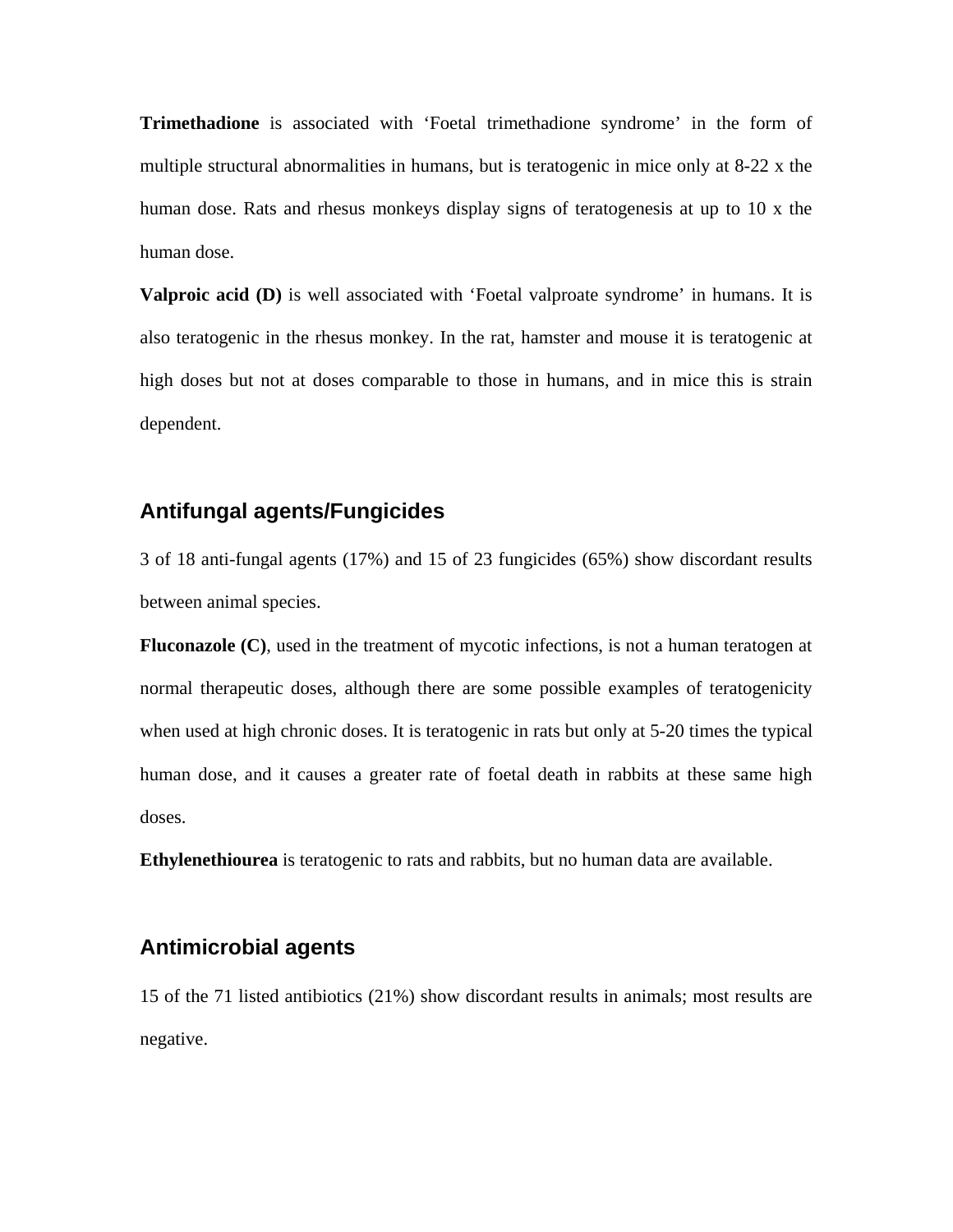**Streptomycin (D)** is classed as a non-teratogen in humans, mice, rabbits and guinea pigs, but was classed as being teratogenic in rats where it caused inner ear damage. However, more recent experiments have confounded these views; rats treated with 10 x the human dose in one experiment had no damage to their hearing, whereas injections of streptomycin sulphate are now believed to cause ototoxic harm to the human foetus.

**Tetracycline** is known to cause dental staining in  $2<sup>nd</sup>$  and  $3<sup>rd</sup>$  trimester human foetuses, and in one case study has been linked to transposition of the great arteries. Animal results are extremely conflicting. It is also classified as a teratogen in rats and guinea pigs, though results for rats are equivocal. It is not teratogenic in mice or rabbits, nor is the related compound oxytetracycline although this is teratogenic in dogs.

**Trimethoprim (C)**, an antimicrobial agent often used in conjunction with sulphonamides, shows equivocal results in humans. It is teratogenic in rats only at doses 16-117 times that of the usual human dose. Teratogenesis was evident in mice only when administered in combination with sulphamethoxazole at high doses; similar treatment of rabbits produced no foetal malformation, but increased foetal loss.

**Isoniazid**, used in the treatment of tuberculosis, is not a human, mouse or rabbit teratogen, but is teratogenic in rats in which it induces skeletal abnormalities.

#### **Antihistamines**

The results for 13 of 49 'Drugs for respiratory and allergic disorders' were discordant across animal species (27%).

The antihistamine **diphenhydramine (Benadryl)** was found to be non-teratogenic in humans in all but one study. It shows no signs of teratogenicity in the mouse or the rabbit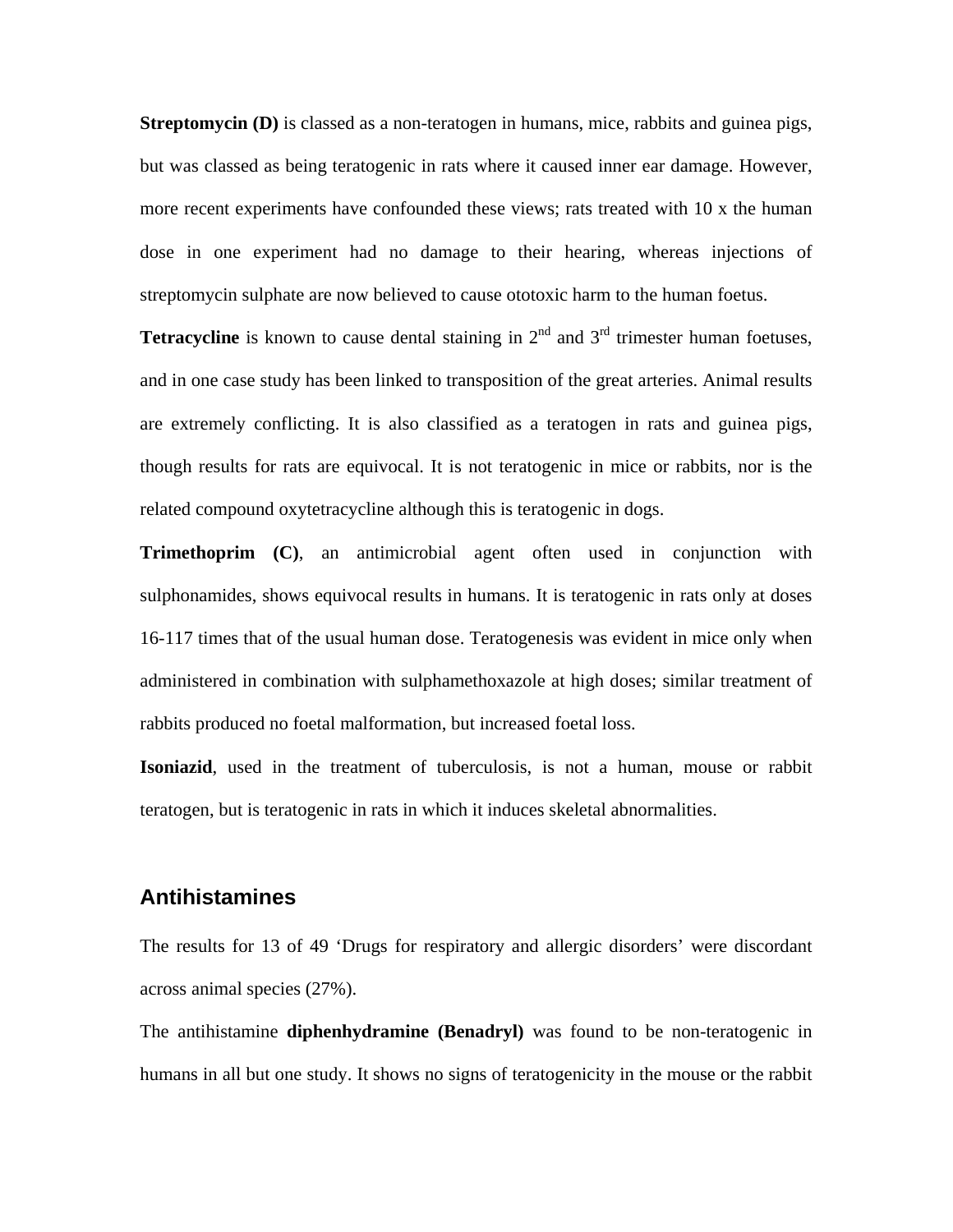even up to 33 x and 17 x the human clinical dose respectively, but is teratogenic in rats at  $1.5 - 2.5$  x the usual human dose.

# **Anti-Cancer Chemotherapeutic Agents**

In total, discordance was evident in 26 of 70 anti-cancer drugs (37%). This comprised 6/12 (50%) of alkylating agents, 4 of 8 anticancer antibiotics (50%), 9 of 22 anticancer antimetabolites (41%), and 7 of 28 miscellaneous anticancer agents (25%).

The alkylating agents **chlorambucil** and **cyclophosphamide** have demonstrated teratogenesis in every species so far tested, and unlike many other anticancer agents in their class show good concordance across animal species. There is a paucity of human data for chlorambucil other than that it elicits chromosome damage in human cells after therapy, but it is teratogenic in mice and rats at doses of approximately twice that used in humans where it can cause CNS and skeletal defects; doses equivalent to those for humans were foetotoxic. Cyclophosphamide is teratogenic to humans during the 1st trimester and may be slightly so in the  $2<sup>nd</sup>$  and  $3<sup>rd</sup>$ , causing a range of skeletal, limb, palate and eye defects. Other affected species include rhesus monkeys, rats, mice and rabbits, though the deformities induced can differ among species and the doses used were significantly higher than human therapeutic doses.

The cytotoxic antibiotic **Dactinomycin (actinomycin D) (D)** is also teratogenic in all species tested to date (albeit only at doses 2 to 13 times greater than the human therapeutic dose), inducing predominantly CNS defects in rats, rabbits, mice, hamsters, and chick embryos. However, human studies have revealed no cases of teratogenesis.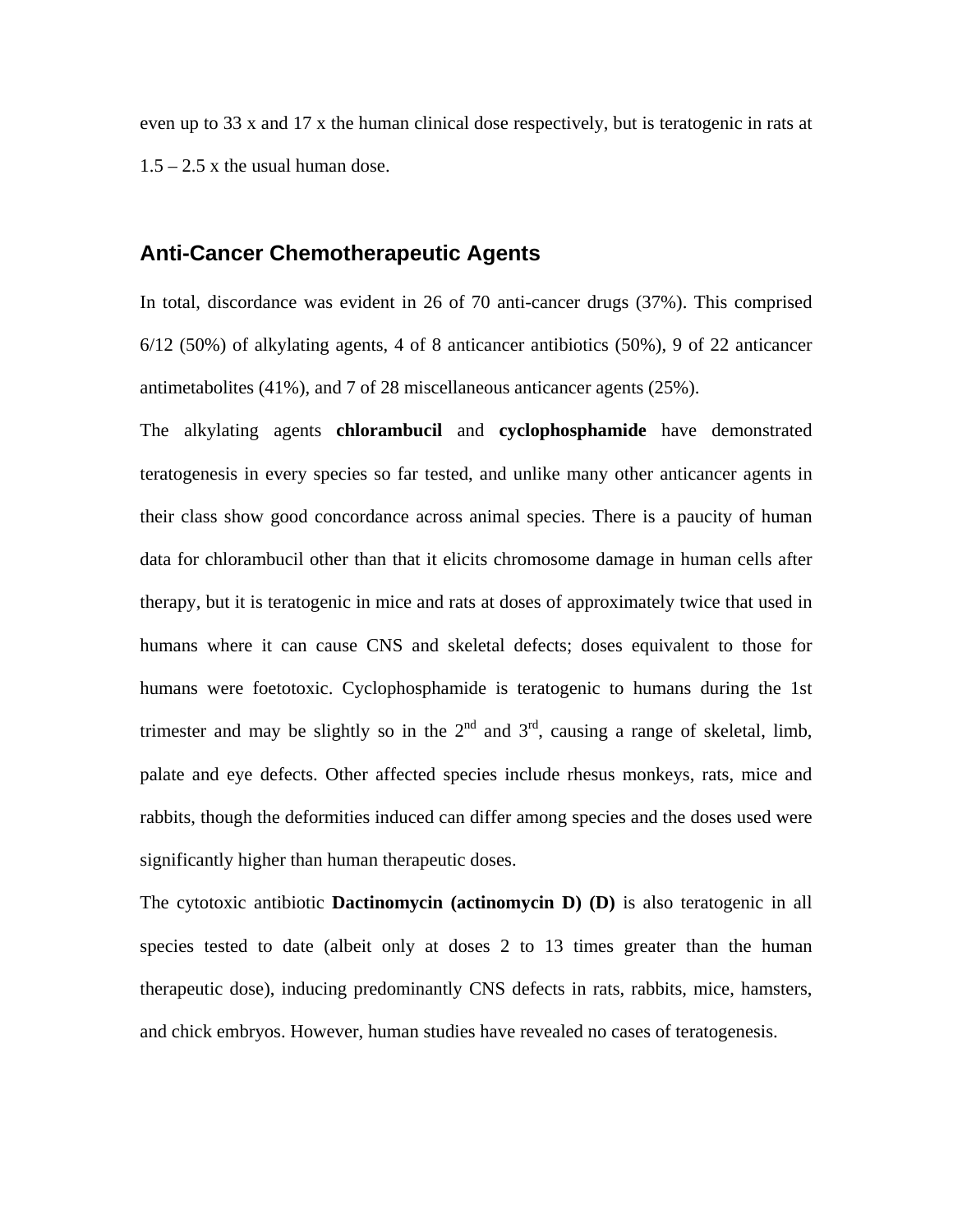The case is similar for the antimetabolite **fluorouracil**. There is a great deal of evidence for its teratogenicity in many species, including the mouse, rat, hamster, rabbit, and guinea pig at doses of 1-3.3 times the human therapeutic dose. The case for the rhesus monkey is equivocal, and human data, other than a small number of case reports, are classed as either negative or as producing 'not sufficient evidence' to establish a teratogenic link.

**Aminopterin**, also used as a rodenticide and an abortifacient, is classed as being a moderate to high-risk teratogen during the first trimester of human pregnancy. It is also teratogenic in the rat, sheep, dog, pig and rabbit, and causes increased foetal loss in cats and mice.

**Hydroxyurea**, an inhibitor of DNA synthesis, is classed as a 'universal teratogen.' A huge range of malformations have been induced in experimental animals, though at doses 5-67 times the human dose in rats, and 2-25 times the human dose in mice. Adverse effects have not been reported in any human data so far examined.

## **Insulin and Hypoglycaemic Agents**

4 of 13 (31%) hypoglycaemic drugs yielded discordant results across animal species. **Insulin (B)** is teratogenic in rats, mice and rabbits, although the nature of malformations differs among these species, and there have been negative reports in rats even for doses much greater than those used for human therapy. However, it is believed that insulin is not teratogenic in humans. Indeed, insulin administration may actually decrease the incidence of adverse foetal outcomes via better control of the metabolic imbalances that can be induced by the diabetic state itself.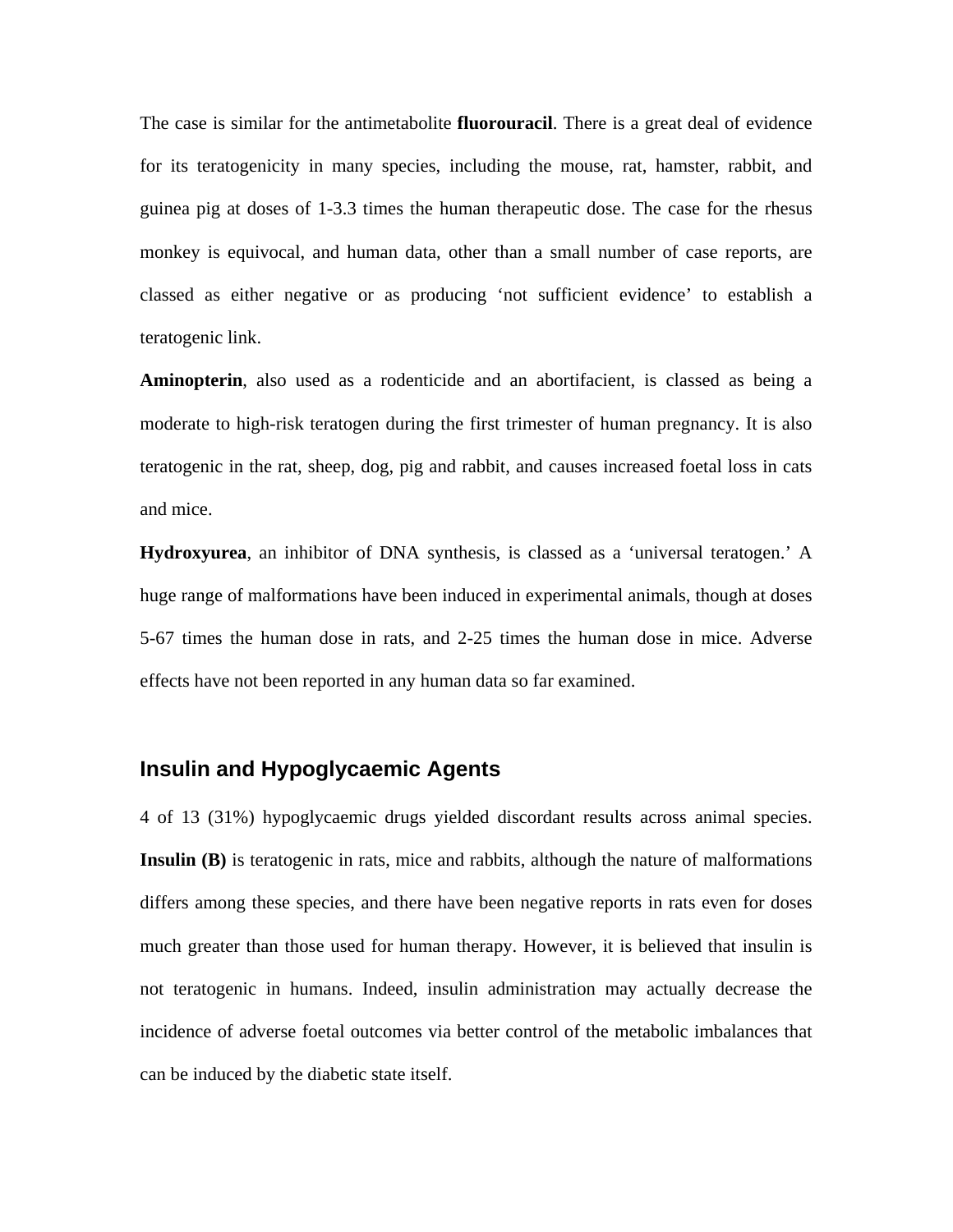**Carbutamide** is teratogenic in rats at 7-60 times the human dose, mice at 20-40 times the human dose, and rabbits at 40 times the human dose but not 10-30 times. There are no human teratology data for this drug.

#### **Estrogens (X)**

Although very few estrogens appear to have teratogenic potential according to animal experiments, 4 out of 10 still show some discordance, with mice being particularly sensitive.

**Diethylstilbestrol (DES) (X)**, a non-steroidal synthetic oestrogen used to treat ovarian insufficiency, to prevent miscarriages and as a post-coital contraceptive, is a known human teratogen that predominantly causes genital and pregnancy problems in the female offspring of exposed mothers. Although initially classed as a non-teratogen in rats, rabbits, hamsters, monkeys and ferrets, more recent experiments have detected malformations in the offspring of these species, as well as in pigs and guinea pigs.

**Estradiol 17**β **(E2)** is naturally produced by the ovary, and believed to be the most active oestrogen in non-pregnant women. Although there is no evidence of E2 teratogenicity in humans, it can cause foetal abnormalities in mice, rats and opossums, though not in monkeys.

**Ethinyl estradiol** is a synthetic oestrogen used in the treatment of menopausal symptoms and menstrual disorders, and is also an ingredient in some oral contraceptives. Results of teratology studies are mostly negative; there is no evidence of foetal malformations in rats, rabbits or three species of non-human primates although it is classed as a mouse teratogen when used at a dose 20-2000 times the human contraceptive dose. Despite one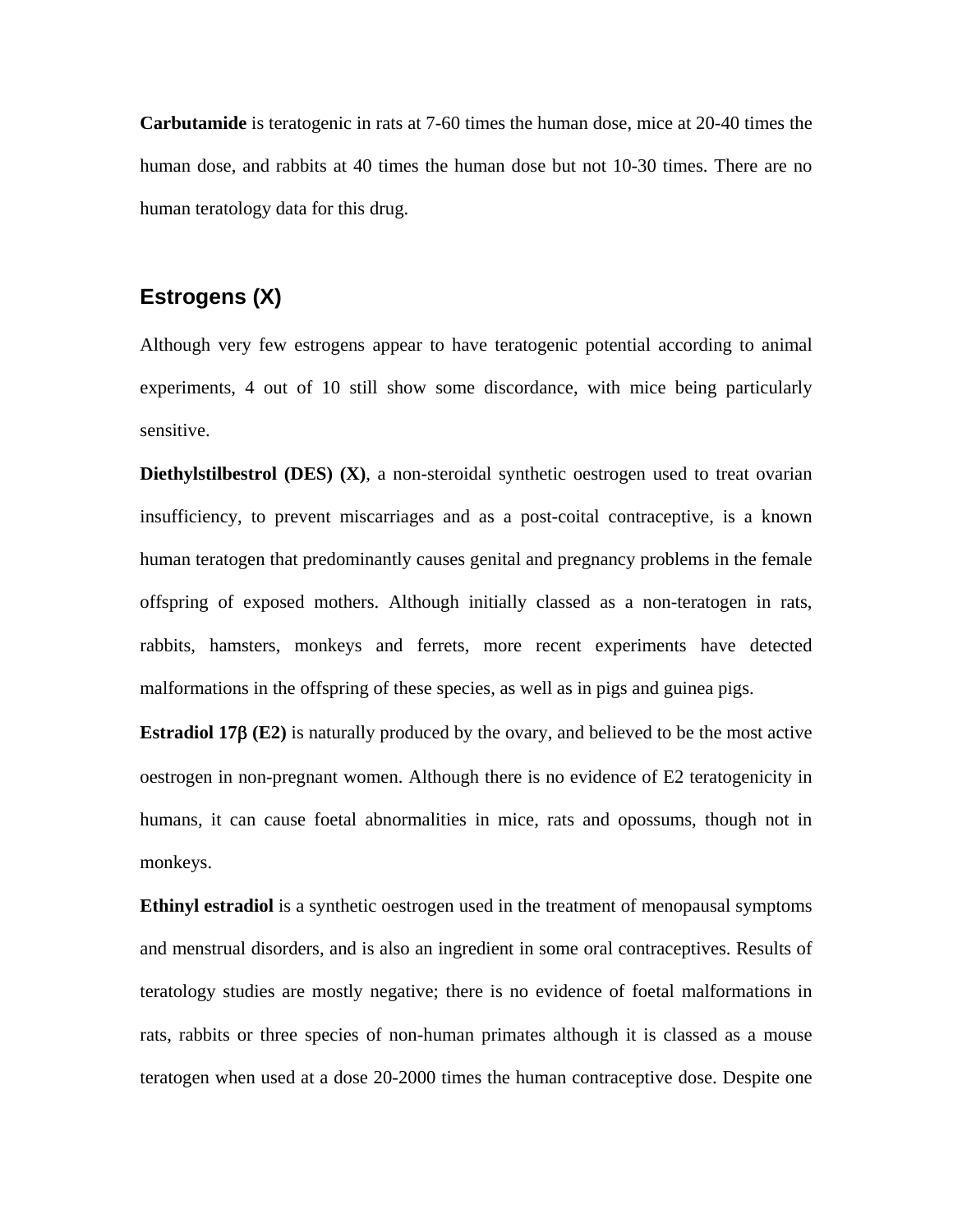confounding human study that associated foetal limb defects with maternal contraceptive use, the data overwhelmingly reject its classification as a human teratogen.

#### **Steroids**

8 of 17 (47%) corticosteroids showed discordant results across various animal species. **Dexamethasone**, though classified as a teratogen in rats, mice, rabbits, non-human primates, hamsters, pigs and dogs, was not in sheep or horses. In spite of teratogenesis in 7 species, there is no evidence whatsoever to associate dexamethasone use to foetal abnormalities in humans.

**Cortisone (D)** is a naturally occurring glucocorticoid excreted by the adrenal cortex, and is used to treat allergic and inflammatory diseases. It is teratogenic in all animals tested, including beagle dogs (albeit at 25 times the human dose), mice, hamsters, rabbits, and rats. However, human studies suggest only non-teratogenicity.

**Danazol (X)**, an anabolic steroid used to treat gynaecologic and menstrual disorders, has a strong association with human teratogenesis. However, there are currently no animal data.

#### **Tranquillisers**

8 of 31 (26%) tranquillisers showed discordance between species. **Diazepam (valium)**, a benzodiazepine sedative often prescribed for short-term anxiety problems, yields wildly discordant results despite an abundance of available data. Epidemiology and case studies in humans have been utterly equivocal; there are as many reports associating  $1<sup>st</sup>$  trimester exposure to diazepam with foetal malformations such as oral clefts as there are reports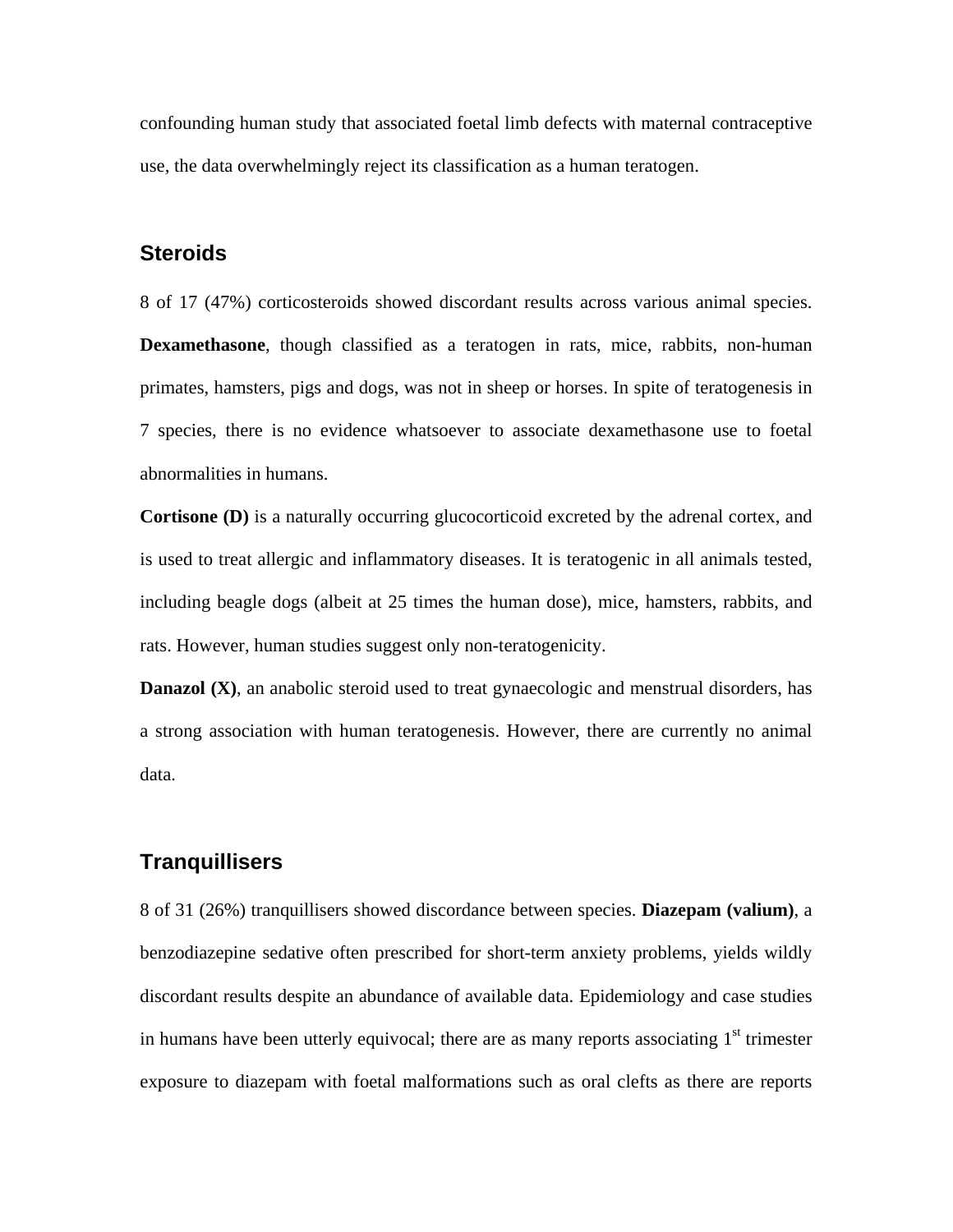refuting the link; both types are numerous. Animal research fares no better: rats exposed to doses 100 times that in humans have shown no teratogenic effects, while other studies describe persistent depression of immune response and/or neurobehavioral defects in the offspring of exposed mothers. Mice and hamsters produce more malformed progeny after exposure to diazepam, but only at doses dozens to hundreds of times that used in humans; also, the defects produced are different. Rabbits show no teratogenic response even at doses up to 100 times the human dose.

**Meprobamate**, a carbamide tranquilliser also used to treat anxiety, has also produced inconsistent results. As with diazepam, human studies have been equivocal; there are studies where an association appears very strong, particularly, for example, with cardiac defects, although no two studies indicating a positive link describe the same malformations. In contrast, several studies have found no association (Heinonen *et al*., 1977; Belafsky *et al*., 1969). Again, as for diazepam, the animal research is confusing. Birth defects have been linked with exposure to meprobamate in mice, rats and rabbits, though the majority of studies, even using doses of up to 16 times the human dose, have found no increase in foetal malformations in these species.

## **Acitretin (X)**

Acitretin is a retinoid, given to treat skin conditions such as psoriasis. 29% of related substances (vitamin analogues and congeners) appear to show discordant results in animal tests. Although teratogenic in all species tested so far, minimum teratogenic doses vary; while mice and rabbits require doses only 1x or 2x the human therapeutic dose,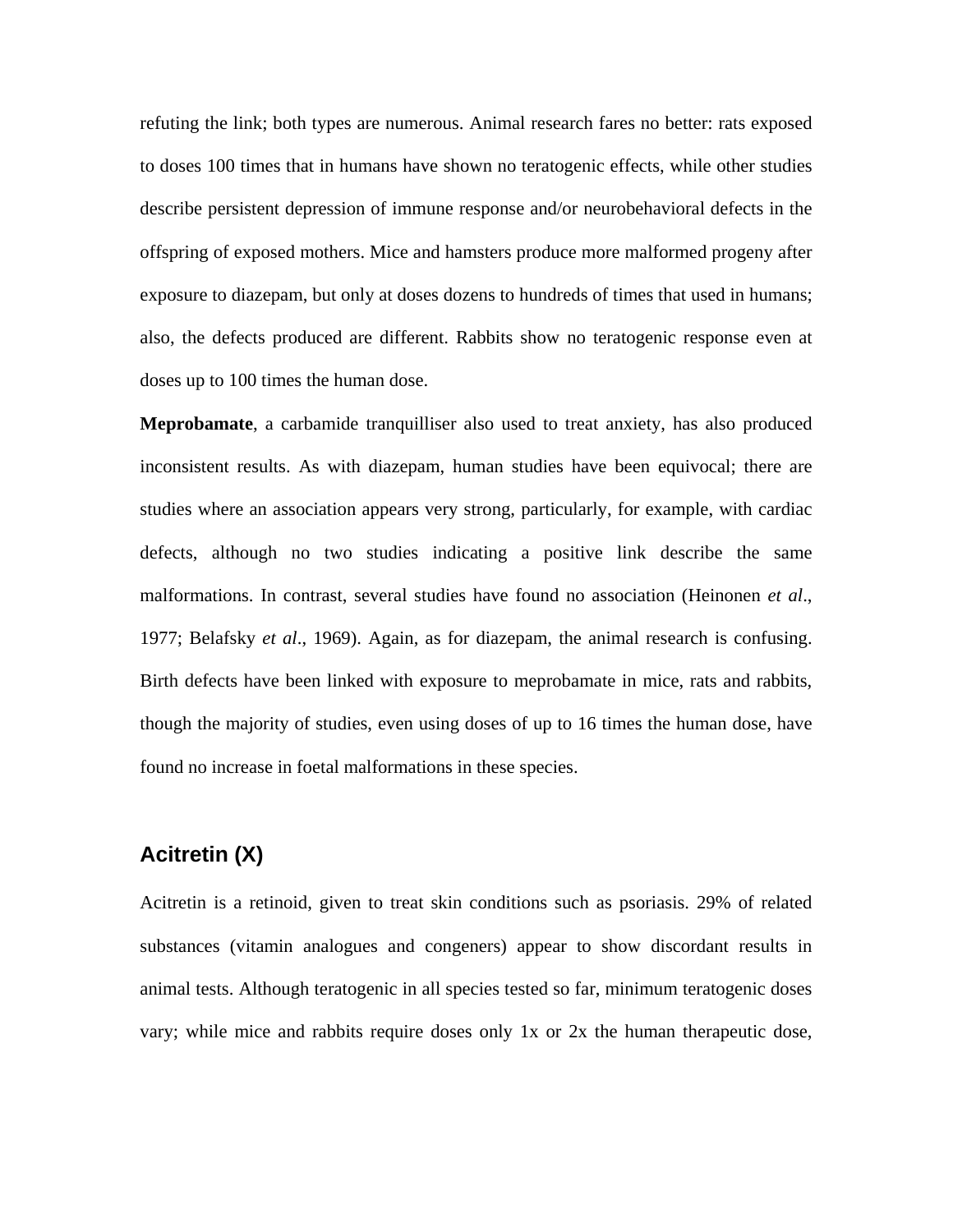hamsters are only affected at a minimum of 3x the human dose, and rats at 4x to 10x the minimum human dose.

#### **Acetazolamide**

Acetazolamide is a diuretic, of which 3 of 18 (17%) show discordant animal teratogenicity results. Also used therapeutically to treat glaucoma and epilepsy, there is no significant association between its use and human birth defects. It is teratogenic in rats, mice and hamsters at high doses, may be teratogenic in rabbits, but is not so in the rhesus monkey.

# **Amiodarone (C/D)**

Amiodarone is a vasodilatory drug, used to treat cardiac arrhythmias. The majority of these drugs is not teratogenic in any species, and exhibits only an 8% discordance (2 of 27). Amiodarone has produced conflicting teratogenicity data in humans; there are links to foetal harm of the thyroid and heart, and studies demonstrate an absence of long-term defects. Rats, rabbits and mice suffer increased foetal loss at 1x to 3x the human dose.

# **Aspirin (acetylsalicylic acid) (C/D)**

Analgesic, anti-inflammatory and antipyretic agents show teratogenic discordance in 11 of 67 cases (16%) including aspirin, one of the more common oral analgesics. In spite of a great many studies and a vast amount of data, there has never been any conclusive evidence that salicylates are teratogenic in humans; indeed, they have been shown to be beneficial in certain pregnancies. Conversely, there is no doubt that the drug is extremely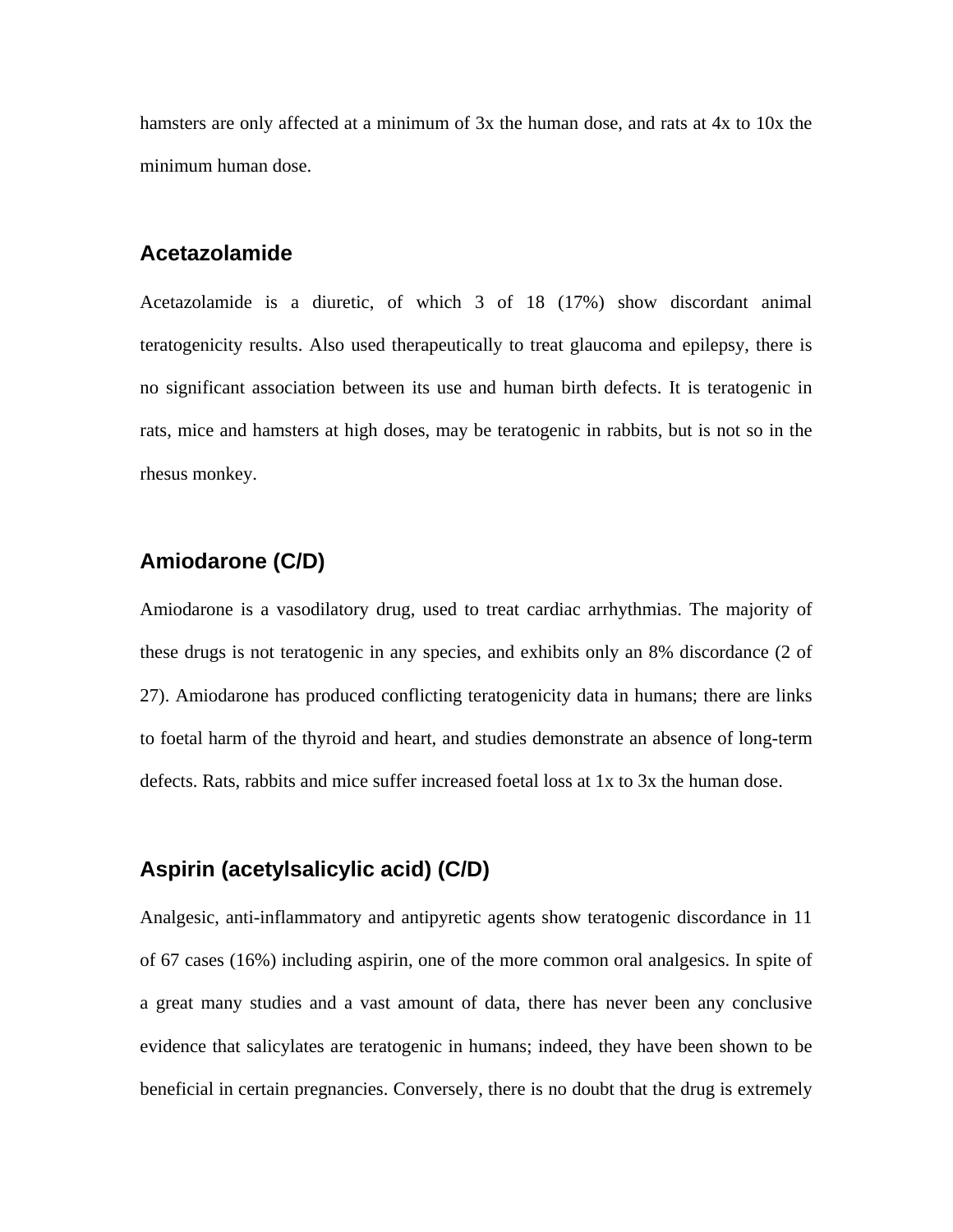foetotoxic and teratogenic in other animals. Teratogenic effects at doses similar to or greater than those used to treat rheumatic disease in humans have been observed in mice (where the drug potentiates the teratogenic and foetotoxic effects of ethanol), rats (particularly when food is restricted), dogs, cats, rabbits and monkeys.

#### **Caffeine**

The overwhelming majority of human studies demonstrate that caffeine does not induce teratogenic effects; those that have suggested a teratogenic property generally propose only a weak association, and suffer from methodological limitations, poor study design, and the influence of confounding factors. Caffeine-induced malformations in the offspring of mice, rats and monkeys are reported frequently, though at daily equivalent doses of >5-10 cups of coffee, i.e. at least 3 times normal human exposure.

#### **Carbon Dioxide (B+)**

The only reported effect of carbon dioxide exposure in pregnant women is increased foetal breathing rate; there is no evidence of any adverse effect to foetuses exposed to increased levels of the gas. Conversely, it is known to be teratogenic to rats, rabbits, and also some strains of mice. The malformations observed differ between these species, from ectrodactyly (absence of toes) in susceptible mice, to vertebral and lung problems in rabbits exposed to 10% carbon dioxide, and cardiac and dental problems in rats exposed to only 3% and 10% carbon dioxide respectively.

# **Cocaine (C)**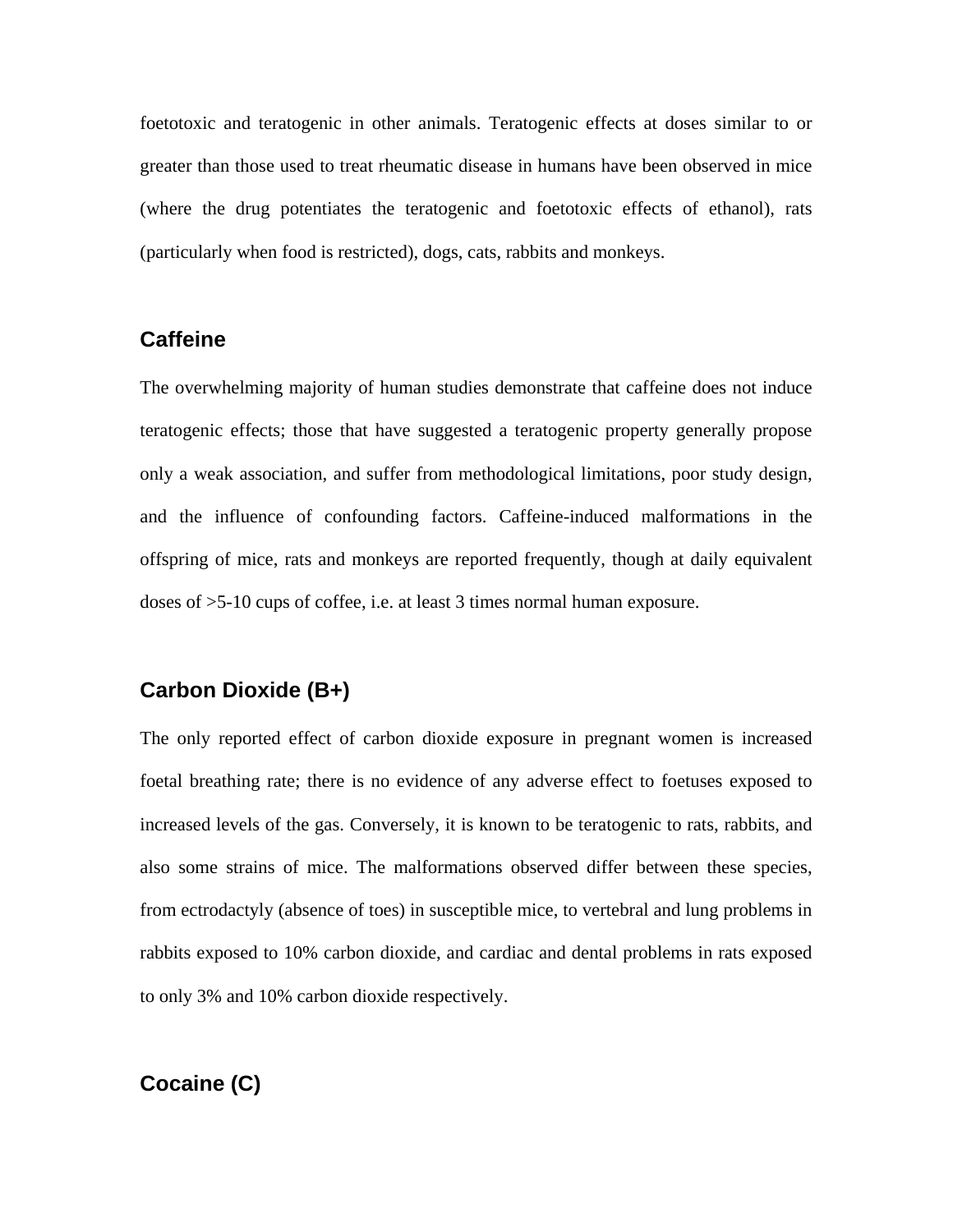Although cocaine is regarded as a human teratogen, it is accepted that much of the literature regarding its effects must be interpreted with great caution. There are problems with design and reporting in many studies, and detailed documentation of maternal cocaine use, especially in combination with other illicit drugs and alcohol, is often inadequate or even poor. There is also a well-documented publication bias favouring adverse effects, although significant numbers of papers denying any association between maternal cocaine use and foetal anomalies do exist. The weight of evidence, however, in spite of these caveats, does suggest a pattern of cocaine-induced foetal abnormalities, though it seems that no specific defect will ever be conclusively linked solely to cocaine. This confusion is also common to animal studies. Foetal rats are apparently susceptible to cocaine-induced genitourinary defects at doses similar to those commonly encountered by humans, with accompanying limb and tail defects at slightly higher doses. Mice appear particularly sensitive to the teratogenic effects of cocaine; other reports have suggested that no adverse foetal effects are seen upon exposing pregnant rats, mice and rabbits to similar doses of the drug; some reports link exposure of these species to cocaine with brain defects, although these are also inconsistent. The case for the rhesus monkey is also equivocal, with both positive and negative associations reported. Subcutaneous administration of cocaine to rats causes ocular defects in pups; this has also been reported for mice along with genitourinary and skeletal defects. Intraperitoneal injection, however, is believed not to increase the rate of malformations in the offspring of these species.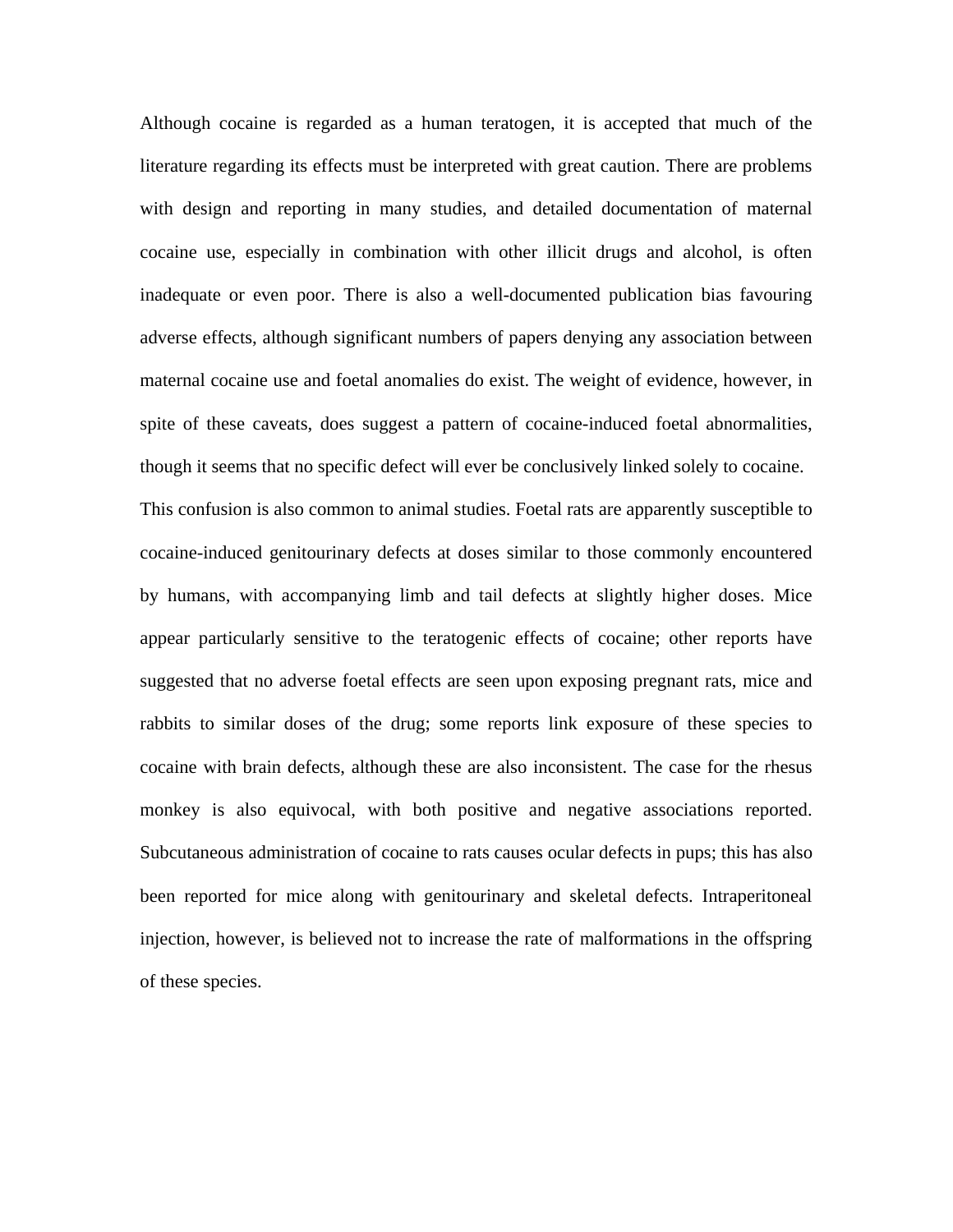# **Cytochalasin D**

Plants and phytotoxins, which include the experimental agent cytochalasin D (12), show discordance in 18 of 38 cases (47%). Cytochalasin D is used frequently in research to disrupt microfibril organization, and has been found to exert teratogenic effects in hamsters, in certain strains of mice, but not rats.

# **Dimethyl Mercury**

Metals and metal compounds have produced a confusing array of teratology results; 3 of 4 lead compounds (75%) showed discordance for example, while only 3 of 9 (33%) mercurial compounds did so. For metals in general, discordant results occurred in 5 of 17 cases (27%).

Although experimental animal models of teratogenicity and embryotoxicity with regard to mercury and mercury compounds have demonstrated some common neurological effects, a wide range of birth defects have been noted, many of which have not been identified in humans.

# **Dopamine (C)**

Dopamine, a naturally occurring catecholamine, precursor of norepinephrine, and an important neurotransmitter in many animals, has been found to be a teratogen in chick embryos, rats and rabbits. However, despite its therapeutic use during human pregnancy to maintain blood pressure and renal perfusion, no adverse effects have been reported.

# **Ethylnitrosourea (ENU)**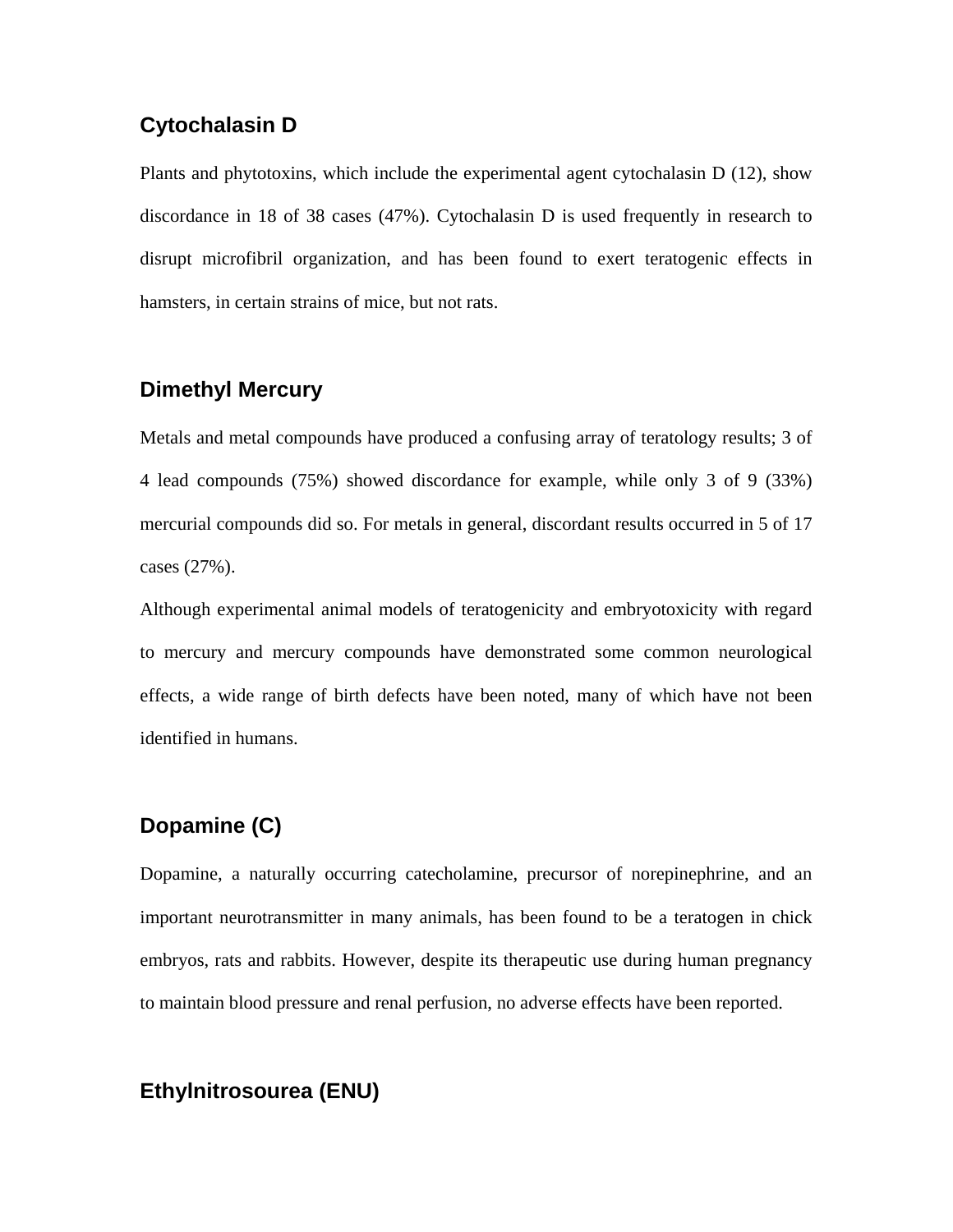ENU is used experimentally as a mutagen, and is classified by Schardein (1993) as a 'miscellaneous chemical.' Of 46 miscellaneous chemicals tested in more than one animal species, 19 showed discordant results (41%). However, ENU is not one of them; a teratogenic effect has been demonstrated in mice, rats, hamsters, rabbits and pigs, although there is little human data with which to compare these effects.

#### **Fever**

Exposure to hyperthermic conditions during pregnancy appears to induce teratogenesis in all species tested, including humans, although malformations differ among species. These effects are thought to be directly mediated via altered expression of heat-shock proteins. Most prevalent are CNS defects, although cardiovascular anomalies are most common in rats, and skeletal malformations in mice along with significant maternal toxicity.

#### **Folic Acid**

Hypervitaminoses, or dietary vitamin deficiencies, are generally teratogenic in animals. Of 9 hypervitaminoses tested in more than one species, 3 showed discordant results (33%). Perhaps the most widely known nutrient deficiency linked to teratogenesis is folic acid (or pteroylglutamic acid, PGA), whose protective effect during early gestation with respect to neural tube defects in humans has been well documented and supported. However, in other animals results have been equivocal, with protection from neural tube defects evident in some mammalian models but not others (Moffa and White, 1983; Shin and Shiota, 1999; Harris and Juriloff, 1999; Juriloff and Harris, 2000). For instance, folic acid deficiency is non-teratogenic in mice and guinea pigs, and is only teratogenic in rats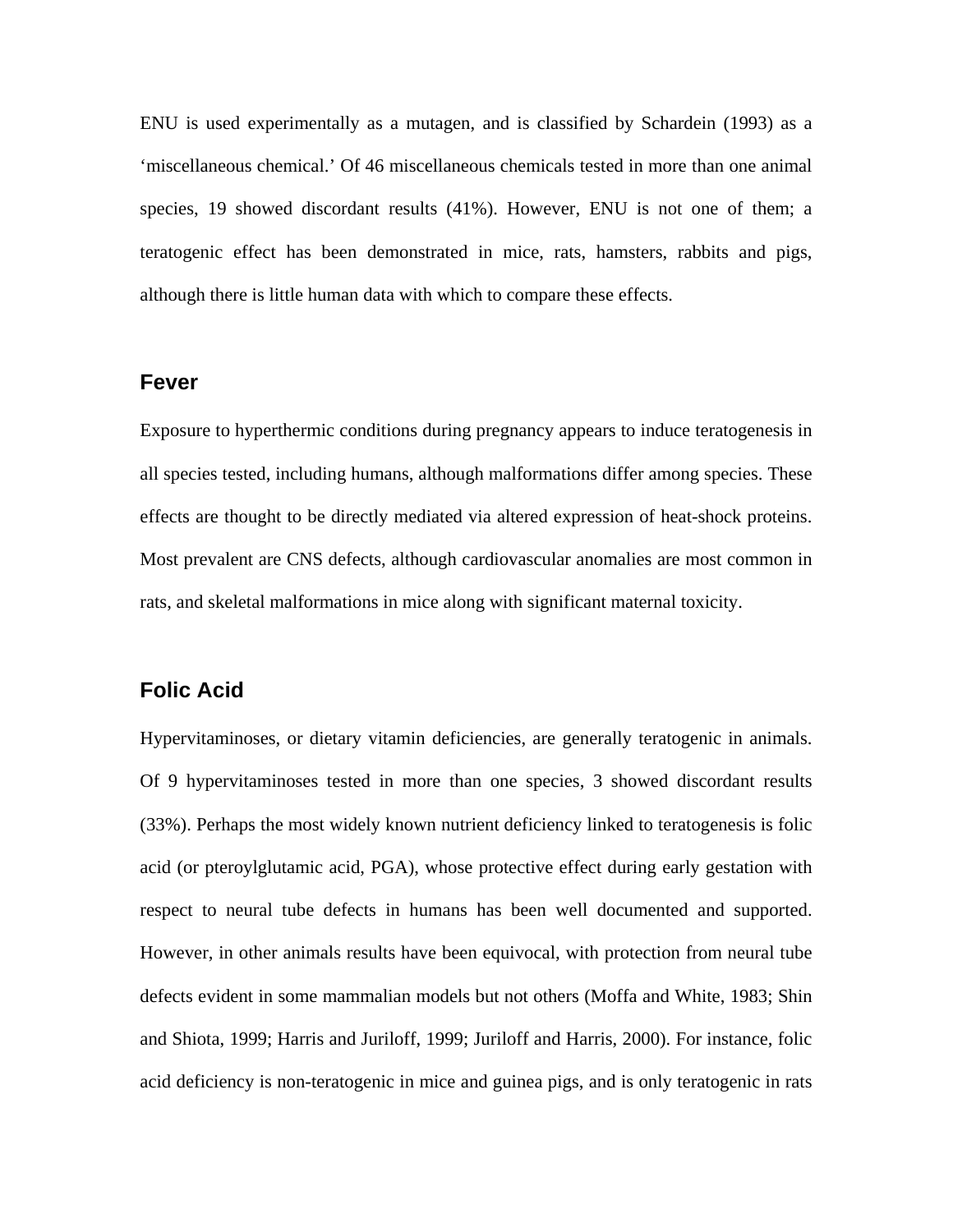when associated with concurrent vitamin C deficiency or with supplementation of a folic acid antagonist.

## **Formaldehyde**

Antibacterial agents such as formaldehyde exhibit teratogenic discordance in 10 of 38 cases (26%). However, the case for formaldehyde, an antibacterial agent, preservative, and component of everyday items such as clothing and cosmetics, appears to be relatively straightforward. The only associations reported have been weak, and in poorly conducted and/or confounding investigations. Consequently, formaldehyde is not considered a teratogen in any species so far tested, including mice, rats, hamsters, dogs and humans.

# **Indomethacin (B/D in 3rd trimester)**

This drug has analgesic, anti-inflammatory and anti-pyretic properties, and, as a prostaglandin synthase inhibitor, is commonly used to arrest premature labour and to treat polyhydramnios. It is classified as a teratogen in mice and rats but not in rabbits, though results have been inconsistent. Some studies have demonstrated teratogenic effects with doses of 1-4x the human dose of indomethacin, whereas others have shown no adverse effects with doses up to 100x the human dose and/or up to the maternal lethal dose. Human studies on the whole have been negative, with the exception of a small number of case studies.

#### **Isotretinoin (Accutane/Roaccutane)**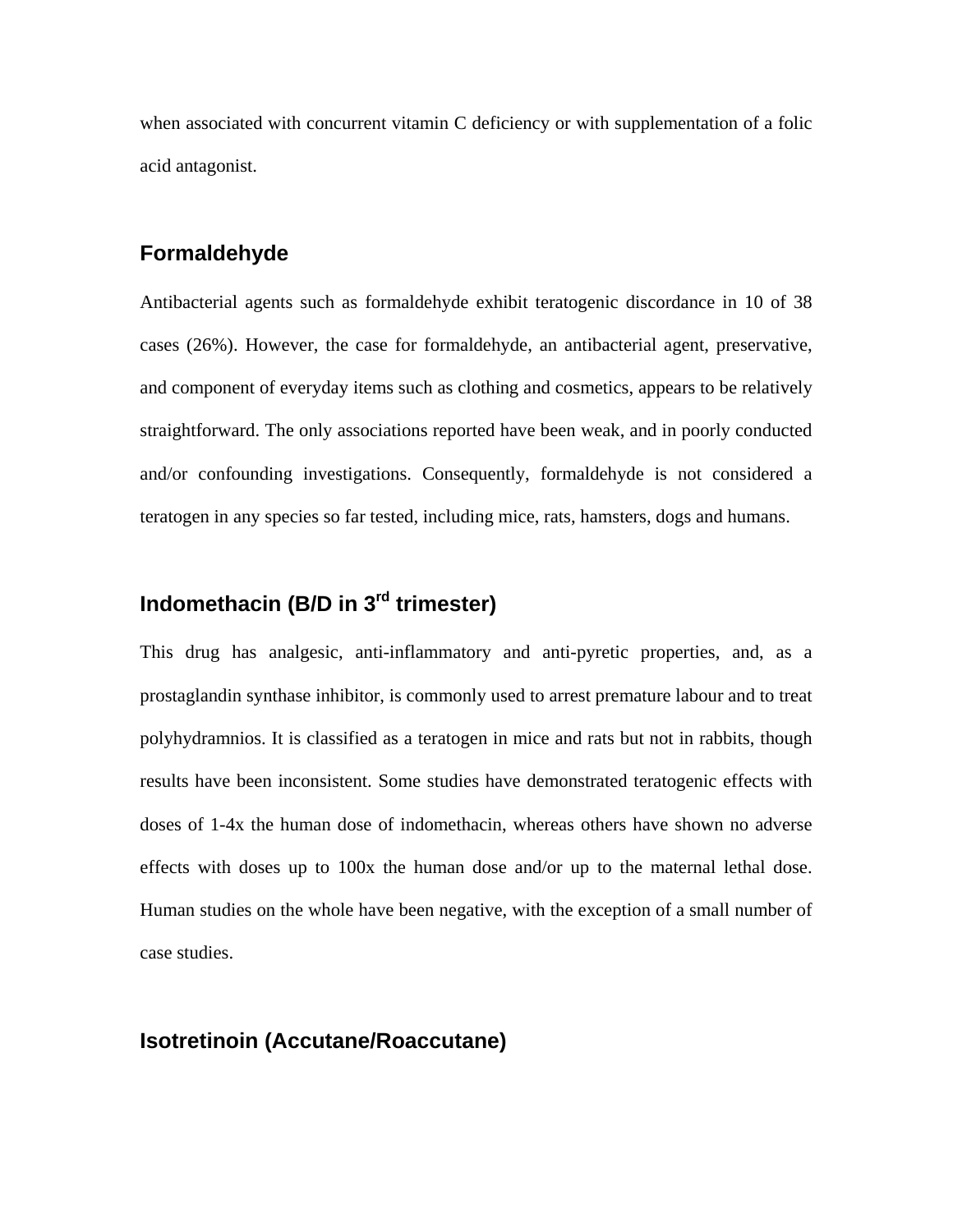Teratogenic effects have been ascribed to almost all retinoids and retinoid analogues in at least one species, though discordant results were present in 2 of 7 cases (29%). Isotretinoin (13-cis-retinoic acid) has been extensively studied, and is teratogenic in all species tested, although teratogenesis in non-human species such as rabbits, monkeys, hamsters, rats and mice requires doses several to many times greater than those used in humans.

#### **Lactose**

Lactose is one of a surprising variety of foodstuffs that have been shown in at least one species to exert a teratogenic effect, in this case a variety of defects in rats and mice. Of 79 food additives tested in more than one animal species, the results of 14 (18%) were inconsistent across species.

#### **Lead**

Organic salts of lead have generally not been associated with teratogenic effects. However, inorganic lead salts have a strong correlation with teratogenesis, although there is a high degree of discordance in the results (3 of 4 salts tested in more than one animal species gave inconsistent results). For example, lead acetate is teratogenic in rats, hamsters and primates, but not in sheep, cows, mice, rabbits or guinea pigs. Lead carbonate is teratogenic in mice but not rabbits, and lead nitrate in rats, mice and hamsters but not guinea pigs. Behavioural studies in rats have been highly contradictory. In humans, there is no clear evidence to link maternal exposure to lead and its salts with structural defects in the newborn, though there is compelling evidence to associate it with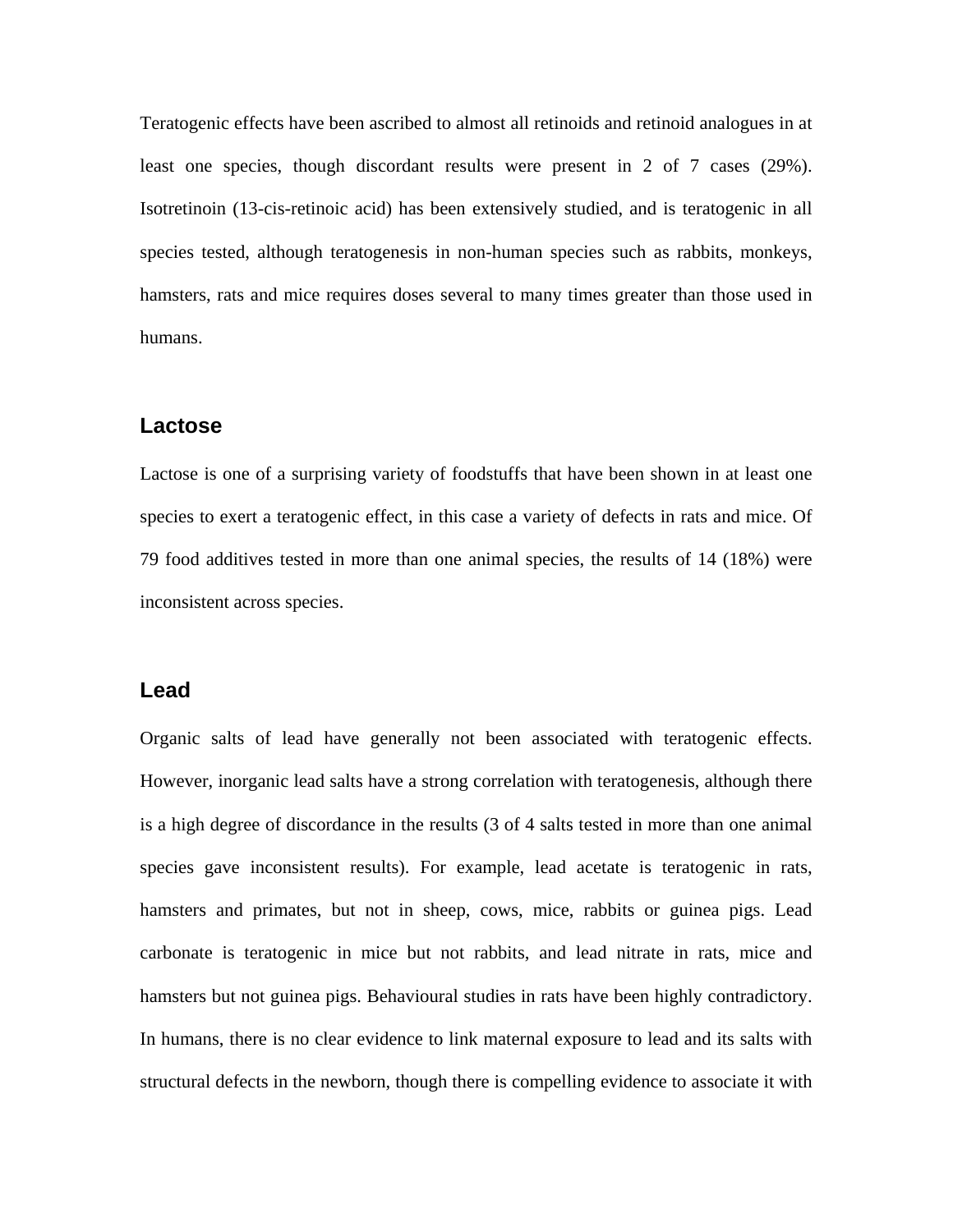intrauterine growth retardation, spontaneous abortion, problems with neural development and mental retardation, depending upon the level and timing of exposure.

## **Lithium (D)**

Of the miscellaneous metals and their salts, 5 of 17 gave inconsistent results across species. Lithium salts are used to treat psychiatric illnesses, and extensive case studies and epidemiology have shown no convincing link to teratogenesis. Only one study has reported an association between maternal use of lithium salts during early pregnancy with cardiovascular malformations in offspring, but no satisfactory control data were available. In animals, serum levels of lithium salts within the human therapeutic range have elicited teratogenesis in mice and rats, whereas other studies in rats and rabbits have produced negative results. Other investigations have given equivocal results in pigs, and mice, negative results in monkeys, and strain-dependent results in rats.

### **Methimazole (D)**

Methimazole is a thioamide given to treat hyperthyroidism. Of 5 thyroid-acting agents tested in more than one species, 4 showed discordant results. Human case reports are inconclusive; although a number of reports have been suggestive of a 'Methimazole embryopathy,' no causal relationship has been established. Methimazole was not teratogenic to rabbits, but CNS abnormalities and behavioural anomalies have been reported in rats.

### **Methotrexate (X)**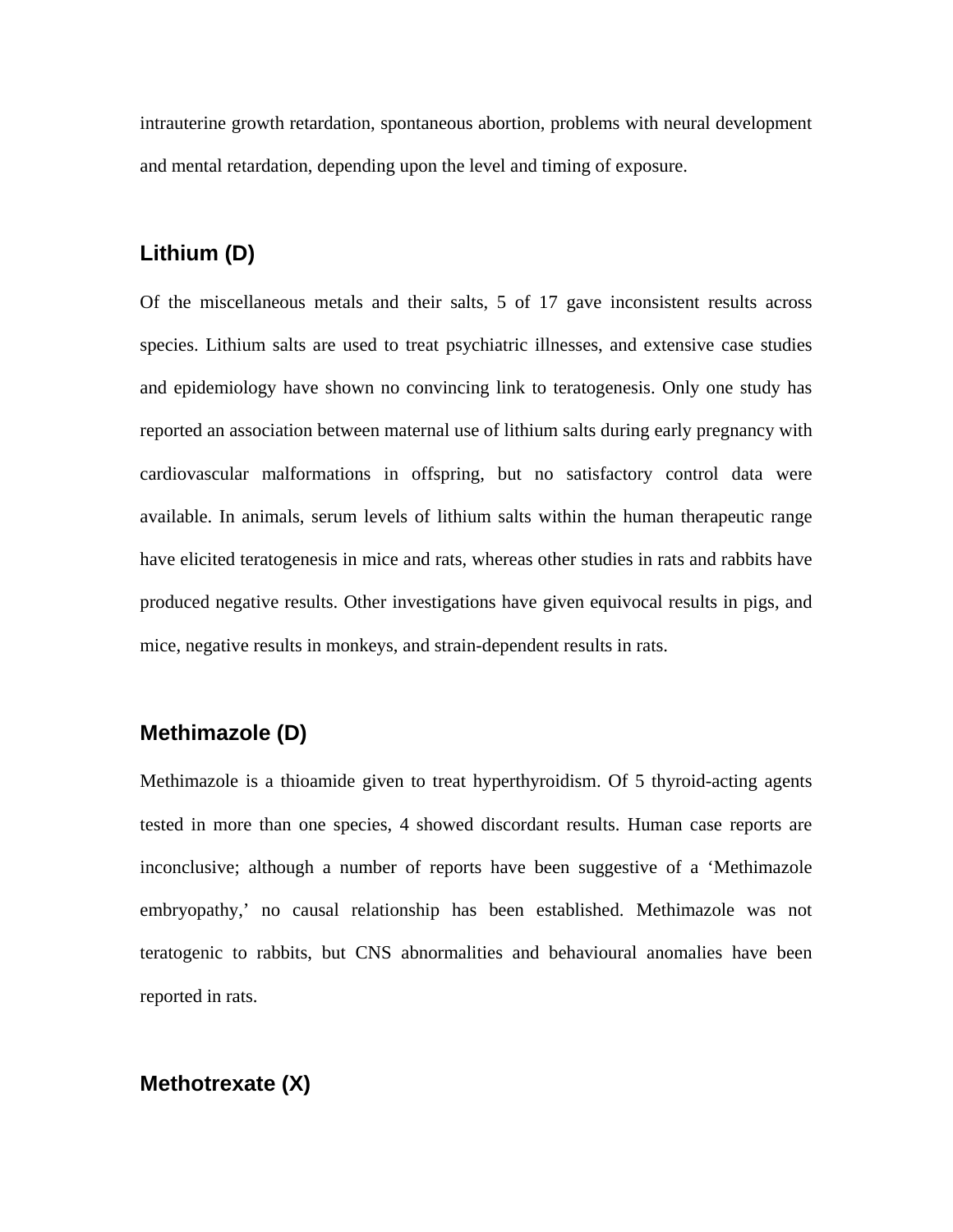Methotrexate is an anticancer antimetabolite, which is also used at lower doses in the treatment of rheumatic disease. Of 22 such agents tested in more than one species, 9 show discordance (41%). It is a known human teratogen when administered in the first trimester of pregnancy, although the frequency of the characteristic craniofacial anomalies associated with its use in the offspring of mothers treated with the drug is not considered to be particularly high. In animal studies, it has been shown to be teratogenic at doses similar to the human therapeutic dose in chicks (Zamenhof, 1985), rabbits (DeSesso and Goeringer, 1992) and cats (Kherea, 1976), and in mice only at doses four times greater (Skalko and Gold, 1974). In rats, methotrexate was teratogenic in embryonic culture only; administration to pregnant animals had no effect (Schmid, 1984). Experiments with primates have produced largely negative results, though a non dosedependent teratogenic effect has been reported in the rhesus monkey at very high doses (Wilson *et al*., 1979). No teratogenic effect was found in experiments with dogs (Schardein, 1993).

### **Mirex**

Insecticides such as Mirex show a considerable degree of discordance in their results; 19 of 42, almost half, gave inconsistent results across species. Mirex itself has been shown to be teratogenic in rats at moderate doses, where it affects predominantly the foetal cardiovascular system. In mice, however, no teratogenicity has been reported.

## **Misoprostol (X)**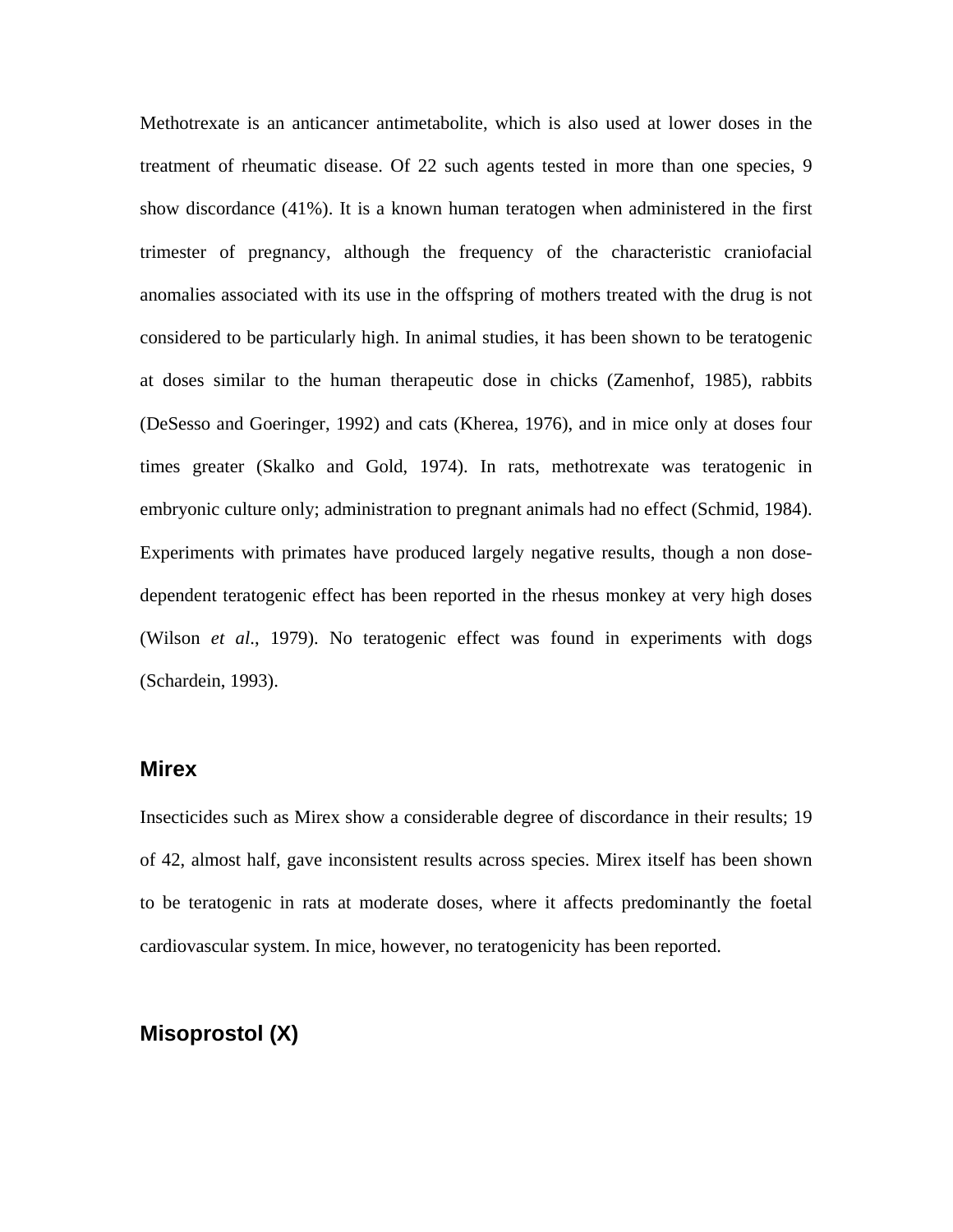Misoprostol is an analogue of prostaglandin E1, used therapeutically as an abortifacient, in the treatment of peptic ulcer disease, and in the induction of labour. Of 6 prostaglandins tested for teratogenic potential in animals, 3 showed a high degree of discordance across species (50%). Consequently, it is no great surprise to find substantial discordance in results with misoprostol; a great deal of evidence supports its classification as a human teratogen from case studies that associate its use with a wide range of birth defects, although this is confounded by a significant number of reports that show no increase in anomalies. Animal experiments have also been equivocal, with similar numbers of positive and negative associations involving rats and rabbits.

### **Hyperbaric Oxygen**

Hyperbaric oxygen has been associated with teratogenesis in experiments involving rats, rabbits and hamsters, but only with prolonged exposure. Lower levels of exposure, however, do not show any teratogenic effect in these species. There is currently no data assessing the reproductive hazard in humans.

## **Penicillamine (D)**

Penicillamine is classified as a 'Chemical antagonist,' of which 9 from a total of 29 (31%) showed discordant results in animal testing. It is used as a chelating agent, and in the treatment of rheumatoid arthritis and cystinuria. Although classified as teratogenic in all 3 tested species (mice, rats and hamsters), deeper analysis of the literature revealed inconsistency; just as many studies showed high doses of the drug to be teratogenic in rats as did not, and some mouse studies associated penicillamine use with connective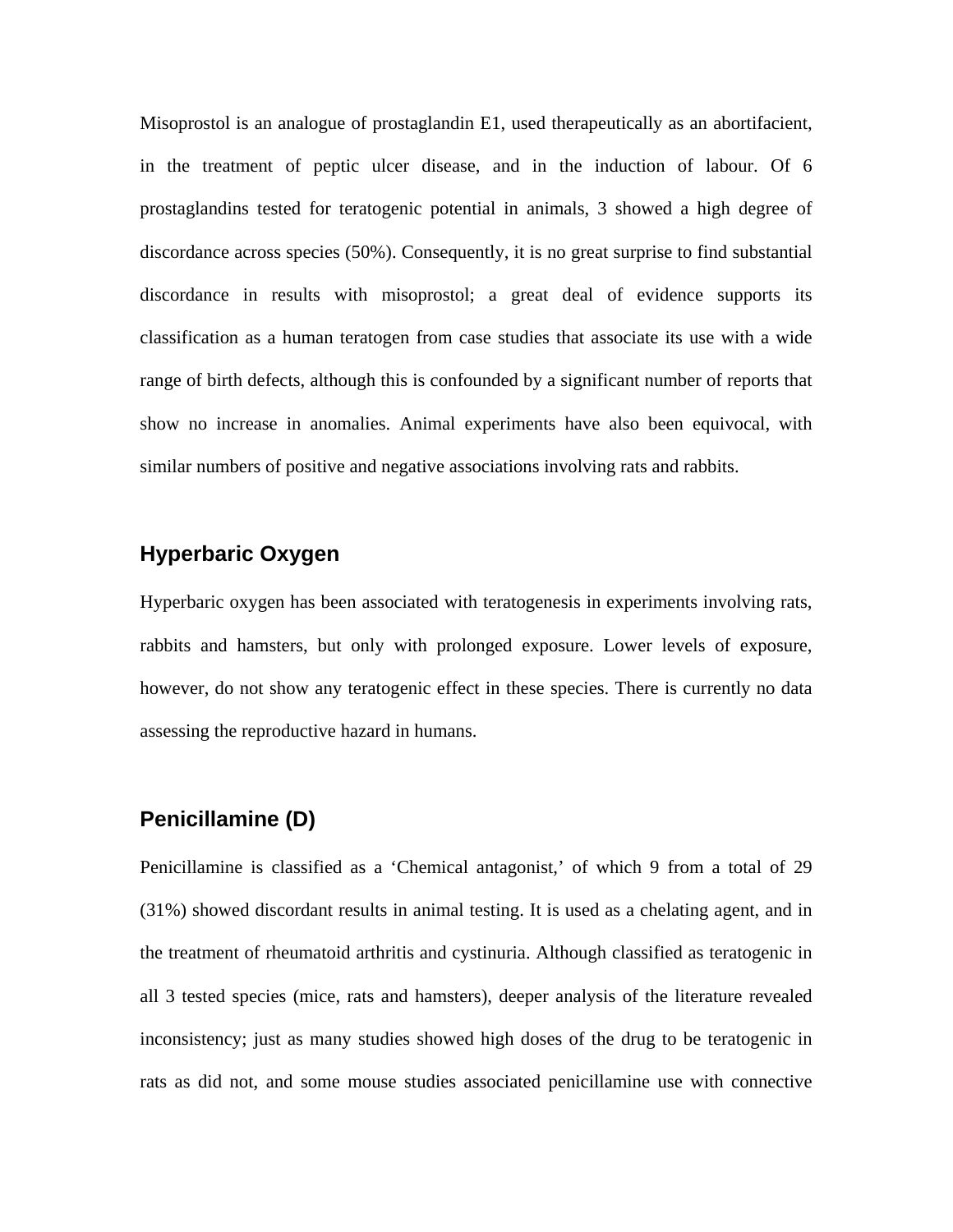tissue abnormalities in offspring but not others. Human case reports are also contradictory.

## **Quinine (X)**

Quinine is used at small doses to treat leg cramps, in higher doses as an anti-malarial, and at very large doses as a post-coital contraceptive and abortifacient. It is also a component of cold remedies and some foods. Of 3 anti-malarial drugs tested in more than one species, 2 showed discordant results. Results for quinine in particular varied considerably; although there is a teratogenic effect in the rat, guinea pig and chinchilla, there is no effect in rats, mice, dogs or primates. In humans, there is a strong link between high doses of quinine and teratogenesis when administered in the first trimester of pregnancy only.

### **Thalidomide**

This sedative, prescribed to pregnant women in the 1950s to control nervousness and nausea, has become the most notorious teratogen known to man. Various characteristic malformations, particularly limb-reduction defects, were associated with its use during the fifth and sixth weeks of pregnancy in 20% of cases, even with doses as little as one 50 mg capsule. Later investigations in pregnant animals were performed in the early 1960s using pregnant mice, rats and guinea pigs, but revealed no malformations in their offspring. Eventually, one particular strain of rabbit (New Zealand) was found to be teratologically sensitive to thalidomide during a specific 2-day window of pregnancy, and subsequent extensive investigations have demonstrated extreme variability in species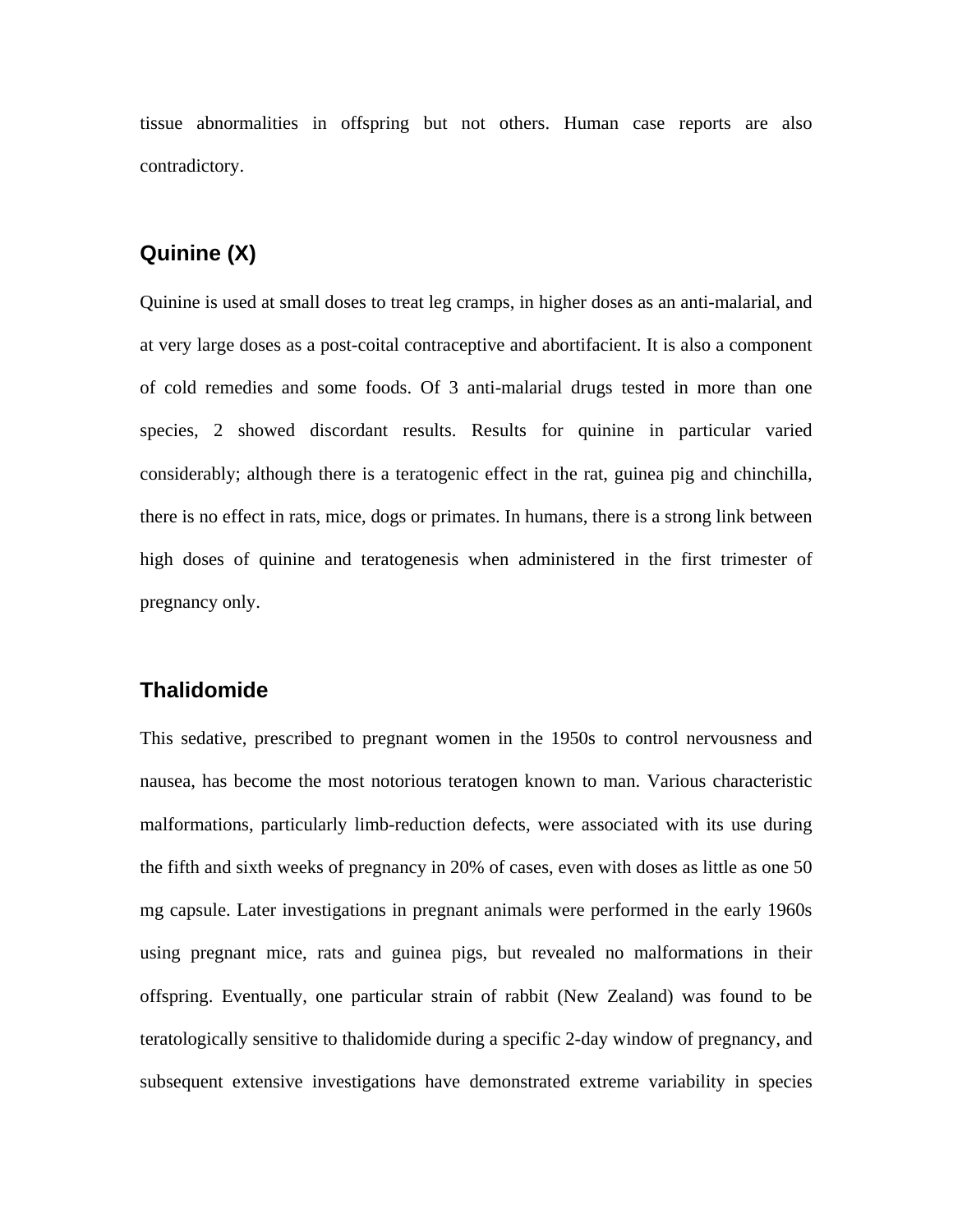susceptibility. The embryonic development of cats, hamsters, rats and mice has been adversely affected, though all four species required large doses of the drug and only a very few strains of the latter three species were reactive. Other strains of rabbit than the New Zealand are now known to be reactive, though again only at very large doses. Several species of primate have shown sensitivity to thalidomide including baboons, macaques and green monkeys, though bushbabies have not. Dogs are classified as positive due the induction of malformations in mongrels, and in beagles at high doses; results for pigs have been equivocal, and for guinea pigs entirely negative.

Other drugs in the sedatives-hypnotics class showed discordant results across species in 4 of 18 instances (22%); thalidomide, its analogues and related chemicals did so in 7 of 21 cases (33%).

#### **Warfarin (D)**

Of 13 drugs classified as 'affecting blood,' only 2 showed irregular results among different animal species; one of these is warfarin, which is used in the treatment of a variety of thromboembolic disorders such as deep vein thrombosis (DVT). It has gained notoriety for teratogenesis in humans, being associated with characteristic defects known as foetal warfarin syndrome. These defects are predominantly skeletal when exposure is in the first trimester of pregnancy, and of the CNS in the second or third trimesters. Teratology studies have produced discordant results in animals; studies in mice showed no teratogenic effects and produced only an increase in stillbirths at high doses, which may have been a result of warfarin's vitamin K antagonism. No teratogenicity was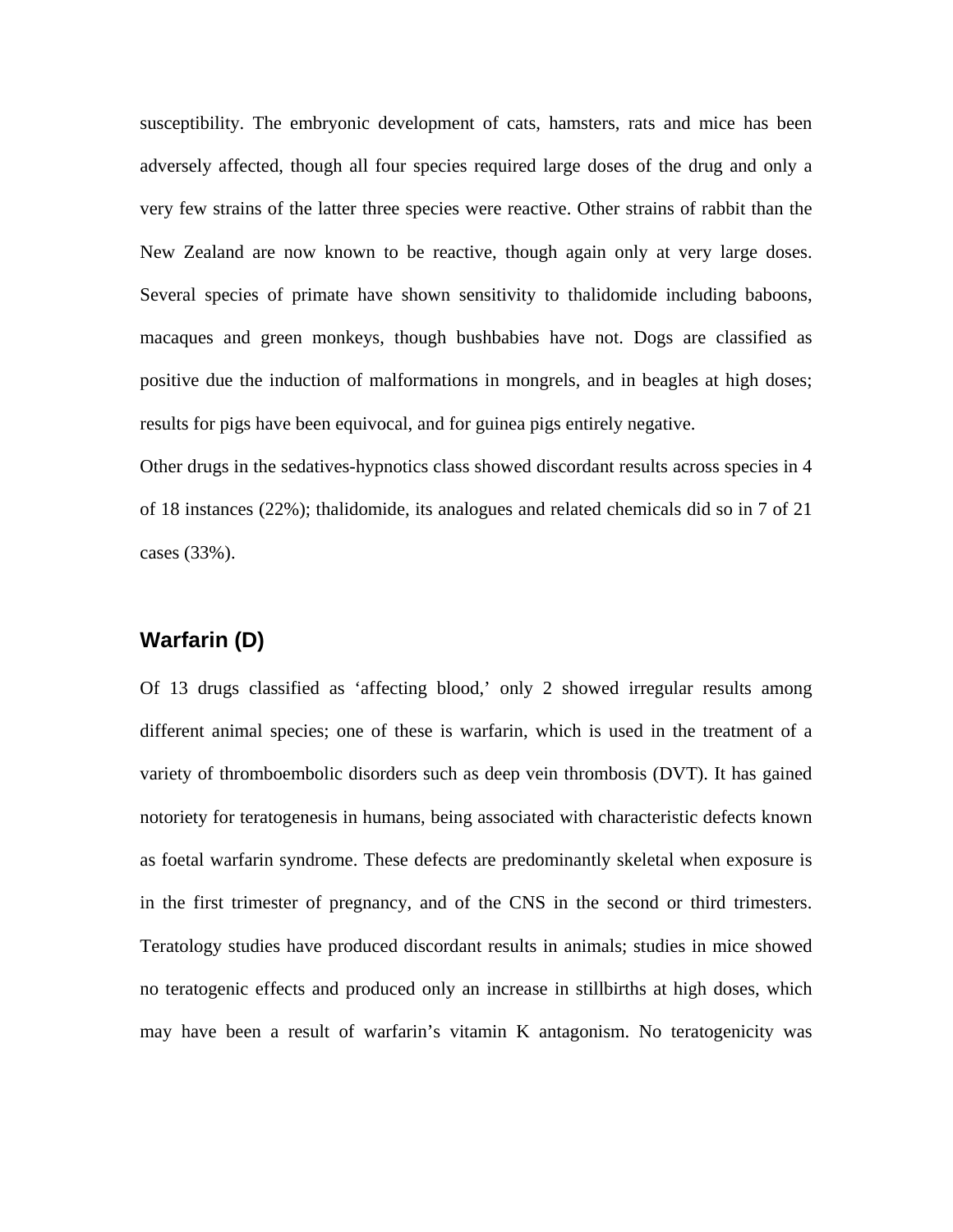observed in rabbits, but birth defects have been induced in rats irrespective of vitamin K status.

### **Alcohol**

Alcohol (specifically ethanol), widely consumed as a recreational drug, has long been strongly associated with human birth defects. A characteristic set of abnormalities known as Foetal Alcohol Syndrome (FAS) is present in up to 1 in 3 children of alcoholic mothers; manifestations include growth deficiency, CNS problems including mental retardation and behavioural difficulties, and characteristic facial features and organ malformations. These abnormalities are generally similar to those in the many animal species that have been the subject of teratology testing with human-equivalent doses of ethanol, including rats, mice, rabbits, ferrets, guinea pigs, sheep, pigs, dogs, and nonhuman primates. Indeed, of all the teratology results for all of the substances considered here, the cross-species results for ethanol arguably show the highest level of concordance.

### **Role of Epidemiology and Case Studies**

The significant fact is that virtually every substance or dietary deficiency currently recognized as being teratogenic in humans was initially identified as a result of case reports and clinical series (Polifka and Friedmann, 1999). This is not to say that it is desirable to rely upon teratogenic effects in humans to derive an 'after the event' classification; simply that these forms of data continue to be the most powerful and reliable way to classify substances with respect to their teratogenic potential, despite the huge amount of animal-based information generally available. Epidemiology, i.e. 'studies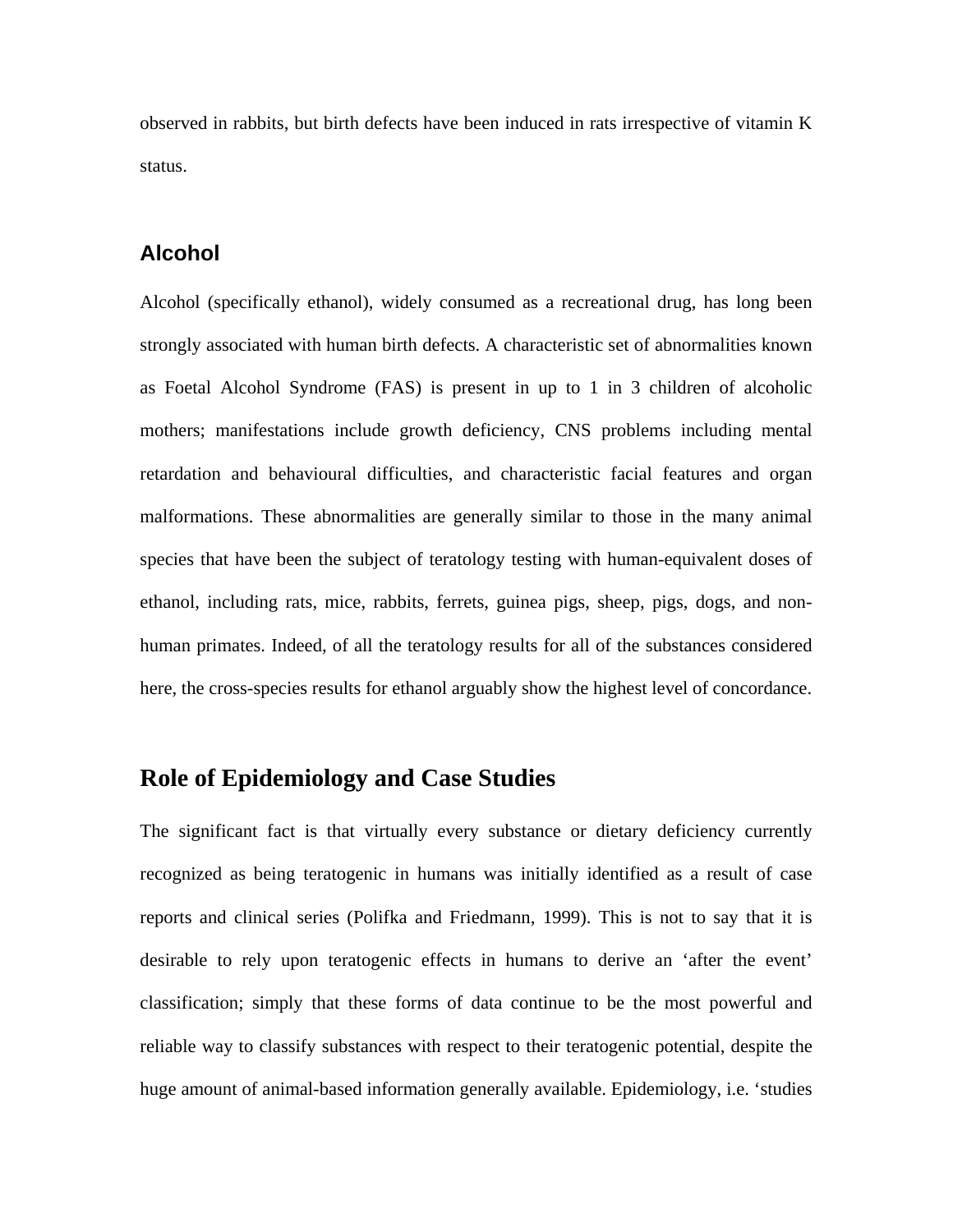to observe the effect of exposure of a single factor upon the incidence of disease in human populations,' (Black and Lilienfield, 1984) is therefore arguably the critical factor in the identification of human teratogens, and has been the major contributor to the characterization of almost all (if not all) human teratogenic agents. Infamous examples include thalidomide, foetal alcohol syndrome, foetal hydantoin syndrome, spina bifida, foetal rubella syndrome, and the effects of diethylstilbestrol (DES), mercury, and folic acid deficiency (Greek R, date unknown). The discovery of associations such as these was and remains possible because of characteristic patterns of anomalies exhibited in the offspring of mothers who have been exposed to particular agents at similar times during pregnancy. These observations are widely regarded as the most reliable and indeed only certain means of human teratogen identification through quantitative estimation of the statistical significance of any suspected associations, and of ensuring the subsequent public protection that follows from them (Schardein, 1993; Polifka and Friedmann, 1999). Critics of the importance of epidemiology and case studies point towards its 'after the fact nature' and reliance upon the existence of people already afflicted; this aspect should not detract from the contribution these methods have made to preventing many thousands of congenital abnormalities that could not have been predicted by relying upon animal data. Indeed, central birth defect registries have been set up in many countries (for example Canada and Australia) to expedite the discovery of potential teratogens through retrospective epidemiology methods (Schardein, 1993).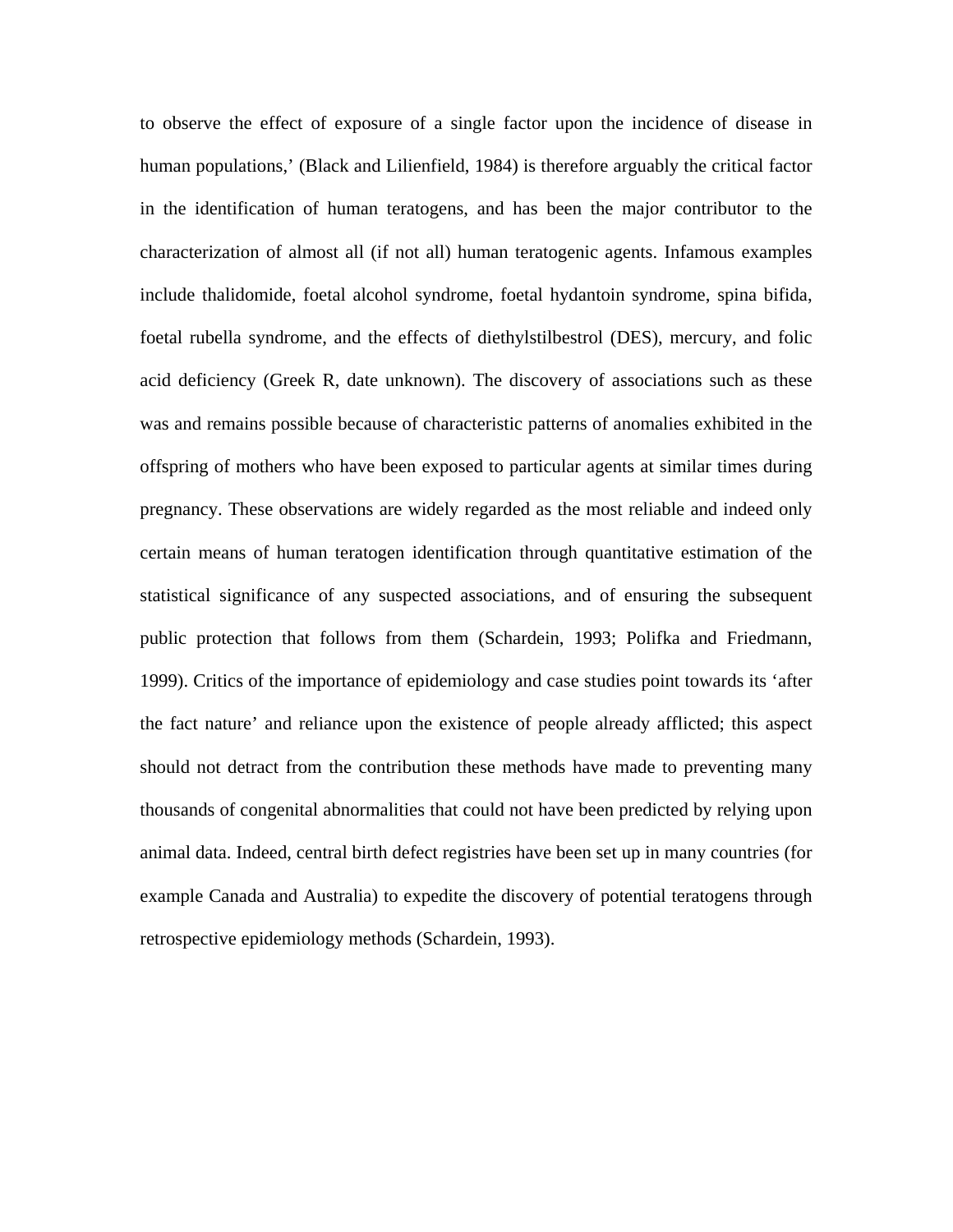## *In Vitro* **Alternatives to Animal-Based Teratology**

Animal teratology experimentation has not been significantly effective in the prevention of teratogen-induced birth defects, which affect some 2-3% of the 4% of all children born in the United States with developmental anomalies. Despite the continued predominance of animal-based teratogen testing and the ostensible intransigence of the scientific community involved in it with regard to alternative methods, these do exist, with the potential to revolutionize teratology research by streamlining it in terms of time, cost, and improved efficacy. Surprisingly though, considering the difficulty in interpreting animal experiments and extrapolation to humans, the development of these methods could barely have progressed more slowly, and their adoption into common practice has arguably been resisted in many quarters. Only relatively recently have scientists begun to turn to *in vitro* methods to compensate for the inherent problems and discordance in animal teratology. These methods are now well established and invaluable for conducting mechanistic studies, are extremely useful for 'secondary testing,' i.e. the screening of chemicals structurally related to a known teratogen (Brown *et al*., 1995), and are less expensive, faster, and much more reproducible. In any case, there is now an absolute necessity for alternatives to conventional animal-based methods due to the immense number of substances not only already in the marketplace but being released into the environment every year. There are an estimated 50,000 to 70,000 chemicals to which humans are exposed on a regular basis, and up to 400 new drugs introduced to the market each year (Bournais-Vardiabasis, 1994). It was generally accepted long ago that *in vivo* teratology testing could not possibly be applied to all new chemical substances due to the scale of the demand upon time and resources (Kotwani *et al*., 1995). Crucially, a European Union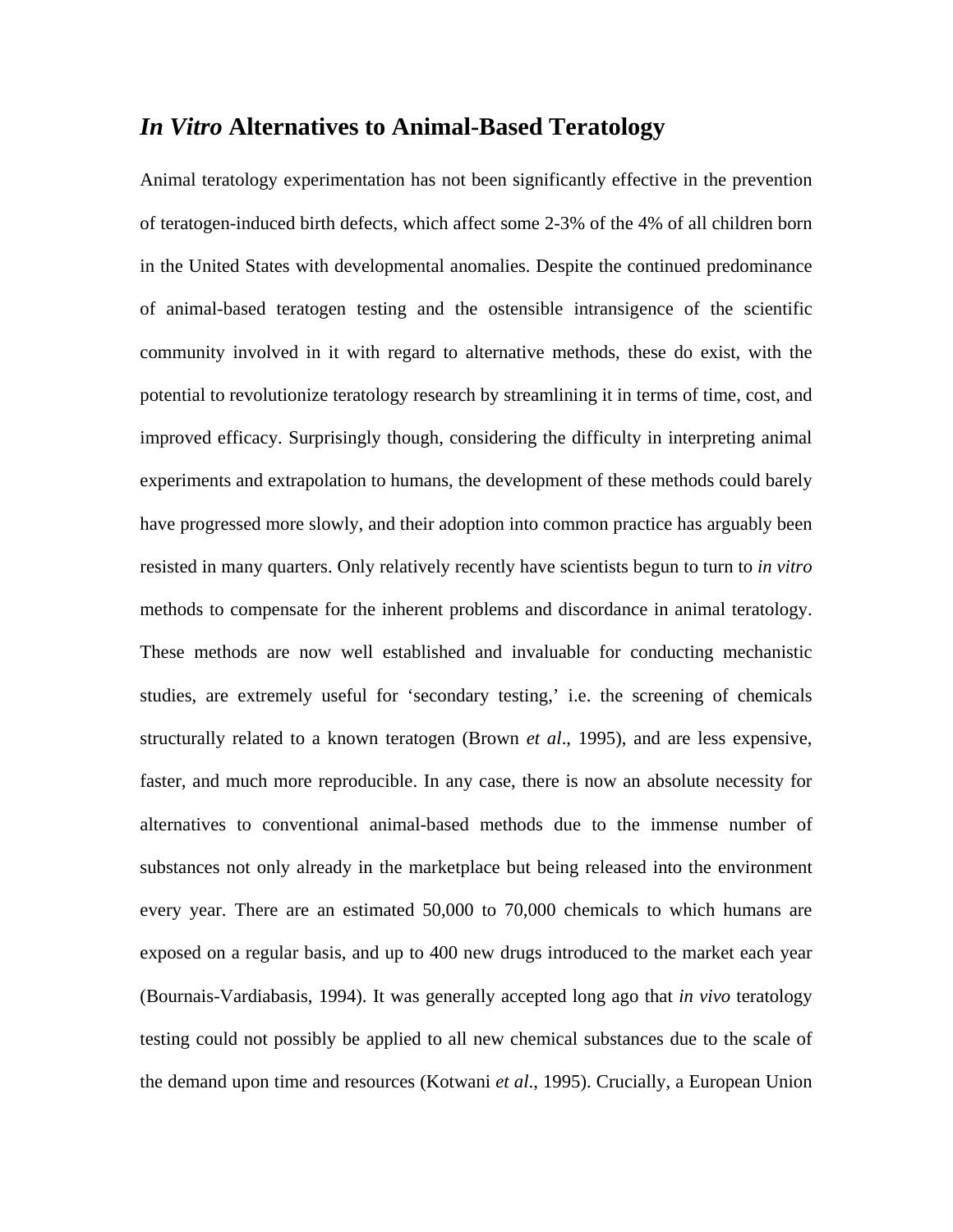(EU) white paper published in 2001 proposed the harmonization of testing requirements for chemicals marketed before September 1981 (Registration, Evaluation and Authorization of CHemicals, 'REACH'), which amounts to approximately 30,000 substances (Hartung *et al*., 2003). If current animal-based methodology were adhered to, this endeavour would require the use and sacrifice of an estimated 12.8 million animals at a cost of 8.68 billion Euros (11 billion US dollars) over a period of 45 years (Hartung *et al*., 2003). Clearly, there can no longer be any justified resistance to the development and adoption of alternative teratology methods.

A wide variety of alternatives have been researched, all of which have sought to follow the principle of the 'Three Rs' (Reduction, Refinement and Replacement), which provide a rational strategy to minimize and eventually replace animal models with non-animal alternatives without compromising high quality science (Russell and Burch, 1959). These 'Replacement' alternatives can be divided into the following categories (Nielsen *et al*., 2001):

#### **1. Information**

Some data from teratology studies are not freely available in the public domain, whether due to proprietary considerations due to commercial significance, or simply as a result of access problems and /or difficulties with the construction and maintenance of appropriate databases. Unrestricted and easier access to this information would avoid repetition of completed animal-based work, and allow data comparison in the search for alternative methods without new animal work being done.

#### **2. Computer- based systems**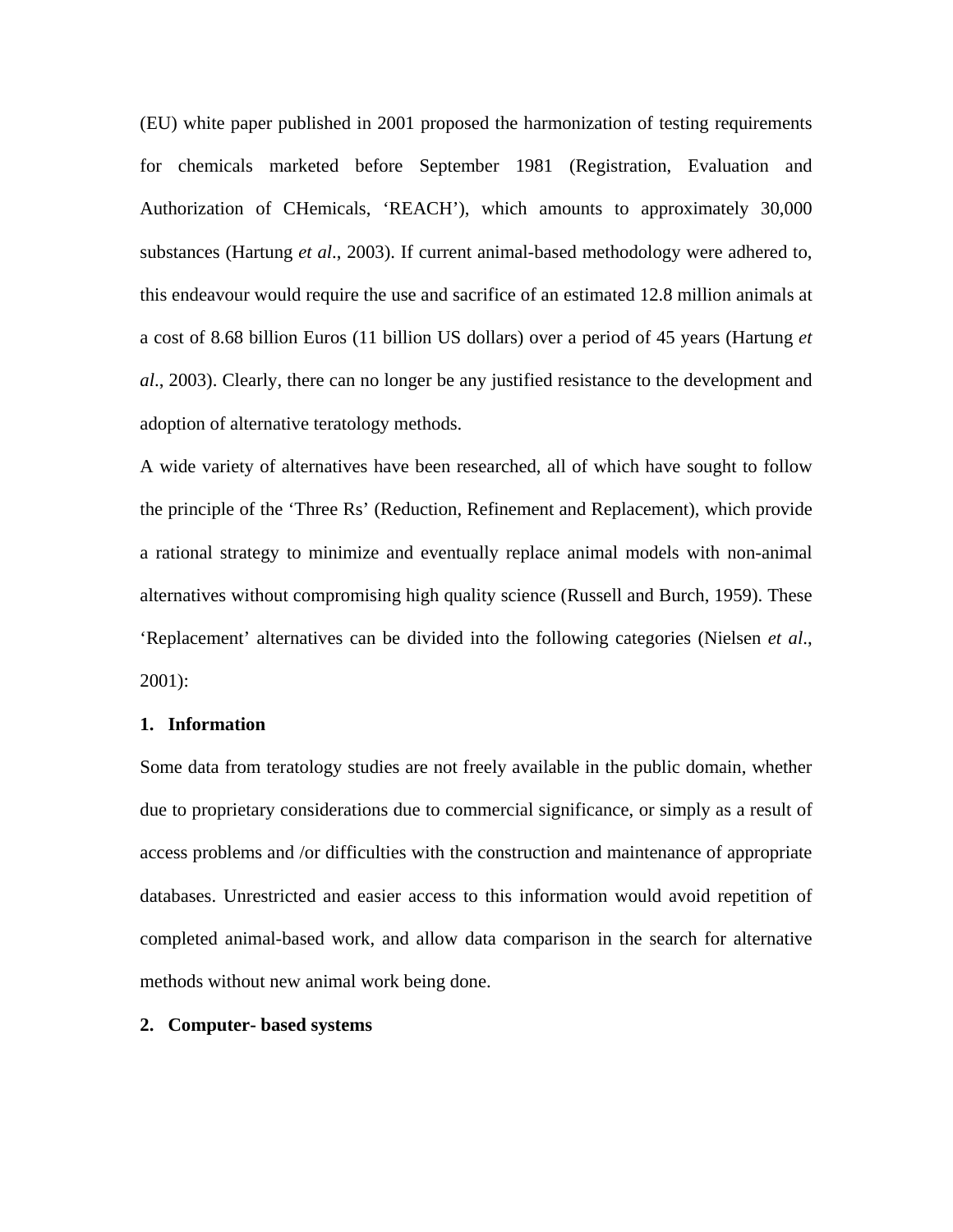Computer-based research is already invaluable in the field of drug discovery and development, and has been responsible for the elimination of many animal tests in the pre-screening of candidate drug compounds. Methods employing physiologically based pharmacokinetic modelling (PBPK) and structure activity relationship (SAR) analyses have already been widely and successfully used: PBPK acts to predict their effects through the integration of cross-species physiological parameters coupled with specific information about chemicals and their metabolites. SAR uses information concerning the molecular structure and properties of chemicals to predict biological responses to them, and has shown very high accuracy in the prediction of dermal sensitisation, carcinogenicity and teratogenicity.

#### **3. Physico-chemical techniques**

Often used in conjunction with SAR, knowledge of the physico-chemical aspects of chemicals can allow the prediction of their biological effects.

#### **4. Human studies**

Almost all exposures currently recognized as being teratogenic in humans were initially identified in case reports and clinical series (Polifka & Friedman 99). Indeed, links between maternal exposure to particular agents during pregnancy and characteristic patterns of congenital anomalies provide the only means of quantitating the statistical significance of clinical associations between chemical agents and teratogenesis. Case reports are typically the first accounts of foetal abnormalities following maternal exposure to, for example, a newly marketed drug, and can be extremely useful in establishing strong associations even from small numbers of cases, when a drug is rarely used or malformations rare. Warfarin (Saxen, 1975), DES (Herbst, 1970) and isotretinoin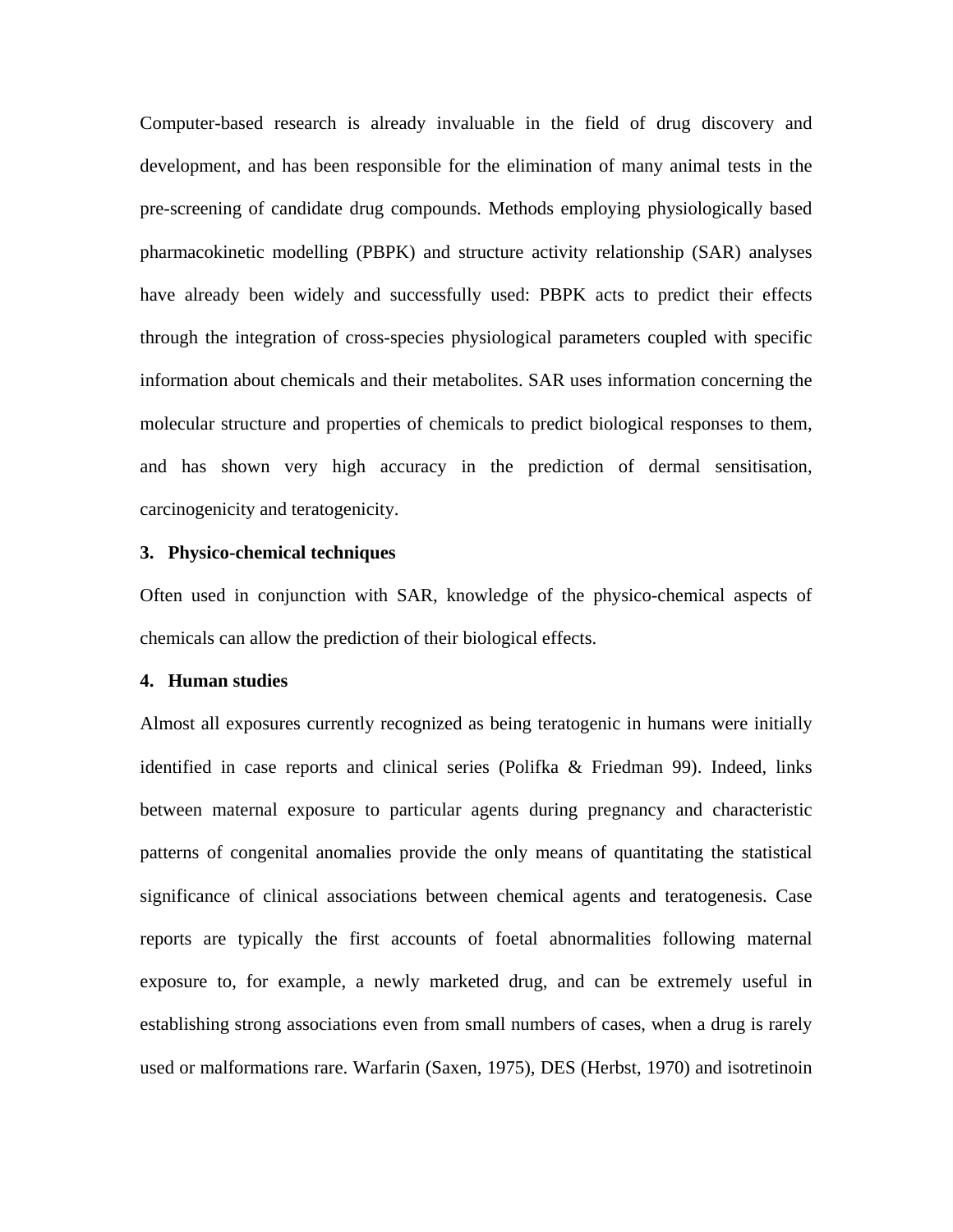(Rosa, 1983) are important examples. Epidemiological studies may take two forms: Cohort studies use a group of mothers who were exposed to a particular substance during pregnancy as a basis, and examine their children for any increased occurrence of abnormalities compared to children of unexposed mothers. Prospective cohort studies have been useful in establishing the safety of Bendectin, isotretinoin, fluoxetine and acyclovir (Lammer *et al*., 1985; Goldstein *et al*., 1997). Case-control studies, on the other hand, use children with specific malformations as a basis, and compare maternal exposure with mothers of non-affected children. Additional measures have been taken to augment the information provided by these studies. Teratology information services worldwide now record data prospectively and track cases on a long-term basis. This not only reduces the chances of recall bias in the mothers involved, but collaboration between such services permits the more effective study of rare events, while the longer-term attention to cases allows neurobehavioral effects to be detected; examples include carbamazepine, isotretinoin, phenytoin, valproic acid and warfarin (Koren *et al*., 1998). Also, meta-analyses are becoming more and more frequent, in which several studies are combined yielding statistically more robust results (Einarson *et al*., 1988).

#### **5. Lower organisms and embryo stages/cell, tissue and organ cultures**

These latter two groups constitute the main basis of the *in vitro* systems currently being used, developed and researched in the field of teratogen testing, and may themselves be grouped into four categories (Brown, 1995): **(a) Established cell lines** (cell lines and embryonic stem cells), **(b) Primary cell cultures**, **(c) non-eutherian embryos** (both vertebrate and non-vertebrate), **(d) Cultured mammalian embryos/primordia**.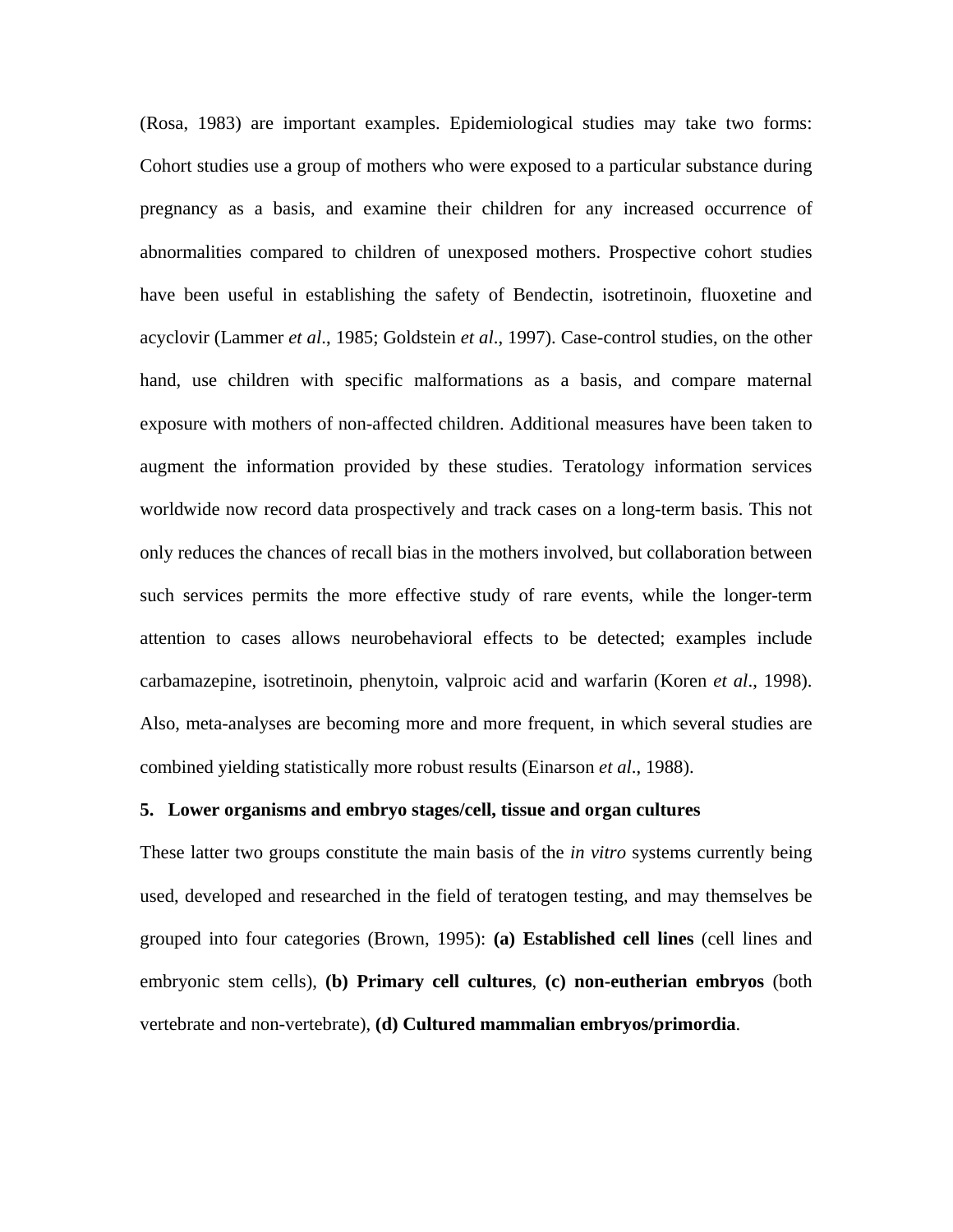Initially, cell lines such as human embryonic palate mesenchymal (HEPM) cells (Pratt *et al*., 1982), mouse ovarian tumour (MOT) cells (Braun *et al*., 1982), and neuroblastoma cells (Mummery *et al*., 1984) were used in screening experiments, though the oversimplified nature of these systems resulted in an unacceptably high number (>50%) of false positives. Subsequent work with super-confluent 'micromass' cultures (Umansky, 1966) showed them to be superior to these cell lines (discussed in more detail below), though they require the primary culture of cells from embryos. Totipotent embryonic stem cell (ES) lines derived from mammalian blastocysts are arguably better still, allowing the development of various desirable and appropriate phenotypes *in vitro*, and all from permanent cell-lines. These also are discussed in more detail below.

In addition to cell lines, numerous tests involving sub-mammalian and invertebrate embryos have been described to assay for teratogenic potential, such as fish (Guiney *et al*., 1980; Melancon *et al*., 1977), frogs (Sabourin and Faulk, 1987, Dawson *et al*., 1989), crickets (Waltan, 1983), *Drosophila* (Bournais-Vardiabasis and Teplitz, 1982), *Hydra* (Johnson and Gabel, 1983) and chicks (Gebhardt, 1972). Initial results have been promising with many systems: for example, the *Hydra* test has shown a good degree of accuracy, and is predictive, for example, for thalidomide teratogenesis (Wilby *et al*., 1986; Mayura *et al*., 1991). The *Drosophila* system, based upon the monitoring of cell death and proliferation events, has shown a high degree of concordance not only with *in vivo* animal studies but also with human epidemiological data; furthermore, the vast and detailed knowledge of *Drosophila* molecular biology could potentially be of use in the derivation of teratogenic mechanisms (Bournais-Vardiabasis, 1994). Use of the chick embryo has been extensively investigated, and its suitability questioned in some quarters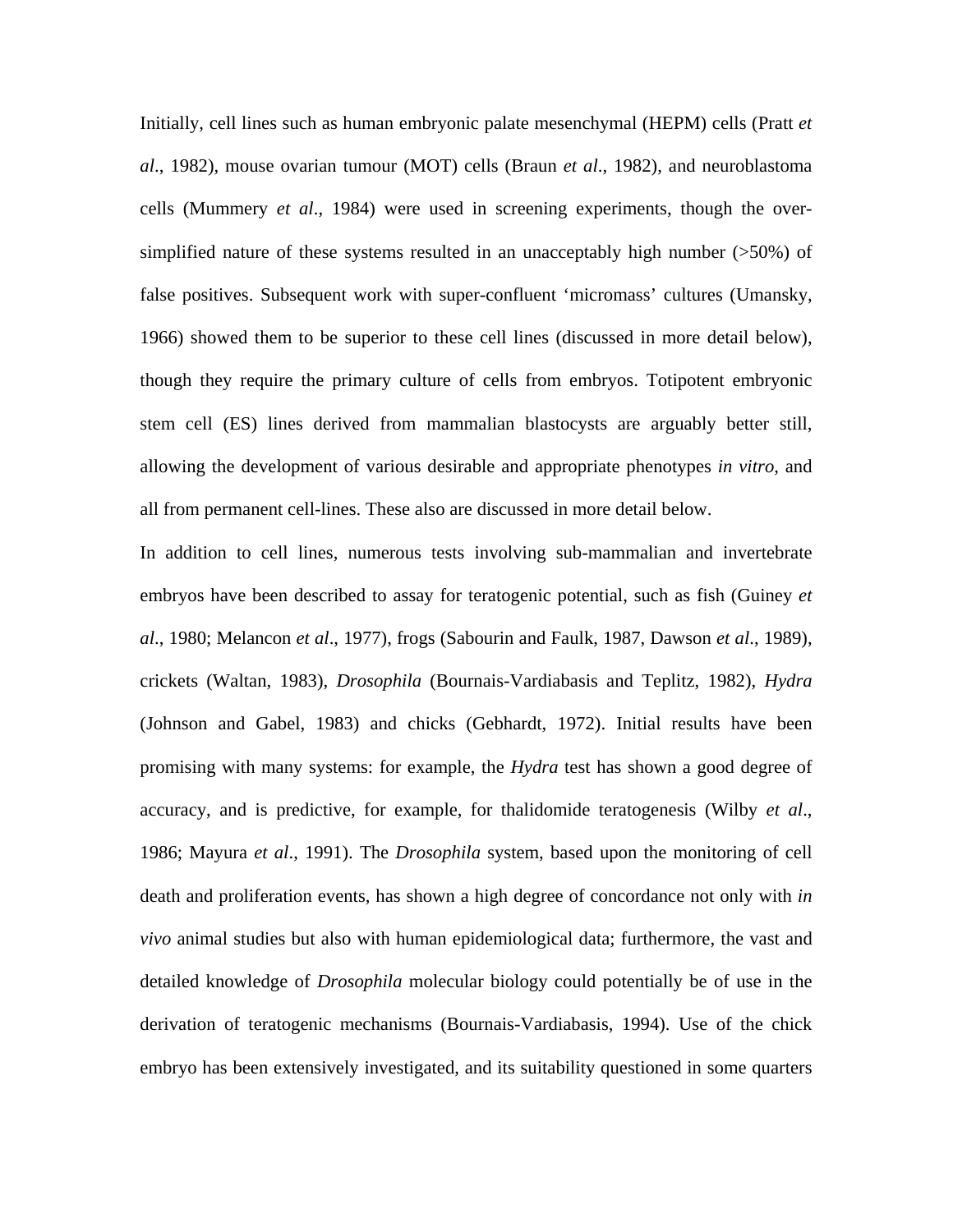(Karnofsky, 1965) while, with some revisions, favoured in others (Jelinek, 1977; Wilson, 1978). Initially, *in ovo* testing was thought to be too sensitive and variable, though the refined chick embryotoxicity screening test (CHEST) allows easy monitoring of growth retardation, malformation and death, and the determination of dose-response relationships (Jelinek, 1977). Although not permitting a comprehensive study of embryogenesis, the alternative *in vitro* chick embryo culture system is easier, cheaper, more ethical (not requiring animal sacrifice) and appears to give comparable results (Kucera *et al*., 1993). While a report from the twelfth workshop of the European Centre for the Validation of Alternative Methods (ECVAM) recommended further consideration and analysis of the CHEST method, it also concluded that the only non-avian vertebrate system worth pursuing was that of the South African clawed frog (*Xenopus laevis*), known as the Frog Embryo teratogenesis Assay (FETAX). This is a 96-hour whole embryo *in vitro* test based on the fact that the first 96 hours of *Xenopus* development parallels many of the major processes of human organogenesis (NICEATM FETAX exec. summary document, 2000). The specificity and accuracy of the FETAX system is enhanced by the addition of an exogenous metabolic activation system (MAS) to account for an inherent deficiency of *Xenopus* in this respect, and the primary endpoints include mortality, malformations and growth inhibition. Using these endpoints to assess the teratogenic effects of up to 90 substances, FETAX demonstrated more accurate, more specific, and more predictive results when compared to human teratology data than when compared to animal teratology data (**Table 4**), and although the false negative rate was higher, the false positive rate was considerably lower. While FETAX has been proposed as a screen for hazard identification as opposed to an outright replacement for animal-based studies, one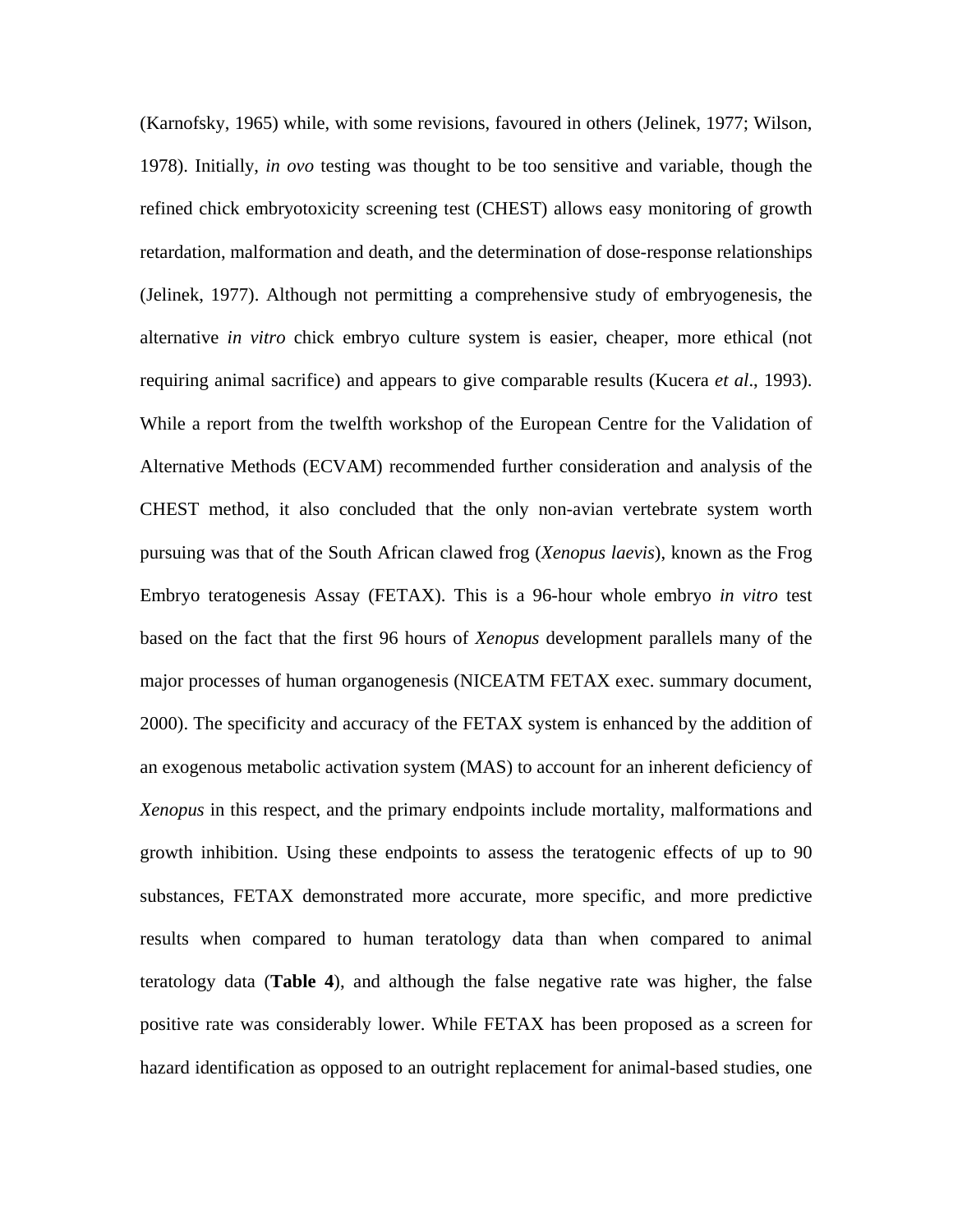major advantage of its use would be a highly significant reduction and refinement in the numbers of animals used: fewer organisms are used per dose level, these animals are both non-mammalian and embryonic, and it is estimated that each successful FETAX assay would spare the use of 190 rats and 112 rabbits (ASTM, 1998). Animal use would also be reduced if FETAX was used (a) in the preliminary stages of product development to aid in the selection of compounds least likely to show teratogenic effects, (b) to compare the teratogenic activity of a chemical highly structurally related to one that has already undergone *in vivo* testing, and (c) to evaluate compounds where the anticipated exposure is very low (Spielmann *et al*., 1998).

The culture of mammalian embryos has also been extensively researched in a number of species, and is discussed at length below. Organ culture has also been investigated, which has a number of advantages and disadvantages when compared to the use of whole live animals. It allows precise control of teratogen dose and exposure time to heterogeneous tissue, permits close observation of development and detection of assayable endpoints such as cell death, differential growth through regional proliferation, and cell differentiation and movement, and enables these studies to be performed free of confounding factors. Disadvantages include its delicate, labour intensive and short-lived nature. Also to be considered is the ethically charged subject of human organ culture from embryos resulting from therapeutic abortions; the advantages are obvious for investigating human teratogens. Its value can be seen in an example involving maternal rubella infection and congenital cataracts in children (Pratt, 1980). Having found no good animal model for the infection of embryonic eyes with rubella virus, the investigators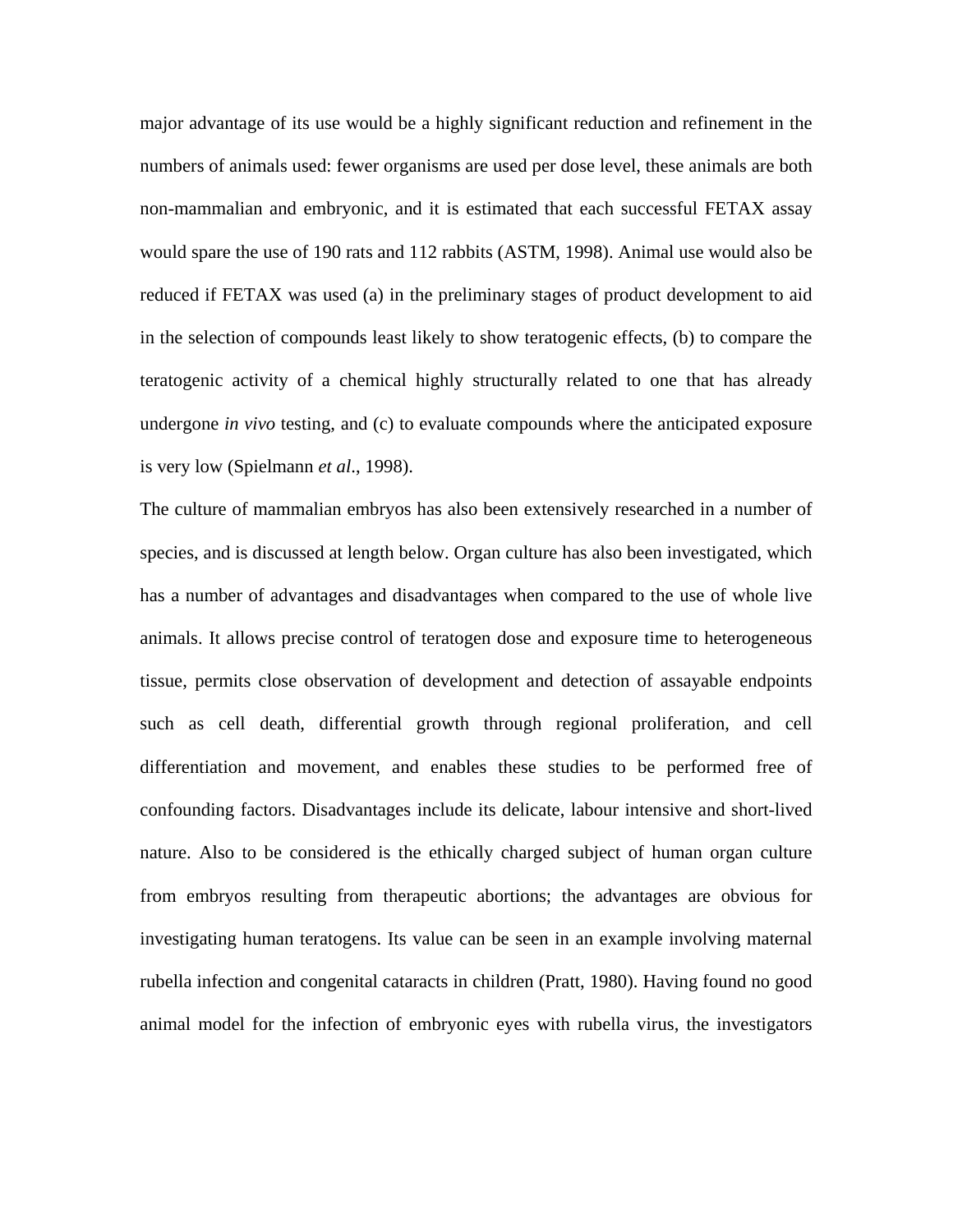discovered that human embryos gave outstanding results; eyes infected with rubella developed lens cataracts, while non-infected controls remained cataract-free.

At the  $17<sup>th</sup>$  meeting of the ECVAM Scientific Advisory Committee in 2001, three of the aforementioned methods were endorsed as 'scientifically validated' and ready for consideration for regulatory acceptance and application, and therefore deserve a more detailed discussion. Detailed reports on the performance of these validated tests have recently been published (Genschow *et al*., 2004; Spielmann *et al*., 2004; Piersma *et al*., 2004) These are; the Embryonic Stem-Cell Test (EST), the Micromass test (MM), and the Whole Embryo Culture test (WEC):

#### **The Embryonic Stem Cell Test (EST)**

In the EST, two permanent murine cell lines are used to assess teratogenic potential (Spielmann *et al*., 1997; Scholz G, Genschow E *et al*., 1999; Scholz G, Pohl I *et al*., 1999; Genschow *et al*., 1999; Genschow *et al*., 2000): embryonic stem (ES) cells known as D3 cells represent embryonic tissue, and 3T3 fibroblast cells represent adult tissue. The D3s are maintained in an undifferentiated stage in the presence of leukaemia inhibiting factor (LIF), then released from LIF and allowed to form embryo bodies that differentiate into cardiomyocytes. The cultured D3 and 3T3 cells are then exposed to a range of concentrations of the potentially embryotoxic substance, and after 10 days of culture three endpoints are assayed: the inhibition of D3 cell differentiation, the inhibition of D3 cell growth, and the inhibition of 3T3 cell growth. Three values are derived: (i) the concentration of substance at which there is 50% inhibition of D3 differentiation  $(ID<sub>50</sub>)$ , (ii) the concentration at which there is 50% inhibition of D3 growth  $(IC_{50 D3})$ , and (iii) the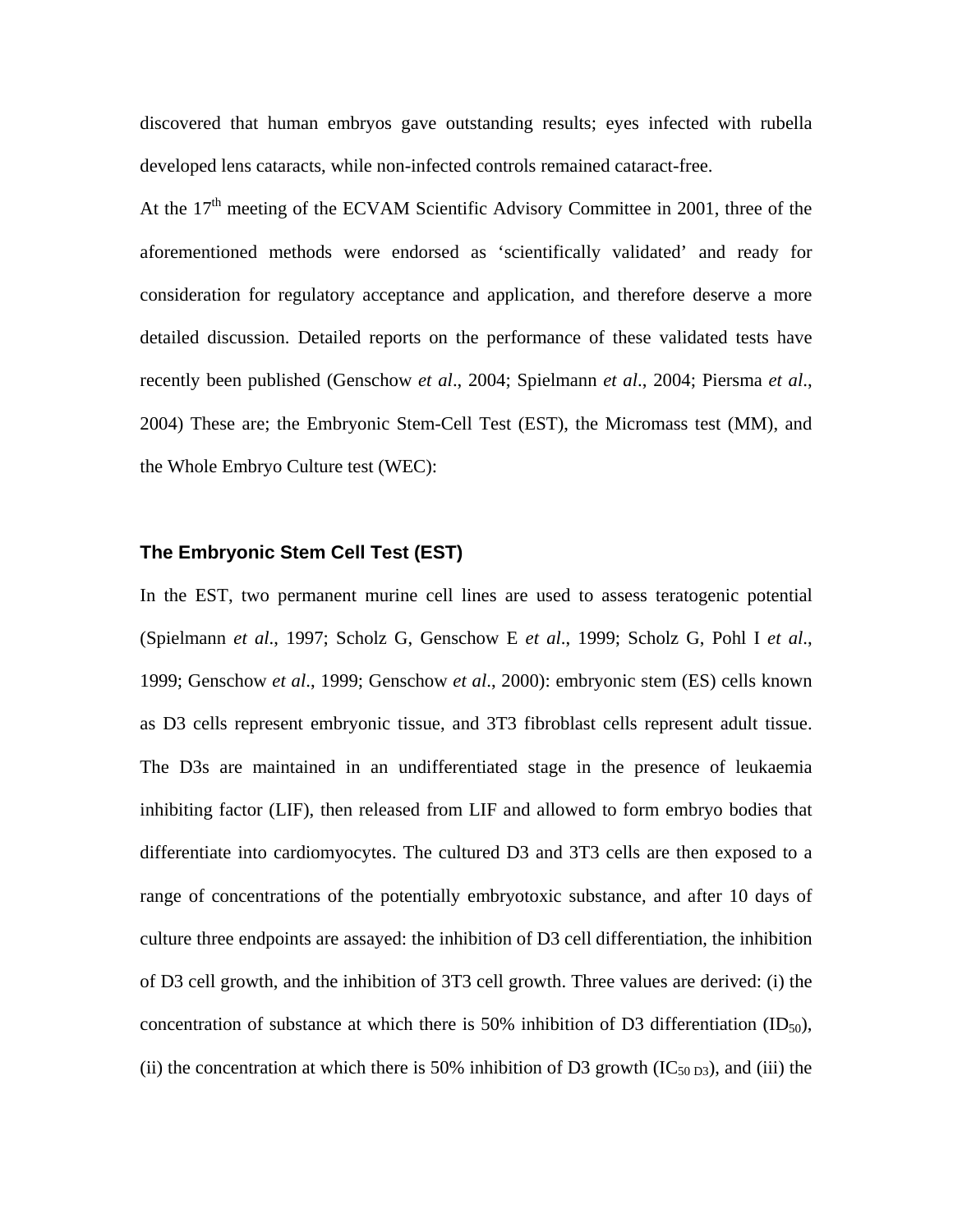concentration at which there is 50% inhibition of 3T3 growth  $(IC_{50 \,3T3})$ . These values are then channelled through a number of equations in the 'Improved Prediction Model,' the results of which allow the classification of the substance under examination into one of three classes; *not embryotoxic, weak embryotoxic,* and *strong embryotoxic*. When applied to a range of test compounds in the official validation study and compared to the equivalent *in vivo* results, the predictability, precision and accuracy of the EST scores highly (**Table 5**). The predictability for non-and weakly embryotoxic substances is classed as sufficient, approaching good, and for strongly embryotoxic substances it is 100% accurate. Precision for non-embryotoxic substances was sufficient, but good and approaching excellent for both weakly and strongly embryotoxic chemicals. Overall accuracy was scored at 78%, or good. These results are impressive, but it is particularly encouraging to examine efforts being made to optimise the protocol and further improve its performance. These involve the use of alternative endpoints of a molecular nature, as opposed to the interpretive aspects of the current microscopic methods. They include, for example, the detection of tissue-specific protein expression via immunofluorescent antibodies (such as Fluorescence Activated Cell Sorting or FACS (Buesen *et al*., 2003)); using reporter-genes in stably-transfected cells activated by cardiac muscle-cell development (Kolossov *et al*., 1998); and assaying development-specific gene expression by RT-PCR methods (Wiles, 1993). The outlook for the EST appears promising; even if it is accepted as a pre-screening method rather than a form of replacement for animalbased techniques, it will have achieved a '3Rs' success by greatly reducing the numbers of animals involved and sidestepping a need for the use of pregnant animals to provide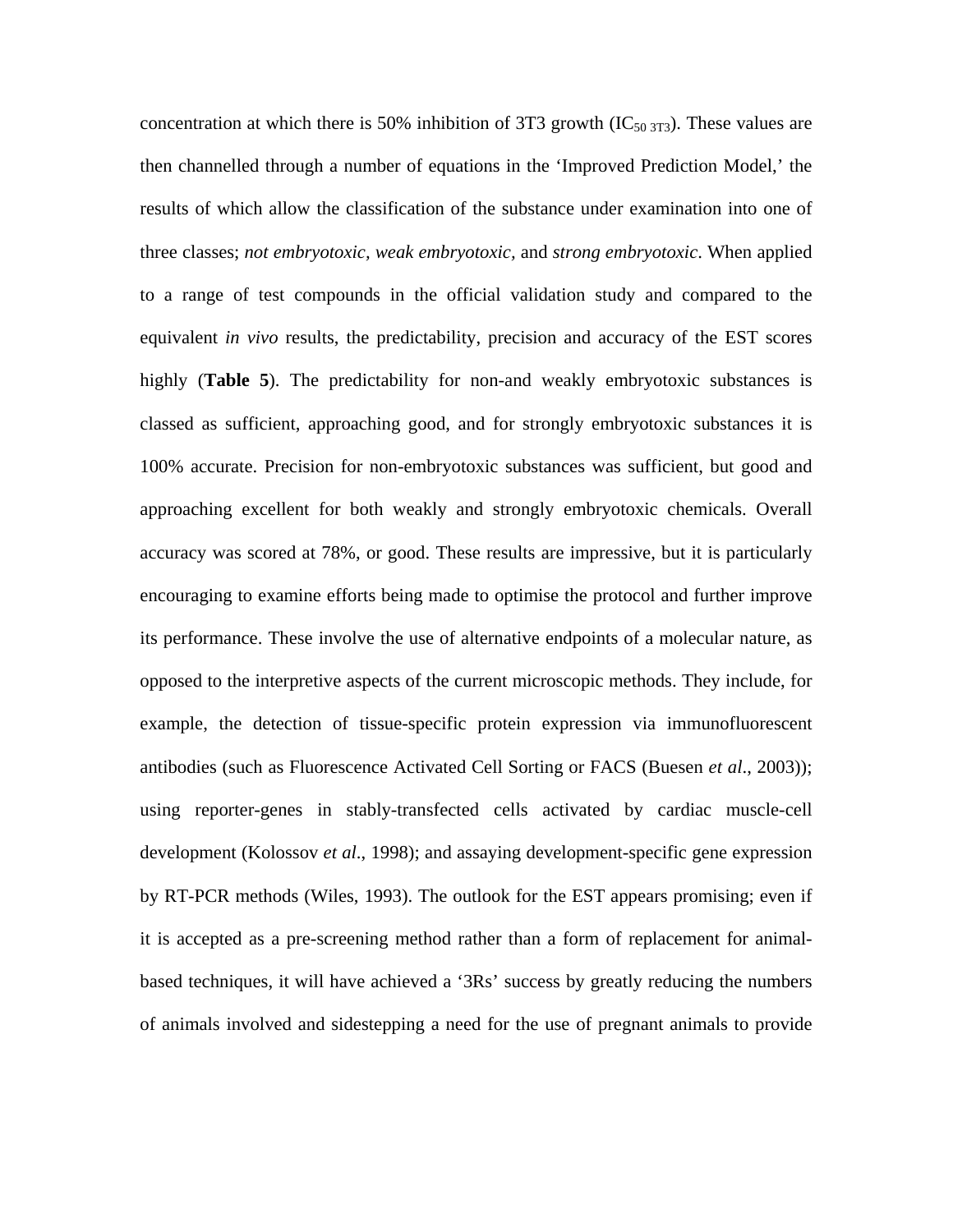tissue for *in vitro* culture, and will still provide useful and pertinent information for human teratology assessments.

#### **The Micromass (MM) Test**

The MM test is based upon rat embryonic limb mesenchyme cells which, when cultured in small volumes at high density, form foci of differentiating chondrocytes within a background of non-differentiated cells (Flint and Orton, 1983). Cultured embryonic rat midbrain cells forming foci of neurons were also examined, though subsequent experiments produced more variable results. The foci of differentiating chondrocytes exhibit cell proliferation, differentiation, movement, cell-to-cell communication and interactions with the extracellular matrix, essentially reproducing cartilage histogenesis, a fundamental step in skeletal morphogenesis.

In practice, the end-point used in the MM test is a 50% inhibition of differentiation  $(ID_{50})$ as assessed by the staining of cartilage cells with an alcian blue dye. In the validation study managed by ECVAM, a prediction model similar to that for the EST was then used to classify test substances as non-, weakly, or strongly embryotoxic. When applied to a range of test compounds and compared to the equivalent *in vivo* results, the MM test was found to be highly reproducible, with correlation to *in vivo* results designated as 'sufficient' with an accuracy of 70% (**Table 5**). Predictability for strongly embryotoxic chemicals was 'excellent' at 100%, with sufficient precision at 69%. The test did, however, show a slightly lower overall predictability and precision for teratogens than the EST. Due to the 'insufficient' classifications of non-embryotoxic predictability and weakly embryotoxic precision (57% and 60% respectively), the MM test was proposed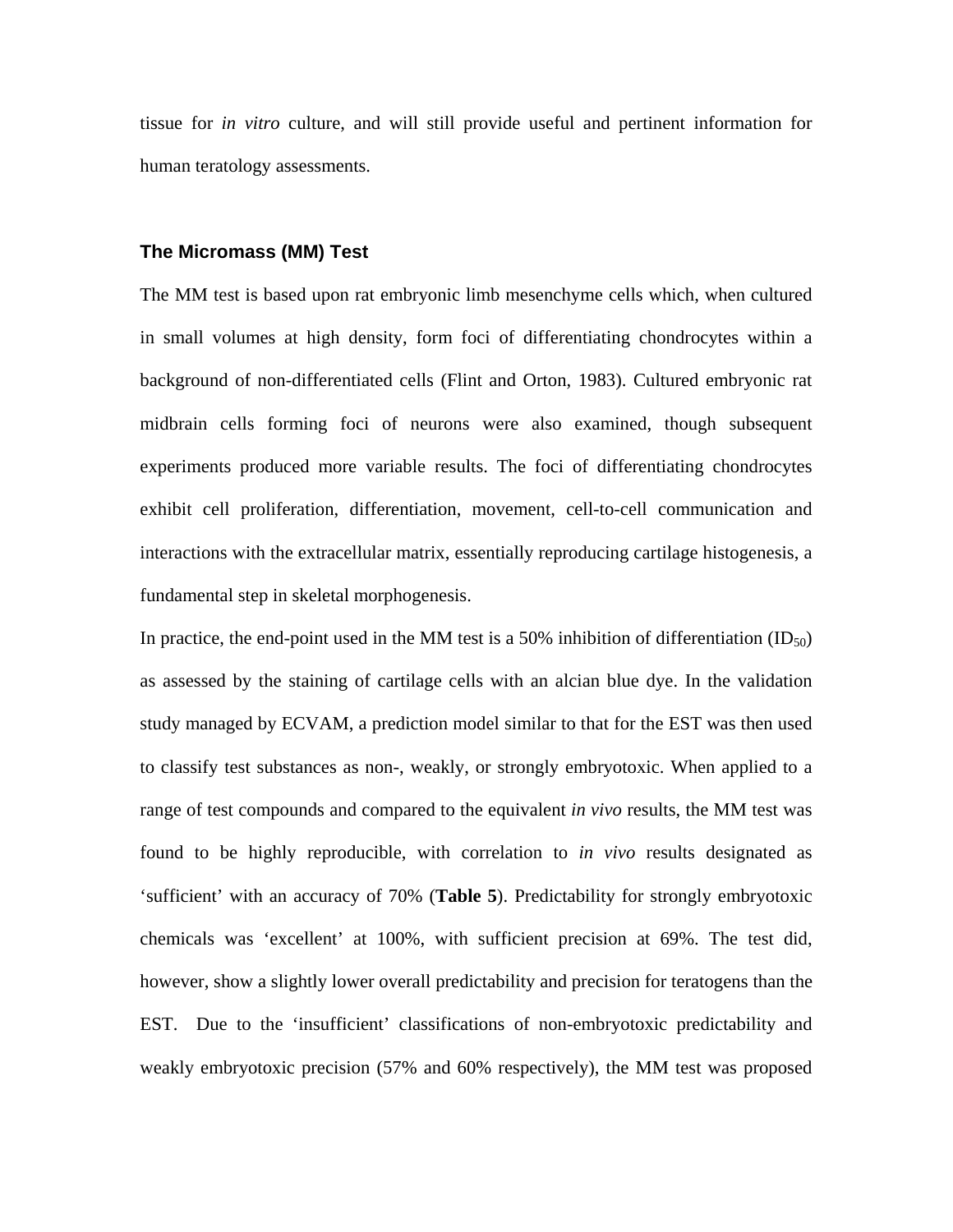for consideration for the screening and identification of strong embryotoxic chemicals only.

#### **Whole Embryo Culture (WEC)**

Teratogen screening systems using whole mouse (Sadler *et al*., 1982), rat (Schmid, 1985) and rabbit (Ninomiya *et al*., 1993) embryos cultured for short periods during the phase from fertilization to the end of organogenesis have been described. These methods involve the dissection of embryos at the head-fold or early somite stage away from maternal tissue, parietal yolk sac and Reichert's membrane, leaving the visceral yolk sac and ectoplacental cone intact. The conceptus is then cultured in an appropriate highserum medium for 24-48 hours, during which time the test substance is added. Metabolic activation systems may also be included, such as S9 or microsomal fractions from liver, or co-culture with hepatocytes (Fantel *et al*., 1979, Kitchin *et al*., 1981, Zhao *et al*., 1993). In terms of appropriate end-points and to correctly classify the embryotoxic potentials of test chemicals, adverse effects on yolk sac development, embryonic growth and differentiation are assayed in addition to dysmorphogenesis. An elaborate morphological scoring system was initially suggested to derive some measure of embryo malformation and/or retardation (Brown and Fabro, 1981). This became difficult to apply reproducibly in practice, therefore two prediction models were developed (PM1 and PM2; Genschow *et al.*, 2000). PM1 involves two end-points; IC<sub>50</sub> for malformation (the concentration of test substance at which 50% of embryos are malformed), and  $IC<sub>NOEC</sub>$  for TMS (the maximum concentration that has no observable effect on the total morphological score (TMS). However, this predictive model considers only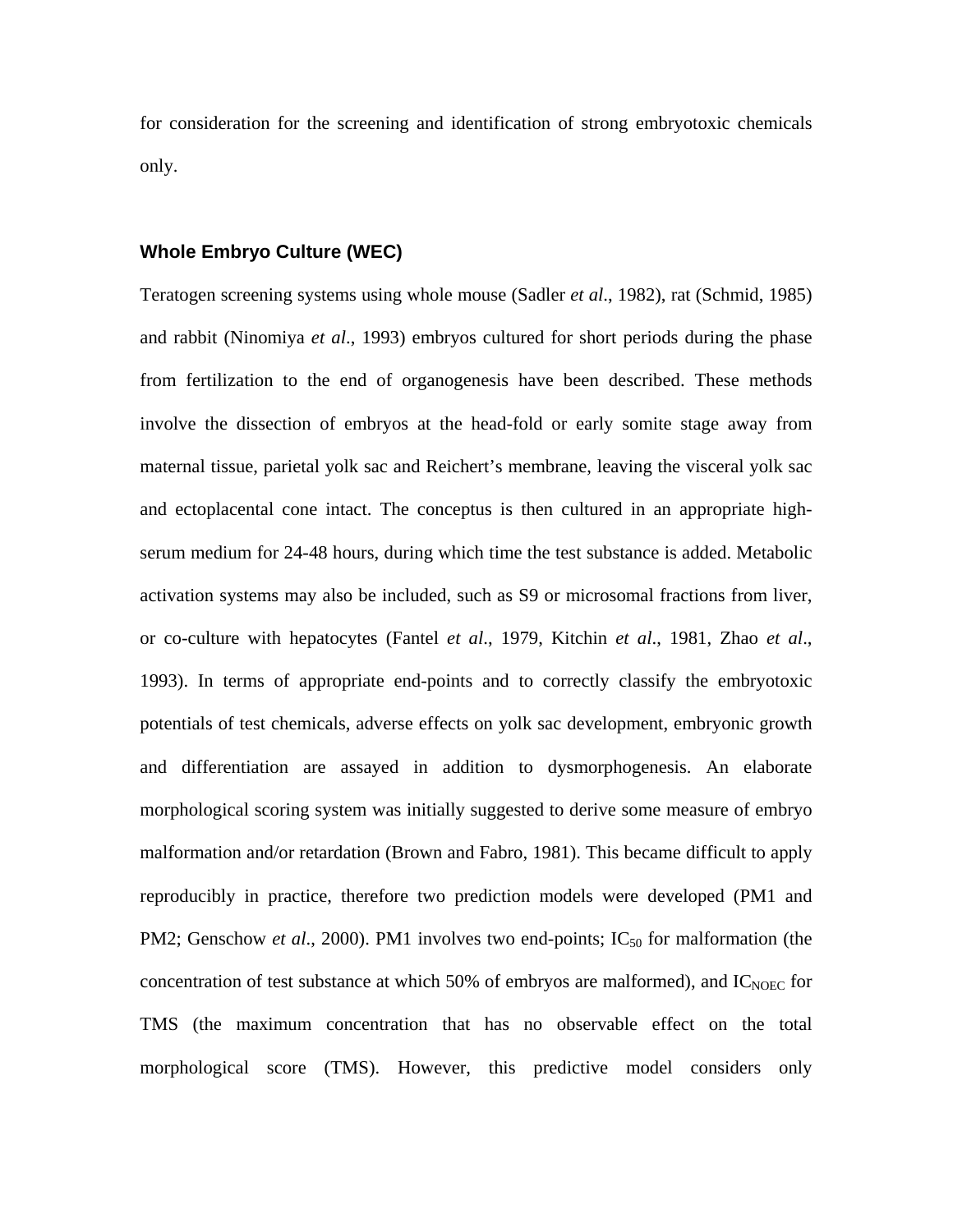differentiation and developmental parameters and not cytotoxicity data, and so PM2 was developed by incorporating  $IC_{50}$  3T3 data from the accompanying EST results. The results for both predictive models are shown in **Table 5**, and indicate that the incorporation of EST information, and thus the results from the PM2 model, increases predictability, precision and accuracy considerably. For PM2, both predictability and precision for strongly embryotoxic chemicals were 100%, and overall accuracy was classed as 'excellent' at 80%. On the basis of these results, the ECVAM scientific advisory committee advised that the WEC test had been scientifically validated, and was ready for regulatory review. The technique does, however, have certain negative aspects: it is complex, each test can cover only one part of organogenesis, it requires high levels of skill, can be costly, and still requires animal use to provide tissue and serum.

Considering the poor performance of animal models with regard to human predictability, it may seem strange that their *in vitro* alternatives should be compared directly to them, instead of against human case studies, epidemiological data and meta-analyses. Selection of an appropriate panel of test substances for validation purposes has proved to be a significant challenge, which comes as no surprise considering the complexity and disarray in the *in vivo* data. Thirty reports of *in vitro* validation studies were published prior to 1997, in which over 300 chemicals were tested; all proposed lists of 'ideal' substances for validation were subsequently found to be deficient (Brown, 2002) in terms of over-simplification, inconsistency and bias. **Table 6** summarizes animal data and human classifications (according to the TERIS database, MICROMEDEX) for the eventual list of twenty chemicals finally selected for use in the EST, MM test and WEC test validation studies by ECVAM. Even this list seems far from ideal when the available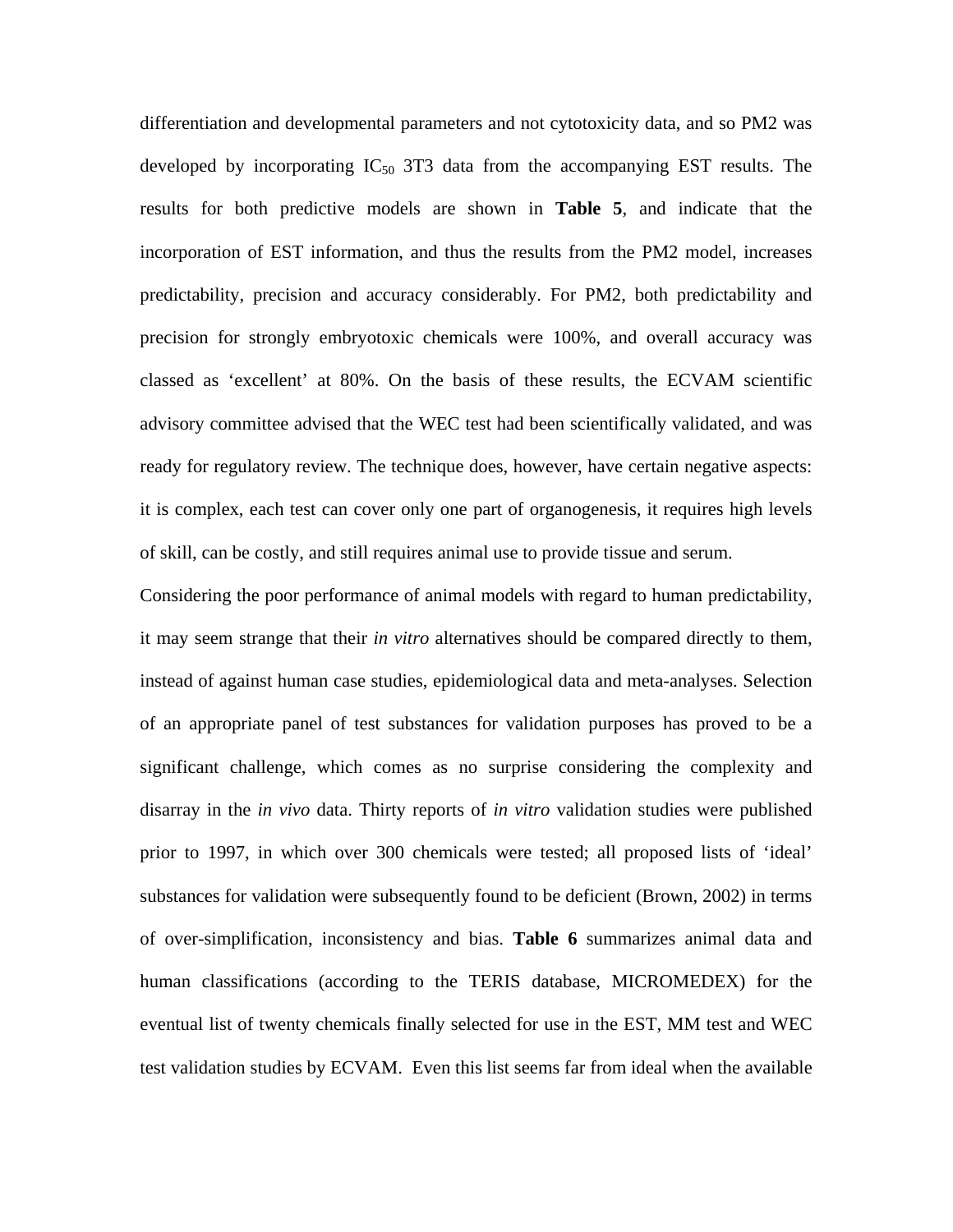animal and human information for the constituent chemicals is listed, a criticism accepted in Brown's report. For example, two of the 'non-embryotoxic' chemicals show teratogenic effects in the rat; of the weakly embryotoxic chemicals, insufficient information was available to assess the teratogenic risk in humans for three of the seven, and the risk of another was defined as 'unknown.' Of the six 'strongly embryotoxic' substances, the primate gave equivocal results for two and a negative result for one: negative classifications were also obtained for dogs and rabbits. Only one of the six substances was classed as a moderate to high risk for humans, the other five being undetermined, unlikely, or lower risk. Of these twenty chemicals, just seven were listed as having human data: two non-embryotoxicants were classed as non-teratogens in humans, one of which had supporting and concurrent animal data. Two chemicals in the 'weak embryotoxicant' class were defined as positive and suspected positive human teratogens respectively. Three 'strong embryotoxicants' were all defined as positive human teratogens; one was without supporting animal data, one had concurrent animal data, and the other, methyl mercury, had contrasting animal data (the results of three of four animal experiments did not show teratogenicity). The committee was unclear as to how much weight should be given to human effects in the face of contrasting animal effects and vice versa, and to animal effects in the absence of human data. The relationship between maternal and developmental toxicity  $({^{\circ}A/D})$  was used as a discriminator, though this is known not to be constant across species (Daston *et al*., 1991). The committee also relied primarily on animal data due to the paucity of systematic human data for negative chemicals, and many known human teratogens were not considered for reasons ranging from known mechanisms, 'complex mixtures,' and the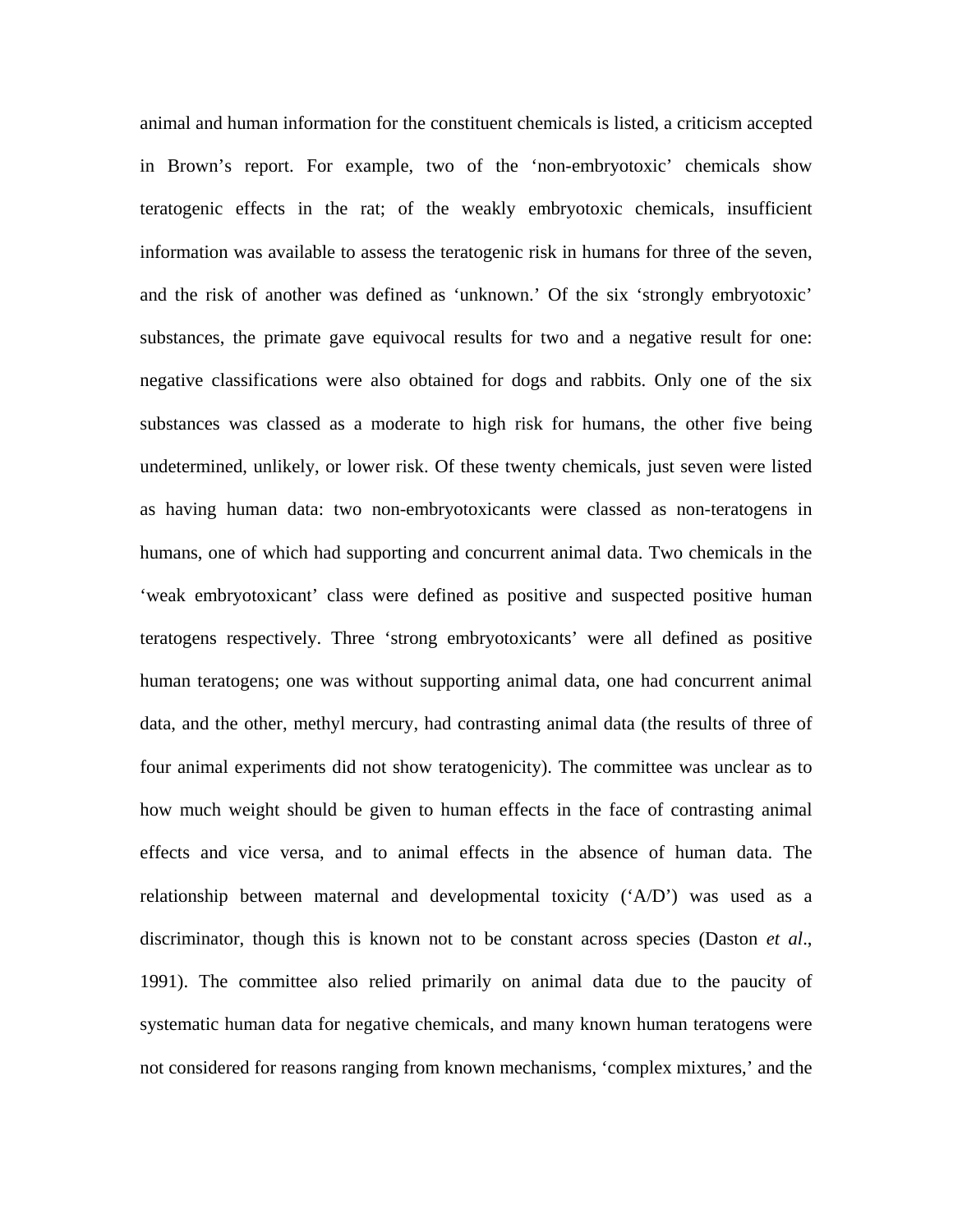fact that certain substances were known to act via well-characterized receptor interactions for which assays could easily be assembled.

## **Discussion**

Identification of environmental agents that cause damage to unborn children is absolutely imperative. Armed with the knowledge of those drugs, chemicals and foodstuffs that human beings are routinely exposed to that are truly teratogenic, exposures can be avoided, reduced or limited, and the incidence of tragic teratogen-induced birth defects drastically lowered. In the four decades since the thalidomide tragedy, the burden of identifying of human teratogens has rested squarely on the shoulders of animal-based research. The fruits of these forty years of endeavour, as summarized and presented in this review from a purely scientific viewpoint, amount to little more than an almost futile effort to achieve the stated goal, and a huge waste of resources.

Our examination of the data for 11 groups of known human teratogens across 12 animal species (**Tables 1a** and **1b**) reveals huge variability in positive predictability, the mean of which is only 51%. This is little better than chance. Some species also show a high rate of false negative results, and almost a quarter of all outcomes in the six main species used (mouse, rat, rabbit, hamster, primate and dog) are equivocal. When the focus of attention was switched to individual substances linked with human teratogenicity rather than groups of substances (**Table 2**), only 56% of classifications were positive, the remaining 44% were almost entirely negative, with only a small number equivocal. Mean positive predictability was 60%, and negative predictability just 54%. Of all substances for which there is teratology data in more than one species, discordance is apparent in just under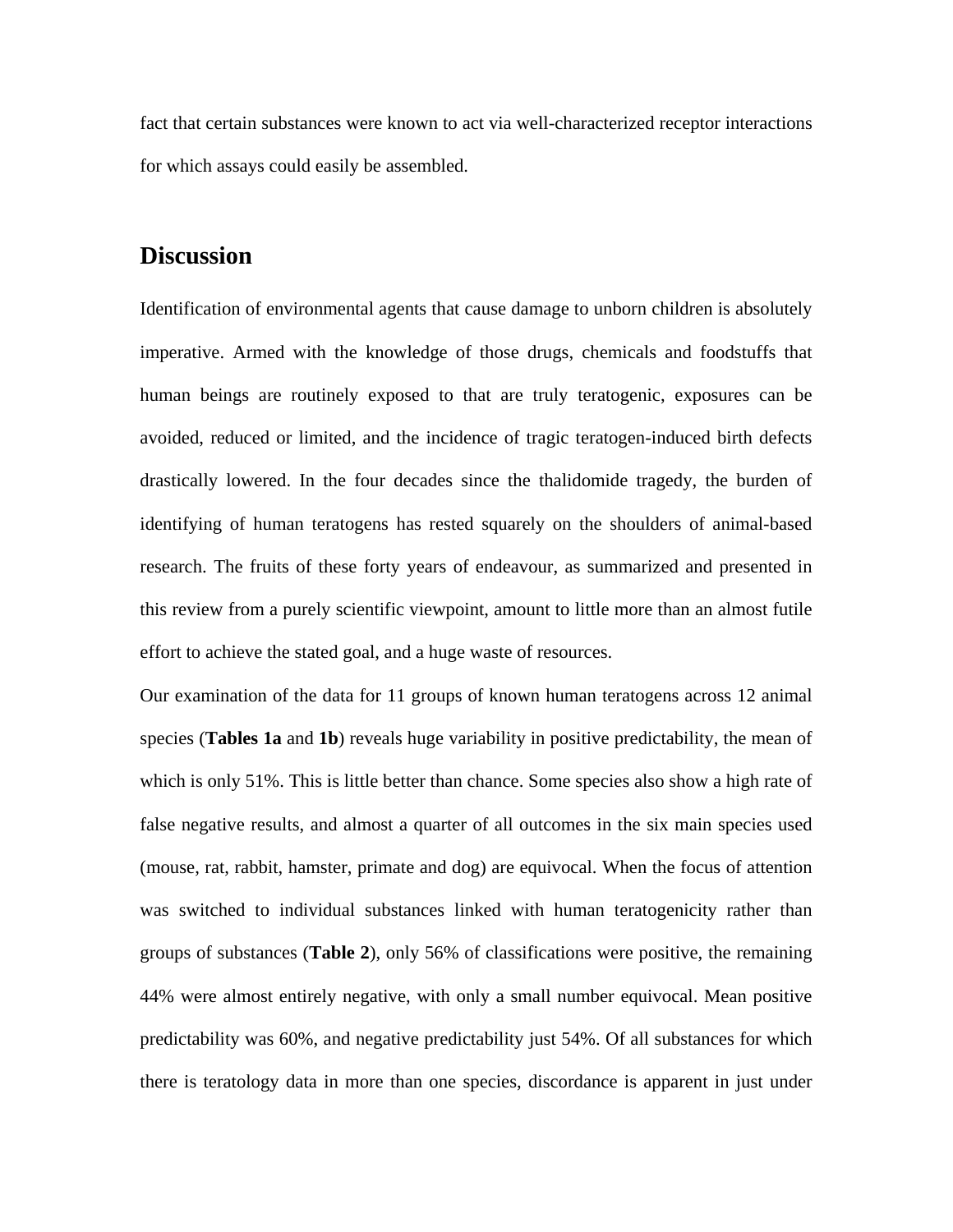30% of 1396 results (**Table 3**); inconsistency was particularly prevalent in the results for narcotic analgesics, anticonvulsants, anti-psychotic drugs, corticosteroids, fungicides, insecticides, and plants and phytotoxins.

Just less than 40% of substances that undergo teratogenicity testing in animals show teratogenic potential, which may be defined as positive, probable or possible. Teratogenic findings for such benign substances as water, table salt, oxygen, sugars, food oils, and various vitamins and hormones raise serious questions as to the validity of established animal-based methods. Furthermore, fewer than 1 in 40 of the substances designated as potential teratogens from animal studies have been conclusively linked to human birth defects, and of all these known human teratogens only roughly half are teratogenic in more than one primate species. Are we really so resistant to the threat of teratogenesis compared to other animals, or should the value of the animal data be called into question? It is startling and disconcerting to realize that virtually all human teratogens so far identified have been discovered as a result of case reports and clinical series, i.e. despite animal studies, rather than because of them. Those that defend the animal model point to the fact that all human teratogens are also teratogenic in at least one species of animal: the worth of this statement is difficult to appreciate. There is little value in showing that one of the relatively few substances known to be teratogenic in humans can also be teratogenic in at least one of, say, twelve animal species at a particular dose by a particular route at a particular time and in a particular strain. Conversely, it means everything to show that a substance that exhibits teratogenesis in animals poses a genuine threat to unborn human beings, or that a substance which shows no teratogenic effects in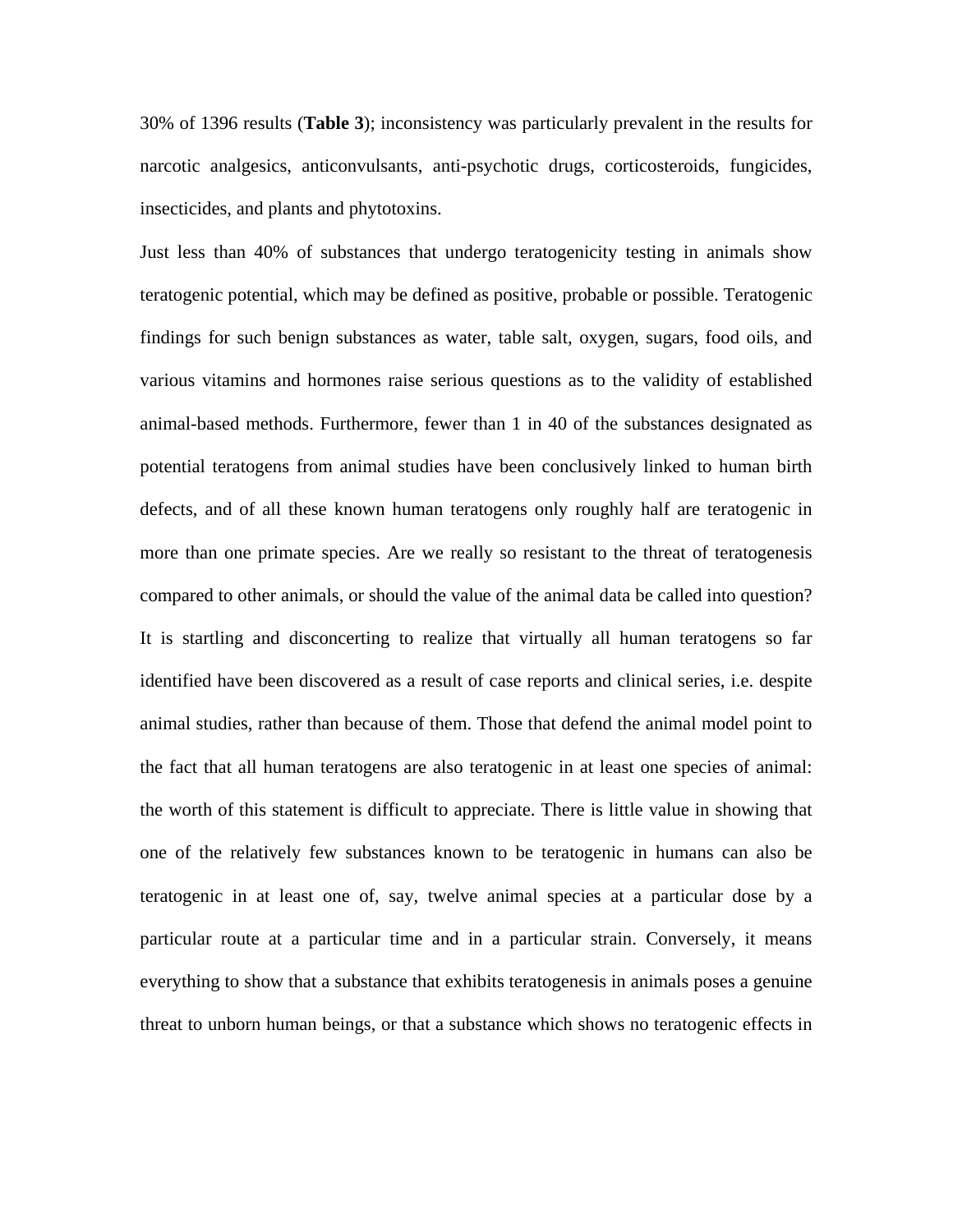animals will also be non-teratogenic in humans. Unfortunately, this, as we have shown, is where the animal-human extrapolation system has failed.

The degree of disarray between animal species and the problematic nature of extrapolation to humans comes as no surprise when one considers the all the factors involved. In summary: susceptibility to teratogenesis varies between different species, different strains and among individuals; affected individuals frequently show different phenotypes, and all these aspects are influenced by genetic make-up, environmental factors, and metabolic and placental differences. Results are further affected by anatomical differences, differences in routes of administration, dose levels and strategies, differences in absorption, distribution, metabolic activation, sensitivity and excretion, and by typically stressful laboratory handling and housing conditions which can impair health.

We propose that the demonstrably poor performance of animal models as a basis for teratology research is sufficient argument against its continued practice. When coupled with the ethical problems of large-scale animal use and a commitment to the '3Rs,' in addition to the question of the quality of the science and ultimate impact upon human beings, the status quo is untenable. This is underscored by the availability and advancement of the *in vitro* alternatives, some of which were first mooted over twenty years ago. The perceived intransigence of the teratology community with regard to these alternative methods may have been evidenced by the demanding set of validation criteria attached to them, criteria that have never been applied to the animal tests against which they're being measured. Nevertheless, three *in vitro* alternatives were finally endorsed as scientifically validated by ECVAM in 2001; the embryonic stem-cell test (EST), the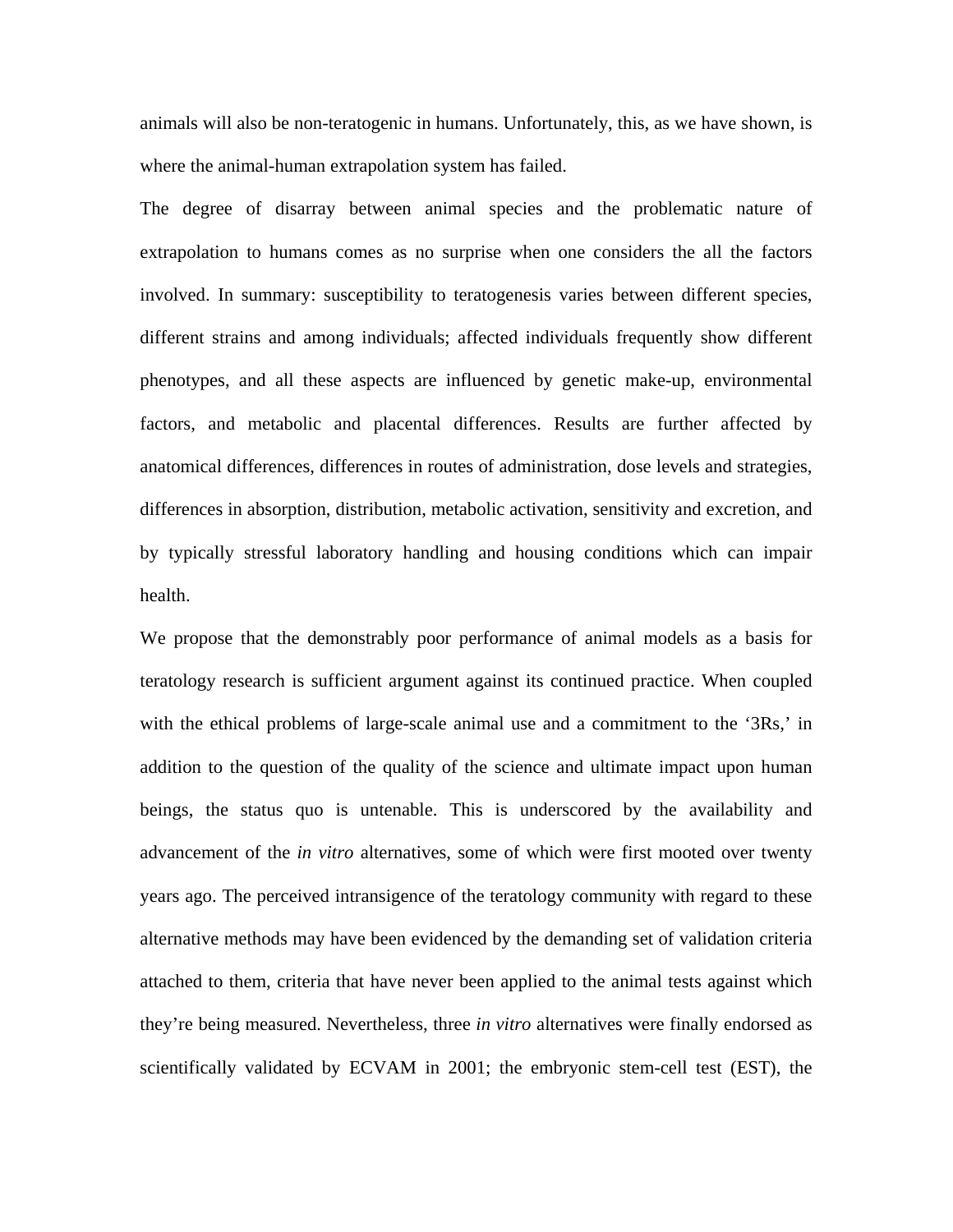micromass test (MM) and whole embryo culture (WEC). The best results (as determined by ECVAM, comparing the *in vitro* results to data largely derived from animal tests) were obtained by a combination of WEC and EST tests known as 'WEC test, predictive model 2.' This was only marginally better than the EST alone however, and the EST has the distinct advantage of not requiring the use of animals at all. These validations may be timely: we are exposed regularly to an estimated 50,000-70,000 chemicals, only a fraction of which have been tested for teratogenicity; approximately 400 new drugs are introduced to the marketplace every year, and new European harmonization of chemical testing requirements is about to demand the generation of toxicology data for 30,000 substances. Left to animal-based methods alone, this task would take half a century, and fail to keep pace with the constant introduction of new chemicals. Alternative methods are therefore an absolute necessity. Not only will the technology develop and the tests become more reliable, but the *in vitro* methods are already more reproducible, provide easier end-points, present no problems with respect to 'route of exposure,' placental transfer and metabolic differences, and are devoid of the plethora of confounding factors associated with the animal tests. Perhaps most importantly, the alternatives provide a means to establish vital mechanistic models of teratogenic action and reduce the human impact of the false positive and false negative results generated by unreliable and confusing animal models. As human cell culture technology improves, particularly regarding stem cells, new methods will undoubtedly evolve that will enable a closer *in vitro* approximation of *in vivo* human teratogenesis. We believe the information presented here provides a scientific basis for teratology research to move away from the old, inconsistent, futile animal models, through the adoption of now validated *in vitro*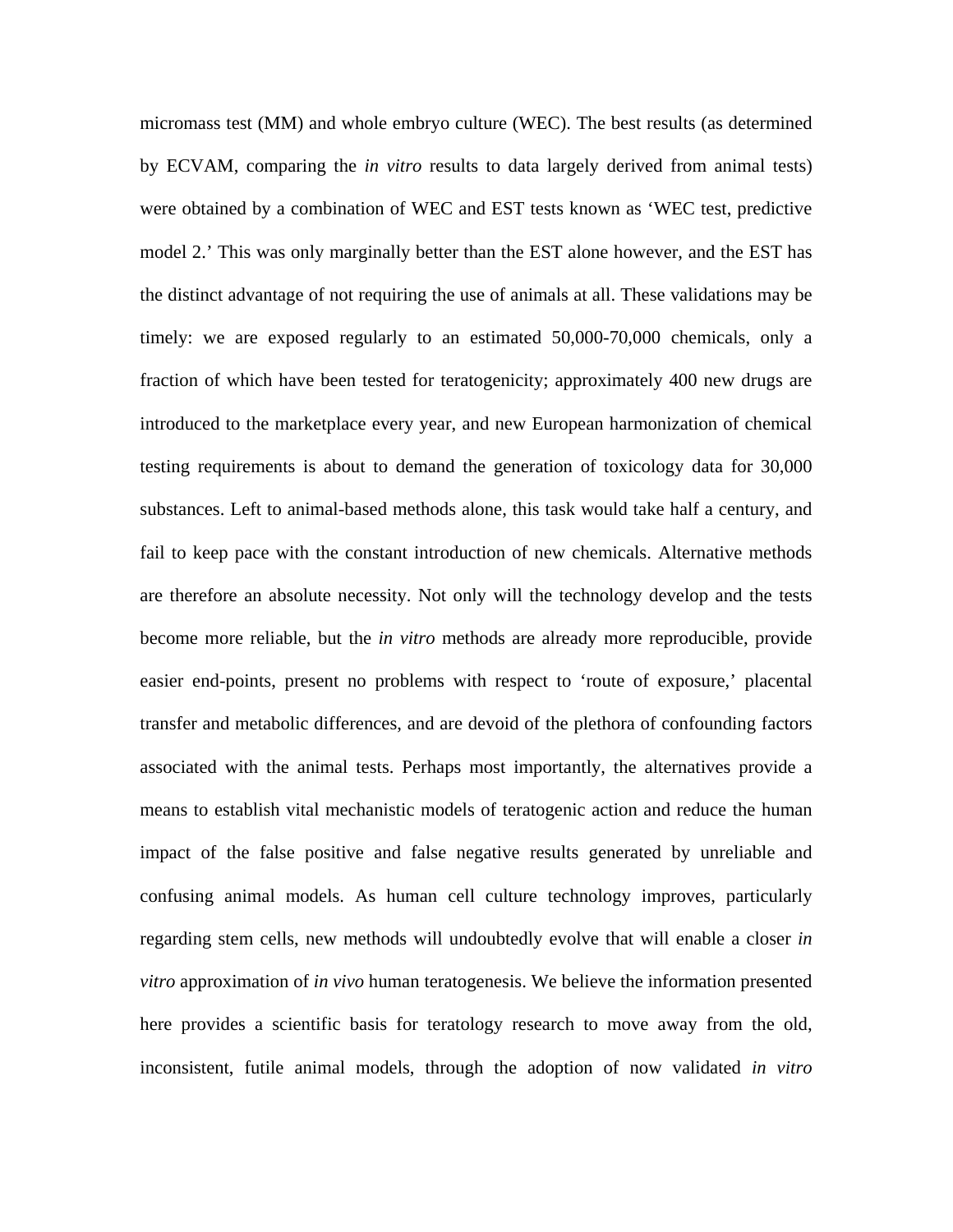methods, towards the development of new, cheaper, easier, more reliable, more predictive *in vitro* screening techniques.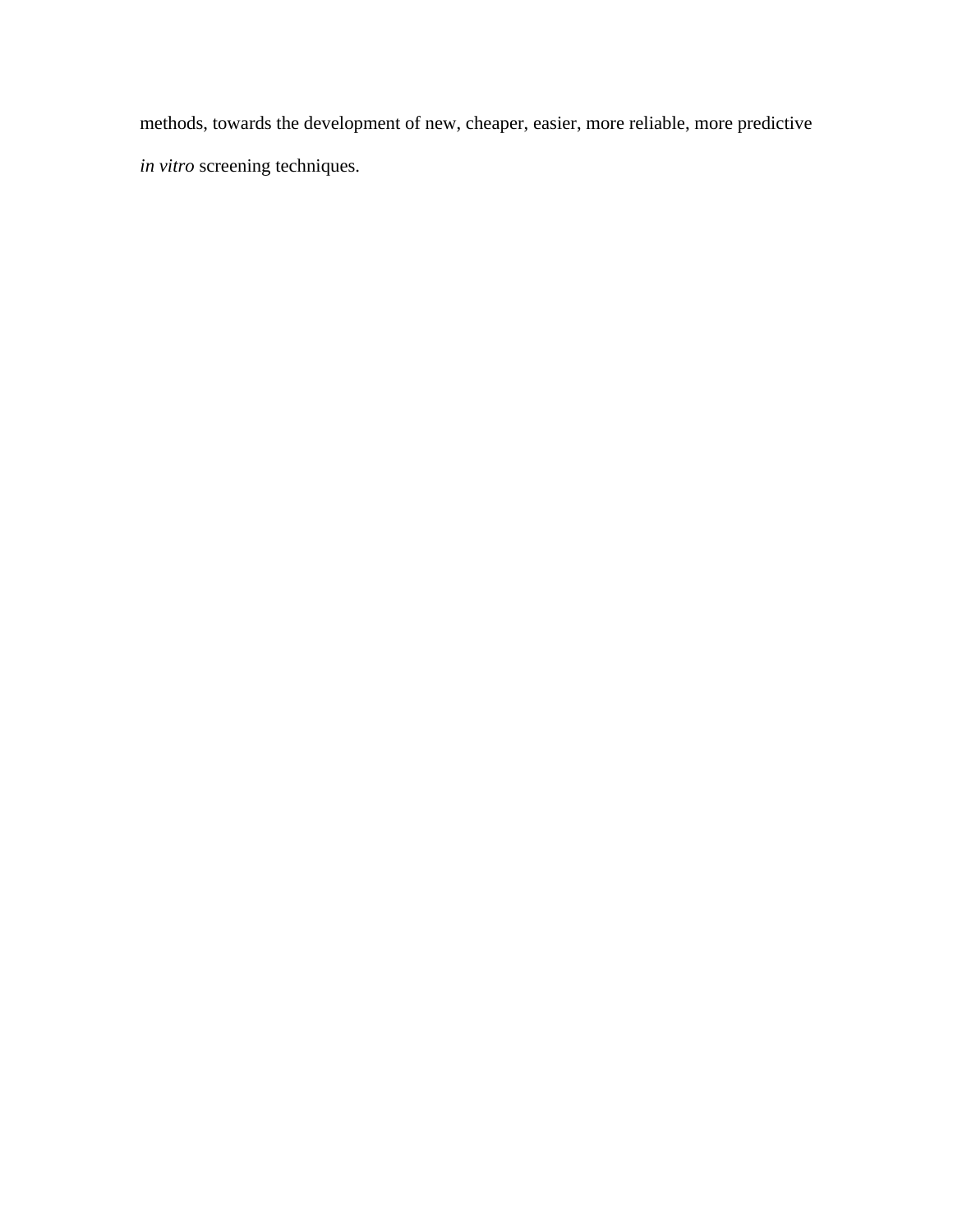# **References**

ASTM. (1998) Standard guide for conducting the frog embryo teratogenesis assay-Xenopus. Designation E 1439-91. Pages 825-836 in: Annual book of ASTM standards, Vol. 11.5. American Society for Testing and Materials, Philadelphia.

Balcombe J, Barnard N, Sandusky C. (2004) In press. Laboratory Routines Cause Animal Stress. Contemporary Topics in Laboratory Animal Science.

Baxter H, Fraser FC. (1950) The production of congenital defects in the offspring of female mice treated with cortisone. McGill Med J;19:245-9.

Beall JR, Klein MF. (1977) Enhancement of aspirin-induced teratogenicity by food restriction in rats. Toxicol Appl Pharmacol;39:489-95.

Belafsky HA, Breslow S, Hirsch LM *et al.* (1969) Meprobamate during pregnancy. Obstet Gynecol 34: 378-386.

Black and Lilienfield. Epidemiologic proof in toxic tort litigation, 52 Fordham L. Rev. 732, 755.

Bournais-Vardiabasis N, Teplitz RL. (1982) Use of Drosophila embryo cell cultures as an *in vitro* teratogen assay. Teratogenesis Carcinogen Mutagen;2: 335-41.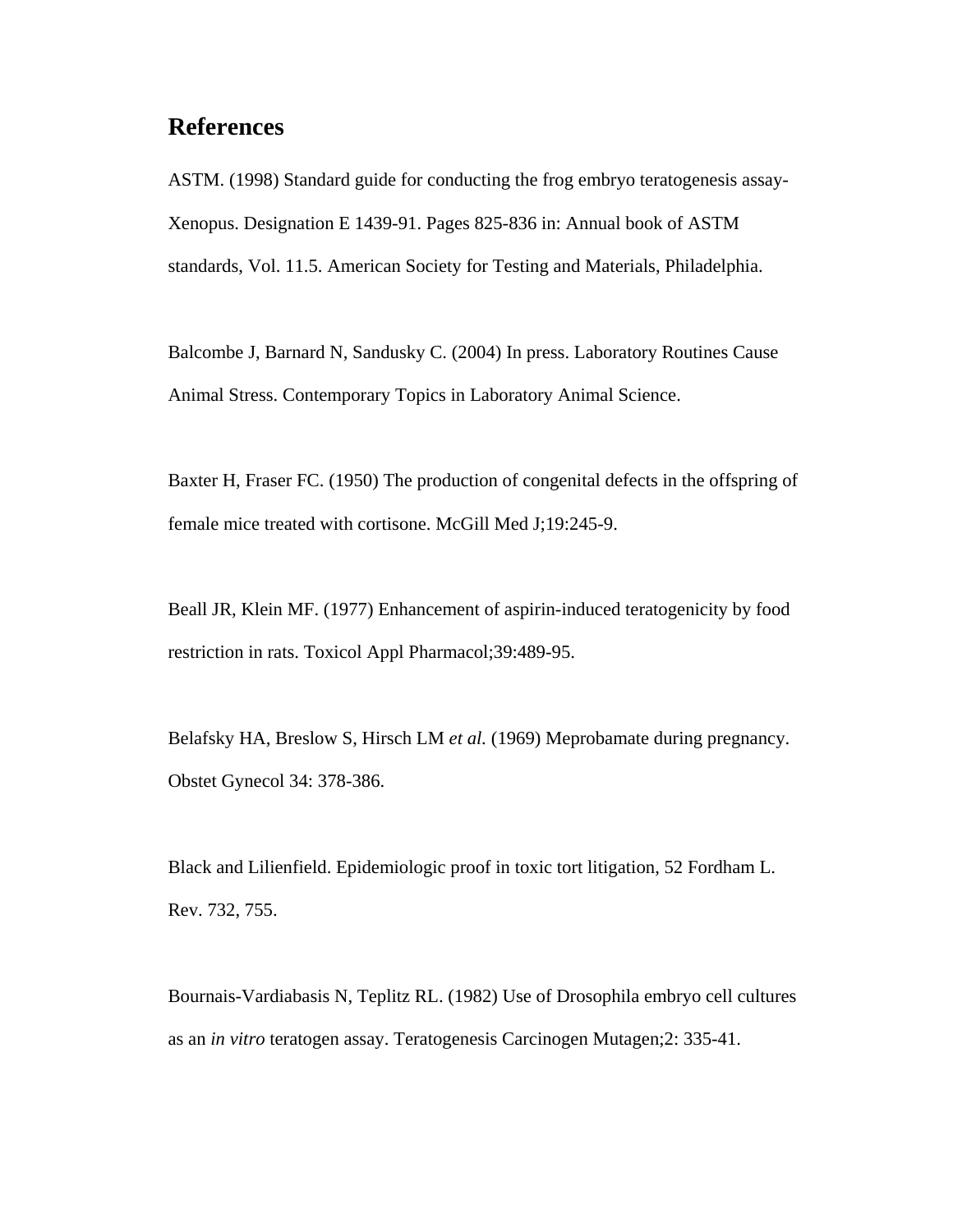Bournais-Vardiabasis N. (1994) An alternative in vitro method to detect teratogens utilizing *Drosophila melanogaster* embryos. Humane Innovations and Alternatives 8; 630-634.

Braun AG, Nichinson BB, Horowicz PB. (1982) Inhibition of tumour cell attachment to concanavalin A-coated surfaces as an assay for teratogenic agents: approaches to validation. Teratogenesis, Carcinogenesis, Mutagenesis 2, 343-354.

Brent RL. (1995) The application and principles of toxicology and teratology in evaluating the risks of new drugs for treatment of drug addiction in women of reproductive age. NIDA Res Monogr: 149: 130-184.

Brown NA, Fabro S. (1981) Quantitation of rat embryo development *in vitro*: a morphological scoring system. Teratology 24, 65-78.

Brown NA, Fabro S. (1983) The value of animal teratogenicity testing for predicting human risk. Clin Obstet Gynecol 26 (2); 467-477.

Brown NA, Spielmann H, Bechter R *et al.* (1995) Screening chemicals for reproductive toxicity: the current alternatives. ATLA 23: 868-882.

Brown NA. (2002) Selection of test chemicals for the ECVAM international validation study on *in vitro* embryotoxicity tests. ATLA 30, 177-198.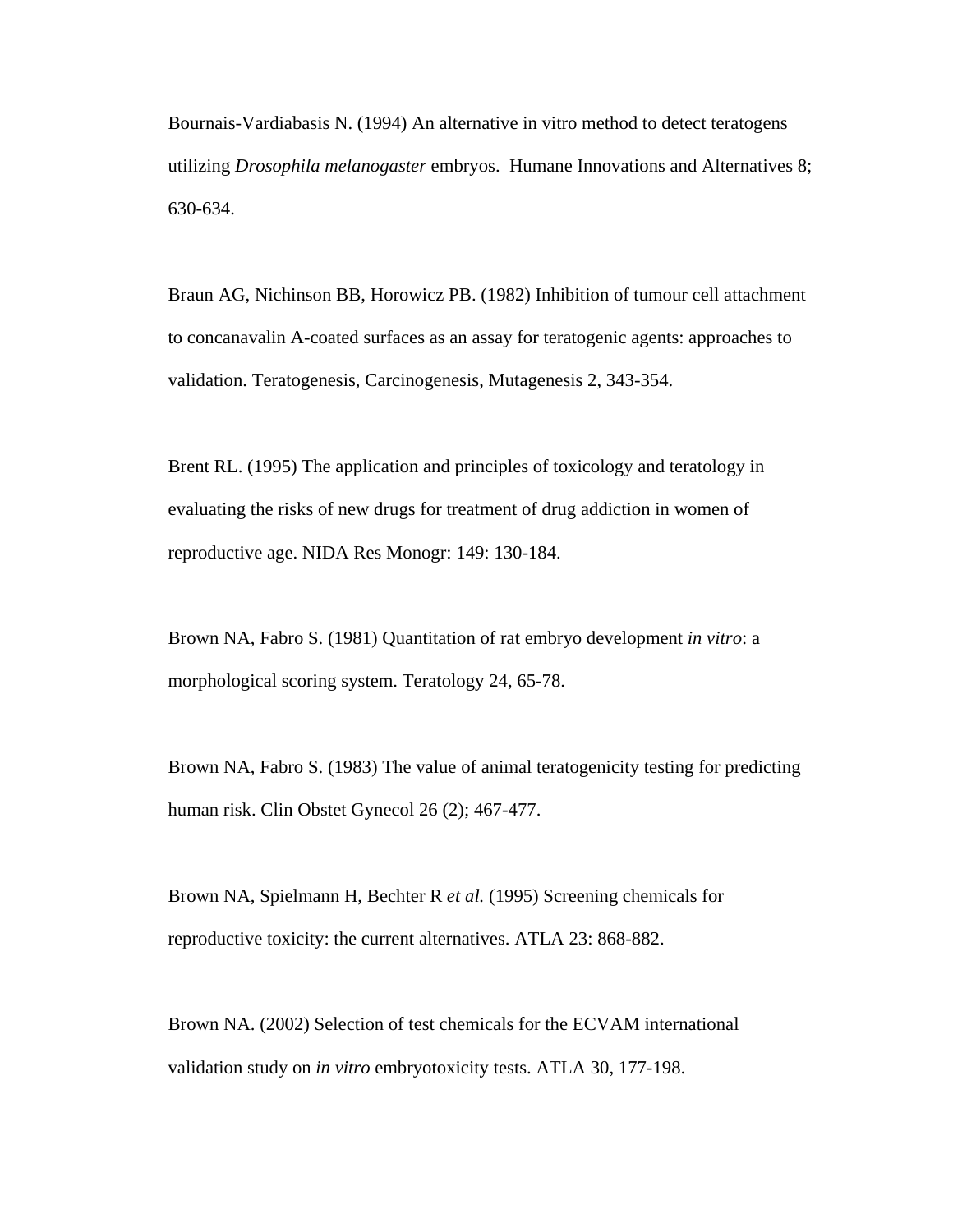Buesen R, Seiler A, Visan A, Slawik B, Genschow E, Spielmann H. (2003) Improving the embryonic stem cell test (EST) by establishing molecular endpoints of tissue-specific development. In Vitro Cell. Dev. Biol., 39.

Buresh JJ, Urban TJ. (1970) The teratogenic effect of the steroid nucleus in the rat. J Dent Res;43:548-54.

Cahen RL. (1966) Experimental and clinical chemoteratogenesis. Adv Pharmacol.;4:263-349.

Czeizel A. (1987) Lack of evidence of teratogenicity of benzodiazepine drugs in Hungary. Reprod Toxicol;1:183-8.

Daston GP, Rogers JM, Versteeg DJ, Sabourin TD, Baines D, Marsh SS. (1991) Interspecies comparisons of A/D ratios: A/D ratios are not constant across species. Fundamental and applied toxicology 17, 696-722.

Datta N, Singh G. (1999) Potentiation of teratogenicity by acute hypoxia in animal model and its hypothetical clinical implications. Journal of The Anatomical Society of India.; 48(2): 83-9.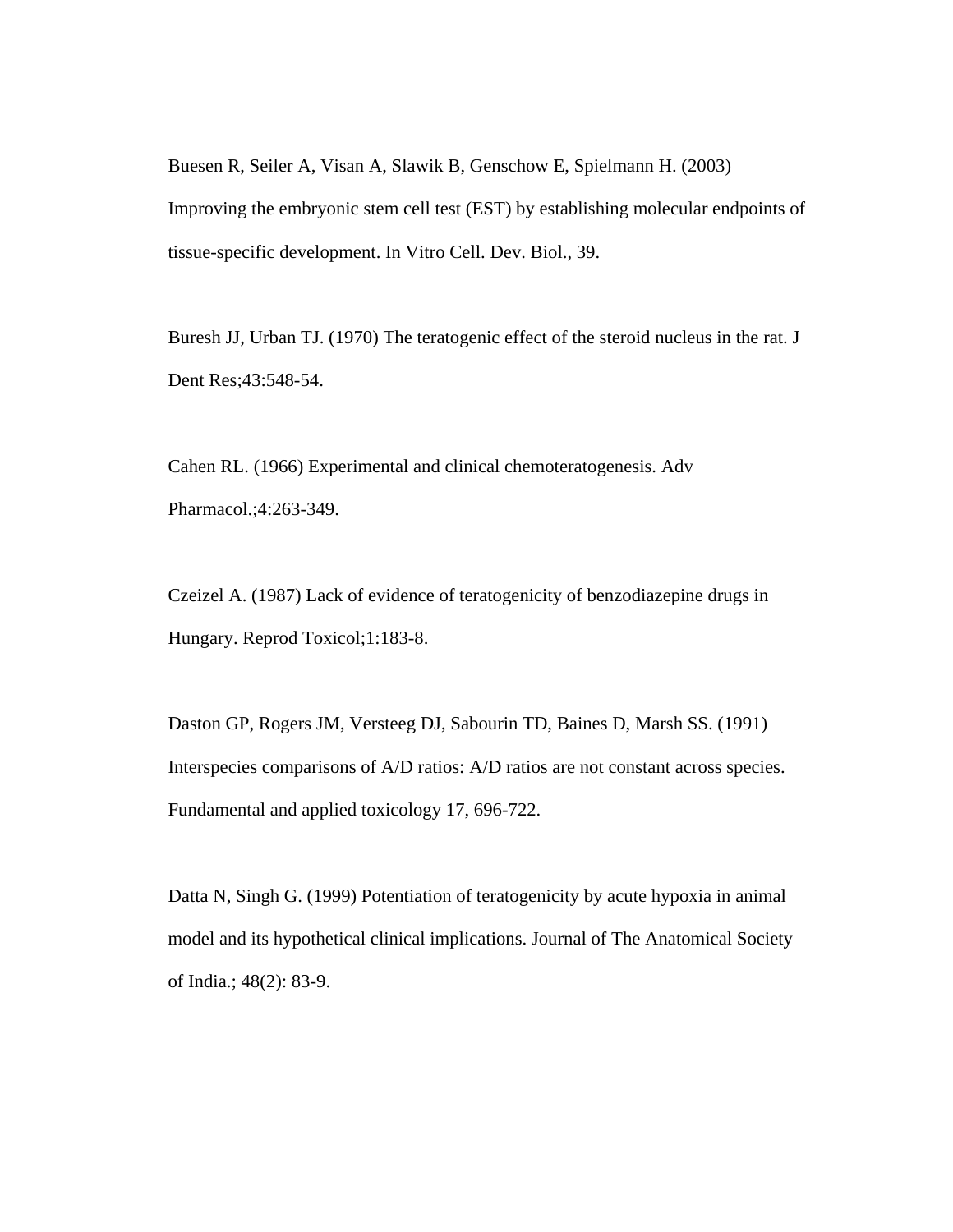Dawson DA, Fort DJ, Newell DL, Bantle JA. (1989) Developmental toxicity testing with FETAX: evaluation of five compounds. Drug and chemical toxicology 12: 67-75.

DeSesso JM, Goeringer GC. (1992) Methotrexate-induced developmental toxicity in rabbits is ameliorated by 1-(p-tosyl)-3,4,4-trimethylimidazolidine, a functional analogue for tetrahydrofolate-mediated one-carbon transfer. Teratology 45:271-283.

Einarson TR, Leeder JS, Koren G. (1988) A method for meta-analysis of epidemiological studies. Drug Intell Clin Pharm;22:813-24.

Fainstat T. (1954) Cortisone-induced congenital cleft palate in rabbits. Endocrinology;55:502-8.

Fantel AG, Greenaway JC, Juchau MR, Shepard TH. (1979) Teratogenic bioactivation of cyclophosphamide in vitro. Life Sci. 2;25(1):67-72.

Fantel AG, Greenaway JC, Juchau MR, Shepard TH. (1979) Teratogenic bioactivation of cyclophosphamide *in vitro*. Life Sciences 25, 67-72.

Finnell RH. (1999) Teratology: General considerations and principles. J Allergy Clin Immunol.;103(2 Pt 2):S337-42. Review.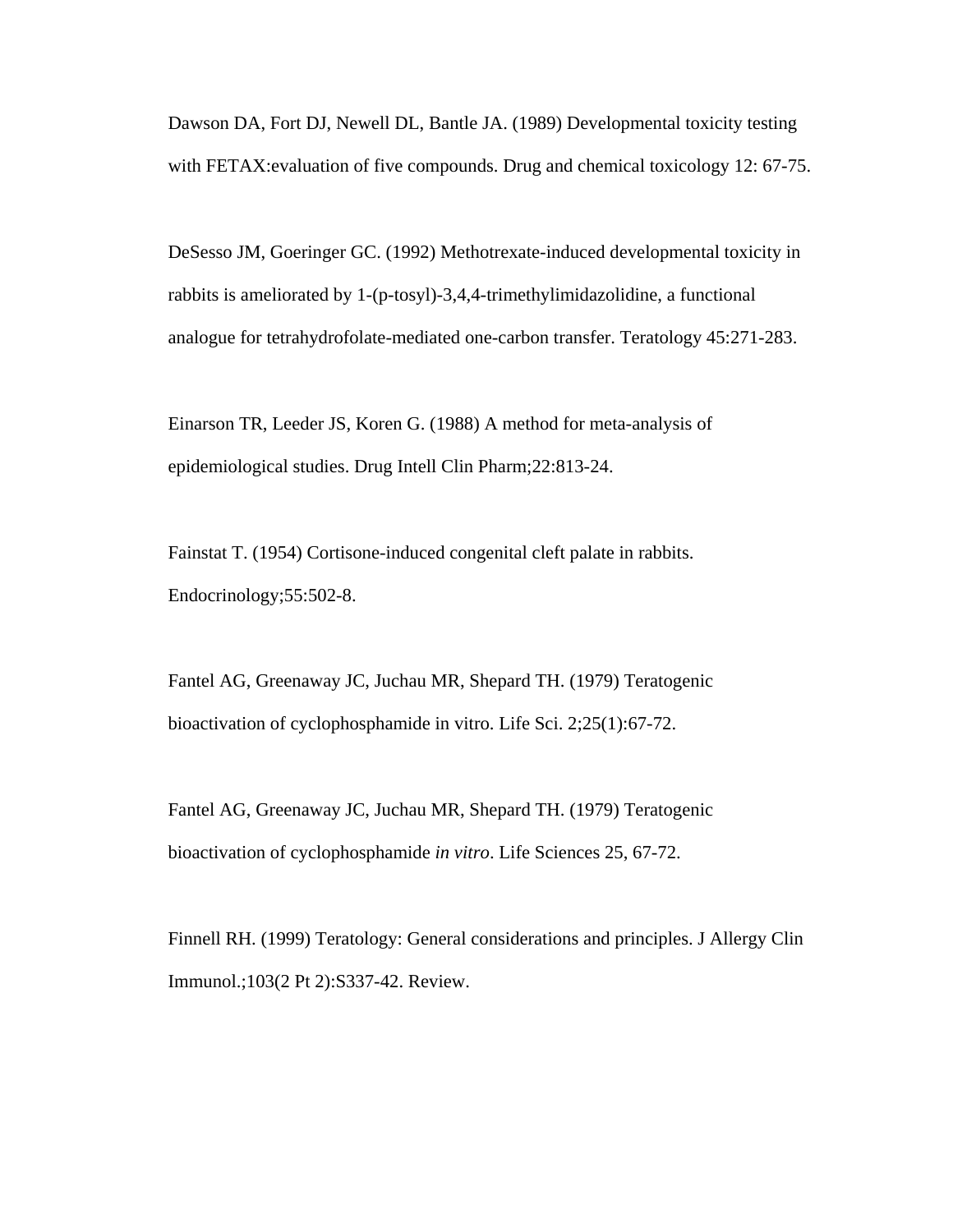Finnell RH, Waes JG, Eudy JD, Rosenquist TH. (2002) Molecular basis of environmentally induced birth defects. Annu Rev Pharmacol Toxicol.;42:181-208.

Flint OP, Orton TC. (1983) An *in vitro* assay for teratogens with cultures of rat embryonic midbrain and limb cells. Toxicology and applied pharmacology 76, 383- 395.

Fraser FC, Sajoo A. (1995) Teratogenic potential of corticosteroids in humans. Teratology;51:45-6.

Gebhardt DOE. (1972) The use of the chick embryo in applied Teratology. In: Wollam DHM, ed. Advances in Teratology. London: Academic Press,;5:97-111.

Genetic Drift Teratogen Update (1995) vol. 12. [\(http://www.mostgene.org\)](http://www.mostgene.org/). Mountain States Genetics Network, Albuquerque NM.

Genschow E, Scholz G, Brown NA, Piersma AH, Brady M, Clemann N, Huuskonen H, Paillard F, Bremer S, Becker K, Spielmann H. (1999) Development of prediction models for three in vitro embryotoxicity tests which are evaluated in an ECVAM validation study. ALTEX 16(2), 73-83.

Genschow E, Scholz G, Brown NA, Piersma AH, Brady M, Clemann M, Huuskonen H, Paillard F, Bremer S, Spielmann H. (2000) Development of prediction models for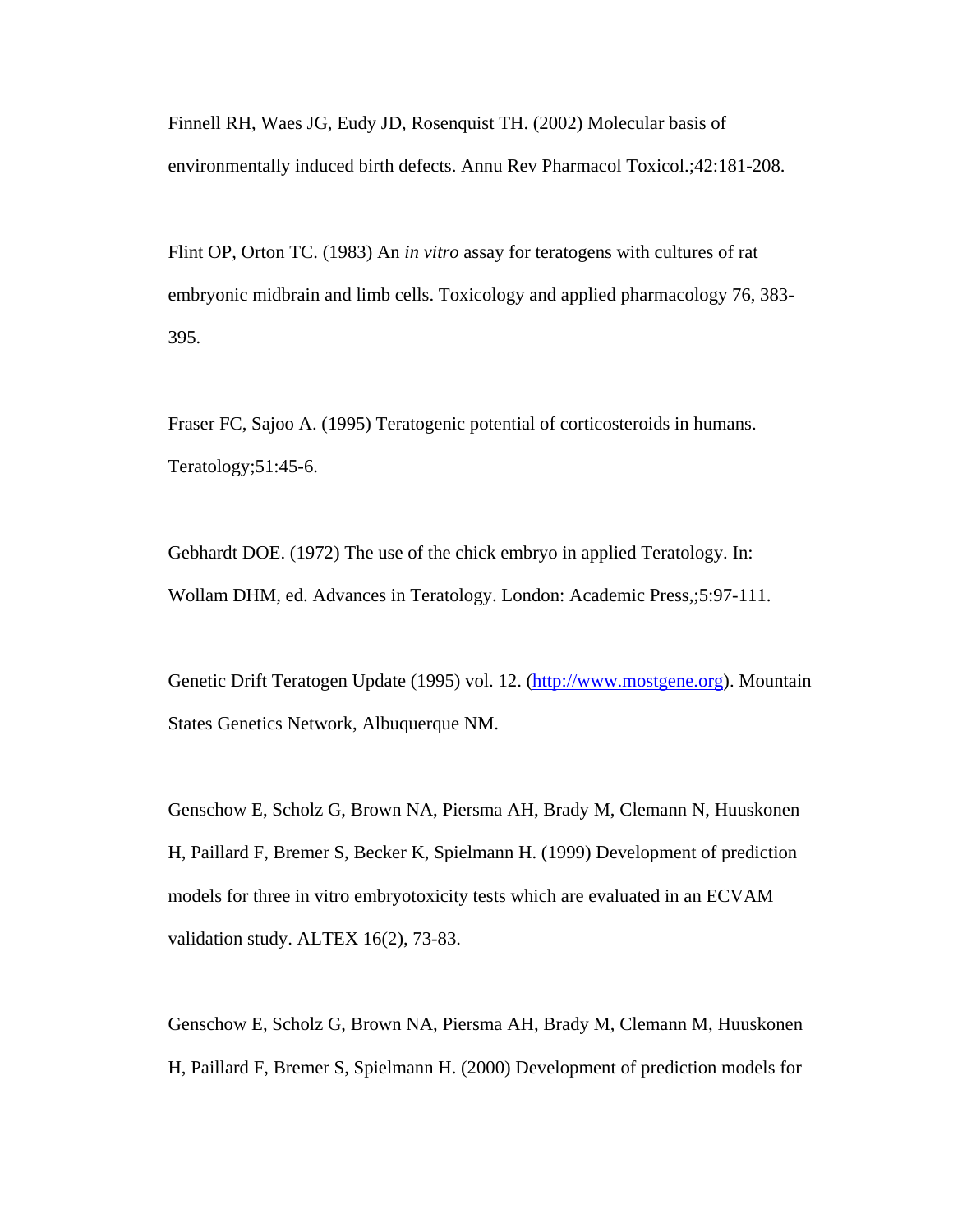three *in vitro* embryotoxicity tests in an ECVAM validation study. In vitro and molecular toxicology 13, 51-65.

Genschow E, Spielmann H, Scholz G, Pohl I, Seiler A, Clemann N, Bremer S, Becker K. (2004) Validation of the embryonic stem cell test in the international ECVAM validation study on three *in vitro* embryotoxicity tests. ATLA 32(3), 209-244.

Goldstein DJ, Corbin LA, Sundell KL. (1997) Effects of first trimester fluoxetine exposure on the newborn. Obstet Gynecol;89:713-8.

Greek R. (undated) The history of medical progress. In defense of animal reports, at http://www.idausa.org

Gregg NMcA. (1941) Congenital cataract following German measles in the mother. Trans Ophthalmol Soc Aust; 3: 35-46.

Guiney PD, Lech JJ, Peterson RE. (1980) Distribution and elimination of polychlorinated orpphenyl during early life stages of rainbow trout (Salmo girdneri). Toxicol Appl Pharmacol;53:521-9.

Hale F. (1933) Pigs born without eyeballs. J Hered; 24: 105-10.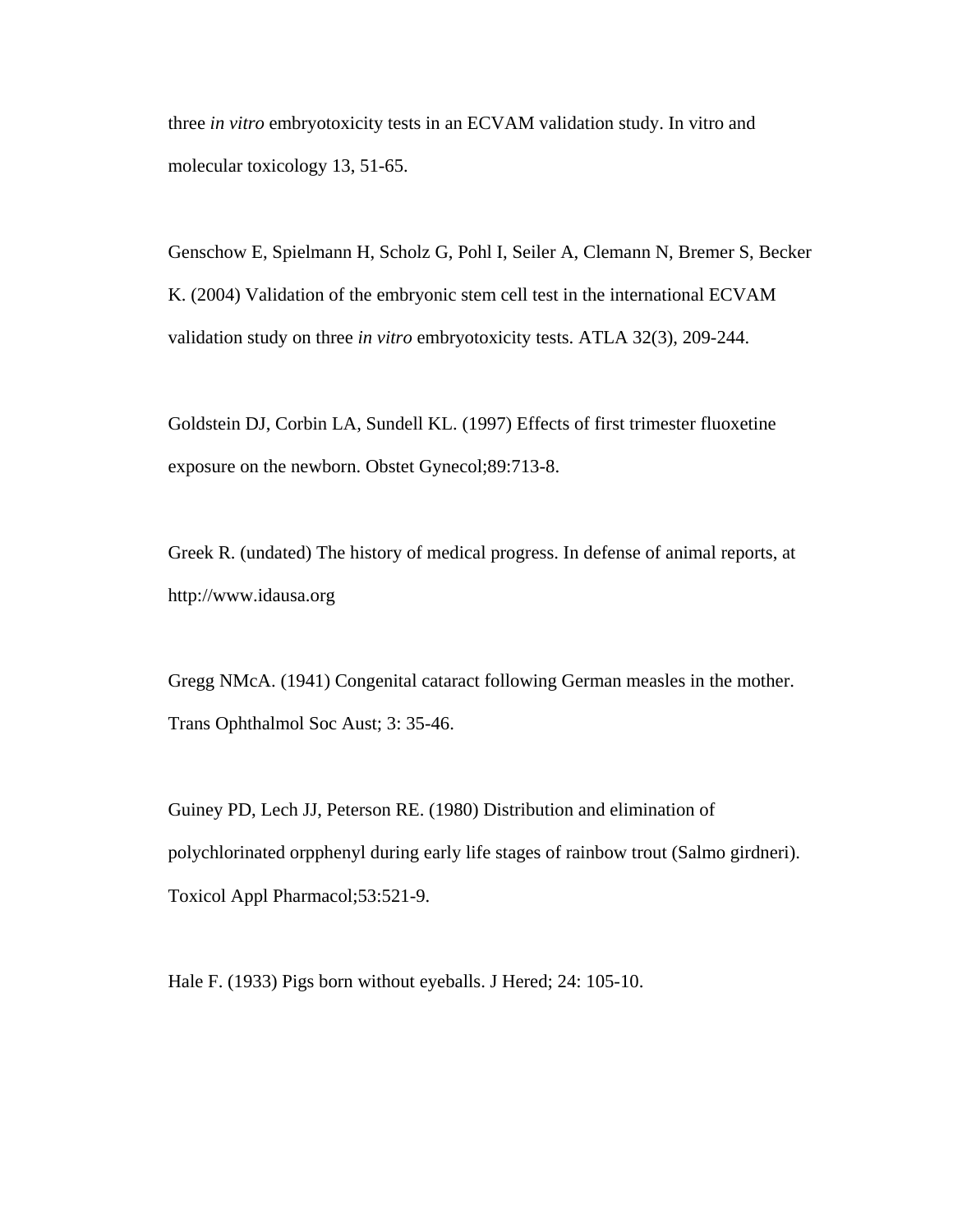Harris MJ, Juriloff DM. (1999) Mini-review: Toward understanding mechanisms of genetic neural tube defects in mice. Teratology 60:292-305.

Hartung T, Bremer S, Casati S, Coecke S, Corvi R, Fortaner S, Gribaldo L, Halder M, Roi AJ, Prieto P, Sabbioni E, Worth A, Zuang V. (2003) ECVAM's response to the changing political environment for alternatives: consequences of the European union chemicals and cosmetics policies. ATLA, 31: 473-481.

Heilla AM, Erkkola RU, Nummi SE. (1994) Use of medication during pregnancy – a cohort study on use and policy of prescribing. Ann Chirurg Gynaecol; 83 (Suppl 208): 80-3.

Heinonen OP, Slone D, Shapiro S (1977) Birth Defects and Drugs in Pregnancy. Littleton, Mass.: John Wright-PSG, pp. 336-337.

Herbst AL, Scully RE. (1970) Adenocarcinoma of the vagina in adolescence: a report of 7 cases including 6 clear-cell carcinomas. Cancer;25:745-57.

Hogan MD, Hoel DG. (1982) Extrapolation to man. In: Hayes AW, ed. Methods in toxicology. New York: Raven Press:711.

Igata A. (1993) Epidemiological and clinical features of Minamata disease. Environ Res.; 63(1): 157-69.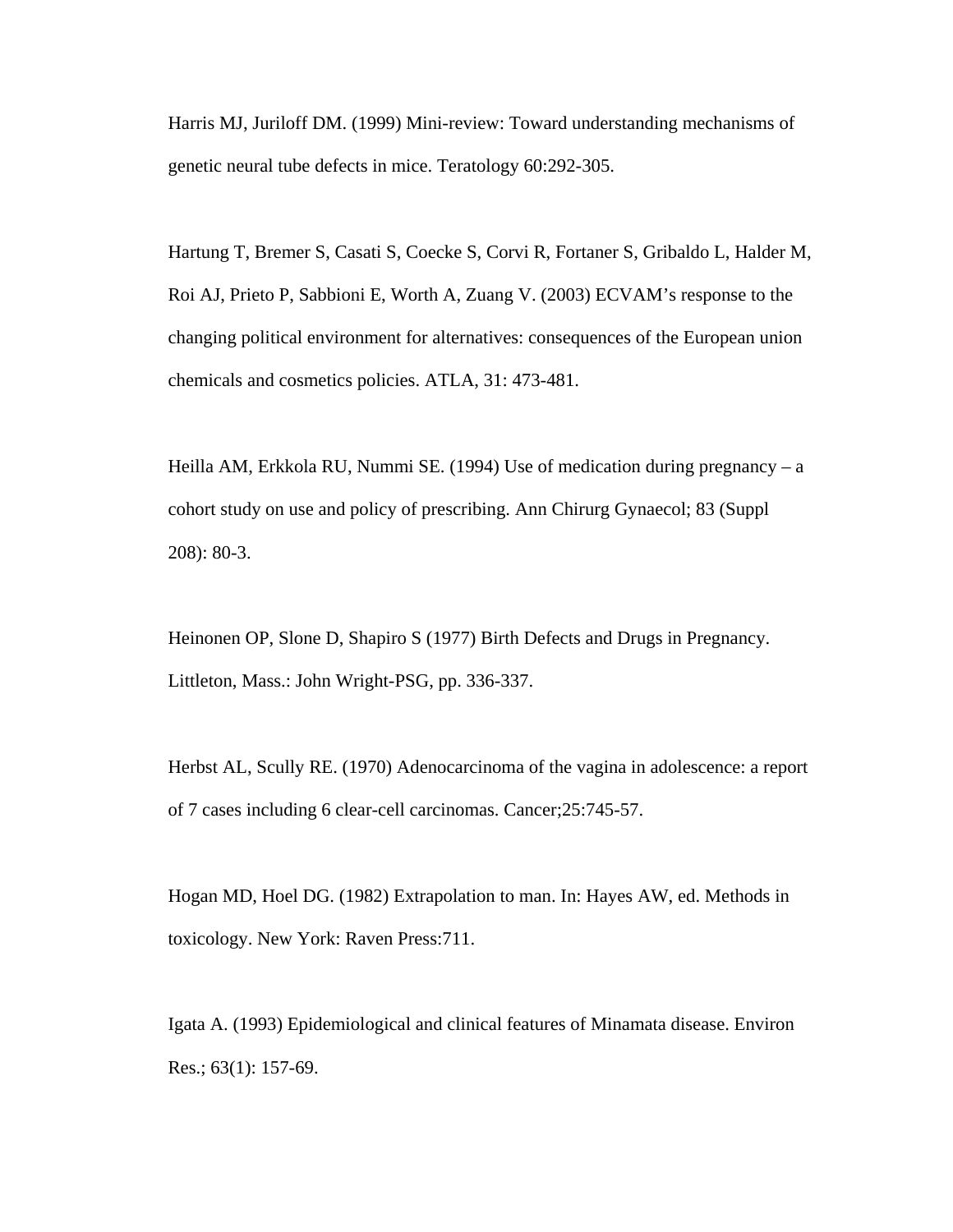Jelinek R. (1977) The chick embryotoxicity screening test (CHEST). In: Neubert D, Merker HJ, Kwasigroch TE, eds. Methods in Prenatal toxicology. Theme: Stuttgart,:381-6.

Johnson EM, Gabel BEG. (1983) An artificial embryo for detection of abnormal developmental biology. Fund Appl Toxicol ;3:243-9.

Juriloff DM, Harris MJ. (2000) Mouse models for neural tube closure defects. Hum Mol Genet 9(6):993-1000.

Karnofsky DA. (1965) Mechanisms of actions of certain growth inhibiting drugs. In: Wilson JG, ed. Teratology, Principles and Techniques. Chicago: University of Chicago Press, 185-213.

Kavlock RJ, Chernoff N, Gray LE Jr, Gray JA, Whitehouse D. (1982) Teratogenic effects of benomyl in the Wistar rat and CD-1 mouse, with emphasis on the route of administration. Toxicol Appl Pharmacol.;62(1):44-54.

Khera KS. (1976) Teratogenicity studies with methotrexate, aminopterin, and acetylsalicylic acid in domestic cats. Teratology 14:21-28.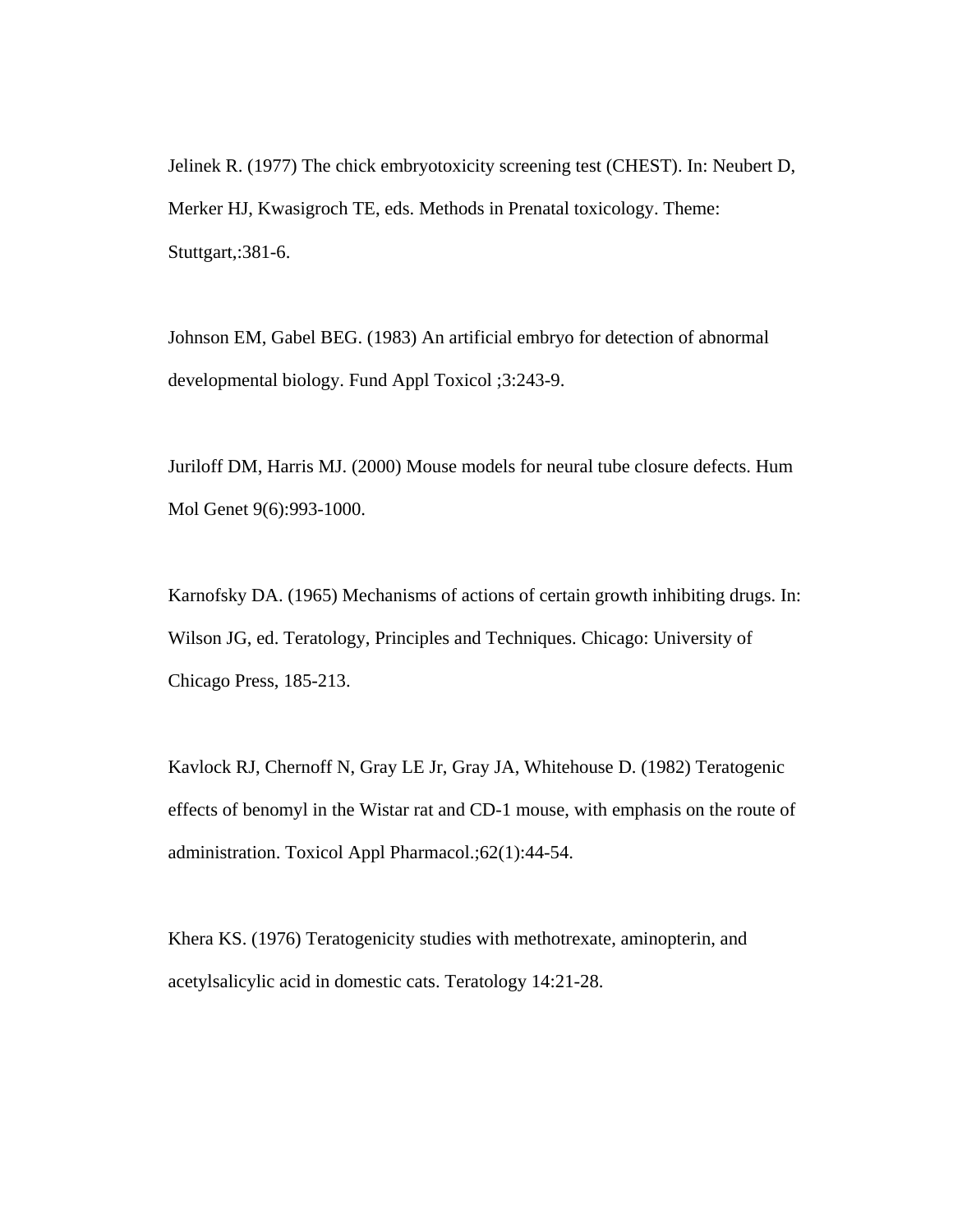Kitchin KT, Schmid BP, Sanyai MK. (1981) Teratogenicity of cyclophosphamide in a coupled microsomal activating/embryo culture system. Biochemical Pharmacology 30, 59-64.

Klasco RK, Heitland G (Eds): REPRORISK® System. MICROMEDEX, Greenwood Village, Colorado (Edition expires 12/2003)

Klein KL, Scott WJ, Wilson JG. (1981) Aspirin-induced teratogenesis: a unique pattern of cell death and subsequent polydactyly in the rat. J Exp Zool;216:107-12.

Kolossov E, Fleischmann BK, Liu Q, Bloch W, Viatchenko-Karpinski S, Manzke O, Ji GJ, Bohlen H, Adicks K, Hescheler J. (1998) Functional characteristics of ES cellderived cardiac precursor cells identified by tissue-specific expression of the green fluorescent protein. J Cell Biol 143; 2045-2056.

Koren G, Pastuszak A, Ito S. (1998) Drug therapy: drugs in pregnancy. N Engl J Med 338(16): 1128-1137.

Kotwani A, Mehta VL, Gupta U, Prabhu S, Bapna JS. (1995) Methods for teratogenicity testing – existing and future models. Indian Journal of Pharmacology; 27: 204-213.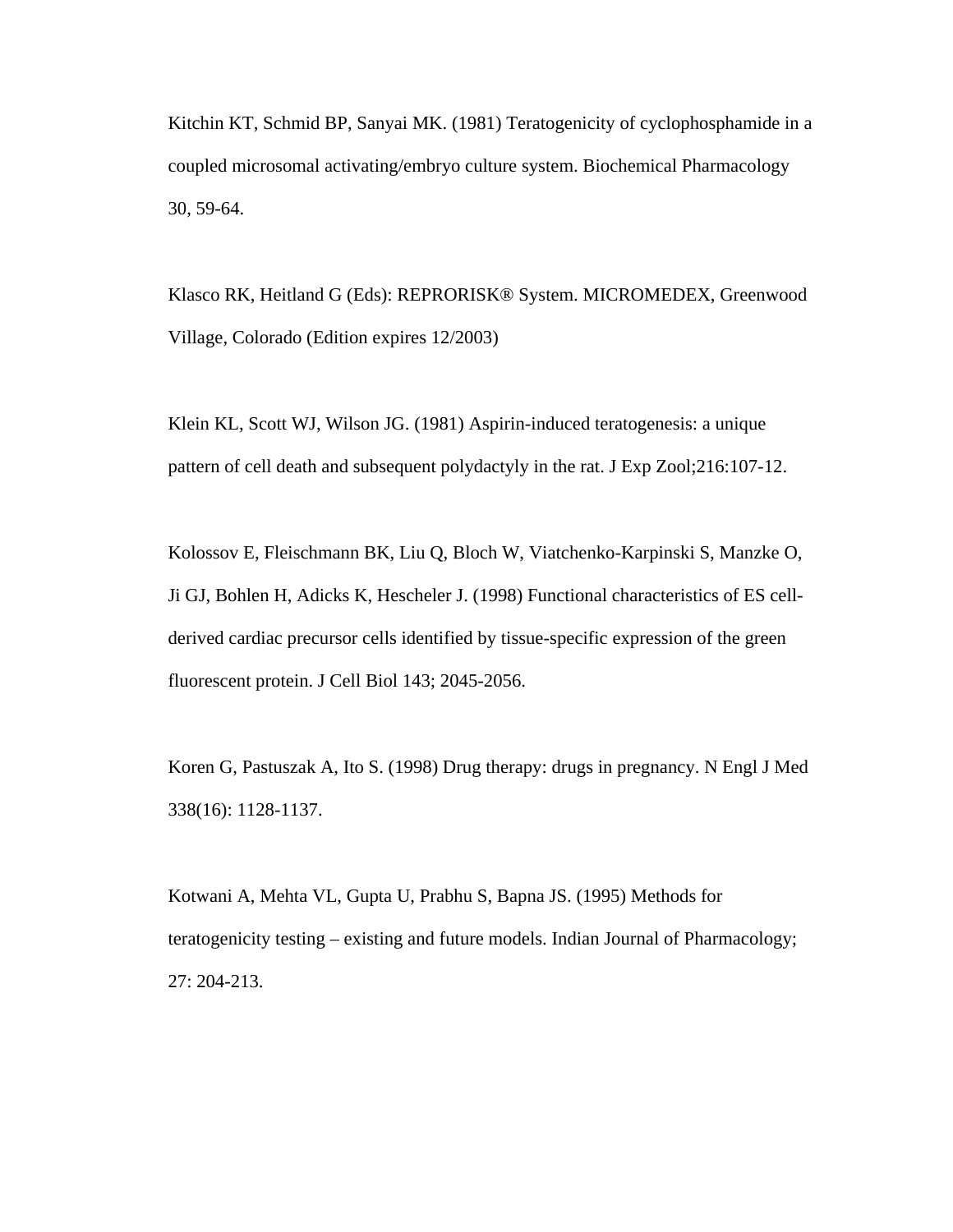Kucera P, Cano E, Honegger P, Schilter B, Zulstra A, Schmid B. (1993) Validation of whole chick embryo cultures, whole rat embryo cultures and aggregating embryonic brain cell cultures using six pairs of coded compounds. Toxicology *in vitro* 7, 785- 798.

Laboratory Animal Science teaching materials; Case 7 (alternatives). The Royal Veterinary and Agricultural University, Denmark. Division of laboratory animal science and welfare.

Lammer EJ, Chen DT, Hoar RM *et al.* (1985) Retinoic acid embryopathy. N Engl J Med;313:837-41.

Lenz W. (1966) Malformations caused by drugs in pregnancy Am J Dis Child 112: 99-106.

Lewis, RJ Sr. Sax's Dangerous properties of industrial materials.  $7<sup>th</sup>$  ed. 1989 John Wiley and sons.

Mayura K *et al.* (1991) Evaluation of the developmental toxicity of chlorinated phenols utilizing Hydra attenuata and post-implantation rat embryos in culture. Toxicol Appl Pharmacol;108:253-266.

McBride WG. (1961) Thalidomide and congenital abnormalities. Lancet 2: 1358.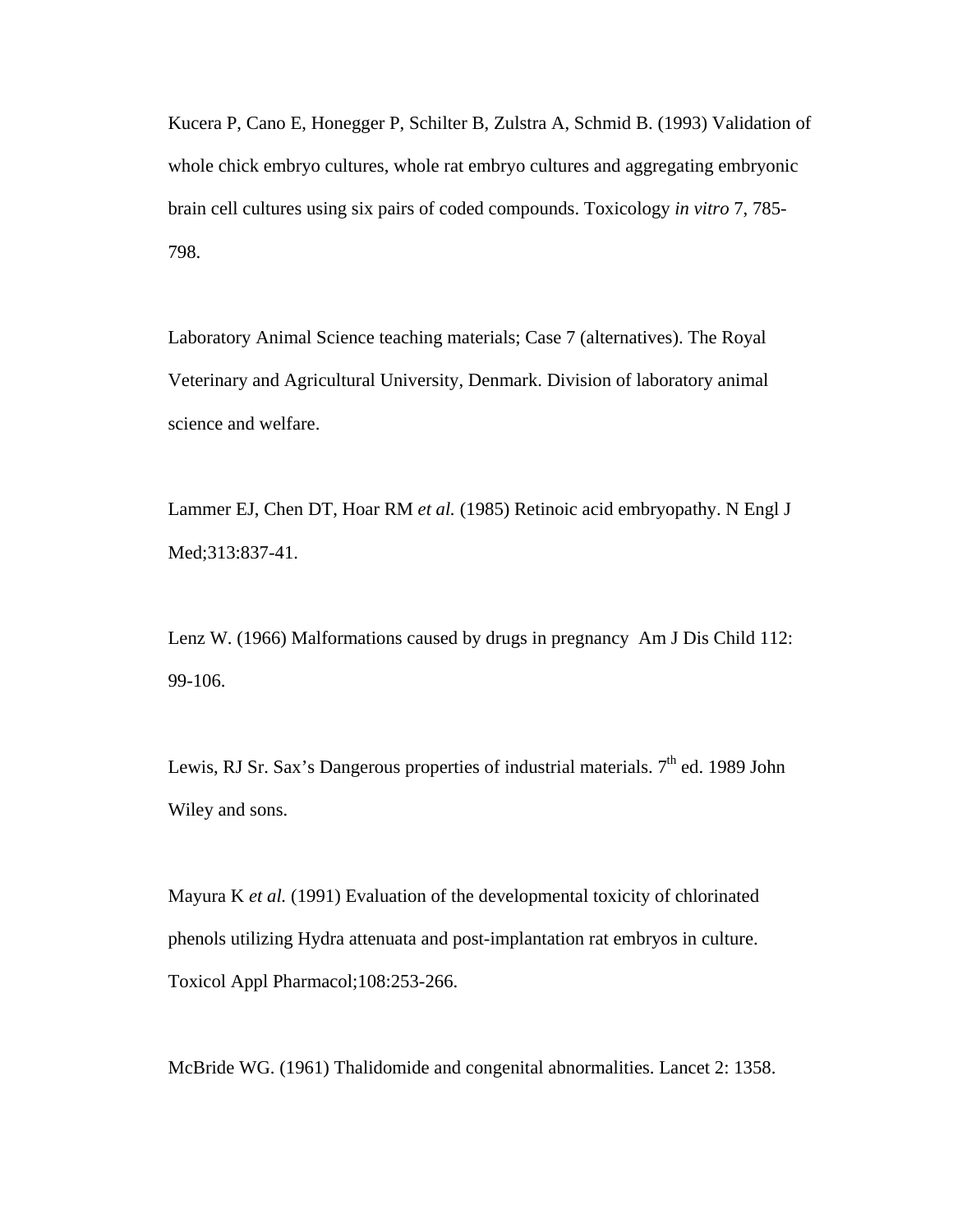McElhatton P. (1984) Teratogenic drugs – part 1. Adv Drug React Bull 2002; 213: 815-8.

Melancon MR Jr., Saybold J, Lech JJ. (1977) Effect of piperonyl butoxide on disposition of di-2'ethylhexylphthalate by rainbow trout. Xenobiotica;7:633-40.

Miller RP, Becker BA. (1975) Teratogenicity of oral diazepam and diphenylhydantoin in mice. Toxicol Appl Pharmacol;32:53-61.

Millstein LG. (1980) FDA's 'Pregnancy Categories.' N Engl J Med 303 (12); 706.

Moffa AM, White JA. (1983) The effect of periconceptional supplementation of folic acid on the incidence of open neural tube defects in Golden Hamster embryos. Teratology 27:64A.

Mummery CL, van der Brink CE, van der Saag PT, De Laat SW. (1984) A short term screening test for teratogens using differentiating neuroblastoma cells *in vitro*. Teratology 29, 271-279.

Murphy ML, Karnofsky DA. (1956) Effect of azaserine and other growth-inhibiting agents on foetal development of the rat. Cancer; 9: 955-62.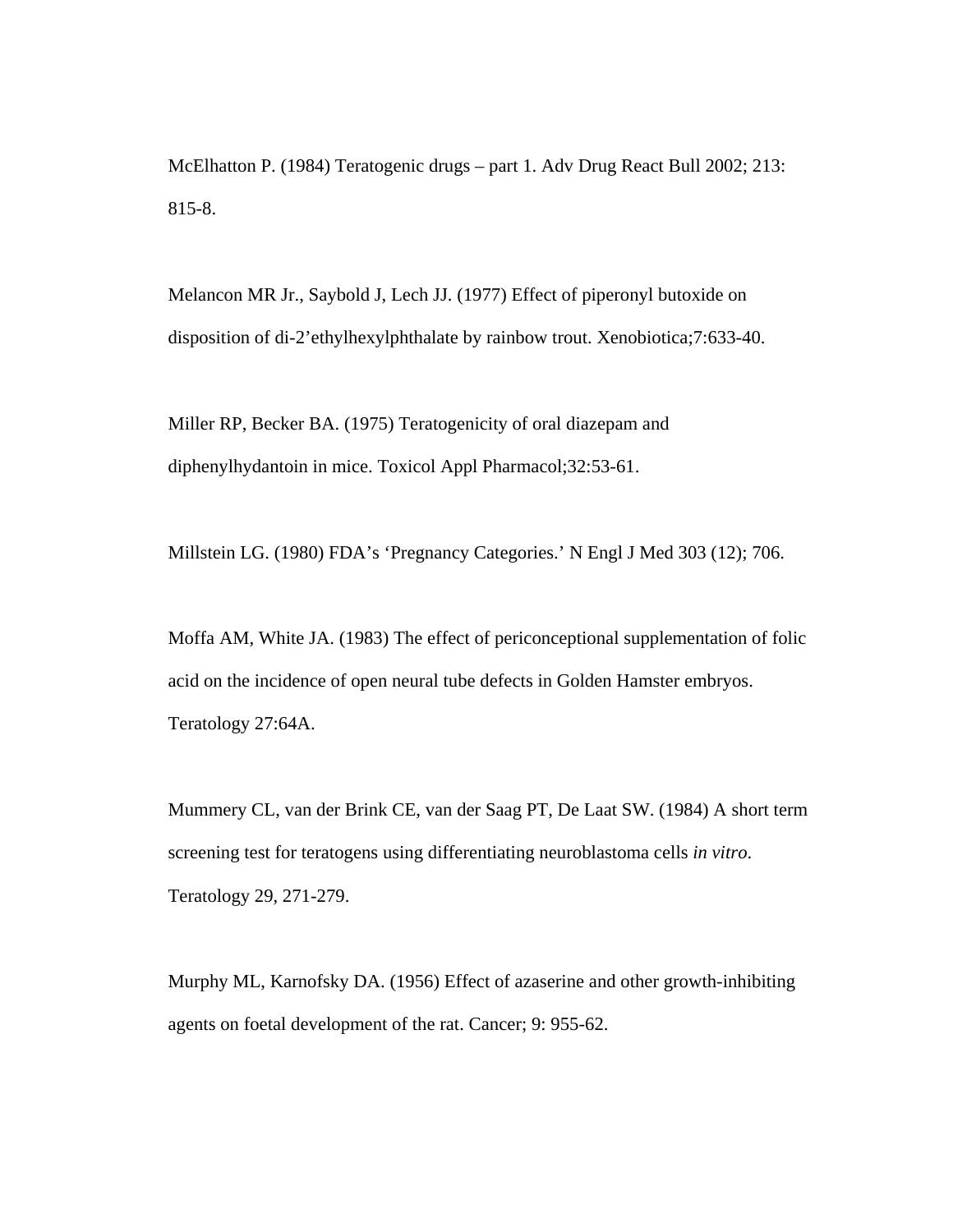National Toxicology Program (1983) List of agents with defined teratogenicity. Teratogenesis, Carcinogenesis and Mutagenesis 3: 461-480.

NICEATM FETAX Background Review Document: Executive Summary, 10<sup>th</sup> March 2000. http://iccvam.niehs.nih.gov/about/overview.htm

Elsa Nielsen, Inger Thorup, Anette Schnipper, Ulla Hass, Otto Meyer, Ole Ladefoged, John Christian Larsen and Grete Østergaard. (2001) Environmental project number 589: Children and the unborn child; Exposure and susceptibility to chemical substances – an evaluation. Danish environmental protection agency website.

Ninomiya H, Kishida K, Ohno Y, Tsurumi K, Eto K. (1993) Effects of trypan blue on rat and rabbit embryos cultured *in vitro*. Toxicology in vitro 7, 707-717.

Nishimura H, Miyamoto S. (1969) Teratogenic effects of sodium chloride in mice. Acta Anat (Basel);74(1):121-4.

Nora JJ, Trasler DG, Fraser FC. (1965) Malformations in mice induced by dexamphetamine sulphate. Lancet. 13;2(7420):1021-2.

Palmer AK. (1986) A simpler multigeneration study. International congress of pesticide chemistry. Abstract.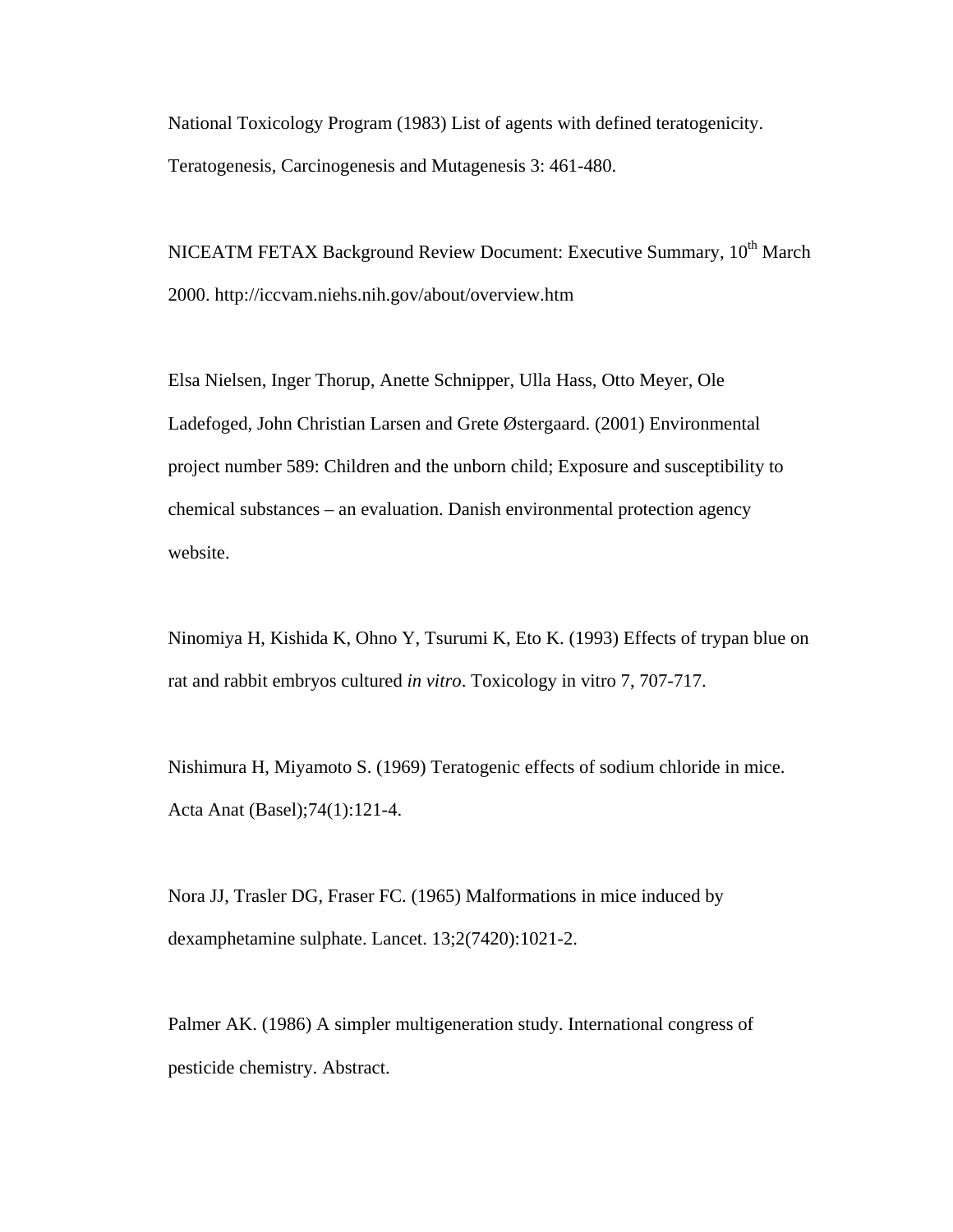Pastuszak AL, Schuler L, Speck-Martins CE, Coelho KE, Cordello SM, Vargas F, Brunoni D, Schwarz IV, Larrandaburu M, Safattle H, Meloni VF, Koren G. (1998) Use of misoprostol during pregnancy and Mobius' syndrome in infants. N Engl J Med. Jun 25;338(26):1881-5.

Peters P, Schaefer CH. (1998) General commentary to drug therapy and drug risks in pregnancy. In: Schaefer CH, editor. Drugs during pregnancy and lactation. Amsterdam: Elsevier; pp1-13.

Piersma AH, Genschow E, Verhoef A, Spanjersberg MQI, Brown NA, Brady M, Burns A, Clemann N, Seiler A, Spielmann H. (2004) Validation of the postimplantation rat whole-embryo culture test in the international ECVAM validation study on three *in vitro* embryotoxicity tests. ATLA 32(3), 275-308.

Pinsky L, DiGeorge AM. (1965) Cleft palate in the mouse: a teratogenic index of glucocorticoid potency. Science;147:402-3.

Polifka JE and Friedman JM. (1999) Clinical teratology: identifying teratogenic risks in humans. Clin Genet: 56: 409-420.

Polifka JE, Friedman JM. (2002) Medical genetics: 1. Clinical teratology in the age of genomics. CMAJ 167(3).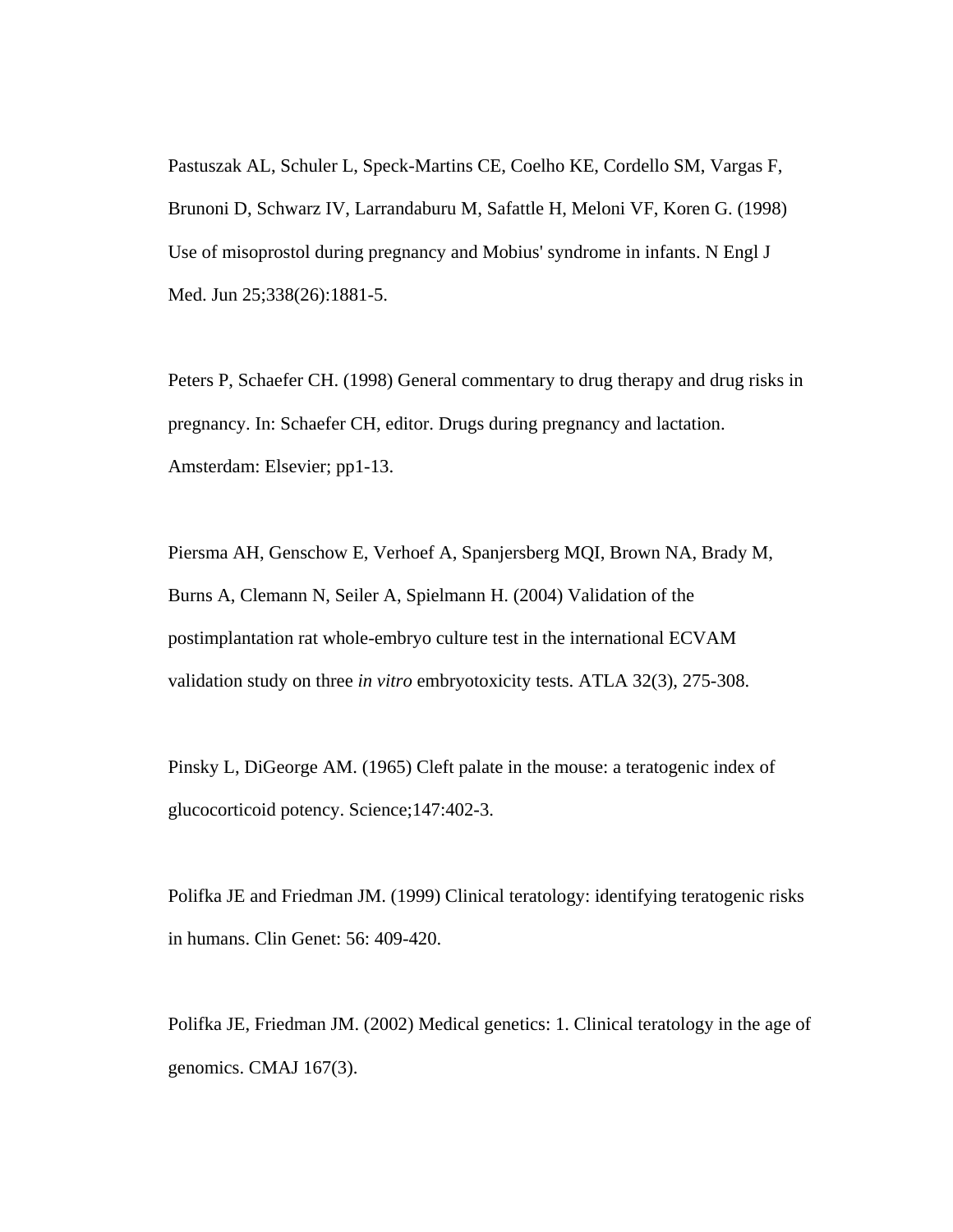Pratt D. (1980) Alternatives to pain in experiments on animals: Argus archives.

Pratt RM, Grove RI, Willis WD. (1982) Pre-screening for environmental teratogens using cultured mesenchymal cells from the human embryonic palate. Teratogenesis, Carcinogenesis, Mutagenesis 2, 313-318.

Rosa FW. (1983) Teratogenicity of isotretinoin. Lancet;2:513.

Rosenberg L, Mitchell AA, Parsells JL, Pashayan H, Luvik C, Shapiro S. (1983) Lack of relation of oral clefts to diazepam use during pregnancy. N Engl J Med;309:1282- 5.

Russell WMS and Burch RL. (1959) The Principles of Humane Experimental Technique. Methuen, London.

Sabourin TD, Faulk RT. (1987) Comparative evaluation of a short-term test for developmental effects using frog embryos. In *Developmental Toxicology: Mechanisms and Risk*, Banbury Report, Volume 26 (ed. J. A. McLachlan, R. M. Pratt, & C. L. Markert), pp. 203-223. New York: Cold Spring Harbor Laboratory.

Sadler TW, Horton WE, Warner CW (1982) Whole embryo culture: a screening technique for teratogens? Teratogenesis, Carcinogenesis & Mutagenesis 2, 243-253.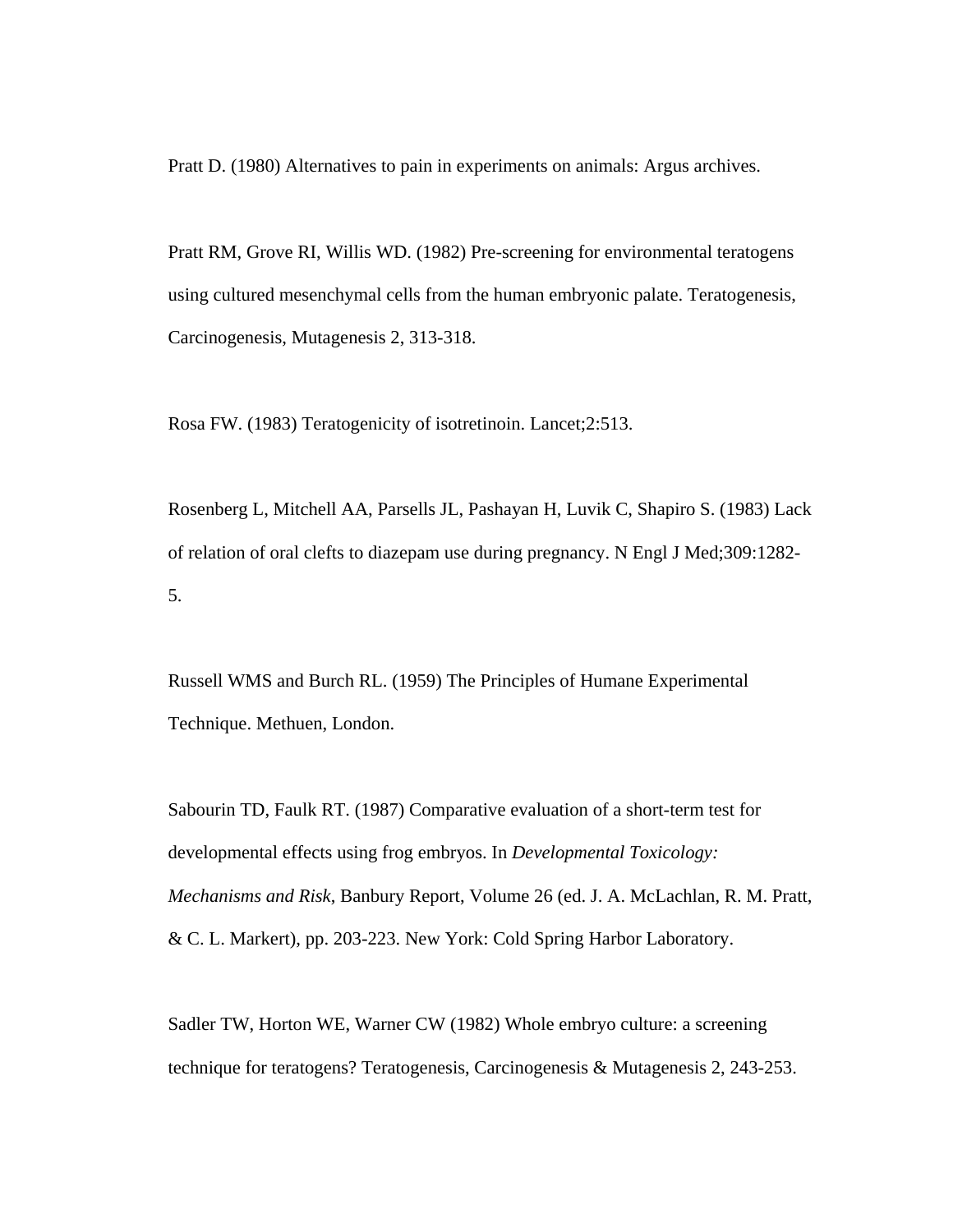Saxen I. (1975) Associations between oral clefts and drugs taken during pregnancy. Int J pidemiol;4:37-44.

Schardein JL. (1993) Chemically induced birth defects.  $2<sup>nd</sup>$  ed. Rev. New York: Marcel Dekker.

Schmid BP. (1984) Monitoring of organ formation in rat embryos after in vitro exposure to azathioprine, mercaptopurine, methotrexate or cyclosporin A. Toxicology 31:9-21.

Schmid BP (1985) Teratogenicity testing of new drugs with the postimplantation embryo culture system. In *Concepts in Toxicology* Volume 3 (ed. F. Homburger), pp. 46-57. Basle: Karger.

Scholz G, Genschow E, Pohl I, Bremer S, Paparella M, Raabe H, Moldenhauer F, Southee J, Spielmann H. (1999) Prevalidation of the embryonic stem cell test (EST) – A new *in vitro* embryotoxicity test. Toxicology in vitro 13, 675-681.

Scholz G, Pohl I, Glenschow E, Klemm M, Spielmann H. (1999) Embryotoxicity screening using ES cells *in vitro*: correlation to *in vivo* teratogenicity. Cells Tissues Organs 165, 203-211.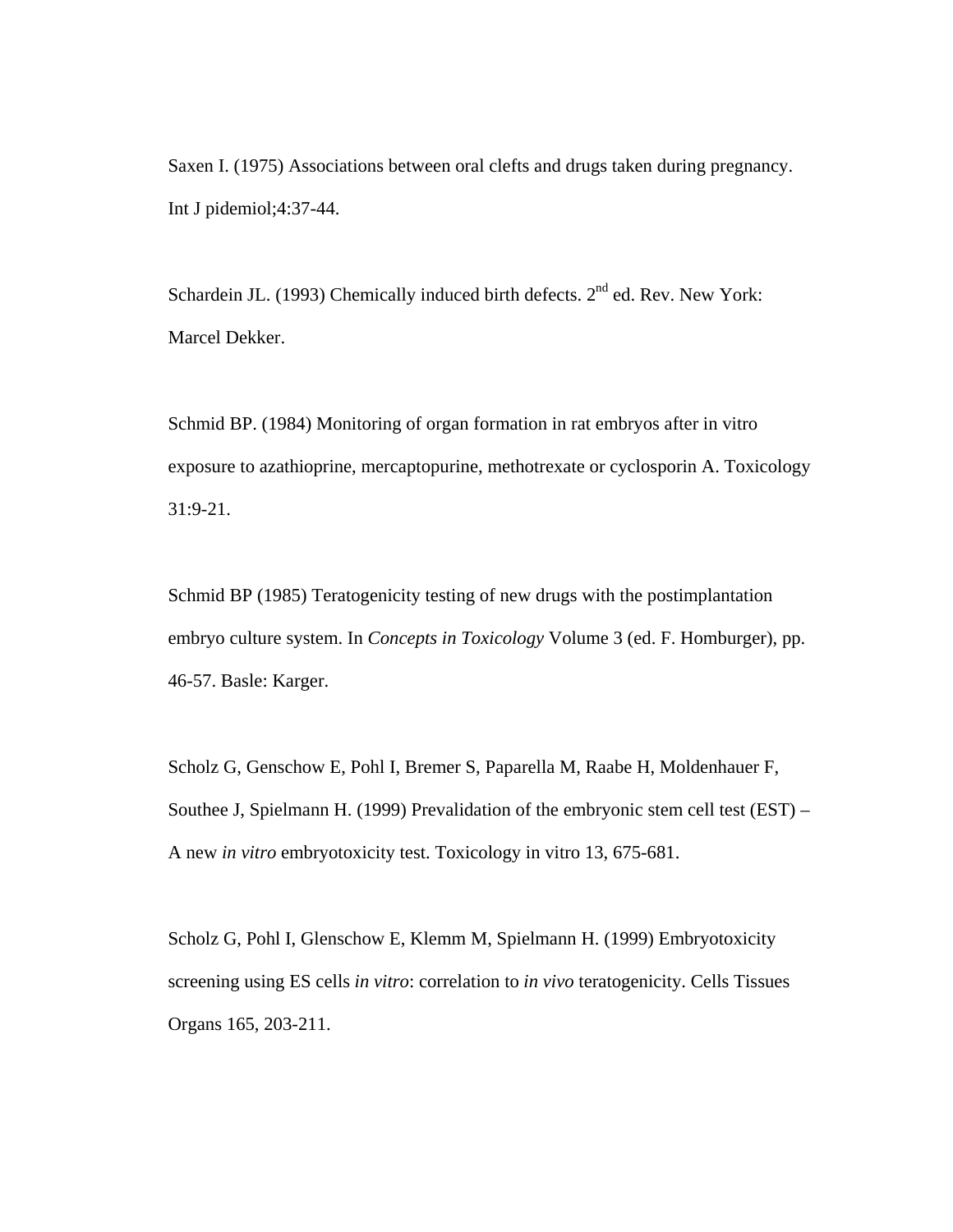Scialli AR. (1992) A clinical guide to reproductive and developmental toxicology. CRC press, Ann Arbor, Mich.

Shepard TH. (1994) Catalog of teratogenic agents. 7th ed. Baltimore: Johns Hopkins University Press.

Shin J-H, Shiota K. (1999) Folic acid supplementation of pregnant mice suppresses heat-induced neural tube defects in the offspring. J Nutr 129:2070-2073.

Shiono PH, Mills JL. (1984) Oral clefts and diazepam use during pregnancy. N Engl J Med;311:919-20.

Sisodia P. teratogenic effects of drugs. Ind. J. Pharmac. (1972) 4 (2). 51-56.

Skalko RG, Gold MP. (1974) Teratogenicity of methotrexate in mice. Teratology 9:159-164.

Slone D, Siskind V, Heinonen OP, Monson RR, Kaufman DW, Shapiro S. (1976) Aspirin and congenital malformations. Lancet;1:1373-5.

Spielmann H, Pohl I, Döring B, Liebsch M, Moldenhauer F. (1997) The embryonic stem cell test (EST), an *in vitro* embryotoxicity test using two permanent mouse cell lines: 3T3 fibroblasts and embryonic stem cells. In vitro toxicology 10, 119-127.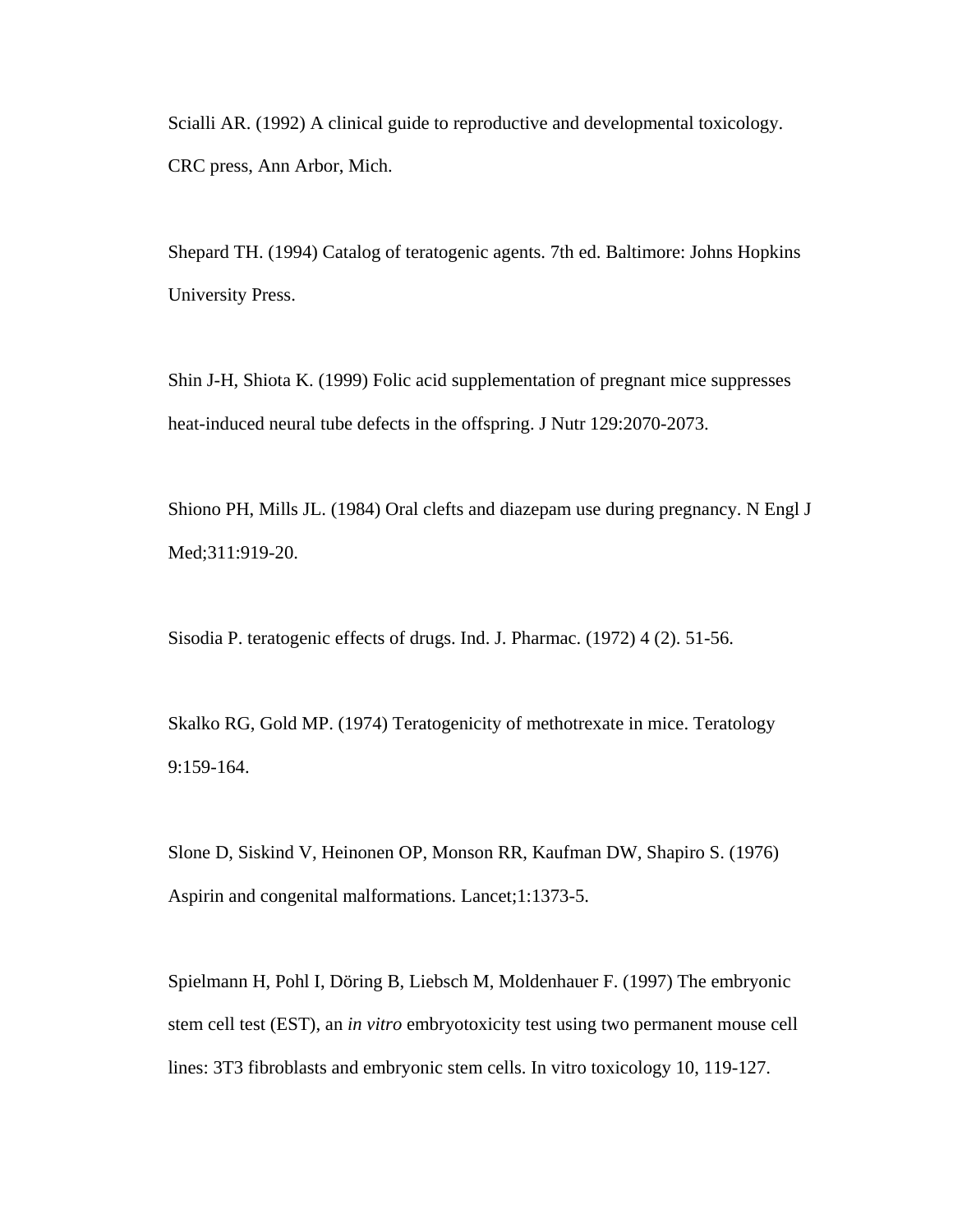Spielmann H, Scholz G, Bremer S, Holzhuetter HG. (1998) In vitro testing of embryotoxicity using the embryonic stem cell test (EST): an interlaboratory comparison. In Vitro Cell Dev.Biol.-Animal.34 (3 pt 2), 11A.

Spielmann H, Genschow E, Brown NA, Piersma AH, Verhoef A, Spanjersberg MQI, Huuskonen H, Paillard F, Seiler A. (2004) Validation of the rat limb bud micromass test in the international ECVAM validation study on three *in vitro* embryotoxicity tests. ATLA 32(3), 245-274.

Staples RE, Kellam RG, Haseman JK. (1976) Developmental toxicity in the rat after ingestion or gavage of organophosphate pesticides (Dipterex, Imidan) during pregnancy. Environ Health Perspect.;13:133-40.

State of California Environmental Protection Agency, Office of Environmental Health Hazard Assessment; Safe Drinking Water and Toxic Enforcement Act of 1986: Chemicals known to the state to cause cancer or reproductive toxicity, June 13, 2003. Proposition 65 list.

Thiersch JB. (1956) Therapeutic abortions with folic acid antagonist 4-amino pteroylglutamic acid (4-amino P.G.A.) administered by oral route. Am J Obstet Gynecol; 63: 1298-304.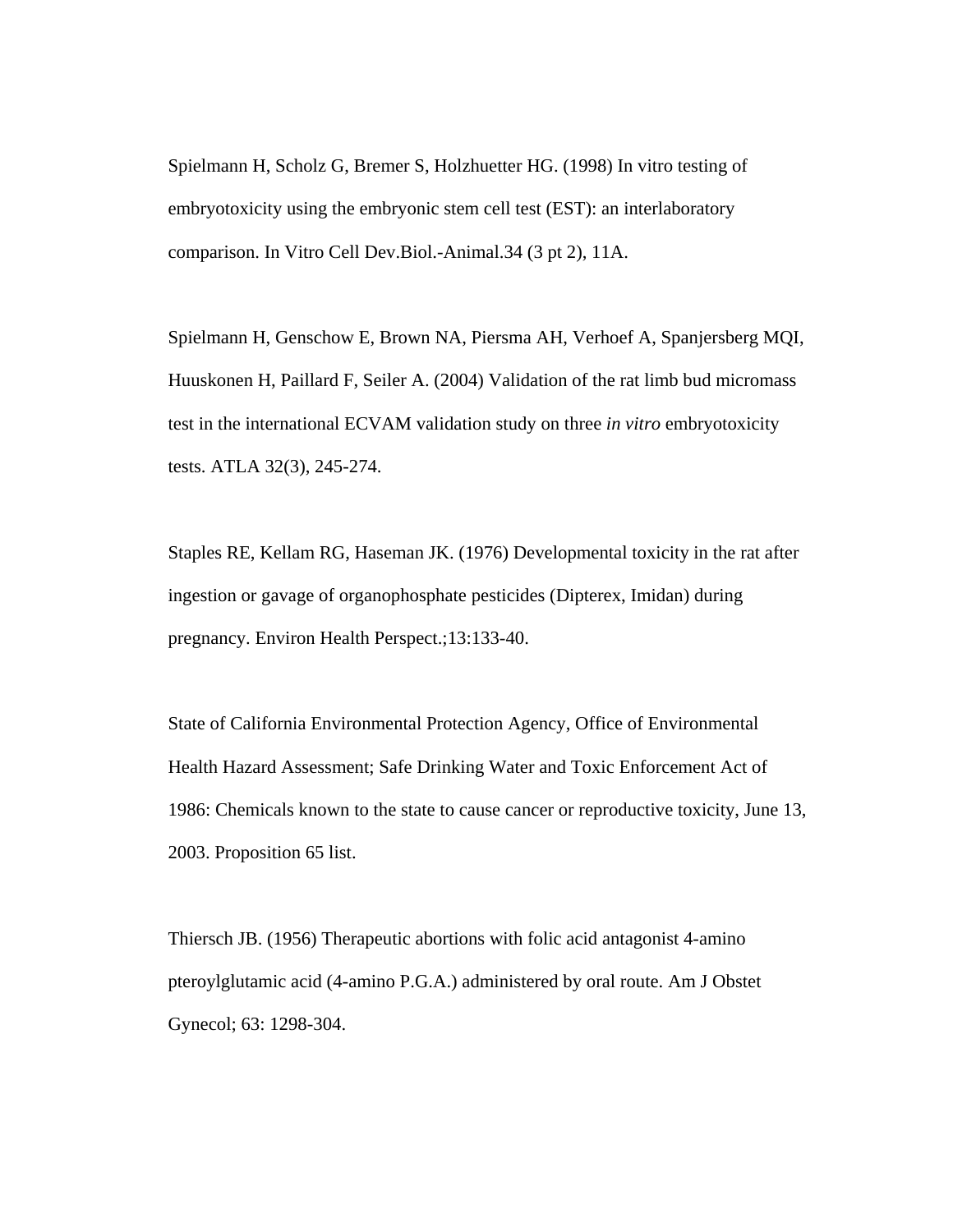Toms DA. (1962) Thalidomide and congenital abnormalities Lancet 2: 400.

Tuchmann-Duplessis H, David G, Hagel P. (1972) Illustrated Human Embryology. Translated by L. S. Hurley. Paris: Masson Co.

Turbow MM, Clark WH, Dipaolo JA. (1971 ) Embryonic abnormalities in hamsters following intrauterine injection of 6-aminonicotinamide. Teratology Nov;4(4):427- 31.

Umansky R. (1966) The effect of cell population density on the developmental fate of reaggregating mouse limb bud mesenchyme. Developmental Biology 13, 31-56.

United States Food and Drug Administration. (1980) Caffeine: deletion of GRAS status, proposed declaration that no prior sanction exists, and use on an intern basis pending additional study. Federal Register; 45: 69817.

Walker BE. (1971) Induction of cleft palate in rats with anti-inflammatory drugs. Teratology;4:39-42.

Waltan BT. (1983) Use of the cricket embryo (Acheta domesticus) as an invertebrate teratology model. Fund Appl Toxicol;3:233-6.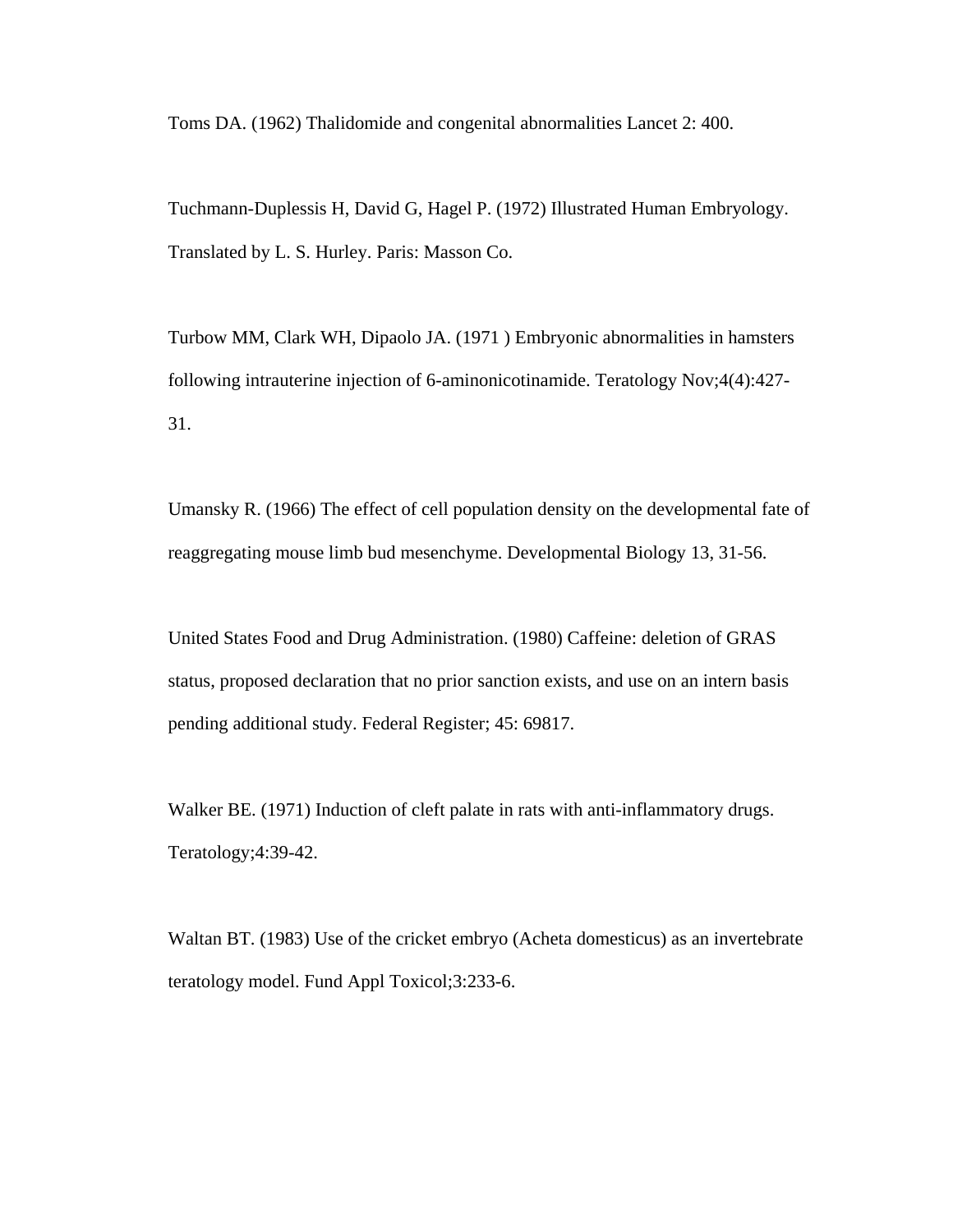Werler MM, Mitchell AA, Shapiro S. (1989) The relation of aspirin use during the first trimester of pregnancy to congenital cardiac defects. N Engl J Med;321:1639-42.

Wilby O *et al.* (1986) A Hydra assay as a pre-screen for teratogenic potential. Food and Chemical Toxicology, vol 24(651-652).

Wiles MV. (1993) Embryonic stem cell differentiation *in vitro*. Meth Enzymol 225; 900-917.

Wilson JT, Fouts JR. (1966 ) The effect of actinomycin D on post-phenobarbital activity of hepatic microsomal drug-metabolising enzymes in the rat. J Biol Chem. 25;241(20):4810-2.

Wilson JG, Fradkin R, Schumacher HJ. (1970) Influence of drug pretreatment on the effectiveness of known teratogenic agents. Teratology;3:210-1. Abstract.

Wilson JG. (1972) Abnormalities of intrauterine development in non-human primates. Acta Endocrinol Suppl (Copenh);166:261-92.

Wilson JG. (1973) Present status of drugs as teratogens in man. Teratology; 7(1): 3-15.

Wilson JG. (1973) Mechanisms of teratogenesis. Am J Anat.;136(2):129-31.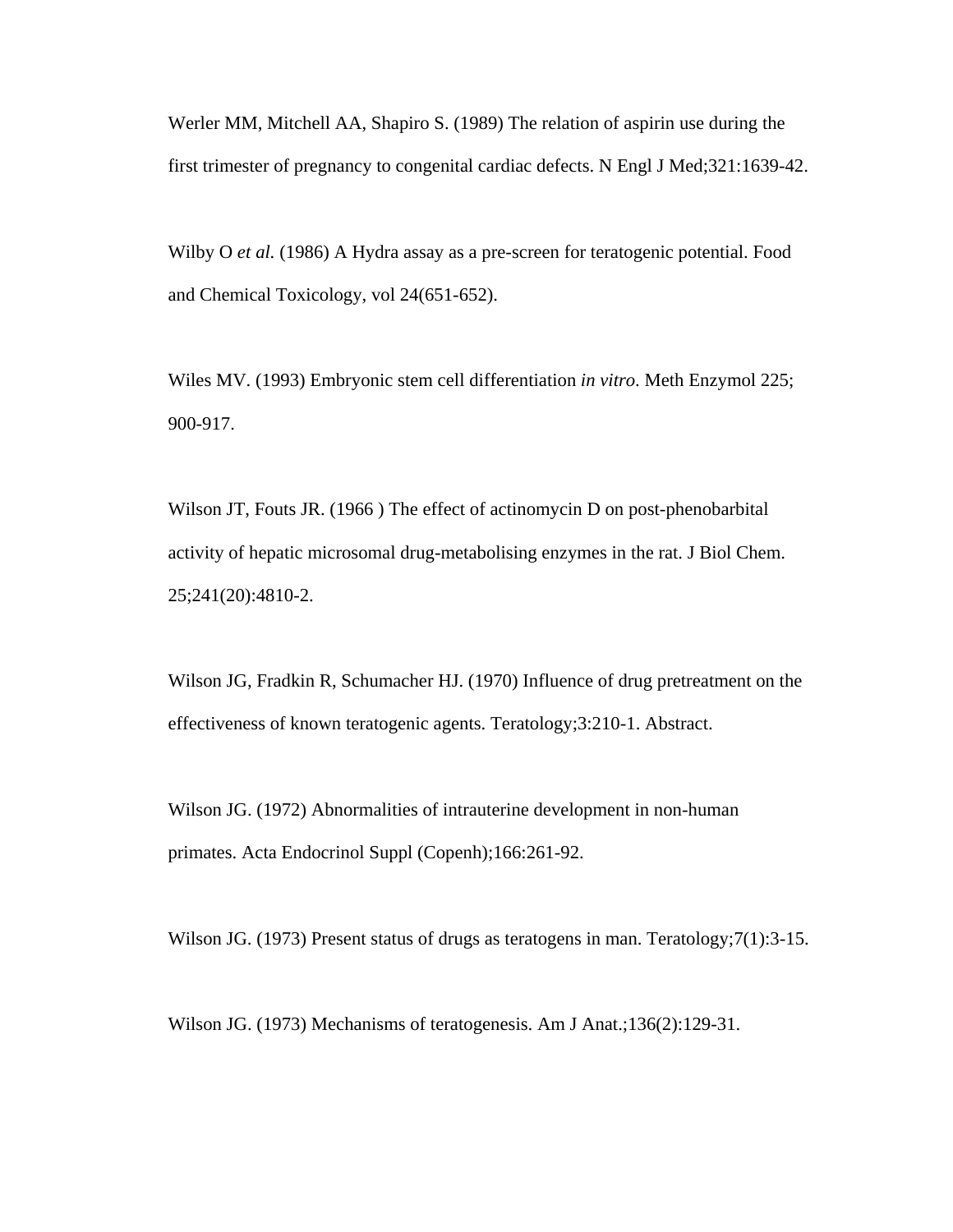Wilson JG. (1975 ) Reproduction and teratogenesis: current methods and suggested improvements. J Assoc Off Anal Chem. Jul;58(4):657-67.

Wilson JG. (1977) Current status of teratology. General principles and mechanisms derived from animal studies. In: Handbook of teratology. New York, NY: Plenum Press; 1-47.

Wilson JG, Ritter EJ, Scott WJ, Fradkin R. (1977) Comparative distribution and embryotoxicity of acetylsalicylic acid in pregnant rats and rhesus monkeys. Toxicol Appl Pharmacol;41:67-78.

Wilson JG. (1978) Survey of *in vitro* systems. their potential use in teratogenicity screening. In: Wilson JG, Fraser FC, eds. Handbook of Teratology. New York: Plenum Press,;135-54.

Wilson JG, Scott WJ, Ritter EJ, Fradkin R. (1979) Comparative distribution and embryotoxicity of methotrexate in pregnant rats and rhesus monkeys. Teratology 19:71-80.

Zamenhof S. (1985) Differential effects of antifolate on the development of brain parts in chick embryos. Growth 49:28-33.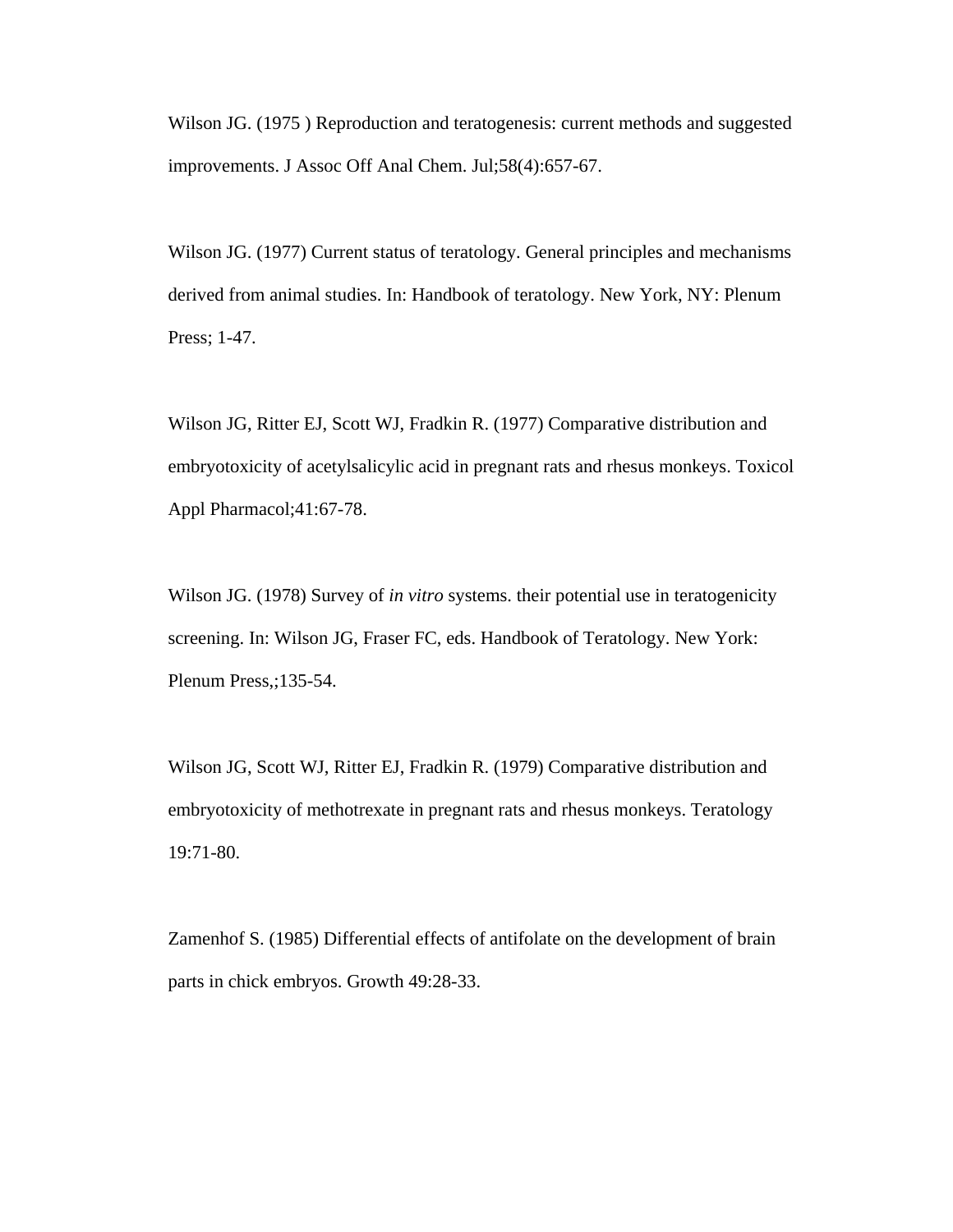Zhao K, Krafft N, Terlouw GDC, Bechter R. (1993) A model combining the whole embryo culture with human liver S9 fraction for human teratogenic prediction. Toxicology in vitro 7, 827-831.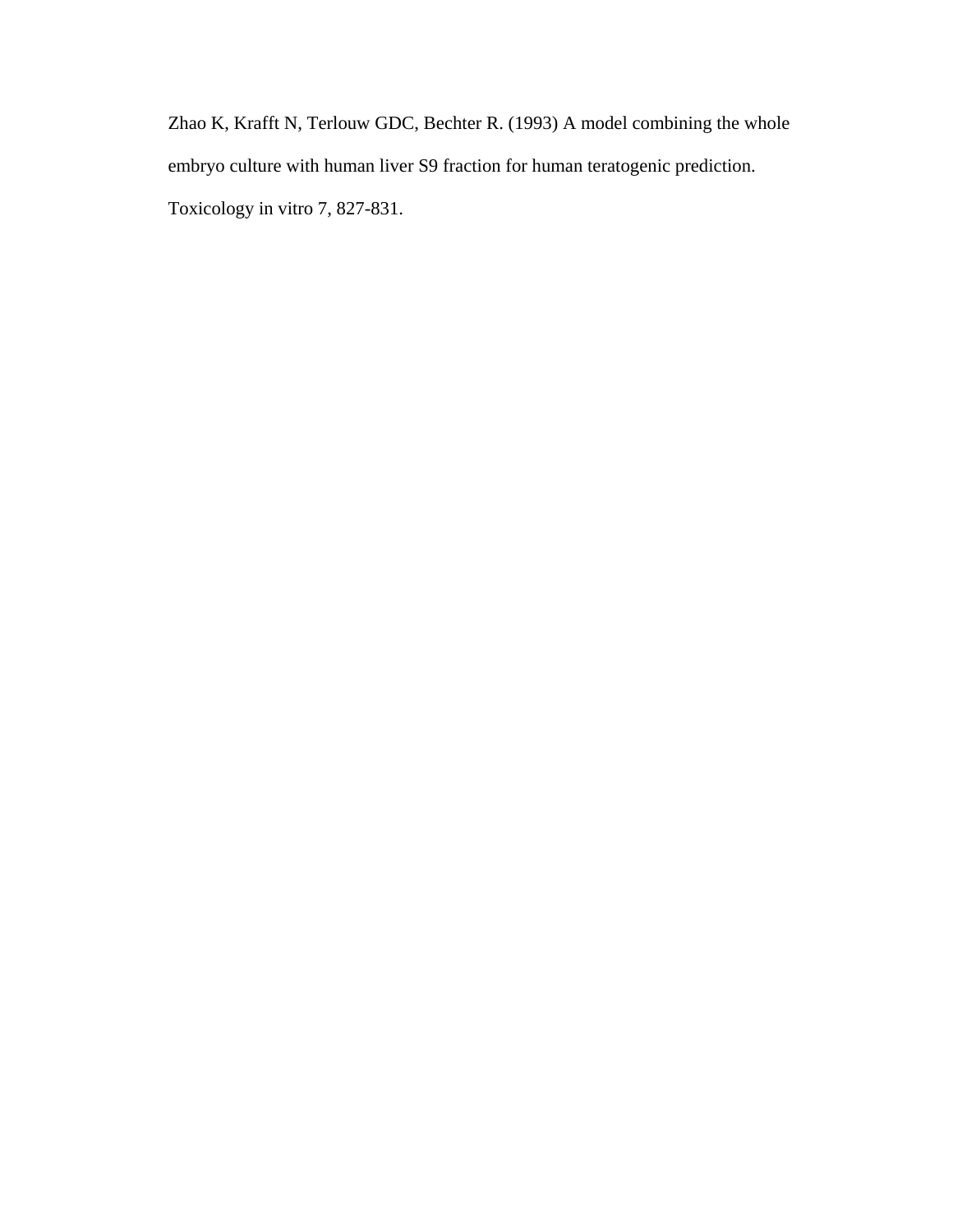### **Table Legends**

**Table 1a : Teratological Classification in Animal Species of Groups of Substances Universally Recognized as Human Teratogens: Summary of Classifications by Substance Group.**

Eleven groups of substances known to be teratogenic in humans are listed above, along with their teratogenic classifications in 12 species of animal (Schardein, 1993), where  $+ =$ teratogenic;  $\pm$  = variably teratogenic;  $-$  = not teratogenic. No entry = no classification available. The numbers of positive, variable and negative results for each group of substances in the 12 named species is summarized, along with the combined percentage of positive results in all species for each group of substances. Concordance varies greatly from 100% for the anticancer alkylating agents and vitamin A analogues, down to 12.5% for PCBs. Notably, the total proportion of positive classifications and therefore correlation to the human situation amounts to only 51%; no better than by pure chance.

# **Table 1b : Teratological Classification in Animal Species of Groups of Substances Universally Recognized as Human Teratogens: Summary of Classifications by Animal Species.**

Eleven groups of substances known to be teratogenic in humans are listed above, along with their teratogenic classifications in 12 species of animal (Schardein, 1993).  $+ =$ teratogenic;  $\pm$  = variably teratogenic; – = not teratogenic. No entry = no classification available. The numbers of positive, variable and negative results in each species for all groups of substances is summarized, along with the combined percentage of positive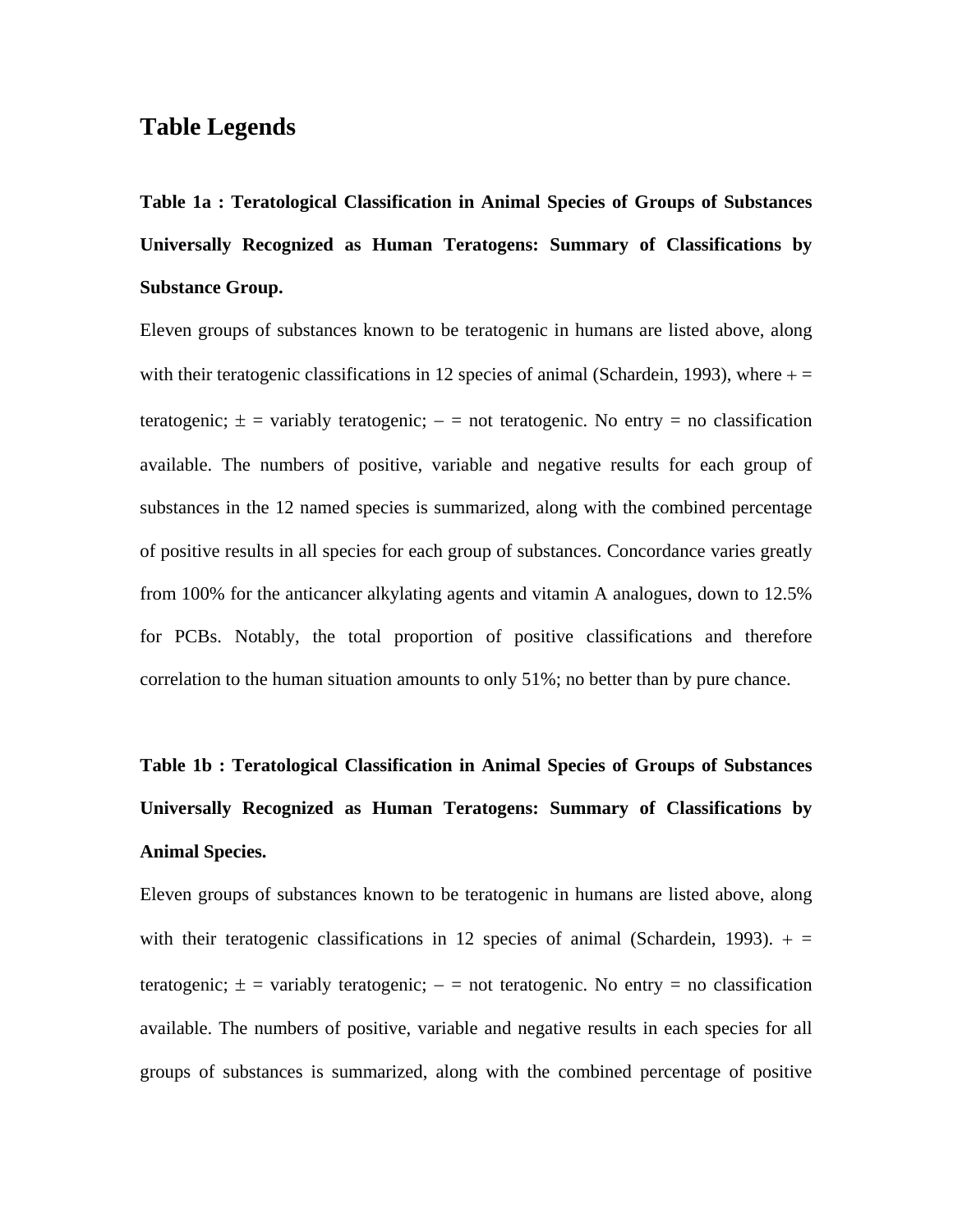results for all groups of substances in each species. The maximum and minimum concordance of results with respect to human classifications are 100% and 0% in the ferret and the cat respectively, although only 2 results are listed for both of these species. While positive predictability is 75% for the hamster, it is just 40% for the rabbit, which also exhibits a false negative rate of 40%. The mean positive predictability rate in those species tested for at least 9 of the 21 agents (namely the first six categories i.e. mouse, rat, rabbit, hamster, primate, dog) was under 55%, and the number of equivocal results remained high across these six species at just under 25%. Taking all 70 results into account leads to an overall positive rate of only 56%; only slightly better than by chance.

## **Table 2: Teratological Classification in Animal Species of Individual Substances Universally Recognized as Human Teratogens.**

Thirty-five substances known to be teratogenic in humans are listed above, along with their teratogenic classifications in 12 species of animal (Schardein, 1993).  $+$  = teratogenic;  $\pm$  = variably teratogenic; – = not teratogenic. No entry = no classification available. The numbers of positive, variable and negative results for each substance across all species tested is summarized, along with the combined percentage of positive results for each substance. Though the numbers involved are small (there is a maximum of twelve possible results for each substance), the percentage of positive results varies greatly, from 0% to 100%. The mean number (weighted) of positive results in all animal species for the 35 human teratogens listed is 78 from a possible 139, i.e. 56%. In other words, 44% of results in various animal species tested with known human teratogens were negative.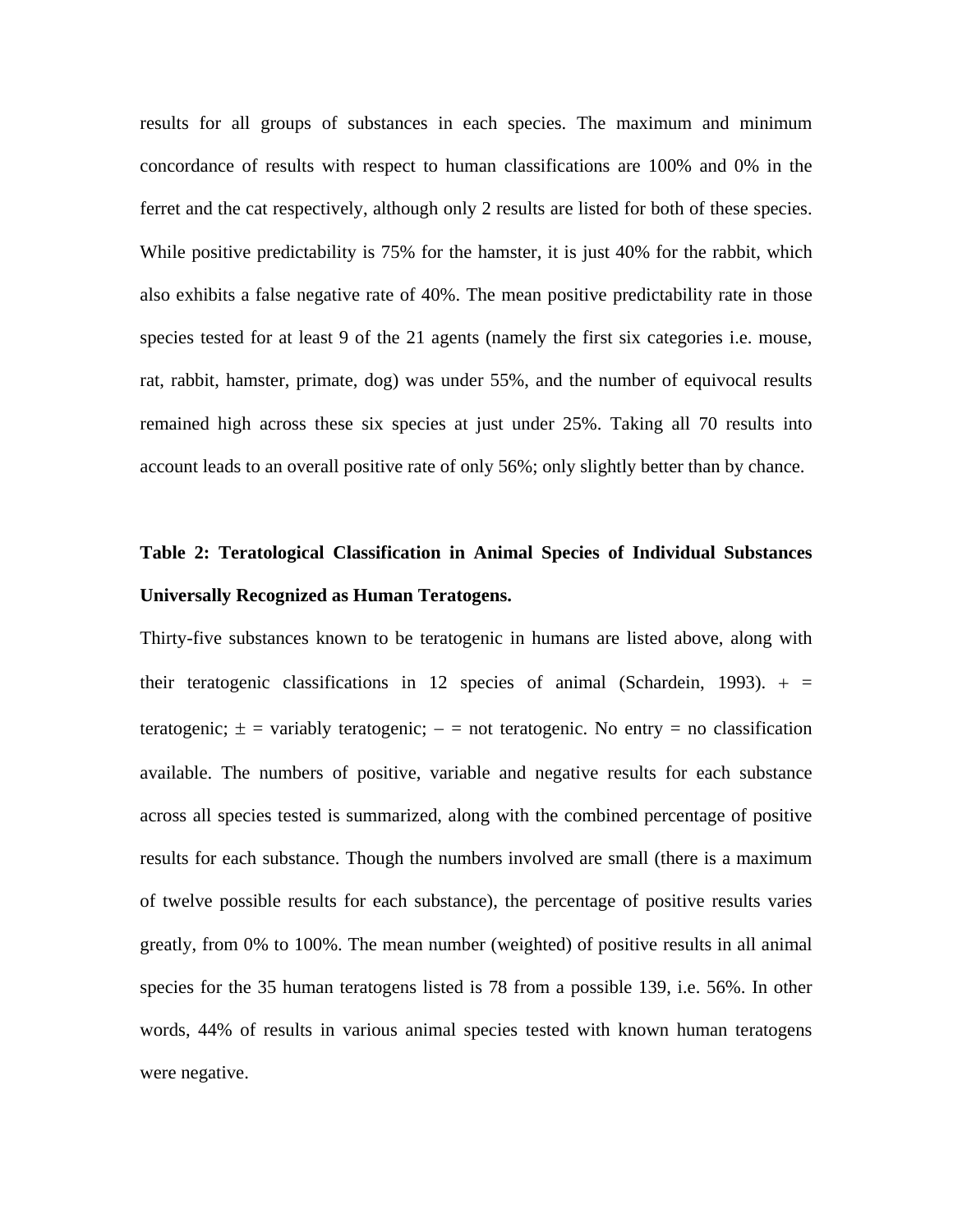**Table 3: Discordance across animal species in teratological classification within 70 groups of substances.** A large number of substance groups were examined to identify the proportion of individual substances therein showing discordant results across animal species. Specific substances were only included in the analysis if they had been tested in more than one species of animal, i.e. were able to show discordance. The number of substances in each grouping that produced irregular results is shown, out of the total number of substances that had been tested in more than one species of animal; this proportion is also represented as a percentage. The degree of discordance revealed ranges from 0% in the case of cosmetic and oxytocic agents, to 80% in the case of thyroid-acting agents. However, it must be noted that the sample sizes for these groups were small, at only 2, 4 and 5 substances respectively. Out of a total of 1396 substances that had undergone teratological testing in 2 or more species of animal, the results for 401 showed some discordance, i.e. just under 30%.

**Table 4:** (Taken from NICEATM FETAX Background Review Document: Executive Summary,  $10^{th}$  March 2000. http://iccvam.niehs.nih.gov/about/overview.htm). Performance characteristics of FETAX were compared to three laboratory animal species combined (rat, mouse and rabbit), based on a Teratogenic Index (TI) value greater than 5, where  $TI = LC_{50}$  (concentration inducing lethality in 50% of exposed embryos) divided by  $EC_{50}$  (concentration inducing malformations in 50% of exposed embryos). Performance was also compared against human teratogenic data, based on the minimum concentration to inhibit growth  $(MCIG)/LC_{50}$  ratio of less than 0.30. Numbers in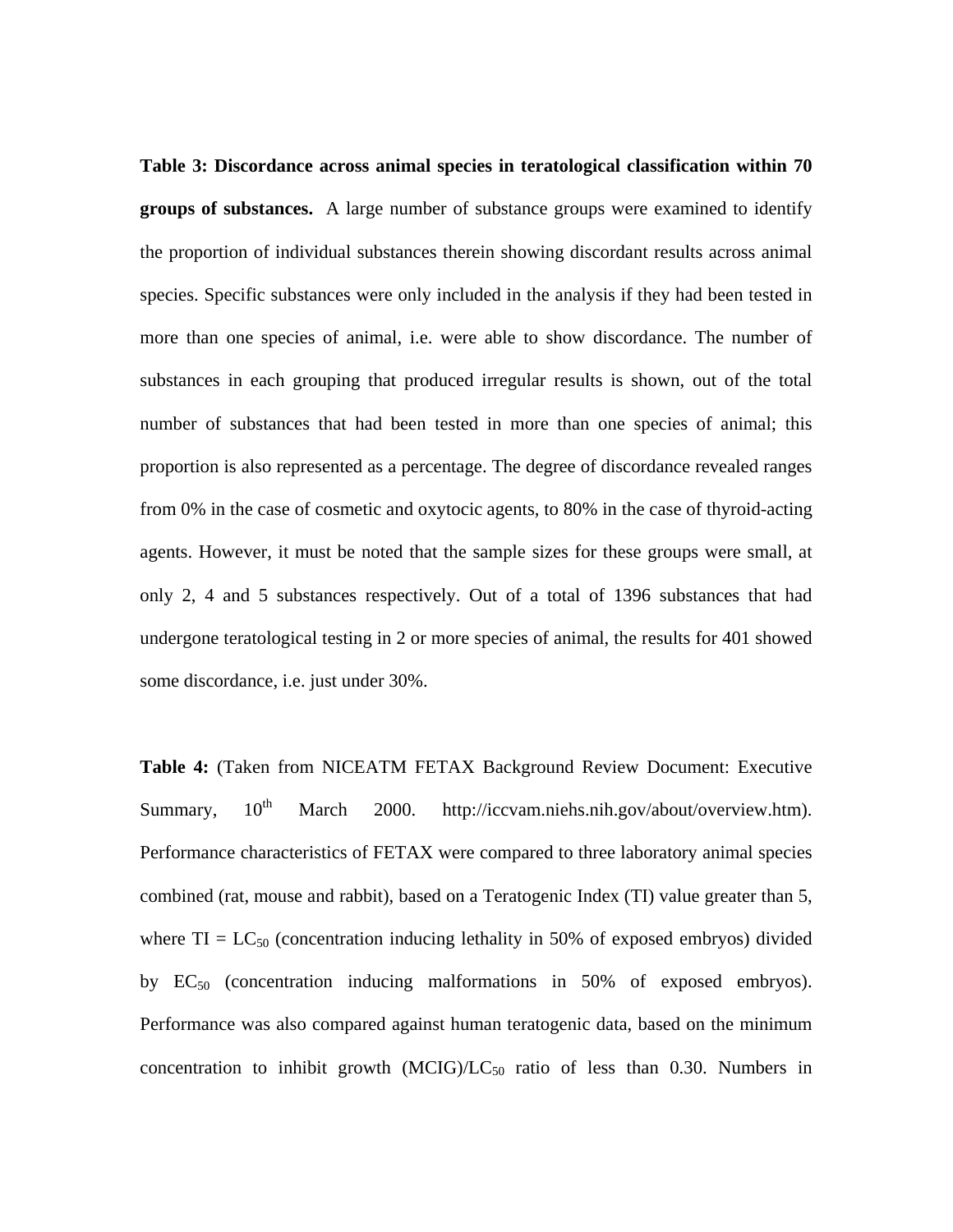parenthesis indicate the number of accurate results/the total number of substances compared.

**Table 5:** Overall contingency statistics for the embryonic stem cell test (EST), Micromass test (MM) and whole embryo culture test (WEC) following validation studies. Predictivity is an estimate of the likelihood that a positive or negative prediction correctly identifies an embryotoxic/non-embryotoxic substance respectively, under the proposed condition of use. Precision is defined as the proportion of correctly classified chemicals from *in vitro* tests relative to *in vivo* tests. Accuracy takes into account all of these results. Performance is classed as being 'sufficient' if  $\geq$  65%; 'good' if  $\geq$  75%; 'excellent' if >=85%. Predictivity, precision and accuracy figures shown were calculated without outliers; including outliers, they were higher still. (Adapted from information from a report of the 17th meeting of the ECVAM scientific advisory committee, and *Alternatives to Laboratory Animals* **32**(3) 2004).

Table 6: Substances are grouped by classifications into non-, weak, and strong embryotoxicants. Teratological classifications in various animal species are shown where data are available:  $+$  = teratogenic,  $\pm$  = equivocal results,  $-$  = non-teratogenic. The teratogenic risk in humans, as defined by the REPROTOX database (Micromedex) is indicated, where 'NI' = no information available, and  $\cdot$  = non-teratogenic. This list seems far from ideal when the available animal and human information for the constituent chemicals is listed, a criticism accepted in Brown's report. For example, two of the 'non-embryotoxic' chemicals show teratogenic effects in the rat; of the weakly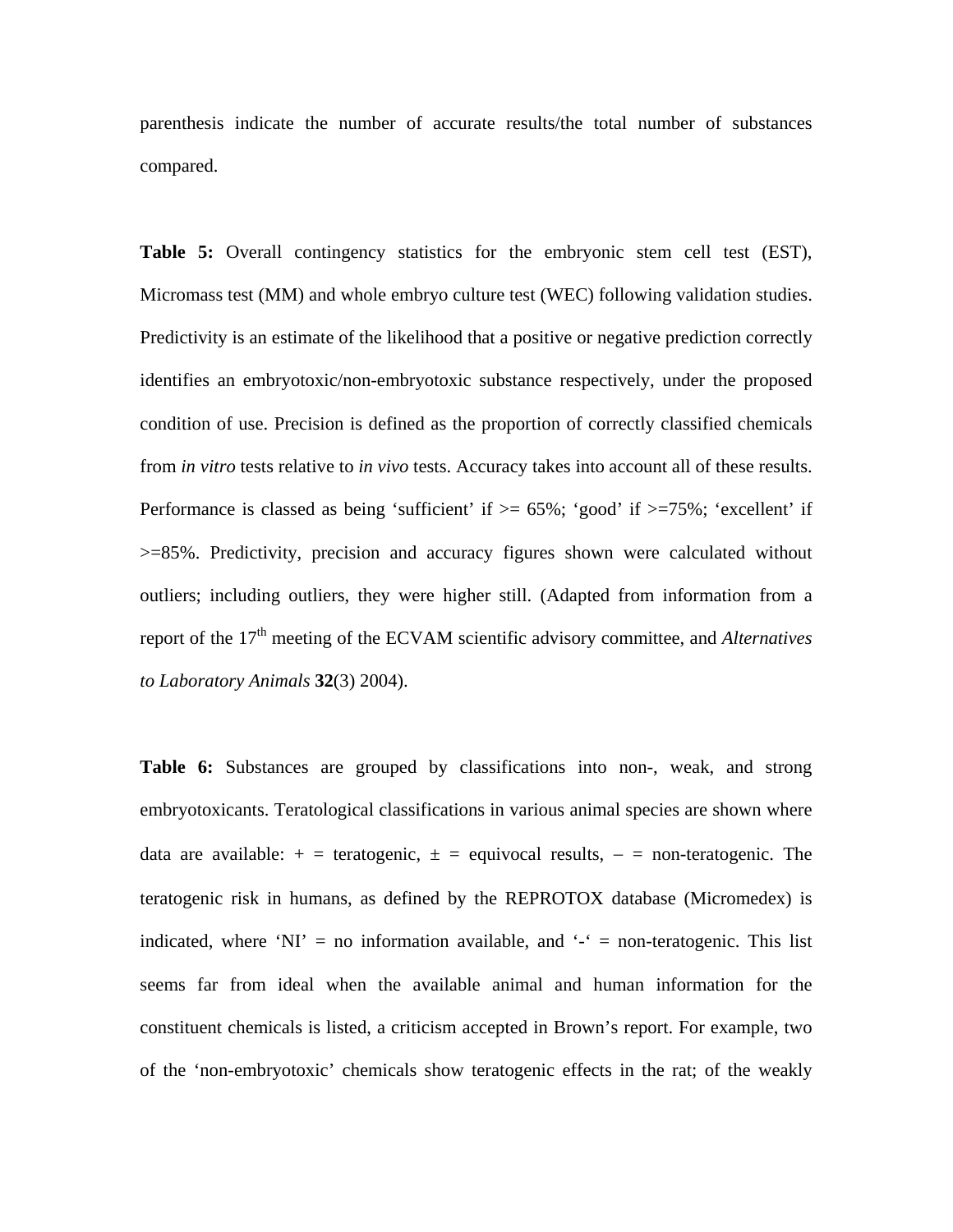embryotoxic chemicals, insufficient information was available to assess the teratogenic risk in humans for three of the seven, and the risk of another was defined as 'unknown.' Of the six 'strongly embryotoxic' substances, the primate gave equivocal results for two and a negative result for one: negative classifications were also obtained for dogs and rabbits. Only one of the six substances was classed as a moderate to high risk for humans, the other five being undetermined, unlikely, or lower risk. Of these twenty chemicals, just seven were listed as having human data: two non-embryotoxicants were classed as nonteratogens in humans, one of which had supporting and concurrent animal data. Two chemicals in the 'weak embryotoxicant' class were defined as positive and suspected positive human teratogens respectively. Three 'strong embryotoxicants' were all defined as positive human teratogens; one was without supporting animal data, one had concurrent animal data, and the other, methylmercury, had contrasting animal data (the results of three of four animal experiments did not show teratogenicity).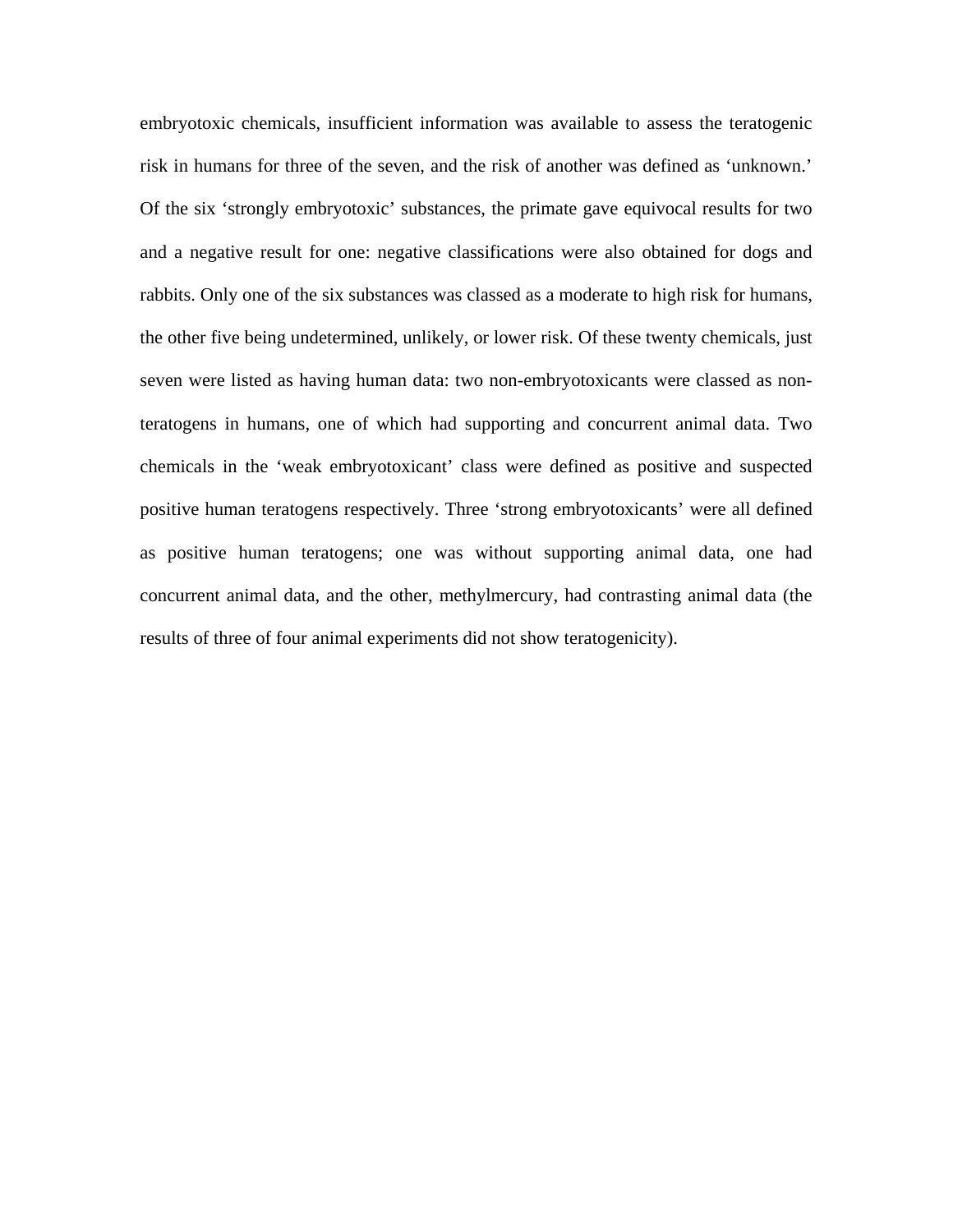#### **Table 1a : Teratological Classification in Animal Species of Groups of Substances Universally Recognized as Human Teratogens:**

**Summary of Classifications by Substance Group** 

| <b>Substance</b>                       | <b>Species</b>               |                          |                          |                          |                 |                          |                          |            |           |                 |              | <b>Result Summary</b>    |               |              |
|----------------------------------------|------------------------------|--------------------------|--------------------------|--------------------------|-----------------|--------------------------|--------------------------|------------|-----------|-----------------|--------------|--------------------------|---------------|--------------|
| Group                                  | <b>Mouse</b>                 | Rat                      | <b>Rabbit</b>            | <b>Hamster</b>           | <b>Primate</b>  | <b>Dog</b>               | Cat                      | <b>Pig</b> | Ferret    | Guinea<br>Pig   | <b>Sheep</b> | Cow                      | $+ / \pm / -$ | $% +$        |
| Androgenic<br>hormones                 |                              | $\ddot{}$                | $+$                      | $+$                      | $+$             | $+$                      |                          | $+$        |           | $+$             |              | $+$                      | 8/0/1         | 89           |
| Anticancer<br>antimetabolites          | $\pm$                        | $+$                      | $\pm$                    | $+$                      | 士               | $\pm$                    | $\pm$                    | $+$        |           | $\ddot{}$       | $+$          |                          | 5/5/0         | 50           |
| <b>Anticancer</b><br>alkylating agents | $\ddot{}$                    | $+$                      | $+$                      |                          | $\ddot{}$       |                          |                          |            | $\ddot{}$ |                 |              |                          | 5/0/0         | 100          |
| <b>Anticonvulsant</b><br>hydantoins    | $+$                          | $+$                      | $+$                      | $\overline{\phantom{0}}$ | $+$             | $\overline{\phantom{0}}$ | $\overline{\phantom{a}}$ |            |           |                 |              |                          | 4/0/3         | 57           |
| <b>Anticonvulsant</b><br>diones        | $+$                          | Ŧ                        |                          |                          | 士               |                          |                          |            |           |                 |              |                          | 1/2/0         | 33           |
| <b>Coumarin</b><br>anticoagulants      | $\qquad \qquad \blacksquare$ | $+$                      | $\qquad \qquad$          |                          |                 |                          |                          |            |           |                 |              |                          | 1/0/2         | 33           |
| <b>Antithyroid drugs</b>               | $+$                          | 土                        | $\pm$                    |                          |                 |                          |                          |            |           | $+$             | $+$          | -                        | 3/2/1         | 50           |
| Aminoglycoside<br>antibiotics          | 土                            | $+$                      | $\overline{\phantom{m}}$ |                          | $\qquad \qquad$ |                          |                          |            |           | Ŧ               |              |                          | 1/2/2         | 20           |
| Vitamin A,<br>analogues                | $+$                          | $\ddot{}$                | $+$                      | $+$                      | $+$             | $+$                      |                          | $+$        | $+$       | $+$             |              |                          | 9/0/0         | 100          |
| <b>PCBs</b>                            | $\qquad \qquad$              | $\overline{\phantom{m}}$ | $\qquad \qquad$          |                          | $\pm$           | $+$                      |                          | ±.         |           | $\qquad \qquad$ |              | $\overline{\phantom{0}}$ | 1/2/5         | $12.5$       |
| <b>Tetracyclines</b>                   | 土                            | ±.                       | $\qquad \qquad \qquad$   |                          |                 | —                        |                          |            |           | $\pm$           |              |                          | 1/2/2         | 20           |
|                                        |                              |                          |                          |                          |                 |                          |                          |            |           |                 |              |                          | 39/15/16      | Mean= $51\%$ |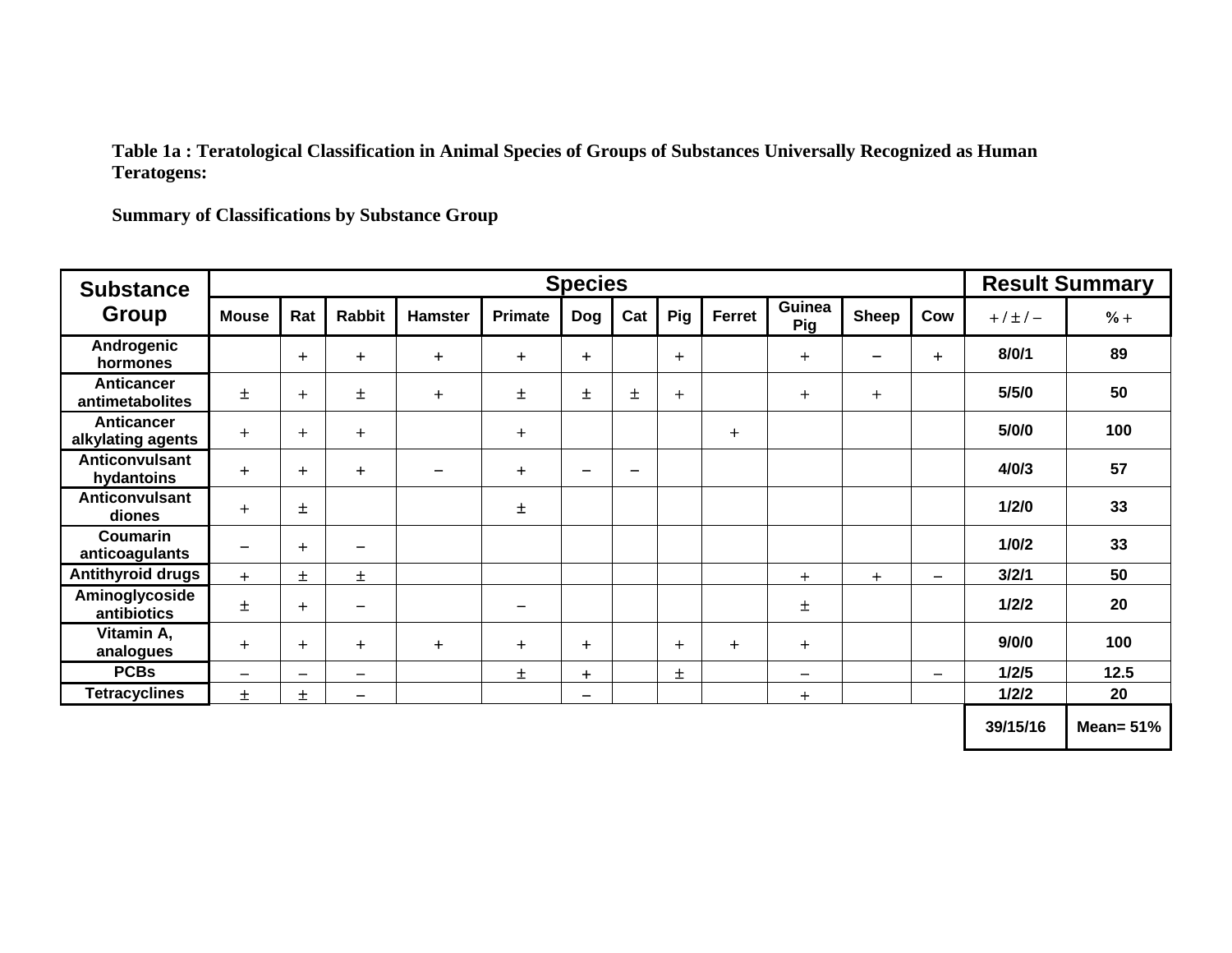**Table 1b : Teratological Classification in Animal Species of Groups of Substances Universally Recognized as Human Teratogens:** 

**Summary of classifications by animal species**

| <b>Species</b>    |                        |                                                      |           |                                                         |                 | <b>Substance Group</b>   |                               |                      |                                                   |                          |                              |                |          |
|-------------------|------------------------|------------------------------------------------------|-----------|---------------------------------------------------------|-----------------|--------------------------|-------------------------------|----------------------|---------------------------------------------------|--------------------------|------------------------------|----------------|----------|
|                   | Androgenic<br>hormones | <b>Anticancer Anticancer</b><br>anti-<br>metabolites | agents    | Anti-<br>alkylating convulsant convulsant<br>hydantoins | Anti-<br>diones | anti-<br>coagulants      | Coumarin Antithyroid<br>drugs | Amino-<br> glycoside | Vitamin A, PCBs cyclines<br>antibiotics analogues |                          | Tetra-                       | $+/±/-$        | $% +$    |
| <b>Mouse</b>      |                        | 士                                                    | $\ddot{}$ | $+$                                                     | $\ddot{}$       | -                        | $+$                           | 士                    | $\ddot{}$                                         | $\overline{\phantom{0}}$ | Ŧ.                           | 5/3/2          | 50       |
| Rat               | $\ddag$                | $+$                                                  | $+$       | $+$                                                     | $\pm$           | $\ddot{}$                | 士                             | $+$                  | $+$                                               | $\overline{\phantom{0}}$ | Ŧ.                           | 7/3/1          | 64       |
| <b>Rabbit</b>     | $\ddot{}$              | $\pm$                                                | $+$       | $+$                                                     |                 | $\overline{\phantom{0}}$ | $\pm$                         |                      | $+$                                               |                          | $\overline{\phantom{0}}$     | 4/2/4          | 40       |
| <b>Hamster</b>    | $+$                    | $+$                                                  |           | -                                                       |                 |                          |                               |                      | $\ddot{}$                                         |                          |                              | 3/0/1          | 75       |
| <b>Primate</b>    | $+$                    | 士                                                    | $+$       | $+$                                                     | 土               |                          |                               |                      | $\ddag$                                           | 土                        |                              | 4/3/1          | 50       |
| <b>Dog</b>        | $\ddot{}$              | 土                                                    |           | —                                                       |                 |                          |                               |                      | $+$                                               | $+$                      | $\qquad \qquad \blacksquare$ | 3/1/2          | 50       |
| Cat               |                        | 土                                                    |           | -                                                       |                 |                          |                               |                      |                                                   |                          |                              | 0/1/1          | $\bf{0}$ |
| <b>Pig</b>        | $+$                    | $+$                                                  |           |                                                         |                 |                          |                               |                      | $\ddag$                                           | 士                        |                              | 3/1/0          | 75       |
| Ferret            |                        |                                                      | $+$       |                                                         |                 |                          |                               |                      | $\pm$                                             |                          |                              | 2/0/0          | 100      |
| <b>Guinea Pig</b> | $+$                    | $+$                                                  |           |                                                         |                 |                          | $\div$                        | 士                    | $\ddot{}$                                         | $\qquad \qquad$          | $+$                          | 5/1/1          | 71       |
| <b>Sheep</b>      | —                      | $+$                                                  |           |                                                         |                 |                          | $+$                           |                      |                                                   |                          |                              | 2/0/1          | 67       |
| Cow               | $\ddot{}$              |                                                      |           |                                                         |                 |                          | —                             |                      |                                                   |                          |                              | 1/0/2          | 33       |
|                   |                        |                                                      |           |                                                         |                 |                          |                               |                      |                                                   |                          |                              | 39/15/16 Mean= | 56%      |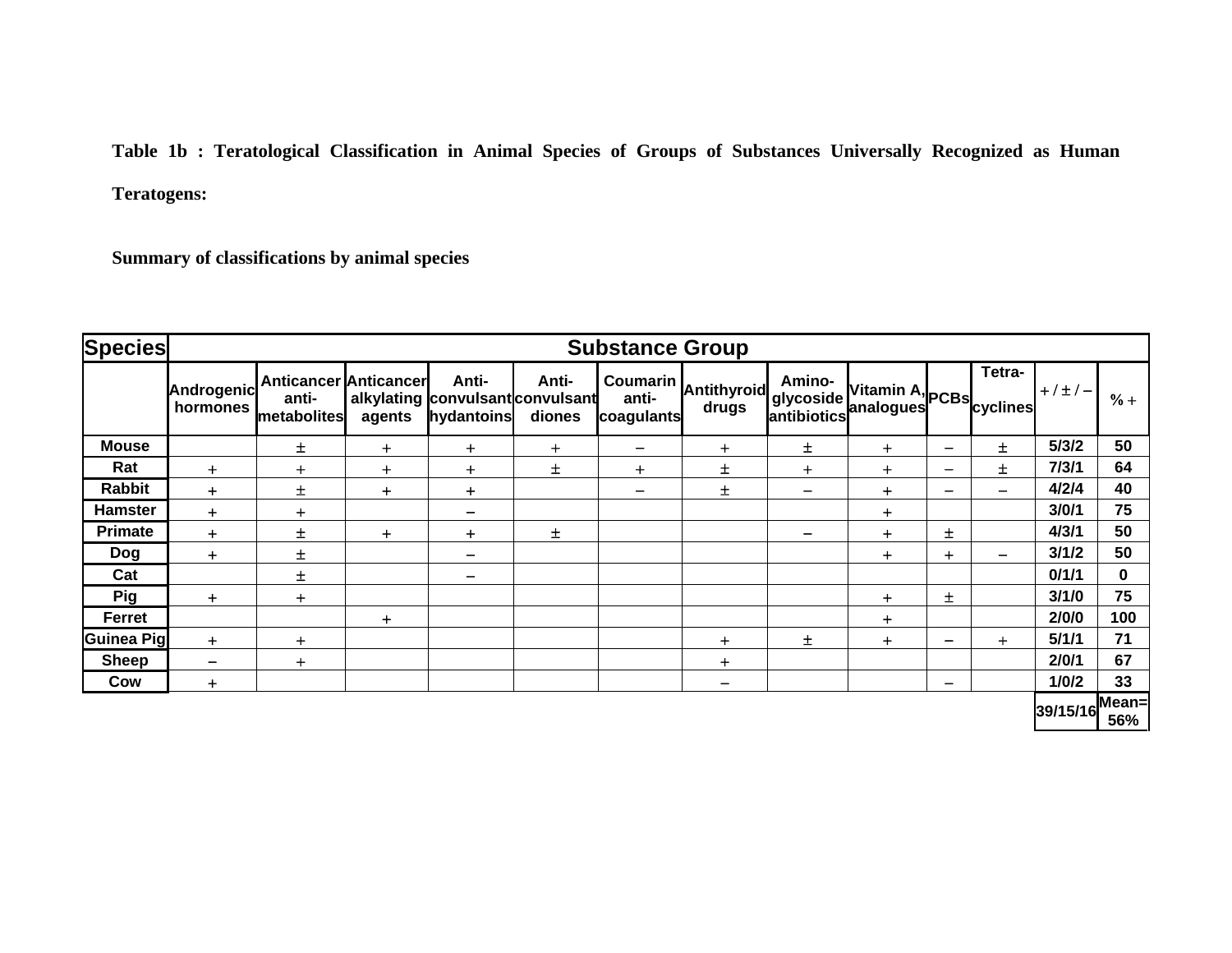## **Table 2: Teratological Classification in Animal Species of Individual Substances**

## **Universally Recognized as Human Teratogens**

| <b>Substance /Group</b>                |                          |                          |                              |                                                           |                          | <b>Species</b>                   |                                  |                   |           |                   |                                  |           | <b>Summary of</b><br><b>Results</b> |             |
|----------------------------------------|--------------------------|--------------------------|------------------------------|-----------------------------------------------------------|--------------------------|----------------------------------|----------------------------------|-------------------|-----------|-------------------|----------------------------------|-----------|-------------------------------------|-------------|
|                                        |                          |                          |                              | MouseRatRabbitHamsterPrimateDogCatPigFerretGuineaSheepCow |                          |                                  |                                  |                   |           | Pig               |                                  |           | $+ / + / -$                         | $% +$       |
| Aminopterin                            | $\overline{\phantom{0}}$ | $+$                      |                              |                                                           | $\overline{\phantom{0}}$ | $+$                              |                                  | $\ddot{}$         |           |                   | $\begin{array}{c} + \end{array}$ |           | 4/0/3                               | 57          |
| Amiodarone                             | —                        |                          |                              |                                                           |                          |                                  |                                  |                   |           |                   |                                  |           | 0/0/1                               | $\bf{0}$    |
| <b>Androgens</b>                       |                          | $\ddot{}$                | $\ddot{}$                    | $\ddot{}$                                                 | $\ddot{}$                | $+$                              |                                  | $\qquad \qquad +$ |           | $\ddot{}$         |                                  | $\ddot{}$ | 8/0/1                               | 89          |
| Captopril                              |                          | —                        | $\overline{\phantom{0}}$     | —                                                         |                          |                                  |                                  |                   |           |                   |                                  |           | 0/0/4                               | $\bf{0}$    |
| Carbamazepine                          | $+$                      | $\ddot{}$                |                              |                                                           |                          |                                  |                                  |                   |           |                   |                                  |           | 2/0/0                               | 100         |
| Clonazepam                             | $+$                      |                          | $\overline{\phantom{0}}$     |                                                           |                          |                                  |                                  |                   |           |                   |                                  |           | 1/0/2                               | 33          |
| <b>Cocaine</b>                         | $\pm$                    | $\pm$                    | $\pm$                        |                                                           |                          |                                  |                                  |                   |           |                   |                                  |           | 0/3/0                               | $\bf{0}$    |
| <b>Coumarin</b>                        |                          |                          |                              |                                                           |                          |                                  |                                  |                   |           |                   |                                  |           | 2/0/0                               | 100         |
| Cyclophosphamide                       | $\ddot{}$                | $\ddot{\phantom{1}}$     | $+$                          |                                                           | $\ddot{}$                |                                  |                                  |                   |           |                   |                                  |           | 4/0/0                               | 100         |
| Diazepam (Valium)                      | $\ddot{\phantom{1}}$     | —                        |                              | $\ddot{}$                                                 |                          |                                  |                                  |                   |           |                   |                                  |           | 2/0/1                               | 67          |
| <b>Diethylstilbestrol</b><br>(DES)     | $+$                      | $\overline{\phantom{0}}$ |                              |                                                           |                          |                                  |                                  |                   |           |                   |                                  |           | 1/0/5                               | 17          |
| <b>Dilantin</b><br>(Diphenylhydantoin) | $+$                      | $\ddot{}$                | $\div$                       |                                                           |                          |                                  |                                  |                   |           |                   |                                  |           | 3/0/3                               | 50          |
| <b>Enalapril</b>                       |                          | $\qquad \qquad -$        | —                            |                                                           |                          |                                  |                                  |                   |           |                   |                                  |           | 0/0/2                               | $\Omega$    |
| <b>Ethyl Alcohol</b>                   | $+$                      | $+$                      | $+$                          |                                                           | $+$                      | $+$                              |                                  | $+$               | $+$       | $+$               | $+$                              |           | 9/0/0                               | 100         |
| <b>Fluconazole</b>                     |                          | $+$                      | $\overline{\phantom{0}}$     |                                                           |                          |                                  |                                  |                   |           |                   |                                  |           | 1/0/1                               | 50          |
| Indomethacin                           | $\div$                   | $\ddot{}$                | $\overline{\phantom{0}}$     |                                                           |                          |                                  |                                  |                   |           |                   |                                  |           | 2/0/1                               | 67          |
| Isotretinoin                           | $\boldsymbol{+}$         | $+$                      | $+$                          | $+$                                                       | $\ddot{}$                |                                  |                                  |                   |           |                   |                                  |           | 5/0/0                               | 100         |
| Lithium                                | $\pm$                    | $\pm$                    | $\overline{\phantom{0}}$     |                                                           | $\overline{\phantom{0}}$ |                                  |                                  | Ŧ                 |           |                   |                                  |           | 0/3/2                               | $\mathbf 0$ |
| <b>Methimazole</b>                     |                          |                          | $\qquad \qquad \blacksquare$ |                                                           |                          |                                  |                                  |                   |           |                   |                                  |           | 0/0/1                               |             |
| <b>Methotrexate</b>                    | $\boldsymbol{+}$         | $\ddot{}$                | $+$                          |                                                           | 土                        | $\qquad \qquad$                  | $\begin{array}{c} + \end{array}$ |                   |           |                   |                                  |           | 4/1/1                               | 67          |
| <b>Methyl Mercury</b>                  | $+$                      | $\ddot{}$                | $\ddot{}$                    | $+$                                                       | $\qquad \qquad -$        | $+$                              | $\ddot{}$                        |                   | $\ddot{}$ |                   |                                  |           | 7/0/1                               | 87          |
| <b>Misoprostol</b>                     |                          | —                        | $\overline{\phantom{0}}$     |                                                           |                          |                                  |                                  |                   |           |                   |                                  |           | 0/0/2                               | $\bf{0}$    |
| <b>PCBs</b>                            | $\overline{\phantom{0}}$ | $\overline{\phantom{0}}$ | $\overline{\phantom{0}}$     |                                                           | 土                        | $\begin{array}{c} + \end{array}$ |                                  | $\pm$             |           |                   |                                  | —         | 1/2/5                               | 12.5        |
| Penicillamine                          | $\ddot{}$                | $+$                      |                              | $+$                                                       |                          |                                  |                                  |                   |           |                   |                                  |           | 3/0/0                               | 100         |
| Phenobarbital                          | $\ddot{}$                | $\ddot{}$                | $+$                          |                                                           |                          |                                  |                                  |                   |           |                   |                                  |           | 3/0/0                               | 100         |
| <b>Primidone</b>                       | $\ddot{}$                |                          |                              |                                                           |                          |                                  |                                  |                   |           |                   |                                  |           | 1/0/0                               |             |
| Quinine                                | —                        |                          | $+$                          |                                                           | $\overline{\phantom{m}}$ |                                  |                                  |                   |           | $\ddot{}$         |                                  |           | 2/0/4                               | 33          |
| Radioiodine                            | $\overline{\phantom{0}}$ | $\overline{\phantom{0}}$ |                              |                                                           |                          |                                  |                                  |                   |           | $\ddot{}$         |                                  |           | 1/0/2                               | 33          |
| Streptomycin                           | $\overline{\phantom{0}}$ | $\ddot{+}$               | —                            |                                                           |                          |                                  |                                  |                   |           | —                 |                                  |           | 1/0/3                               | 25          |
| <b>Tetracycline</b>                    | -                        | $\ddot{}$                | -                            |                                                           |                          |                                  |                                  |                   |           | $+$               |                                  |           | 2/0/3                               | 40          |
| Thalidomide                            | $\ddot{}$                | $+$ <sup>*</sup>         | $\ddot{}$                    | $+$ <sup><math>-</math></sup>                             | $+$                      | $+$                              | $+$                              | $\pm$             | $+$       | $\qquad \qquad -$ |                                  |           | $\qquad \qquad \blacksquare$        |             |
| <b>Trimethadione</b>                   | $\ddot{\phantom{1}}$     | $\pm$                    |                              |                                                           | $\qquad \qquad +$        |                                  |                                  |                   |           |                   |                                  |           | 2/1/0                               | 67          |
| Trimethoprim                           |                          | $\ddot{+}$               | -                            |                                                           |                          |                                  |                                  |                   |           |                   |                                  |           | 1/0/1                               | 50          |
| <b>Valproic Acid</b>                   | $+$                      | $+$                      | $+$                          | $+$                                                       | $\boldsymbol{+}$         |                                  |                                  |                   |           |                   |                                  |           | 5/0/0                               | 100         |
| Warfarin                               | $\overline{\phantom{0}}$ | $\ddot{}$                |                              |                                                           |                          |                                  |                                  |                   |           |                   |                                  |           | 1/0/2                               | 33          |
|                                        |                          |                          |                              |                                                           |                          |                                  |                                  |                   |           |                   |                                  |           |                                     | Mean        |
|                                        |                          |                          |                              |                                                           |                          |                                  |                                  |                   |           |                   |                                  |           | 78/10/51                            | $=$         |
|                                        |                          |                          |                              |                                                           |                          |                                  |                                  |                   |           |                   |                                  |           |                                     | 56%         |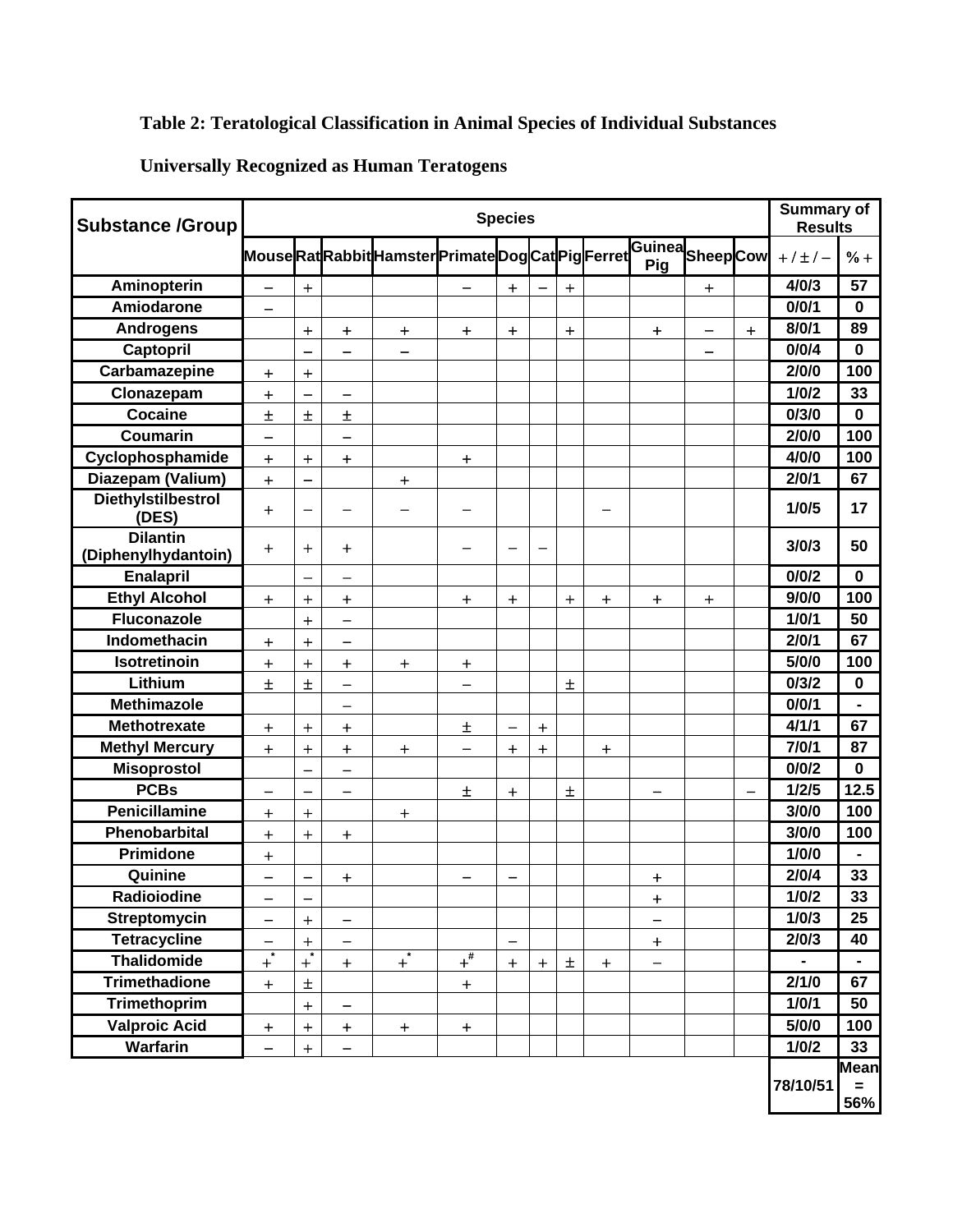**Table 3: Degree of Discordance in Teratogenicity Results Among Animal Species for Seventy Groups of Substances.**

|                                           | <b>Discordance</b> |                    |  |  |  |  |  |  |
|-------------------------------------------|--------------------|--------------------|--|--|--|--|--|--|
|                                           | <b>Individual</b>  |                    |  |  |  |  |  |  |
| <b>Substance</b>                          | substances         | % substances in    |  |  |  |  |  |  |
| Group                                     | showing            | group showing      |  |  |  |  |  |  |
|                                           | discordance/total  | discordant results |  |  |  |  |  |  |
|                                           | substances in      | across species     |  |  |  |  |  |  |
|                                           | group              |                    |  |  |  |  |  |  |
| Antihyperlipoproteinemic                  | 2/18               | 11                 |  |  |  |  |  |  |
| <b>Drugs</b>                              |                    |                    |  |  |  |  |  |  |
| <b>Diuretics</b>                          | 3/18               | 17                 |  |  |  |  |  |  |
| <b>Antihypertensive Agents</b>            | 7/31               | 23                 |  |  |  |  |  |  |
| <b>Cardioactive Drugs</b>                 | 1/25               | 4                  |  |  |  |  |  |  |
| <b>Vasodilator Drugs</b>                  | 2/24               | 8                  |  |  |  |  |  |  |
| <b>Agents Affecting Blood</b>             | 2/13               | 15                 |  |  |  |  |  |  |
| <b>Narcotic</b>                           | 6/11               | 54                 |  |  |  |  |  |  |
| <b>Analgesics/Antigout Agents</b>         |                    |                    |  |  |  |  |  |  |
| Analgesics, Anti-                         |                    |                    |  |  |  |  |  |  |
| <b>Inflammatory &amp; Antipyretic</b>     | 11/67              | 16                 |  |  |  |  |  |  |
| <b>Agents</b>                             |                    |                    |  |  |  |  |  |  |
| <b>Anesthetics</b>                        | 6/19               | 32                 |  |  |  |  |  |  |
| <b>Anticonvulsants</b>                    | 5/9                | 56                 |  |  |  |  |  |  |
| <b>Tranquillisers</b>                     | 8/31               | 26                 |  |  |  |  |  |  |
| <b>Antipsychotic Drugs</b>                | 10/21              | 48                 |  |  |  |  |  |  |
| Antidepressants                           | 4/29               | 14                 |  |  |  |  |  |  |
| <b>CNS Stimulant &amp; Anorectic</b>      | 2/10               | 20                 |  |  |  |  |  |  |
| <b>Agents</b>                             |                    |                    |  |  |  |  |  |  |
| Sedatives - Hypnotics                     | 4/18               | 22                 |  |  |  |  |  |  |
| <b>Thalidomide &amp; Related</b>          | 7/21               | 33                 |  |  |  |  |  |  |
| <b>Chemicals</b>                          |                    |                    |  |  |  |  |  |  |
| <b>Androgens</b>                          | 1/12               | 8                  |  |  |  |  |  |  |
| <b>Estrogens</b>                          | 4/10               | 40                 |  |  |  |  |  |  |
| Progestogens/Progestogen-                 | 8/17               | 47                 |  |  |  |  |  |  |
| <b>Containing Contraceptives</b>          |                    |                    |  |  |  |  |  |  |
| <b>Various Contraceptive</b>              | 1/8                | 12                 |  |  |  |  |  |  |
| <b>Agents</b>                             |                    |                    |  |  |  |  |  |  |
| <b>Hormone Antagonists</b>                | 4/8                | 50                 |  |  |  |  |  |  |
| Adenohypophyseal                          | 5/10               | 50                 |  |  |  |  |  |  |
| <b>Hormones</b><br><b>Corticosteroids</b> | 8/17               | 47                 |  |  |  |  |  |  |
|                                           |                    |                    |  |  |  |  |  |  |
| <b>Respiratory Drugs</b>                  | 13/49              | 27                 |  |  |  |  |  |  |
| <b>Sulphonamides</b>                      | 4/14               | 29                 |  |  |  |  |  |  |
| <b>Antibiotics</b><br>Tuberculostatic &   | 15/71              | 21                 |  |  |  |  |  |  |
| <b>Leprostatic Agents</b>                 | 4/9                | 44                 |  |  |  |  |  |  |
| <b>Antifungal Agents</b>                  | 3/18               | 17                 |  |  |  |  |  |  |
| <b>Antiviral Drugs</b>                    | 4/8                | 50                 |  |  |  |  |  |  |
| Misc. Antibacterial Agents                |                    | 26                 |  |  |  |  |  |  |
|                                           | 10/38              |                    |  |  |  |  |  |  |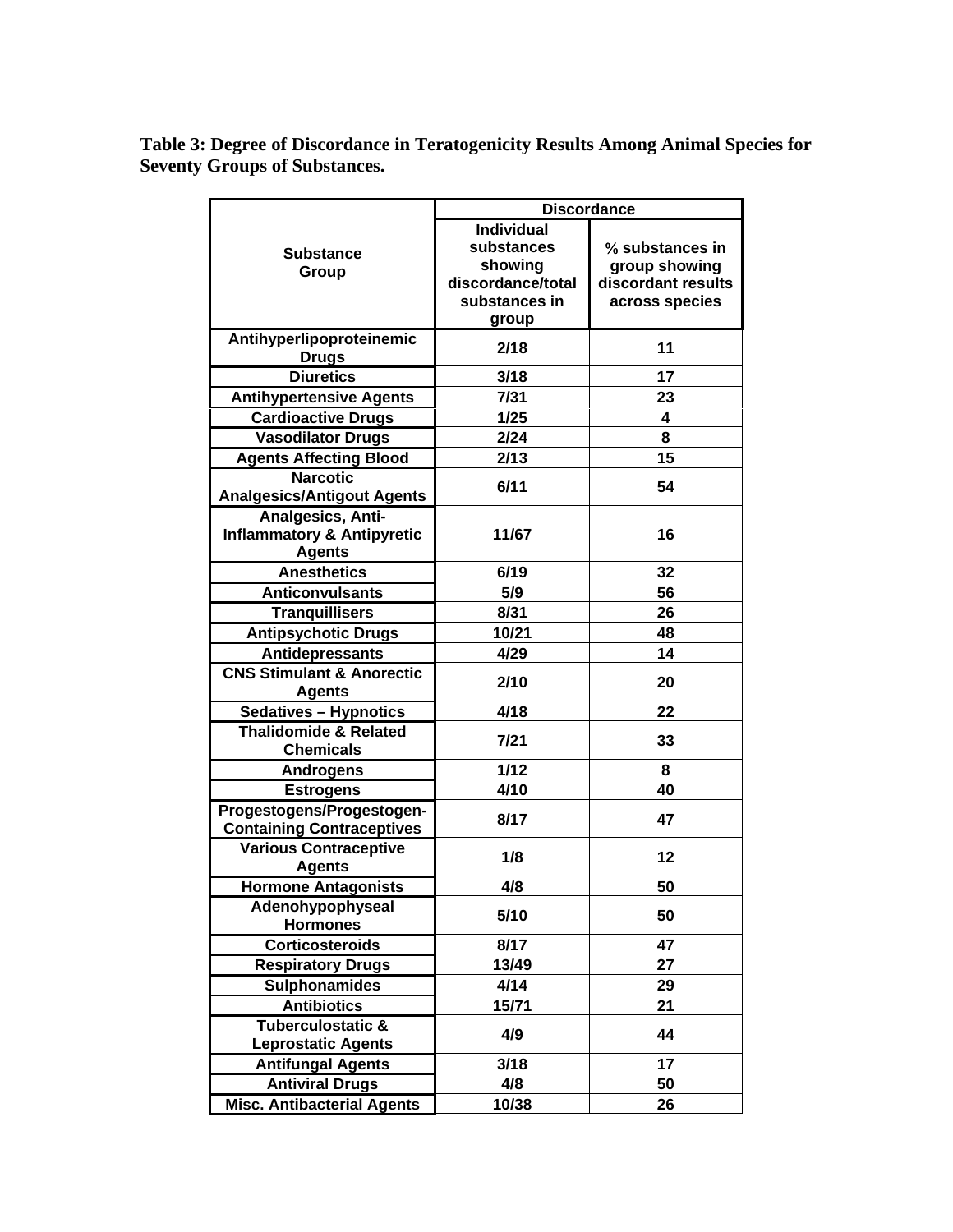| <b>Antimalarials</b>                  | 2/3      | 67             |
|---------------------------------------|----------|----------------|
| <b>Antihelmintics</b>                 | 6/17     | 35             |
| <b>Misc. Antiparasitic Drugs</b>      | 2/11     | 18             |
| <b>Hypoglycaemic Drugs</b>            | 4/13     | 31             |
| <b>Thyroid-Acting Agents</b>          | 4/5      | 80             |
| <b>Oxytocic Agents</b>                | 0/4      | 0              |
| <b>Prostaglandins</b>                 | 3/6      | 50             |
| <b>Neuromuscular Drugs</b>            | 2/12     | 17             |
| <b>Gastrointestinal Drugs</b>         | 7/45     | 16             |
| <b>Anticancer Alkylating</b>          | 6/12     | 50             |
| <b>Agents</b>                         |          |                |
| <b>Anticancer Antibiotics</b>         | 4/8      | 50             |
| <b>Anticancer Antimetabolites</b>     | 9/22     | 41             |
| <b>Misc. Anticancer Agents</b>        | 7/28     | 25             |
| <b>Immunological Agents</b>           | 7/16     | 44             |
| <b>Chemical Antagonists</b>           | 9/29     | 31             |
| <b>Foods &amp; Nutrients</b>          | 2/11     | 18             |
| <b>Hypovitaminoses</b>                | 3/9      | 33             |
| <b>Hypervitaminoses</b>               | 1/11     | 9              |
| Misc. Vitamin Analogues &             | 2/7      | 29             |
| <b>Congeners</b>                      |          |                |
| <b>Dietary Deficiencies</b>           | 2/7      | 29             |
| <b>Food Additives</b>                 | 14/79    | 18             |
| <b>Cosmetic Agents</b>                | 0/2      | 0              |
| <b>Misc. Drugs</b>                    | 10/47    | 21             |
| <b>Fungicides</b>                     | 15/23    | 65             |
| <b>Herbicides</b>                     | 10/31    | 32             |
| <b>Insecticides</b>                   | 19/42    | 45             |
| <b>Misc. Pesticides</b>               | 3/12     | 25             |
| <b>Lead Compounds</b>                 | 3/4      | 75             |
| <b>Mercury Compounds</b>              | 3/9      | 33             |
| <b>Misc. Metals</b>                   | 5/17     | 29             |
| <b>Industrial Solvents</b>            | 15/46    | 33             |
| <b>Radioactive Chemicals</b>          | 2/6      | 33             |
| <b>Diagnostic Chemicals</b>           | 3/11     | 27             |
| <b>Dyes</b>                           | 3/8      | 38             |
| <b>Plastic &amp; Rubber Chemicals</b> | 10/26    | 38             |
| <b>Toxins</b>                         | 2/5      | 40             |
| <b>Plants &amp; Phytotoxins</b>       | 18/38    | 47             |
| <b>Halogenated Biphenyls</b>          | 2/7      | 29             |
| <b>Misc. Pollutants</b>               | 2/7      | 29             |
| <b>Misc. Chemicals</b>                | 19/46    | 41             |
| <b>Totals:</b>                        | 401/1396 | Mean = $28.7%$ |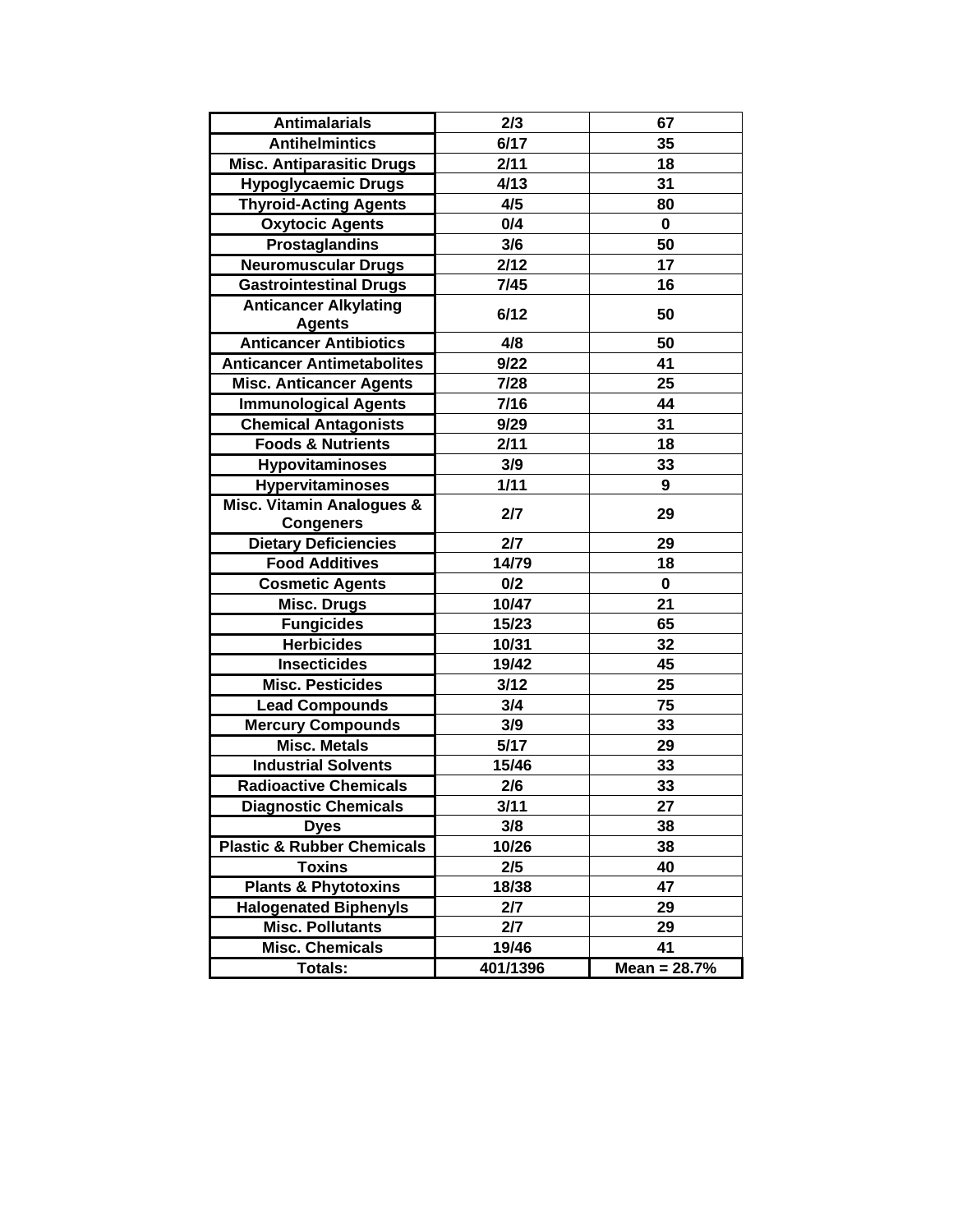| <b>Performance</b><br><b>characteristics</b> | FETAX, with &<br>without metabolic<br>activation,<br>compared to<br><b>Combined</b><br>Laboratory<br><b>Mammal</b> (using<br>TI>1.5 | FETAX, with and<br>without metabolic<br>activation, compared to<br><b>Human</b> (using<br>$MCIG/LC_{50} < 0.30$ | <b>Combined</b><br>Laboratory<br><b>Mammal</b><br>compared to<br>Human |
|----------------------------------------------|-------------------------------------------------------------------------------------------------------------------------------------|-----------------------------------------------------------------------------------------------------------------|------------------------------------------------------------------------|
| <b>Accuracy</b>                              | 61%                                                                                                                                 | 70%                                                                                                             | 63%                                                                    |
|                                              | (55/90)                                                                                                                             | (19/27)                                                                                                         | (19/30)                                                                |
| <b>Sensitivity</b>                           | 82%                                                                                                                                 | 67%                                                                                                             | 71%                                                                    |
|                                              | (41/50)                                                                                                                             | (8/12)                                                                                                          | (10/14)                                                                |
| <b>Specificity</b>                           | 35%                                                                                                                                 | 73%                                                                                                             | 56%                                                                    |
|                                              | (14/40)                                                                                                                             | (11/15)                                                                                                         | (9/16)                                                                 |
| <b>Positive Predictivity</b>                 | 61%                                                                                                                                 | 67%                                                                                                             | 59%                                                                    |
|                                              | (41/67)                                                                                                                             | (8/12)                                                                                                          | (10/17)                                                                |
| <b>Negative</b>                              | 61%                                                                                                                                 | 73%                                                                                                             | 69%                                                                    |
| <b>Predictivity</b>                          | (14/23)                                                                                                                             | (11/15)                                                                                                         | (9/13)                                                                 |
| <b>False Positive Rate</b>                   | 65%                                                                                                                                 | 27%                                                                                                             | 44%                                                                    |
|                                              | (26/40)                                                                                                                             | (4/15)                                                                                                          | (7/16)                                                                 |
| <b>False Negative Rate</b>                   | 18%                                                                                                                                 | 33%                                                                                                             | 29%                                                                    |
|                                              | (9/50)                                                                                                                              | (4/12)                                                                                                          | (4/14)                                                                 |

#### **Table 4: Performance characteristics of FETAX**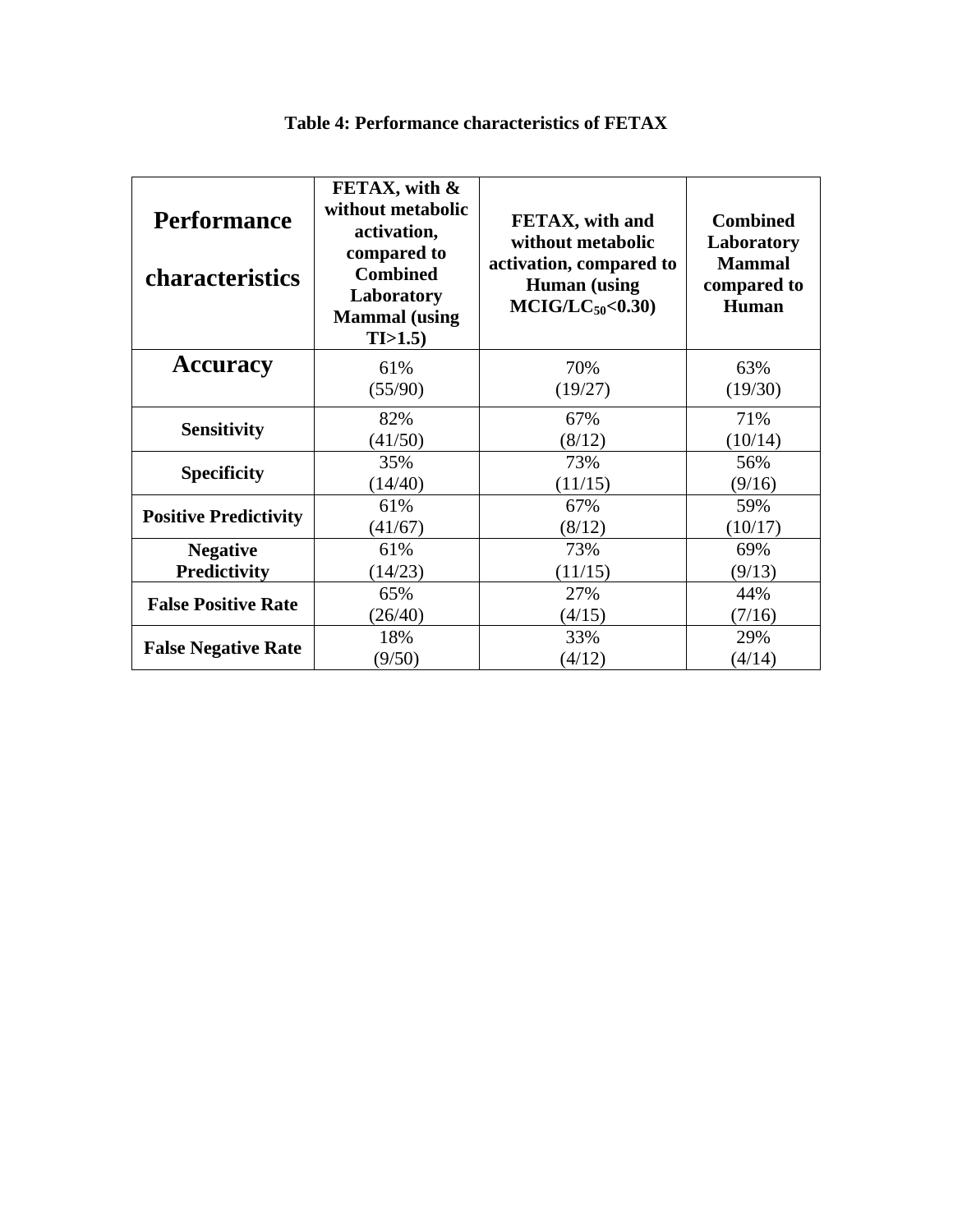#### **Table 5: Overall statistics for the EST, MM and WEC tests following validation studies**

|                                       | <b>EST</b><br>$\frac{0}{0}$ | <b>MM</b><br>% | <b>WEC</b><br>PM <sub>1</sub><br>$\frac{0}{0}$ | <b>WEC</b><br>PM <sub>2</sub><br>$\frac{0}{0}$ |
|---------------------------------------|-----------------------------|----------------|------------------------------------------------|------------------------------------------------|
| Predictivity for non-embryotoxic      | 73                          | 57             | 56                                             | 70                                             |
| Predictivity for weakly embryotoxic   | 69                          | 71             | 75                                             | 76                                             |
| Predictivity for strongly embryotoxic | 100                         | 100            | 79                                             | 100                                            |
| Mean                                  | 81                          | 76             | 70                                             | 82                                             |
|                                       |                             |                |                                                |                                                |
| Precision for non-embryotoxic         | 68                          | 80             | 70                                             | 80                                             |
| Precision for weakly embryotoxic      | 84                          | 60             | 45                                             | 65                                             |
| Precision for strongly embryotoxic    | 83                          | 69             | 94                                             | 100                                            |
| Mean                                  | 78                          | 70             | 70                                             | 82                                             |
|                                       |                             |                |                                                |                                                |
| Accuracy                              | 78                          | 70             | 68                                             | 80                                             |